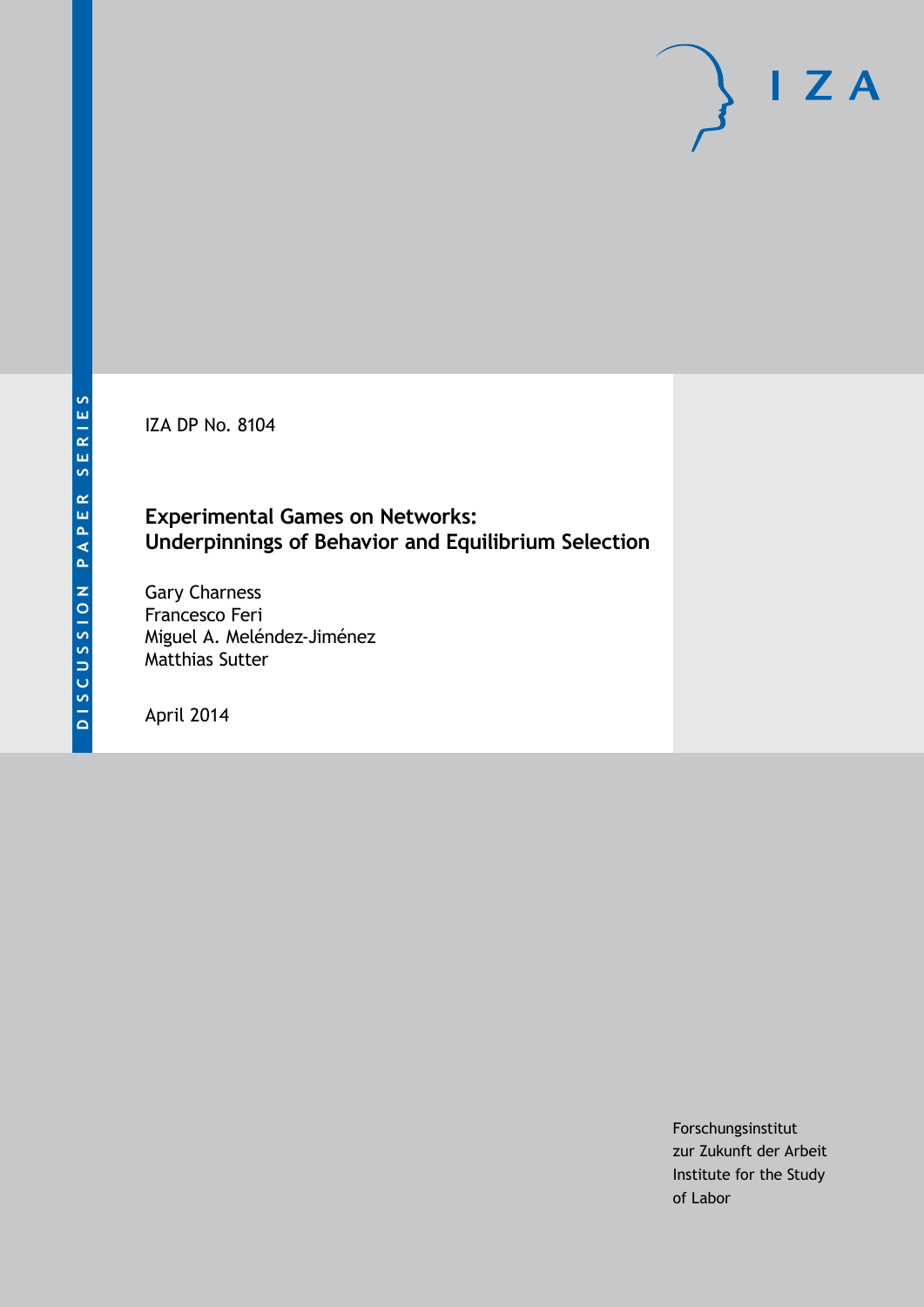# **Experimental Games on Networks: Underpinnings of Behavior and Equilibrium Selection**

### **Gary Charness**

*University of California at Santa Barbara, IZA and CESifo*

### **Francesco Feri**

*Royal Holloway University of London and University of Trieste*

### **Miguel A. Meléndez-Jiménez**

*Universidad de Málaga*

### **Matthias Sutter**

*European University Institute Florence, University of Innsbruck, University of Cologne and IZA*

### Discussion Paper No. 8104 April 2014

IZA

P.O. Box 7240 53072 Bonn Germany

Phone: +49-228-3894-0 Fax: +49-228-3894-180 E-mail: [iza@iza.org](mailto:iza@iza.org)

Any opinions expressed here are those of the author(s) and not those of IZA. Research published in this series may include views on policy, but the institute itself takes no institutional policy positions. The IZA research network is committed to the IZA Guiding Principles of Research Integrity.

The Institute for the Study of Labor (IZA) in Bonn is a local and virtual international research center and a place of communication between science, politics and business. IZA is an independent nonprofit organization supported by Deutsche Post Foundation. The center is associated with the University of Bonn and offers a stimulating research environment through its international network, workshops and conferences, data service, project support, research visits and doctoral program. IZA engages in (i) original and internationally competitive research in all fields of labor economics, (ii) development of policy concepts, and (iii) dissemination of research results and concepts to the interested public.

<span id="page-1-0"></span>IZA Discussion Papers often represent preliminary work and are circulated to encourage discussion. Citation of such a paper should account for its provisional character. A revised version may be available directly from the author.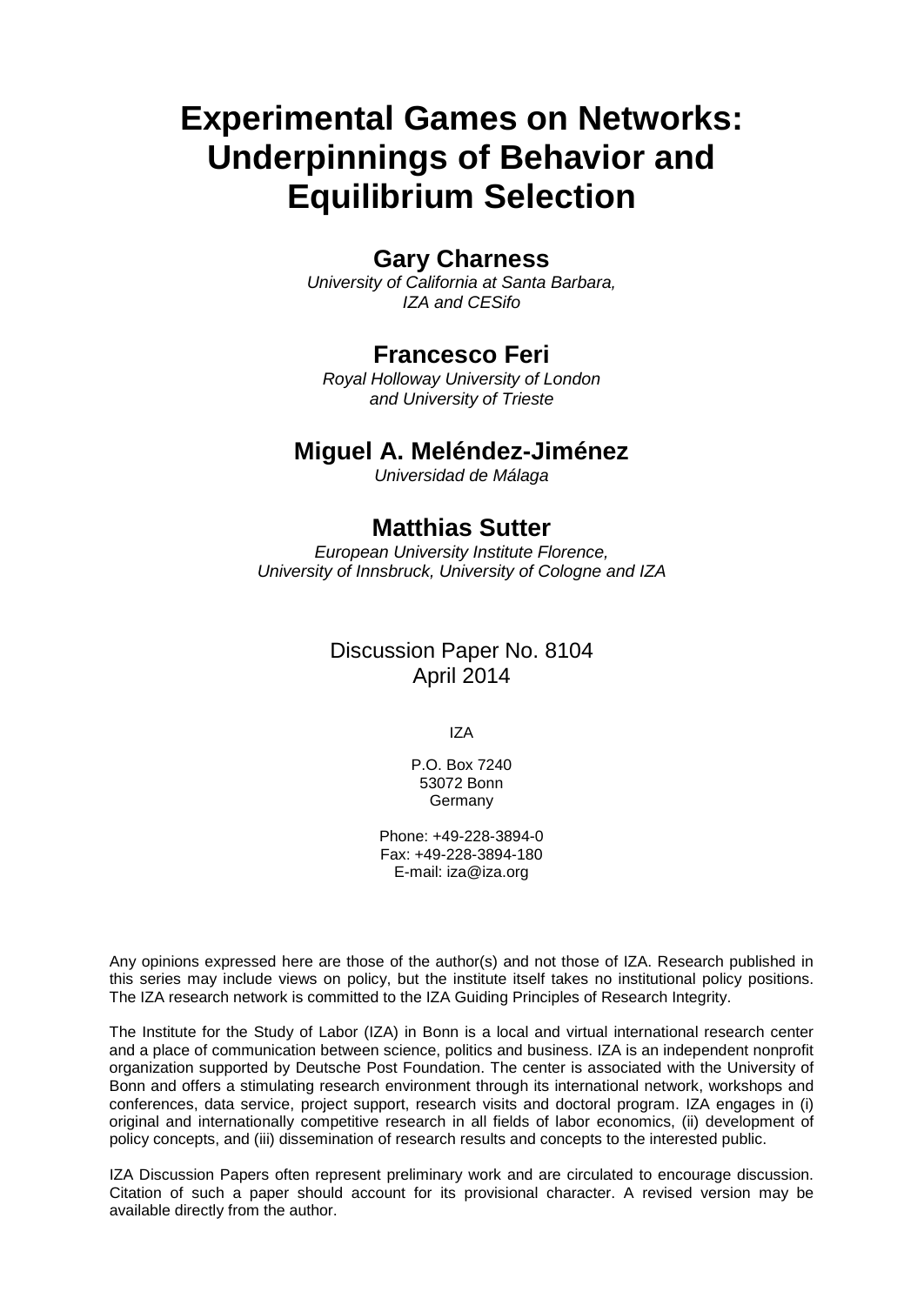IZA Discussion Paper No. 8104 April 2014

# **ABSTRACT**

# **Experimental Games on Networks: Underpinnings of Behavior and Equilibrium Selection[\\*](#page-1-0)**

In this paper, we describe a series of laboratory experiments that implement specific examples of a more general network structure and we examine equilibrium selection. Specifically, actions are either strategic substitutes or strategic complements, and participants have either complete or incomplete information about the structure of a random network. Since economic environments typically have a considerable degree of complementarity or substitutability, this framework applies to a wide variety of settings. The degree of equilibrium play is striking, in particular with incomplete information. Behavior closely resembles the theoretical equilibrium whenever this is unique; when there are multiple equilibria, general features of networks, such as connectivity, clustering, and the degree of the players, help to predict informed behavior in the lab. People appear to be strongly attracted to maximizing aggregate payoffs (social efficiency), but there are forces that moderate this attraction: 1) people seem content with (in the aggregate) capturing only the lion's share of the efficient profits in exchange for reduced exposure to loss, and 2) uncertainty about the network structure makes it considerably more difficult to coordinate on a demanding, but efficient, equilibrium that is typically implemented with complete information.

JEL Classification: C71, C91, D03, D85

Keywords: random networks, incomplete information, connectivity, clustering, strategic substitutes, strategic complements, experiment

Corresponding author:

Matthias Sutter European University Institute Department of Economics Via della Piazzuola 43 50133 Florence Italy E-mail: [matthias.sutter@eui.eu](mailto:matthias.sutter@eui.eu)

We thank Juan Carrillo, Matthew Jackson, Fernando Vega-Redondo, four referees, and seminar participants at Stanford University, Chapman University, University of Amsterdam (CREED), University of Lyon, University of Bologna, Royal Holloway University of London, University of the Basque Country, 2011 EWEBE conference, the 2012 Royal Economic Society Meeting, and the 2012 CESifo conference in Munich for valuable comments. We are grateful for financial support from the University of Innsbruck. Miguel A. Meléndez-Jiménez acknowledges financial support from the Spanish Ministry of Economy and Competitiveness through project ECO2011-26996, and from the Regional Government of Andalusia through projects SEJ2009-4794 and SEJ2011-8065.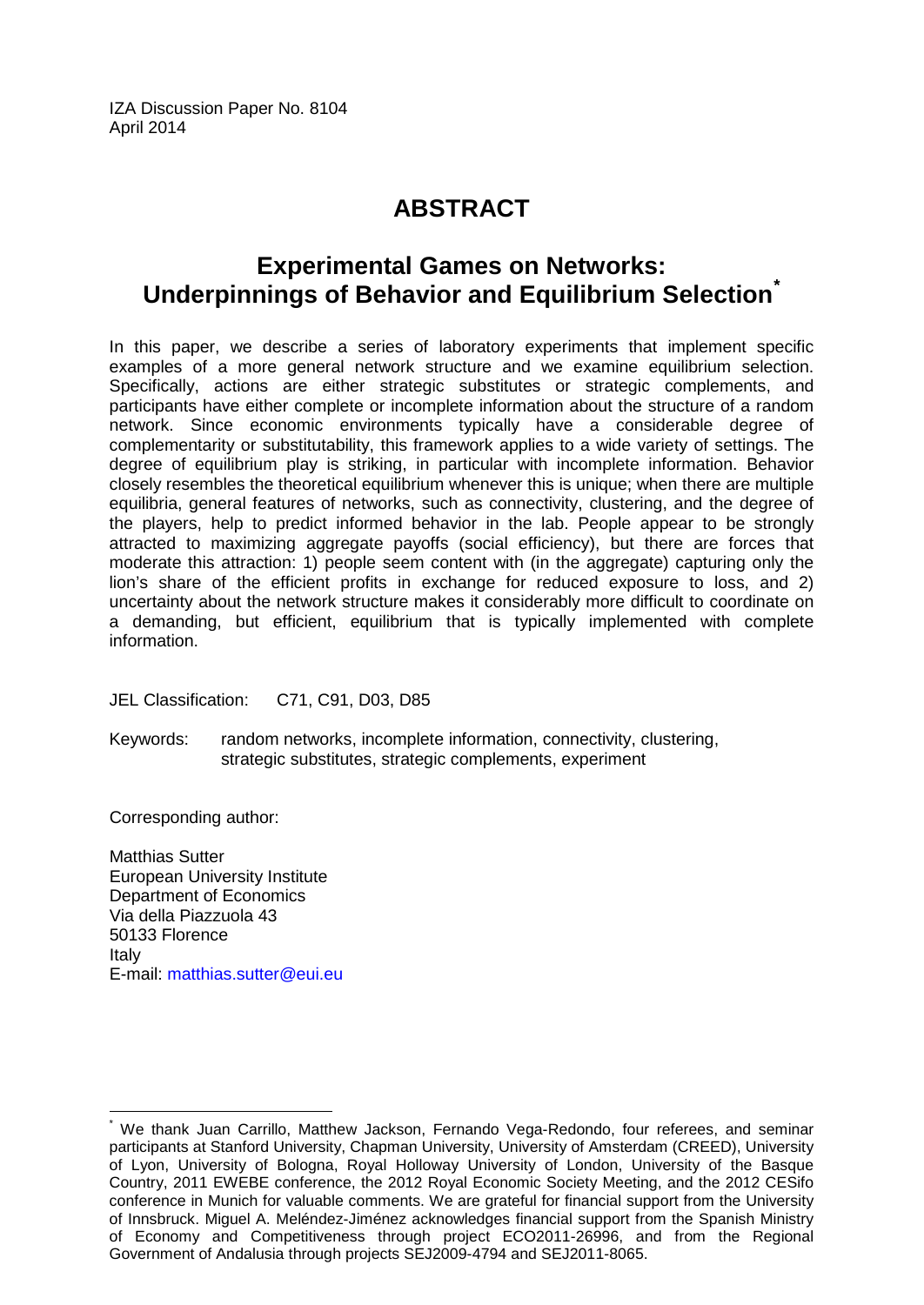### **1. Introduction**

Social networks are a prominent feature of the economic landscape. A network is a nonmarket institution, but has important market-like characteristics. In a sense it can be considered to be an intermediate case between bilateral bargaining and matching in a large centralized market. Network structure affects choices in a wide variety of environments and network analysis has been applied to many important environments.<sup>1</sup> Examples include systems compatibility (Katz and Shapiro 1994), airline route design (Hendricks, Piccione and Tan 1995), matching markets (Gale and Shapley 1962, Kelso and Crawford 1982, Roth 1984, Crawford and Rochford 1986, Roth and Sotomayor 1989), bargaining (Kranton and Minehart 2001), and friendship (Currarini, Jackson and Pin, 2009). Network analysis is also useful for job search and labor-market issues, since workers frequently find jobs through personal contacts and employers value the additional enforcement channel available through these personal intermediaries (Montgomery 1991, Calvó-Armengol 2004, Calvó-Armengol and Jackson 2004, 2007).

A growing empirical literature has documented the effects of social networks on behavior; the information gleaned from these has motivated theoretical work. Since social networks are so prevalent in economic settings, modeling these networks is essential in order to understand how network structure affects behavior. However, it is very difficult (if not impossible) to cleanly test theoretical predictions using field data, since there are many confounding features in the environment.<sup>2</sup> In this respect, controlled laboratory experiments are often viewed as the ideal tool for qualitatively testing theory (e.g., Falk and Heckman, 2009).

In this paper, we describe a series of laboratory experiments that implement specific examples of a more general network structure. Our starting point is the model in Galeotti, Goyal, Jackson, Vega-Redondo, and Yariv (2010), which considers environments in which the agents' actions are either strategic complements or substitutes. Economic environments typically have a considerable degree of complementarity or substitutability, so that this notion applies to a wide variety of economic settings and includes many game-theoretic applications in the network literature. Strategic complements arise when the marginal benefit that an individual obtains from

<sup>&</sup>lt;sup>1</sup> Jackson (2010, p. 512) states that network structure "influences patterns of decisions regarding education, career, hobbies, criminal activity, and even participation in micro-finance." For an exhaustive review of social and economic networks, with particular attention to theoretical models, see Jackson (2008).<br><sup>2</sup> Typical problems with field data are the use of idiosyncratic data sets, multiple simultaneous influences, and the

issue of measurement error.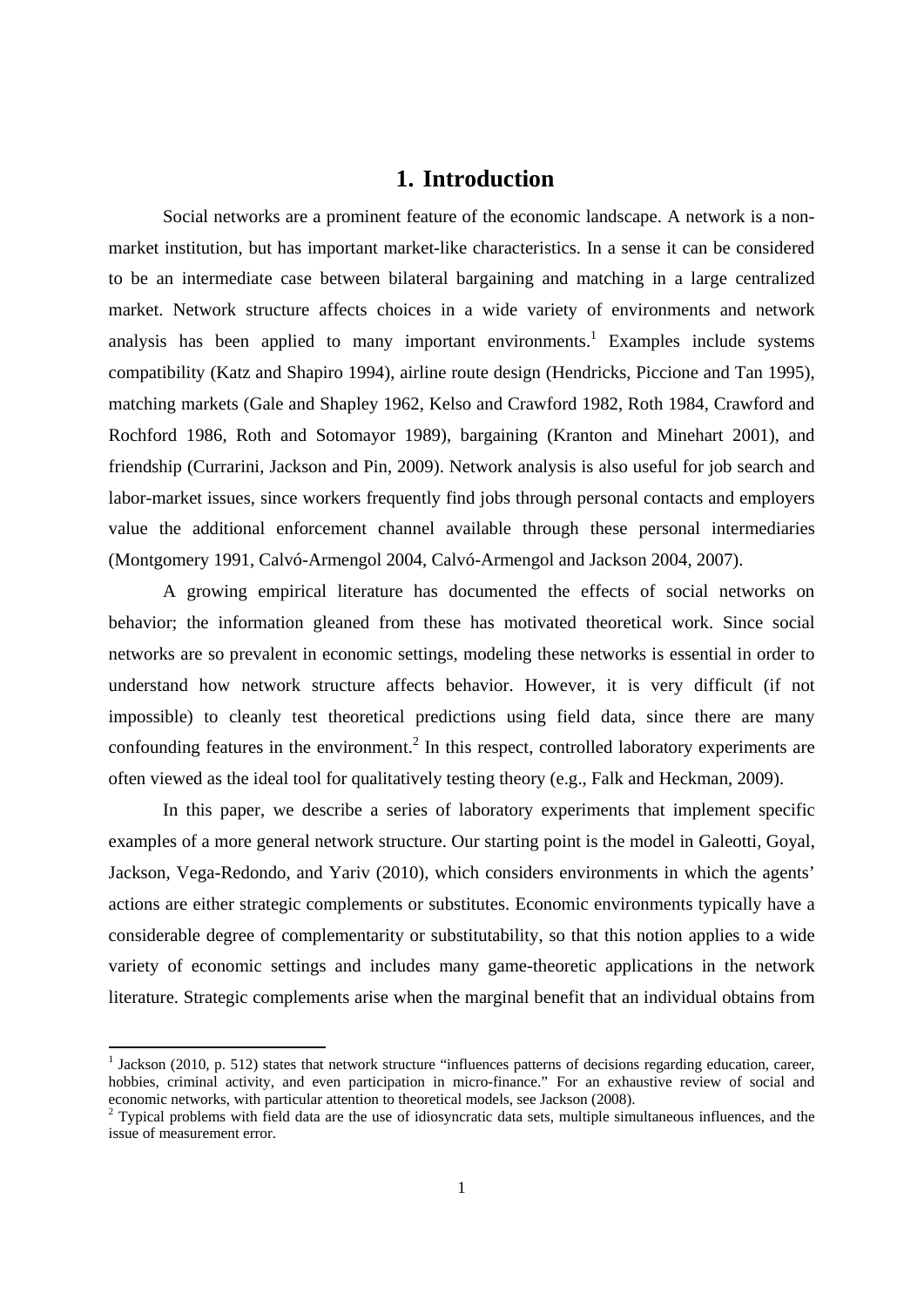choosing an action is greater when more of her neighbors do the same. An example of strategic complements is human capital investment, whereby one's own investment is marginally more beneficial if others also make this investment. Strategic substitutes arise when the marginal benefit that an individual obtains from choosing an action is greater when fewer of her neighbors do the same. An example is choosing routes to avoid congested roads, since one certainly receives a greater (marginal) benefit from choosing a route that has been chosen less by others.

Our study is also one of the first to experimentally consider an environment in which the agents are uncertain about the precise network structure.<sup>3</sup> This enhances the applicability and the external validity of our experiment, as there are many economic situations in which individuals have a good sense of the number of other people with whom they are interacting in some form of network, but know neither the identity of these others nor how these others are connected to still others. As examples for such situations, Galeotti *et alii* (2010) mention choosing which languages to study before embarking on a career in diplomacy, researchers choosing software based on compatibility, and choosing whether to receive a vaccination.

A critical problem for network theory is that even simple games have multiple equilibria, so that a great variety of outcomes are consistent with theoretical analysis. This naturally limits the predictive power of the theory and the scope of policy recommendations, since multiple equilibria make it difficult-to-impossible to offer definitive advice regarding how such labor markets, search markets, etc. should be organized. To make meaningful policy recommendations, it is crucial to determine which equilibrium is likely to occur. Consequently, a central goal in network analysis is to refine the set of equilibria to be able to make better predictions about the likely outcomes. As Galeotti *et alii* (2010) state, in some cases with networks games "much of the equilibrium multiplicity that arises under complete information is no longer sustainable under incomplete information.<sup>4</sup> Another method for examining equilibrium selection is through experimental testing. This is our approach, as experimental work can provide empirical information regarding which of the multiple equilibria tends to actually prevail behaviorally and may even lead to clear insights *ex post*.

In our first set of experiments, we consider a specific environment that includes three

<sup>&</sup>lt;sup>3</sup> A previous paper that introduces uncertainty about the network structure is Berninghaus *et alii* (2002), which we describe in more detail in Section 2.

<sup>&</sup>lt;sup>4</sup> They argue (p. 219) that the key insight is that "when players have limited information about the network they are unable to condition their behavior on its fine details and this leads to a significant simplification and sharpening of equilibrium predictions".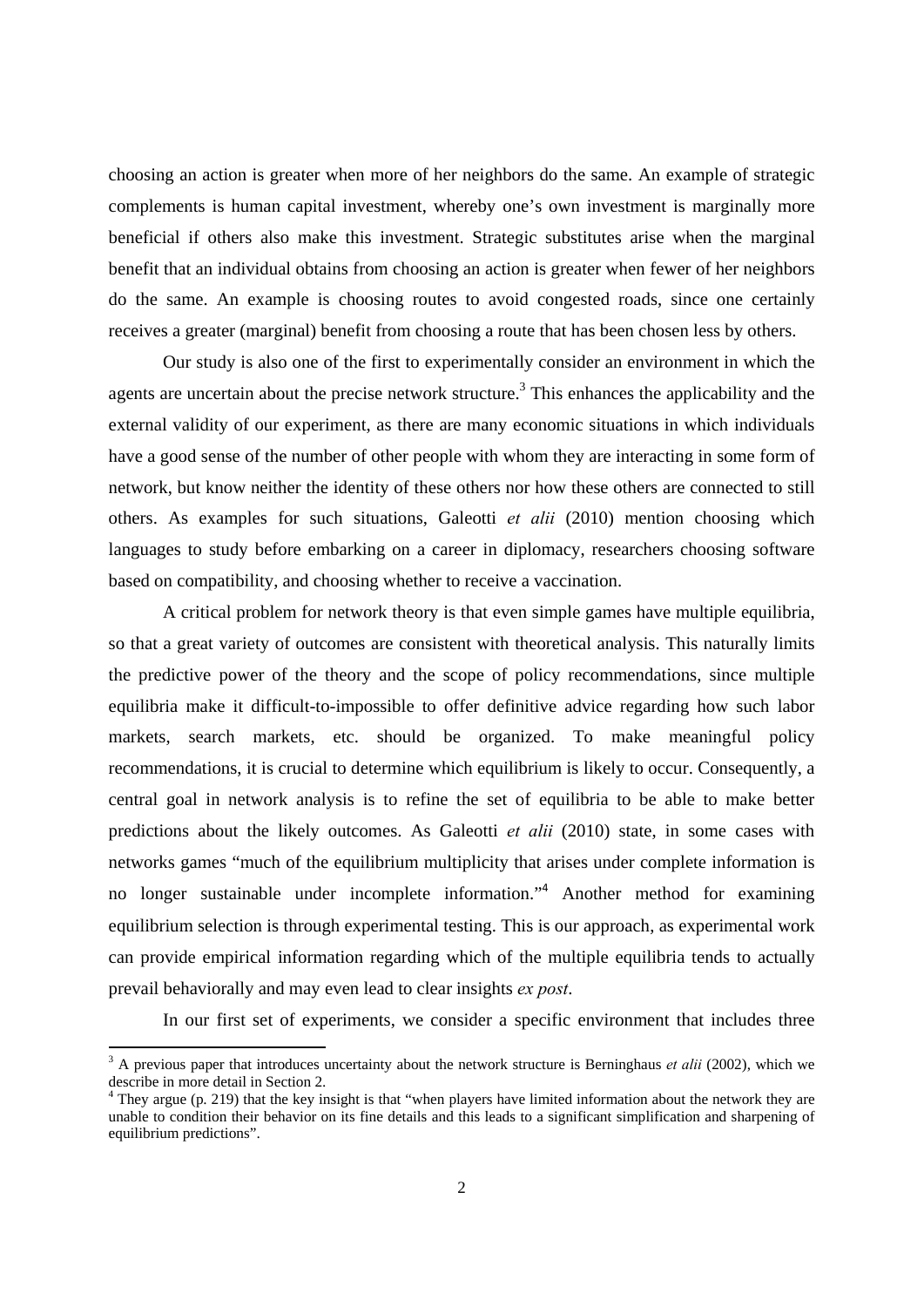different five-person networks. In the case of complete information, each person knows the network structure (which of the three networks is in play) and the node to which she has been assigned. In contrast, with incomplete information each person only knows her *degree* – i.e., the number of connections to others – and the probability (a treatment variable) that each of the three possible networks has been randomly drawn. The results provide striking support for the theoretical predictions. Participants are largely active (which could be interpreted as purchasing a particular good) or inactive (not purchasing) in the network according to (one of) the theoretical prediction(s). In all scenarios, the modal behavior by every individual is consistent with the observed equilibrium outcome, and the overall rate of such equilibrium play is quite high.

In the simpler case of complete information, we find strong evidence that groups play a particular equilibrium, even though there are at least three potential equilibria in all cases with strategic substitutes and two potential equilibria in one case with strategic complements. There are two kinds of equilibria: efficient ones that yield the highest aggregate payoff for the network, and more secure ones (Van Huyck, Battalio and Bail, 1990) in which (many or all) players choose the maximin action. In the experiment, behavior that is highly consistent with the same particular equilibrium is observed in each and every independent group. With strategic substitutes, the equilibrium played is not the efficient one, but in a certain sense is 'more secure', as deviations from this equilibrium are less harmful than deviations from the efficient one(s). In other words, there is a trade-off between efficiency and the cost of a mistake, since the efficient equilibrium results in a higher cost for agents' errors. With strategic complements, the efficient equilibrium is selected. Remarkably, the selected equilibrium is played qualitatively for every node and also quantitatively (within 10 percentage points of the extreme point-prediction) for most nodes, for both strategic substitutes and strategic complements.

With *incomplete* information, one knows only one's degree and the probability of each network being selected, so we do not distinguish amongst positions with the same degree. For this scenario, Galeotti *et alii* (2010) show that, under a wide class of games where agents' choices are either strategic complements or strategic substitutes to those of their neighbors, $5$  there is an equilibrium in which players use monotone (threshold) strategies: In the game of strategic

<sup>&</sup>lt;sup>5</sup> Galeotti *et alli* (2010) study symmetric Bayes-Nash equilibria. They mainly focus on games that satisfy what they call Property A: Adding a link to a neighbor who is inactive is payoff equivalent to not having an additional neighbor. Note that this restriction excludes from their (and our) scope some economic setups (like the study of peer effects where the average actions of a reference group are considered).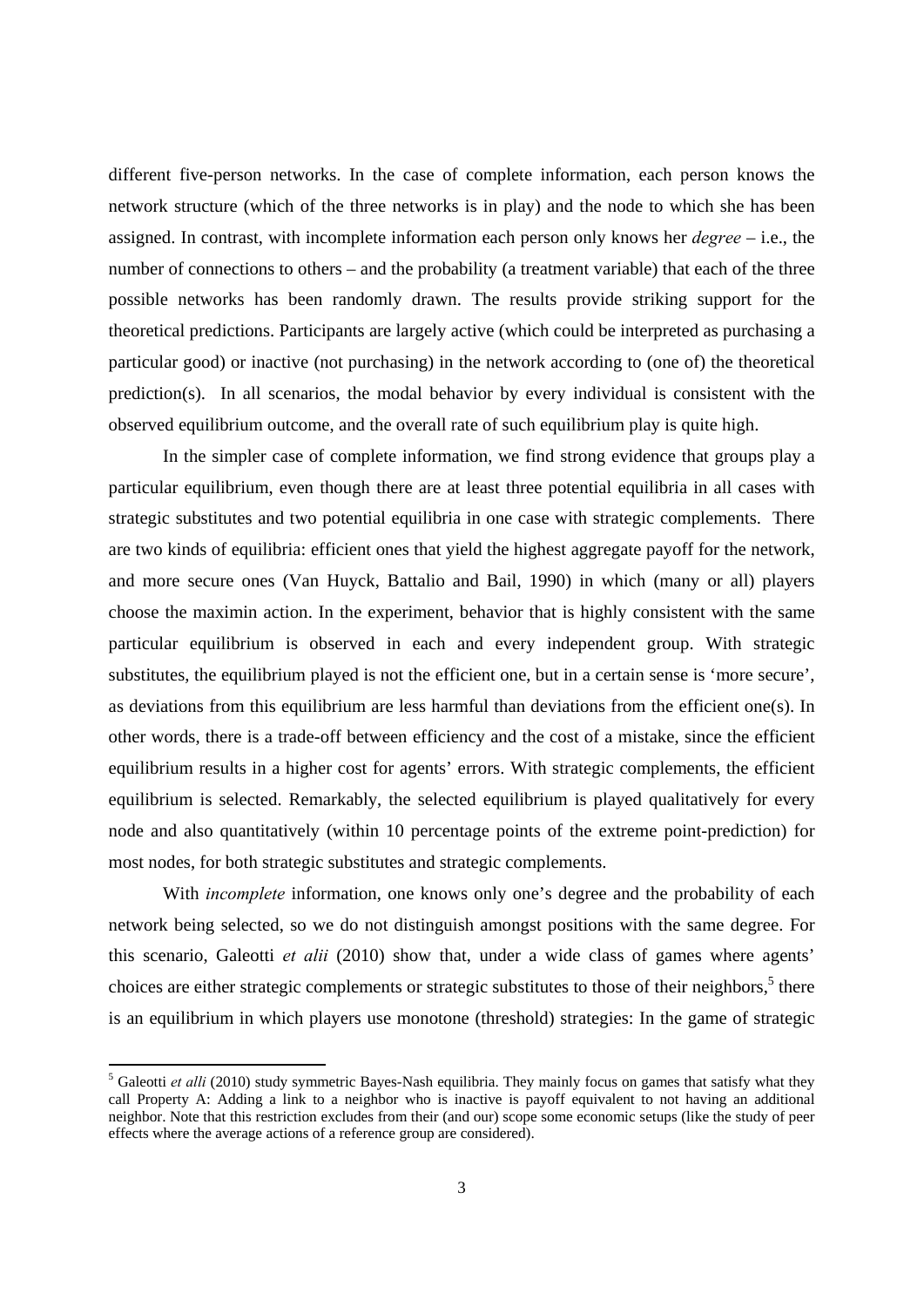substitutes (complements) players are active if their degree is below (above) a certain threshold and inactive otherwise. They also consider the effects of *connectivity*, which is the extent to which the nodes of the network are connected.<sup>6</sup> When the connectivity of the network increases, in the case of strategic substitutes (complements) the maximum (minimum) degree's value for which an agent is active increases (decreases). Our data support the qualitative predictions of the model in both cases. We observe that participants do use threshold strategies, and the frequency of active players increases with connectivity. In scenarios where incomplete information induces a unique equilibrium, we see that participants make the choice that is consistent with this equilibrium an overwhelming majority of the time. Our experiment demonstrates that the theory in Galeotti *et alii* (2010) does remarkably well in predicting behavior in our initial networks in the incomplete-information scenario.

However, our initial networks were not ideal for the purpose of studying equilibrium selection, and questions remained concerning the underpinnings. Hence, in order to study the issue of equilibrium selection in more detail, we conducted new treatments with another set of five-person networks (our second set of experiments) and with a set of 20-person networks (our third set of experiments). In the second set of experiments, we focus on strategic complements both with complete and incomplete information. In the third, we consider strategic complements and incomplete information.<sup>7</sup> In the new sets of experiments, we can test if the connectivity and *clustering* of the network affect equilibrium selection. Clustering refers to the increased propensity of people to be linked with one another if they have another neighbor in common.<sup>8</sup>

In all the scenarios considered in the new treatments we have an efficient equilibrium and an inefficient but secure equilibrium. An increase of the *connectivity* raises the payoffs of the efficient equilibrium, while the payoffs of the other equilibrium remain unaltered. Thus we conjecture that connectivity fosters efficiency.9 A similar effect is expected for *degree*, since a player with a higher degree can (potentially) achieve a higher payoff by selecting the efficient

<sup>6</sup> Formally, a (random) network is more *connected* than another one when the neighbors' degree distribution of a network first-order stochastically dominates that of the other. For all of our networks, a higher (expected) average degree is linked with higher connectivity.

 $7$  We only consider complements in this environment because this offers a multiplicity of equilibria in all scenarios. We only consider incomplete information in the large-network case because, with complete information, the number of equilibria would be very large, and each player's strategy would have a huge number (20) of components.

<sup>&</sup>lt;sup>8</sup> One simple measure of the degree of clustering of a network is the ratio between the number of closed triples and the number of potential closed triples. By a *cluster* or *clique* we refer to a fully-connected triple of nodes.

<sup>&</sup>lt;sup>9</sup> Intuitively, the higher the payoff of an equilibrium, the more likely it is to be played, ceteris paribus. For experimental evidence see Brandts and Cooper (2006).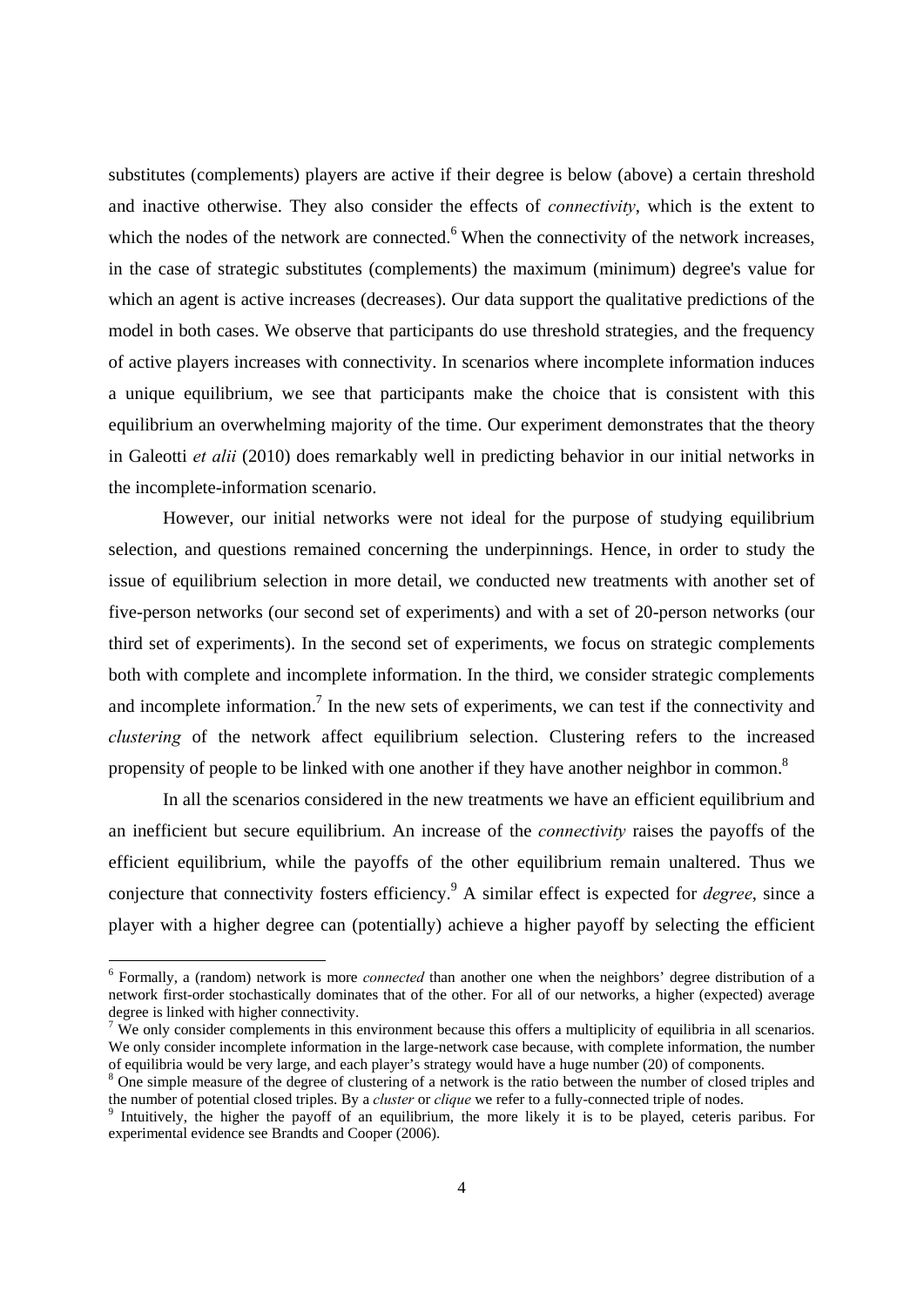action; therefore, we surmise that players with higher degree are more likely to be active. Finally, we also suspected that the degree of *clustering* in the network would have an important influence on behavior and equilibrium selection, since an increased level of clustering reduces the independence of the equilibrium strategies of the neighbors.<sup>10</sup> Previous experimental evidence suggests that, in the context of coordination games played on networks, higher clustering results in the efficient equilibrium being played more frequently (see Berninghaus, Ehrhart and Keser, 1998, 2002, and Cassar, 2007, which are discussed in Section 3). Thus, we conjectured that clustering also fosters efficiency and is therefore important for equilibrium selection. The data gathered from the second and third sets of experiments support all these three behavioral hypotheses in small and (relatively) larger network environments, respectively.

We also consider a puzzle from the first set of experiments concerning the effects of *uncertainty* on the selection of the efficient equilibrium with strategic complements. To test whether the introduction of uncertainty *per se* can drive the selection of the inefficient equilibrium, we ran an additional treatment with a minimal degree of uncertainty. The results suggest that there is indeed an important effect of uncertainty *per se* on behavior in network games, as it appears to play a role in driving play to the most secure equilibrium.

People largely behave in accordance with some simple principles and generally make very sensible choices in complex environments. First, behavior closely resembles the theoretical equilibrium when this is unique. Second, when there are multiple equilibria, there are general features of networks, such as connectivity, clustering, and the degree of the players, that predict informed behavior in the lab. Third, our evidence reveals some specific patterns. With complete information and substitutes, people select an equilibrium that delivers nearly as much overall profit as the optimal one; with complete information and complements they select the efficient one. As discussed later, this difference can be explained by looking at the relation between efficiency and private incentives. The inactive equilibrium is rarely played when there is another equilibrium with activity; this is consistent with experimental work in which payoff dominance is a key consideration for equilibrium selection (Charness, 2000; Brandts and Cooper, 2006).

 $10$  In equilibrium the strategies of individuals are best responses to the strategies of the neighbors. Therefore, the equilibrium strategies of two players (linked or not) display more correlation as the number of their common neighbors increases (perfect correlation with the same set of neighbors). Thus, if two players A and B are neighbors in a (larger) network, and we increase the clustering by adding a new link between A and a neighbor of B (say C), then the correlation between the equilibrium strategies of A and B is higher (since C is now a common neighbor).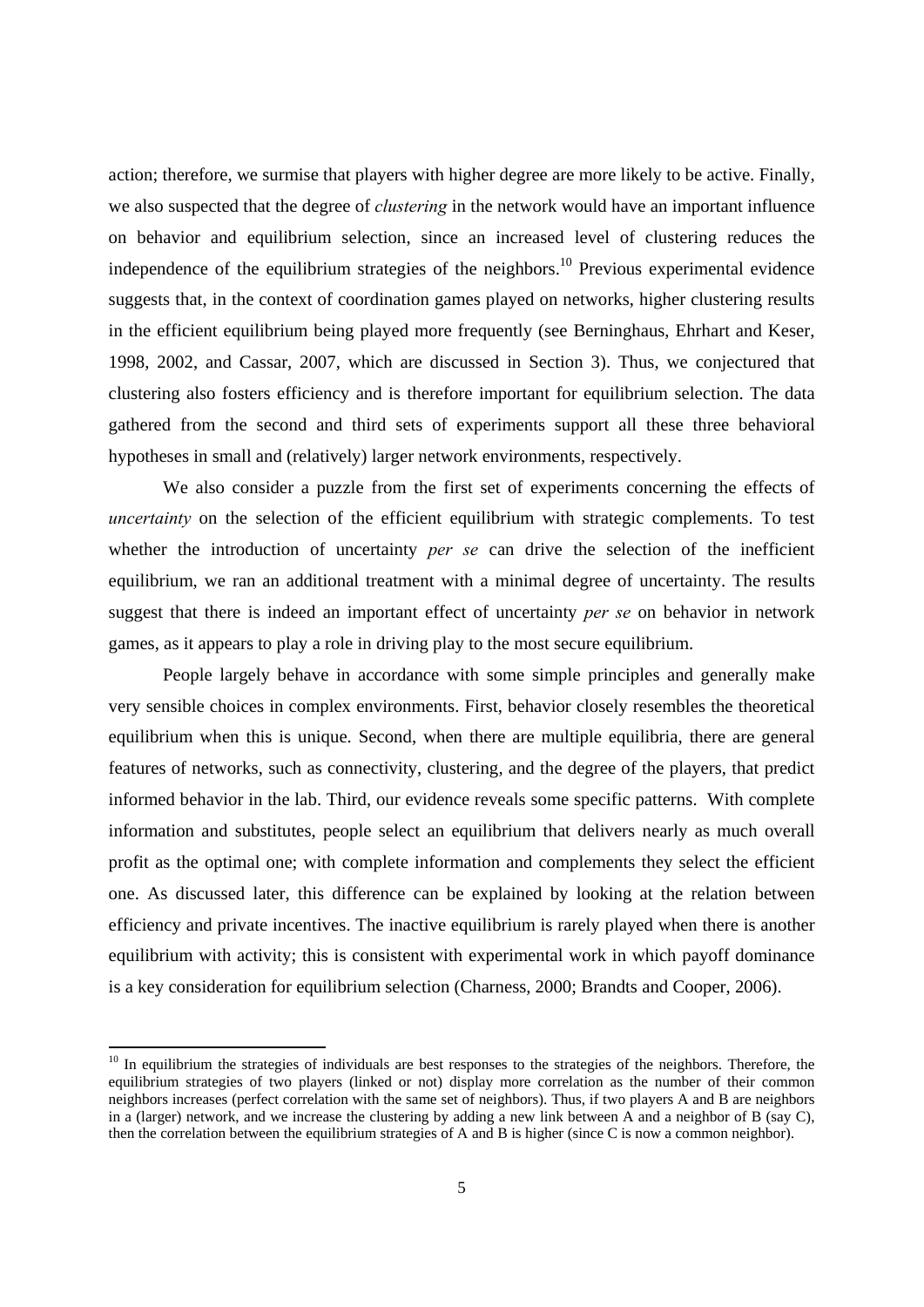And yet there are some moderating forces on the attraction to efficiency: 1) people seem content with only the lion's share of the efficient profits in exchange for greater security, and 2) uncertainty about the network structure makes it considerably more difficult to coordinate on a demanding, but efficient, equilibrium that is typically implemented with complete information. We believe that our findings, while certainly not a full characterization, nevertheless offer considerable predictive power for behavior and equilibrium selection in games on networks.

The remainder of the paper is organized as follows. We discuss the relevant literature in section 2, and describe the experimental design and implementation in section 3. Our experimental results are given in section 4, and we offer a discussion of our results and their implications in section 5. We conclude in section 6, and propositions and proofs regarding our networks are given in the Appendix.

### **2. Literature review**

In this section we review related work. We refer the interested reader to Jackson (2008) for a comprehensive overview of theoretical work and applications of social and economic networks.

Regarding theoretical work, a handful of papers show that the outcomes of games in general depend on the specific network structures, when there are either strategic substitutes or complements and either complete or incomplete information.<sup>11</sup> Galeotti *et alii* (2010) was the starting point for our experimental design and our initial task was to adapt this theory to a distilled selection of networks that represented their framework.

Overall, there is relatively little research in experimental economics on network games, particularly given the wealth of theoretical contributions in this area.<sup>12</sup> Here we restrict our discussion of the literature in experimental economics to designs with exogenous networks (where the participants have no control of the network structure), as in our own environment.<sup>13,14</sup>

 $11$  For the complete-information case, see for example Ballester, Calvó-Armengol and Zenou (2006), Bramoullé and Kranton (2007), Goyal and Moraga-Gonzalez (2001), and Calvó-Armengol and Jackson (2004). For the incompleteinformation case, see Jackson and Yariv (2005), Sundararajan (2006), and Galeotti and Vega-Redondo (2011).

 $12$  Researchers in sociology have long been interested in studying networks in experiments (see the seminal studies by Stolte and Emerson, 1977, or Cook and Emerson, 1978; see also surveys of Willer, 1999, or Burt, 2000). Note, however, that sociologists have been in particular interested in studying the exercise of power in networks, something with which the literature in experimental economics has not yet been concerned.

<sup>&</sup>lt;sup>13</sup> Thus, we do not consider the issue of how networks were formed, but simply presume that the links are already in place due to some relationships that have (or had) value, and that the cost of endogenous change is prohibitive. In a sense, the study of agents' behavior under exogenous networks is a simplification of economic situations in which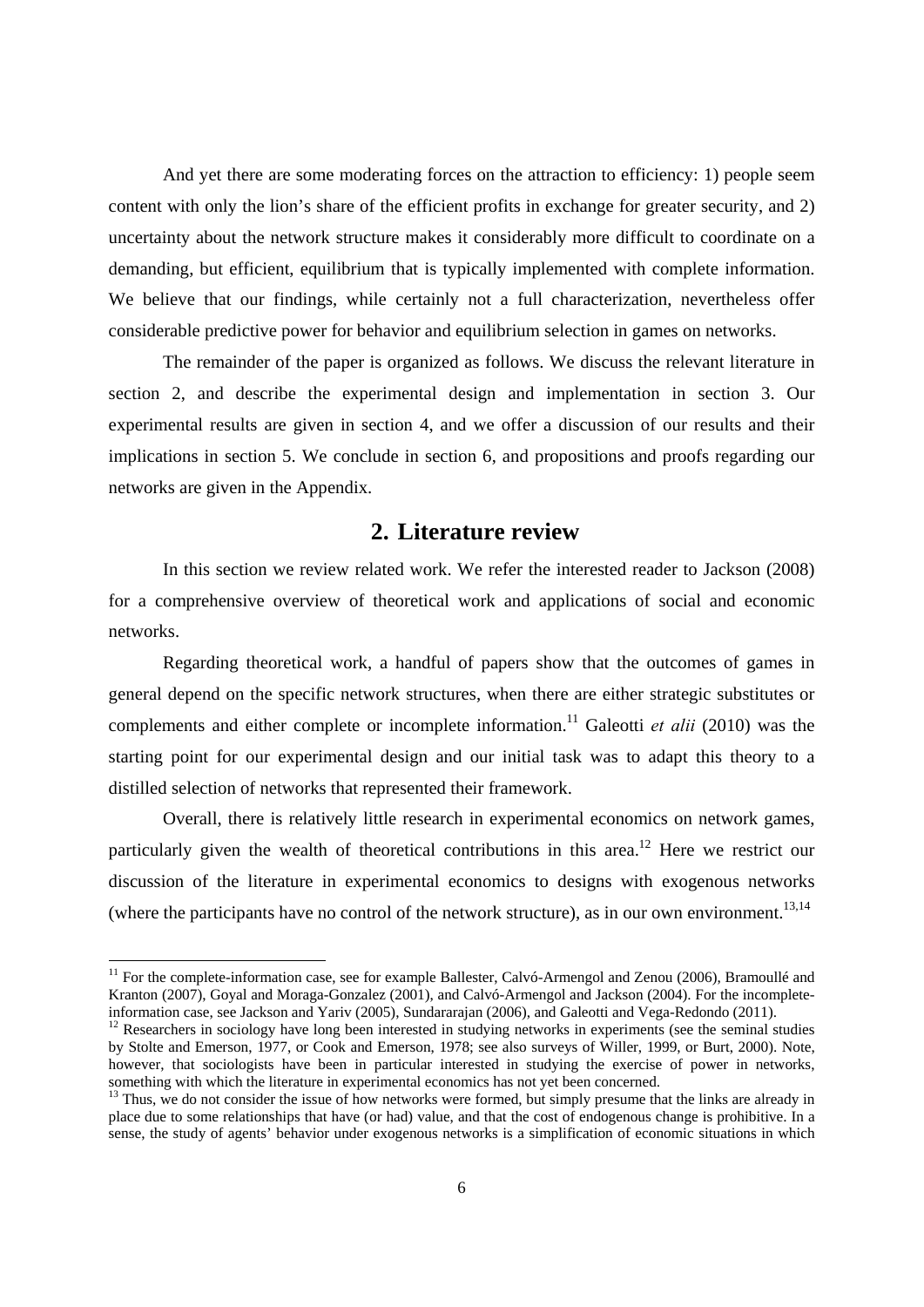Some research has examined the consequences of network structure on equilibrium selection in coordination games, which is relevant for our settings with a multiplicity of equilibria (game of strategic complements). Keser, Ehrhart and Berninghaus (1998) use a 3 person coordination game; in one treatment, each participant is connected to two neighbors on an 8-player circle, while in the other treatment, people play within closed 3-person groups. The 3 person group quickly coordinates on the payoff-dominant equilibrium while the circular group eventually coordinates on the risk-dominant equilibrium.

Berninghaus, Ehrhart and Keser (2002) extend the design of Keser *et alii* (1998) to a more general framework, in order to gain more insight on the impact of neighborhood sizes and structures on equilibrium selection. Specifically, they add a network of 16 players arranged in a lattice with four neighbors each and a network of 16 players arranged in a circle, each linked to the four closest players. A comparison between the 16-player networks shows more coordination on the efficient equilibrium with the circle. The main differences between their design and ours are: (i) they focus on homogeneous and symmetric networks, whereas we consider heterogeneous networks, (ii) in their design adding a link to a neighbor who chooses inactivity is not payoff equivalent to not having an additional neighbor,<sup>15</sup> and (iii) they consider a setup where subjects only know their degree (number of neighbors), but are uninformed about any other feature of the network, including the (random) generating process of the network. Our design allows participants to possibly perform more sophisticated calculations: They can potentially form (Bayesian) beliefs (as in Galeotti *et alii*, 2010) and calculate the equilibria.

Cassar (2007) compares convergence to equilibrium in three different network structures: a local-interaction network (similar to that in Berninghaus *et alii*, 2002), a random network, and a "small-world" network (each link in the local-interaction network has a probability of being rewired to a 'short cut' of a chord across the circle). Participants converge to the efficient equilibrium of the coordination game in the small-world network, but less so in the others.

 networks adjust very slowly, whereas interaction among the agents located in the network can be very frequent (e.g., in housing neighborhoods, networks of co-workers, insurance networks in developing countries, etc.).

<sup>&</sup>lt;sup>14</sup> There are other experiments on networks in other environments, including buyer-seller networks (Charness, Corominas-Bosch, and Fréchette 2007), the prisoner's dilemma (Riedl and Ule 2002; Kirchkamp and Nagel 2007), and endogenous networks (Falk and Kosfeld 2003; Deck and Johnson 2004; Callander and Plott 2005; Berninghaus, Ehrhart, and Ott 2006; Berninghaus, Ehrhart, Ott, and Vogt 2007).

<sup>&</sup>lt;sup>15</sup> This property is key to most of the results in Galeotti *et alii* (2010).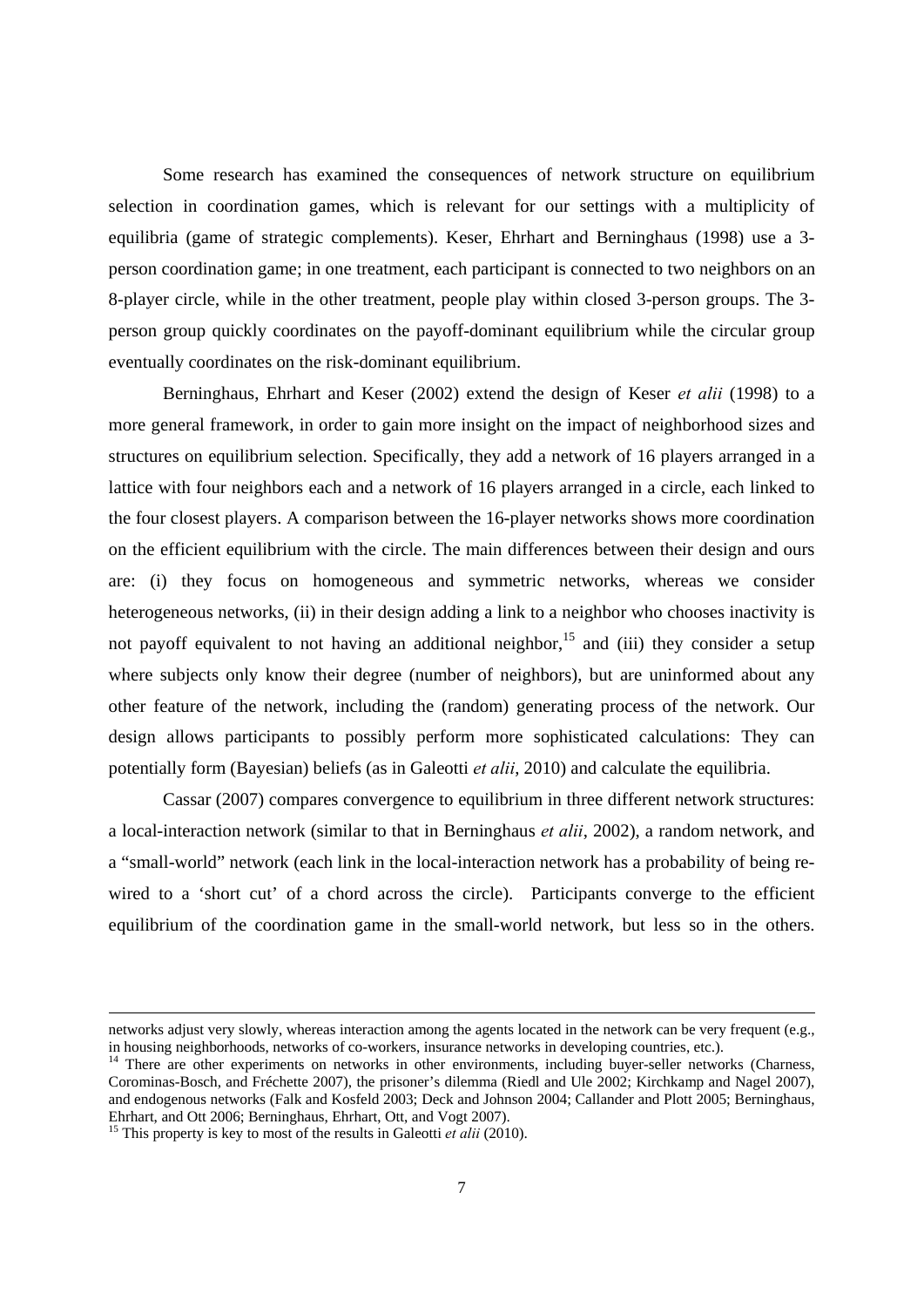Cassar's (2007) results suggest that high network clustering and short network path length increase the probability with which agents coordinate on the payoff-dominant equilibrium.<sup>16</sup>

Within the scope of experimental games of strategic substitutes played in networks, the most closely related paper to our study is Rosenkranz and Weitzel (2012). They consider the public-goods game on networks studied theoretically by Bramoulle and Kranton (2007), which is similar to our environments with strategic substitutes and complete information. The main differences are that in their game people can choose partial activity and that their benefit function is *strictly* increasing in the neighbors' actions. They study 4-player networks with repeated matching. The network and one's position within the network are fixed. Individuals find it difficult to coordinate on equilibria, but there is more coordination on equilibria in which each player is either fully active or inactive, and equilibrium play is more prevalent in networks with high (low) average degree and low (high) centrality. When convergence occurs, this involves a fully inactive player connected to at least two fully active players,  $17$  which is related to our finding that an inefficient but more secure equilibrium is mostly played with complete information and substitutes in all three networks. They also find a negative correlation between individual contributions and degree, reflecting the idea that players with lower degree are the more 'active' ones in the network.

Other experimental studies that consider public-good games played in networks are Fatas, Meléndez-Jiménez and Solaz (2010) and Choi, Gale, Kariv and Palfrey (2011).<sup>18</sup> Fatas *et alii* (2010) consider network effects primarily in relation to the voluntary-contribution mechanism. Four-person groups play repeatedly a standard VCM in four different network structures: the line, the circle, the star, and the complete network. In their (fixed-matching) setup, the network *only* determines the information about past behavior that each player receives (i.e., information about others' past contributions is transmitted if and only if there is a direct link between the parties). Therefore, an agent's payoffs depend on the choices made by all the population, rather

<sup>&</sup>lt;sup>16</sup> Charness and Jackson (2007) frame a Stag Hunt as the choice of adding a link between two players in a preexisting network, where this link can be added by either mutual or unilateral consent. Whether the payoff-dominant or the risk-dominant equilibrium prevails depends on the degree of consent required. Boun My, Willinger, and Ziegelmeyer (2006) and Corbae and Duffy (2008) also study experiments on coordination games in networks.

<sup>&</sup>lt;sup>17</sup> This type of equilibrium is the only stable one in Bramoulle and Kranton (2007) with a Nash tâtonnement process. <sup>18</sup> See also Carpenter (2007), which mainly considers the issue of group size in the VCM, but also has treatments in which people are only allowed to punish their closest neighbors. Relative to not punishing at all, both the possibility of monitoring either half or all of the group yields significantly more contributions, and the possibility of punishing only a single player elicits significantly fewer contributions. In a more recent paper, Carpenter *et alii* (2012) study the effects of punishment in VCM played in networks.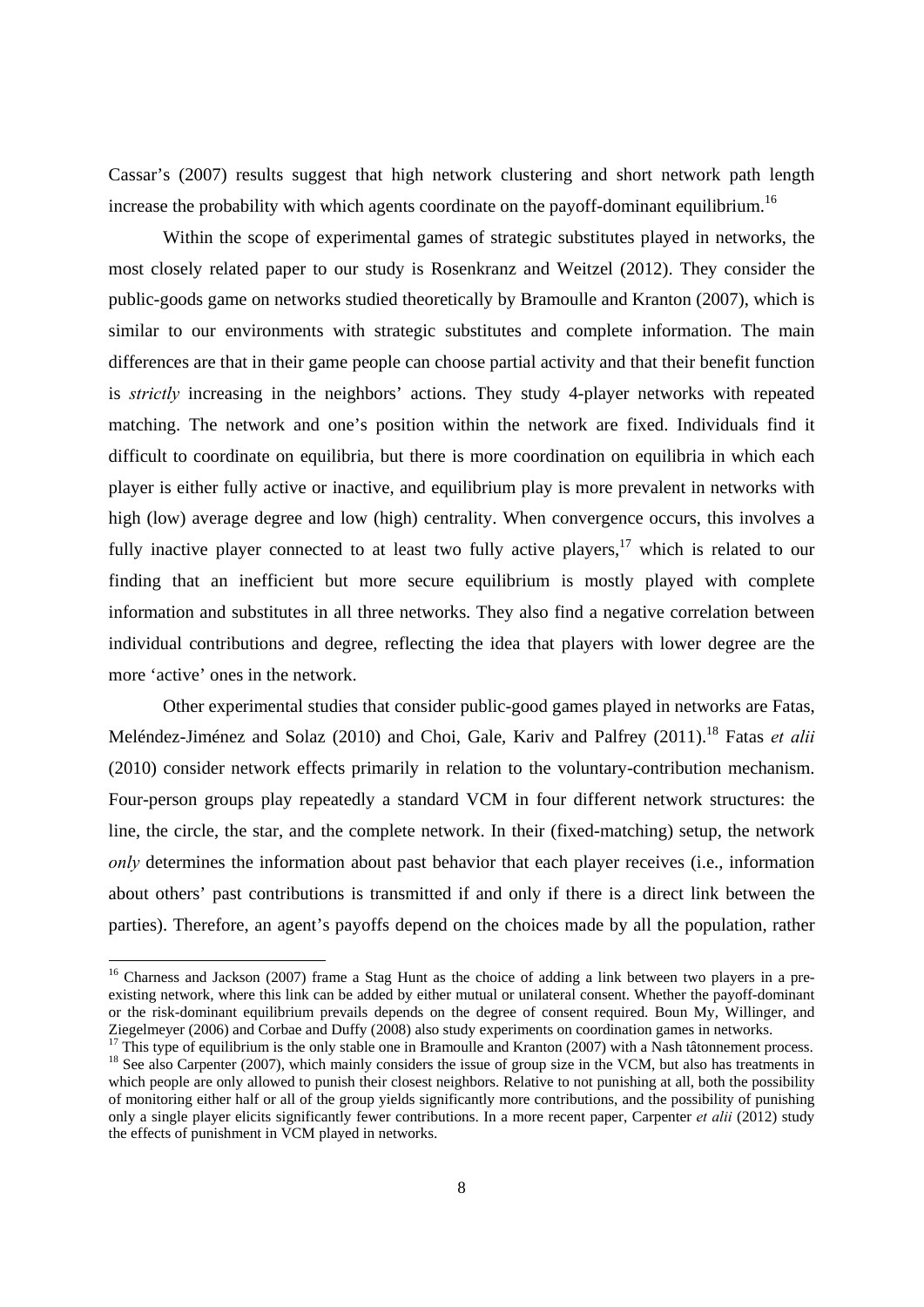than on the choices made in his local network, as in this paper. They find that contributions are affected by the network structure, with 30-40 percent higher contributions with the complete network and the star than with the line and the circle. There is at least one person with a degree of three in each of the networks with higher contributions; such a person learns the contribution of every other player and every other player observes their choice, with this being common information. The degree of an individual does not appear to affect contributions, however.

Choi *et alii* (2011) study *directed* networks of three players in the lab. In each of three stages, each player must decide whether to irreversibly contribute his endowment to a public good. At each stage, players can only observe the past decisions of neighbors in the network. The public good is provided if and only if at least two players have contributed by the end of the third stage. Each player earns his unit of endowment (if not contributed) plus two units (if the public good has been provided). There are inefficient equilibria (no one contributes) and efficient equilibria (two agents contribute). Participants who do not observe others but are observed by others tend to contribute early, while those who observe others tend to delay their contributions. In their paper, the network only matters through the information received in the three stages. Furthermore, payoffs depend on own and global behavior, rather than depending only on own and neighbors' behavior. Moreover, our networks are larger and have a variety of structures.

Kearns *et alii* (2006, 2009) conduct experiments where players have a collective goal, studying how the capacity to achieve this goal depends on the network structure of communication. Kearns *et alii* (2006) consider a game of substitutes in which all players receive exactly the same payoff, which depends only on whether the collective goal is achieved or not; it is more difficult to achieve success with networks generated by preferential attachment than with either 'small-world' networks or networks based on cyclical structures.19 Kearns *et alii* (2009) examine a game of complements, where the entire group aims to coordinate (vote) on a choice, and where there is heterogeneity in preferences. Their findings suggest that some network structures better promote coordination, and that the presence of individuals, with extreme views or the awareness of opposing incentives, reliably improve collective performance.20 In contrast to these studies, the key aspect of our design is that earnings and optimal strategies are directly

<sup>&</sup>lt;sup>19</sup> Preferential attachment is a stochastic process of network generation, in which the more connected a node is, the more likely that it will have more new links as the network is formed incrementally.

 $20$  See also the recent study by Choi and Lee (2014), which investigates how the interaction between the network structure of pre-play communication and the length of such communication affects outcome and behavior in a similar coordination context.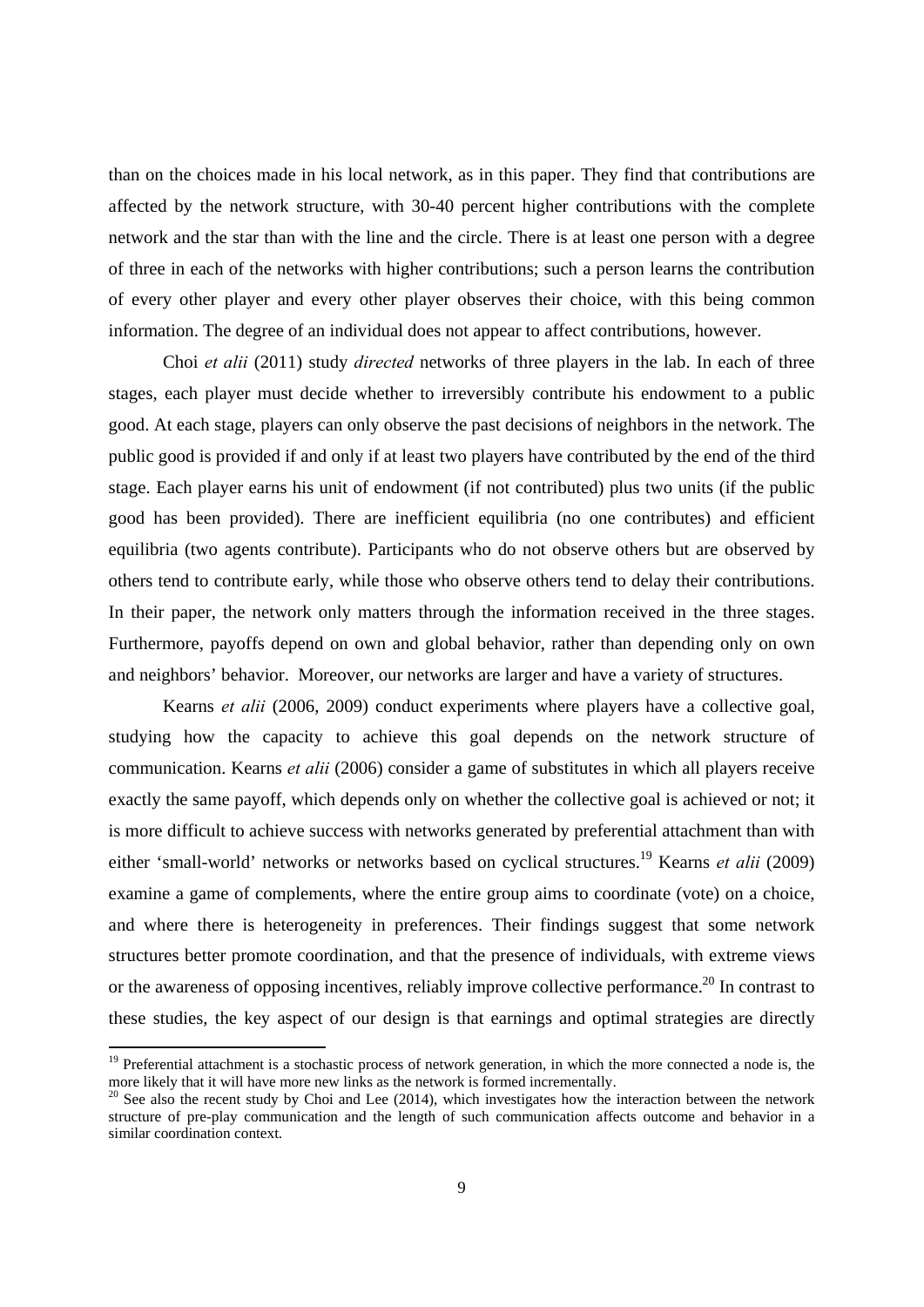related to network features such as the degree; also, in our case players only care about their own choices and those of their neighbors. Additionally, we present a framework where one choice is secure and the other one is efficient but 'risky'. Hence, we have multiplicity of equilibria of very different natures, which renders the equilibrium-selection problem a crucial issue.

In sum, our experiments can be seen as venturing into some new realms. We contrast strategic complements and strategic substitutes, considering both complete and incomplete information concerning aspects of the network structure.

### **3. Experimental design**

In the experiments in this paper we focus on the two specific games that Galeotti *et alii* (2010) use to introduce and motivate their results, which we now briefly summarize. Consider a player who can choose between being *active* (e.g., buying a product) or *inactive* (e.g., not buying the product). The player is located in a position within a network and her payoff depends both on her choice and on the choices of her neighbors.

- With *strategic substitutes*, a player earns 100 if either she or at least one of her neighbors is active, and earns 0 otherwise. Being active costs 50, while inactivity is costless.
- With *strategic complements*, if a player is inactive, she earns 50 and, if she is active she earns 33.33 times the number of neighbors who are active.<sup>21</sup>

In each of our two games, there is a choice that provides the subject a fixed payoff of 50, independently of the degree and of the neighbors' decision. This choice is *active* in the game of strategic substitutes, whereas it is *inactive* in the game of strategic complements. Note that this choice is indeed the *maximin* action (pure strategy), since it provides a player the largest payoff in the worst possible outcome. In this sense, this choice is *secure* (see Von Neumann and Morgenstern, 1944, 1972). Following Van Huyck, Battalio, and Beil (1990), we denote an equilibrium in which all players choose the secure (maximin) action as a *secure equilibrium*. When there is no such equilibrium, we refer to the equilibrium with the highest number of players choosing the secure action as the *most secure equilibrium*. On the other hand, we say that an equilibrium is *efficient* if it provides the maximum feasible aggregate payoff.

As we shall see below, when there are multiple equilibria, the efficient and the (most) secure ones differ. In these cases, although the secure equilibrium is inefficient, it typically has

 $21$  In our experimental design, to avoid losses in the case of strategic complements we have added 50 to all the payoffs as compared to the original game used by Galeotti *et alii* (2010).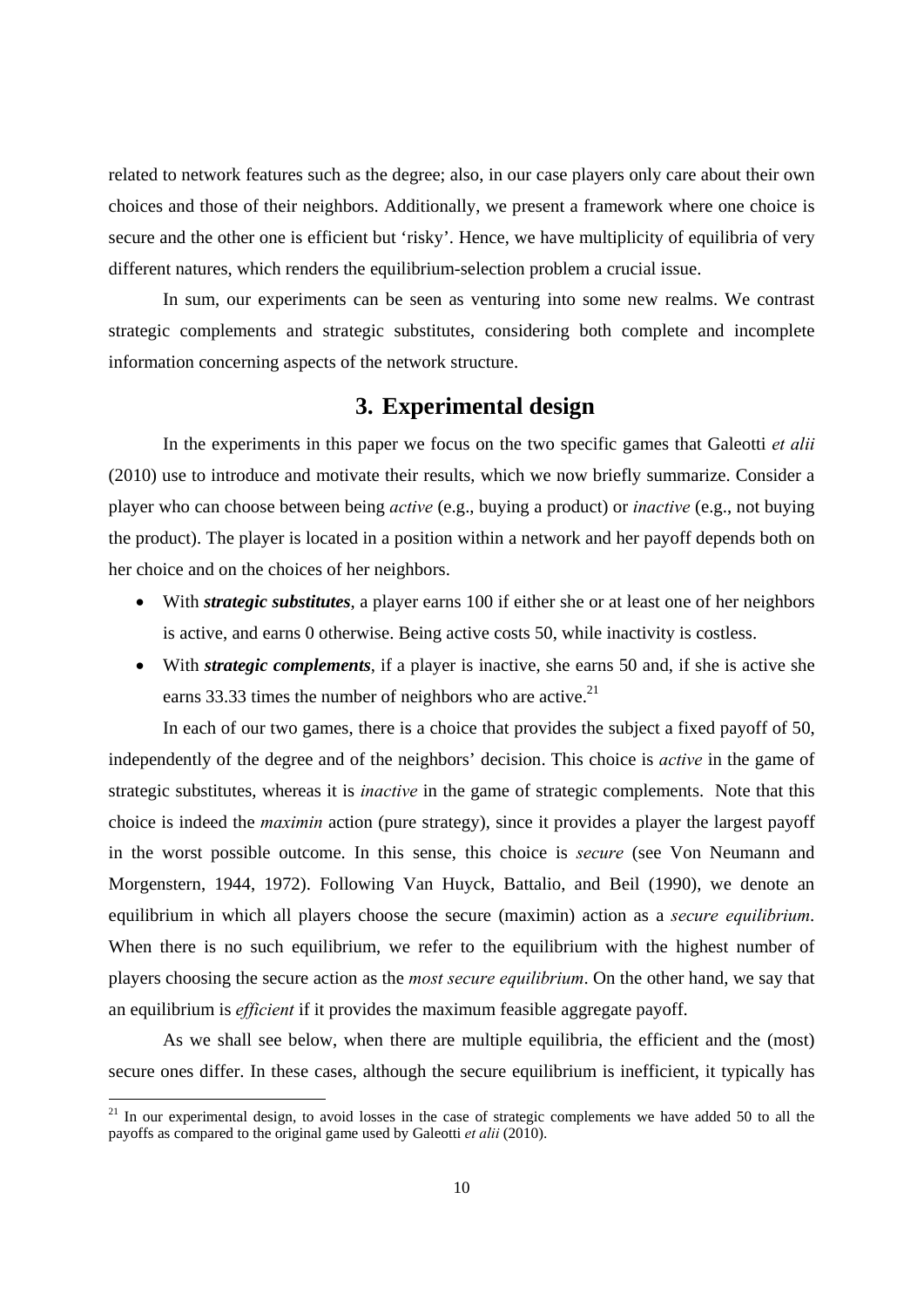very good properties in terms of risk-dominance and (stochastic) stability. In our multi-player games, we cannot invoke the Harsanyi and Selten (1988) concept of risk-dominance, but we can rely on the concept of ordinal generalized-risk dominance, proposed by Peski (2010). Indeed, Peski (2010) shows that an ordinal generalized-risk dominant profile is stochastically stable under a class of evolutionary dynamics. In our treatments, when there exists an ordinal generalized risk-dominant equilibrium, it is always the (most) secure equilibrium (see Online Supplement  $D$ ).<sup>22</sup> Thus, in many of our treatments, the equilibrium-selection problem between the efficient and the secure equilibrium reflects the traditional trade-off between efficiency and risk dominance.

All networks used in our experiments are shown in Figure 1:

#### [Figure 1]

#### **3.1 Experiment 1**

In this study we used the three networks displayed in the top panel: The *Orange*, *Green* and *Purple* networks. With incomplete information, *p* is the probability that the *Orange* network is in force, with each of the other two networks being selected with probability (1-*p*)/2. Note that, since the *Orange* network has a higher connectivity than the other two ones (the *Orange* network is the *Green* network with the link BD added and is also the *Purple* network with the link CD added), we modulate the connectivity by parameter *p*. We had 12 sessions with 20 participants in each. There were two sessions in each of the six treatments below.

- strategic substitutes with complete information;
- strategic complements with complete information;
- strategic substitutes with incomplete information and  $p = 0.2$ ;
- strategic substitutes with incomplete information and  $p = 0.8$ ;
- strategic complements with incomplete information and  $p = 0.2$ ;
- strategic complements with incomplete information and  $p = 0.8$ .

In each session, the 20 participants were split randomly into two matching groups of 10 subjects, and this was common information. In each of 40 periods (plus five unpaid trial periods,

 $22$  There exists an ordinal generalized-risk dominant equilibrium in all the treatments of strategic complements of Experiments 1 and 2 (both with complete and incomplete information). In the case of strategic substitutes, when there are multiple equilibria (complete information scenario), only in one of the networks does there exist a generalized risk-dominant equilibrium. However, in all the networks the most secure equilibrium is stochastically stable under a class of evolutionary dynamics, as shown by Boncinelli and Pin (2012) – see Section 4.1 for details.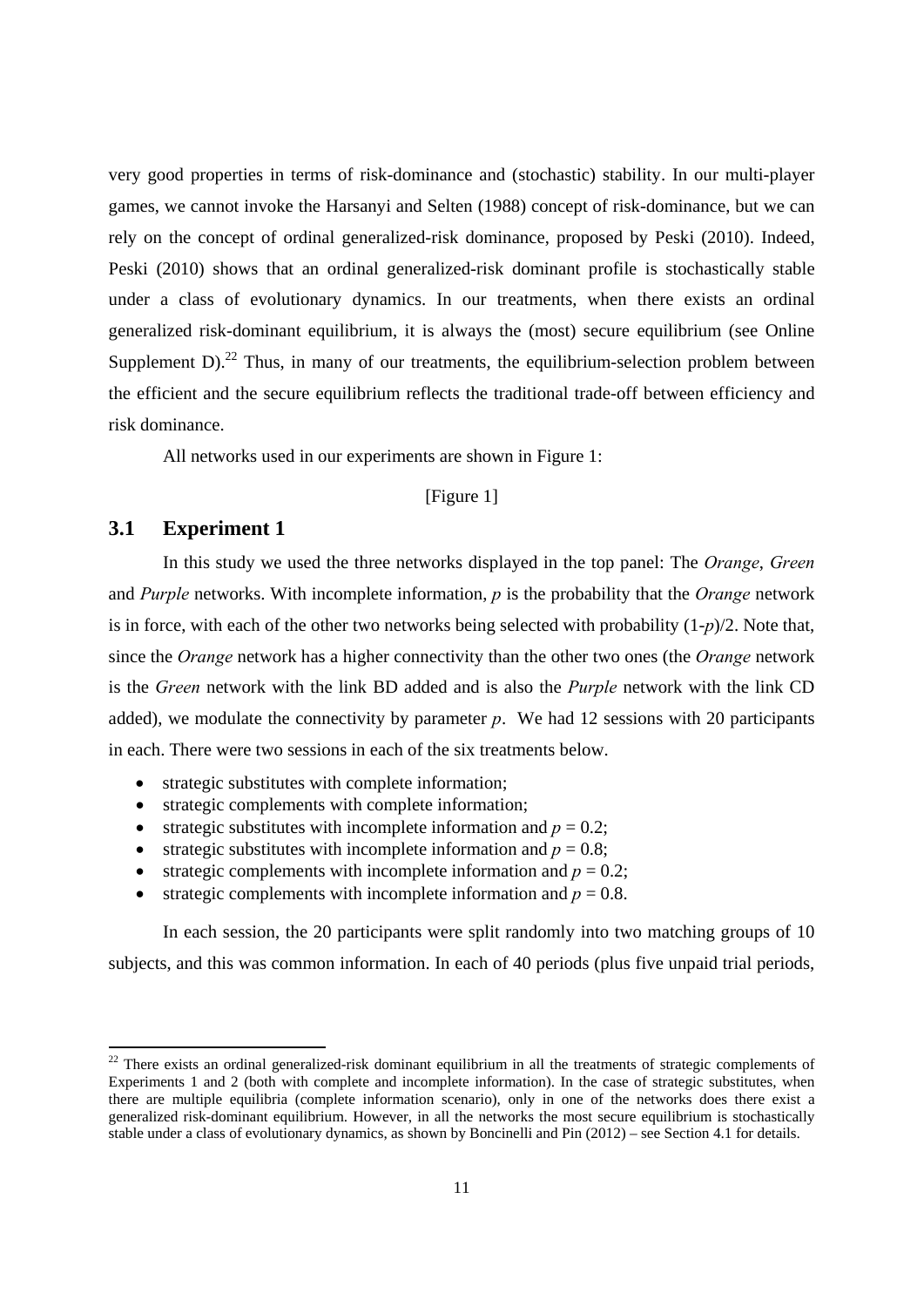with the same feedback structure as below), the members of a matching group were randomly assigned to groups of five subjects who played the stage game of a given treatment.

The experimental instructions are provided in Online Supplement  $C<sup>23</sup>$  In treatments with complete information, participants were always informed at the beginning of a period about the chosen network (which was re-drawn each period, each network being equally likely) and the participant's position in it. At the end of a period, each person received feedback about her neighbors' decisions and the payoff resulting from her choice and those of her neighbors. Before a new period began, participants also received the respective feedback for all prior periods. In treatments with incomplete information, subjects were informed about their degree at the beginning of a period. At the end of the period, each person received information about the actual network that was in effect, her position in it, the number of her neighbors who chose to be active, and the payoff resulting from her choice and those of her neighbors. Payoffs were given in ECUs (Experimental Currency Units), with 20 ECU = 1 Euro.<sup>24</sup>

Based on the equilibrium analysis reported in the Appendix, we summarize the purestrategy equilibrium predictions for each treatment of Experiment 1 in Table  $1.^{25}$  For the complete-information scenario, we report the Nash equilibria, and for the incompleteinformation scenario we report the symmetric Bayes-Nash equilibria.<sup>26</sup>

#### [Table 1]

With complete information and strategic substitutes, all three networks have equilibria in in which two nodes are active and equilibria in which three nodes are active. The former are efficient, and the latter are the most secure ones according to the definition given above. In the case of strategic complements, we have a unique equilibrium in the green and purple networks, where all individuals are inactive; and there are two equilibria in the orange network: In addition

<sup>&</sup>lt;sup>23</sup> We only provide the instructions for "complete information – substitutes" and "incomplete information – complements –  $p = 0.8$ ". The remaining cases are analogous.

<sup>&</sup>lt;sup>24</sup> Since behavior could potentially be affected by risk preferences, we also tested for these in Part 2 of the experiment, using two elicitation methods (see Charness and Gneezy, 2010). We find that the marginal effect of risk aversion on the probability of being active is almost always insignificant. At the beginning of the experiment it was announced that the experiment would consist of two independent parts. Part 1 was the network game. The instructions for Part 2 were only distributed after the end of Part 1. The average payoff from the risk-preference task was 4.36 Euro. Note that participants had no information during Part 1 about the potential gains from the subsequent risk task, so that the size of the payoffs from the risk task could not affect behavior in Part 1.<br><sup>25</sup> We refer readers interested in the mixed-strategy equilibria to the working-paper version, Charness *et alii* (2012).

<sup>&</sup>lt;sup>26</sup> In the incomplete-information scenario, we focus on symmetric Bayes-Nash equilibria, (i.e., all players with the same degree choose the same strategy). Galeotti *et alii* (2010) restrict their main analysis also to symmetric Bayes-Nash equilibria in order to clearly elicit the pure effects of networks on behavior and welfare, without any potential confounds that might arise from egalitarian concerns in case of asymmetric equilibria.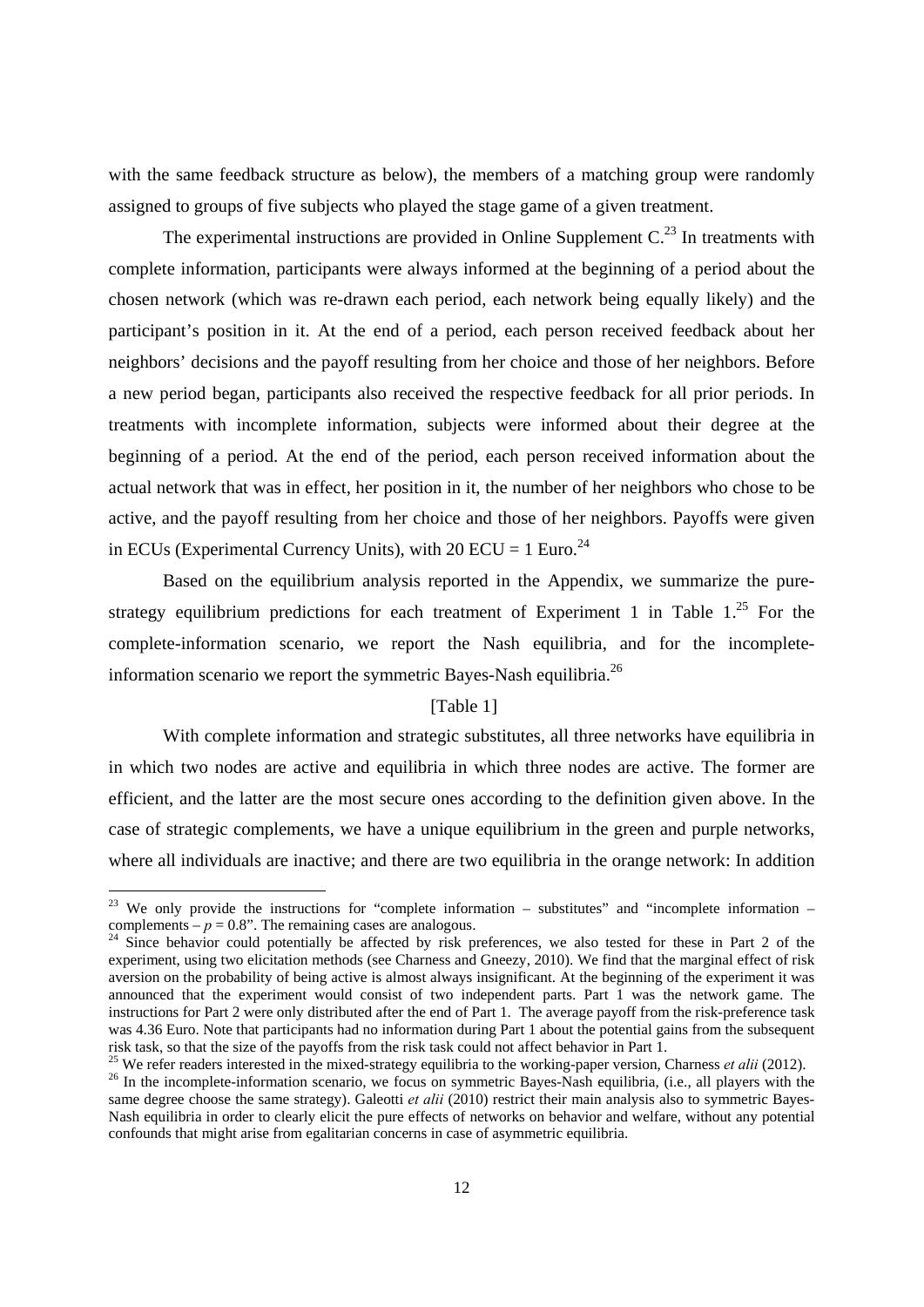to the (no-activity) secure equilibrium, there is an efficient equilibrium in which the clique formed by positions B, C and D is active.

With incomplete information, Galeotti *et alii*  $(2010)^{27}$  show that the equilibria are defined by a threshold: In the case of strategic substitutes, those players with degree below (above) the threshold are active (inactive), and the threshold increases with connectivity. In the case of strategic complements, those players with degree above (below) the threshold are active (inactive) and the threshold decreases with connectivity. Thus, as depicted in Table 1, in the case of strategic substitutes, the theoretical prediction is that players with degree 1 (degree 3) are active (inactive) in both treatments, i.e.,  $p = 0.2$  and  $p = 0.8$ . Players with degree 2 are active only when  $p = 0.8$ . With strategic complements, the theoretical prediction is that no one will be active when  $p = 0.2$ , but that (in addition to the no-activity secure equilibrium) there is room for players with high degree (degrees 2 and 3) to be active in (an efficient) equilibrium when  $p = 0.8$ .

Comparing across informational regimes (Table 1), we see that the equilibrium multiplicity with complete information and strategic substitutes is fully resolved with incomplete information, as well as with strategic complements and  $p = 0.2$  (but not  $p = 0.8$ ). Thus, we can study if people are behaviorally responsive to the different network positions and the levels of information they have when the incentives are either complements or substitutes.

We conducted this initial set of sessions at the University of Innsbruck in March of 2011, using the software zTree (Fischbacher 2007). A total of 240 undergraduate students from various academic disciplines were recruited with the help of ORSEE (Greiner 2004). No subject was allowed to participate in more than one session. On average, a session lasted about 80 minutes, with an average payoff of 16 Euro per subject (including a 5 Euro show-up fee).

After conducting these sessions and seeing the results, we added an extra treatment to the Experiment 1 setting. In an effort to understand the dramatically-different behavior with strategic complements according to whether the orange network is certain or only 80 percent likely, we also ran two sessions with our initial networks and with the likelihood of  $p = 0.95$  that the orange network being in force. The set of (pure-strategy) equilibria in this additional case coincides with the set of equilibria for  $p = 0.8$ : There is one equilibrium in which all degrees are inactive and

<sup>&</sup>lt;sup>27</sup> Another set of results presented in Galeotti *et alii* (2010) are related to mean preserving spread in degree distributions: keeping connectivity the same but allocating links differently. In a sense, Experiment 3 provides some evidences related to this issue, because in two treatments we preserve the degree distribution but change the network structure.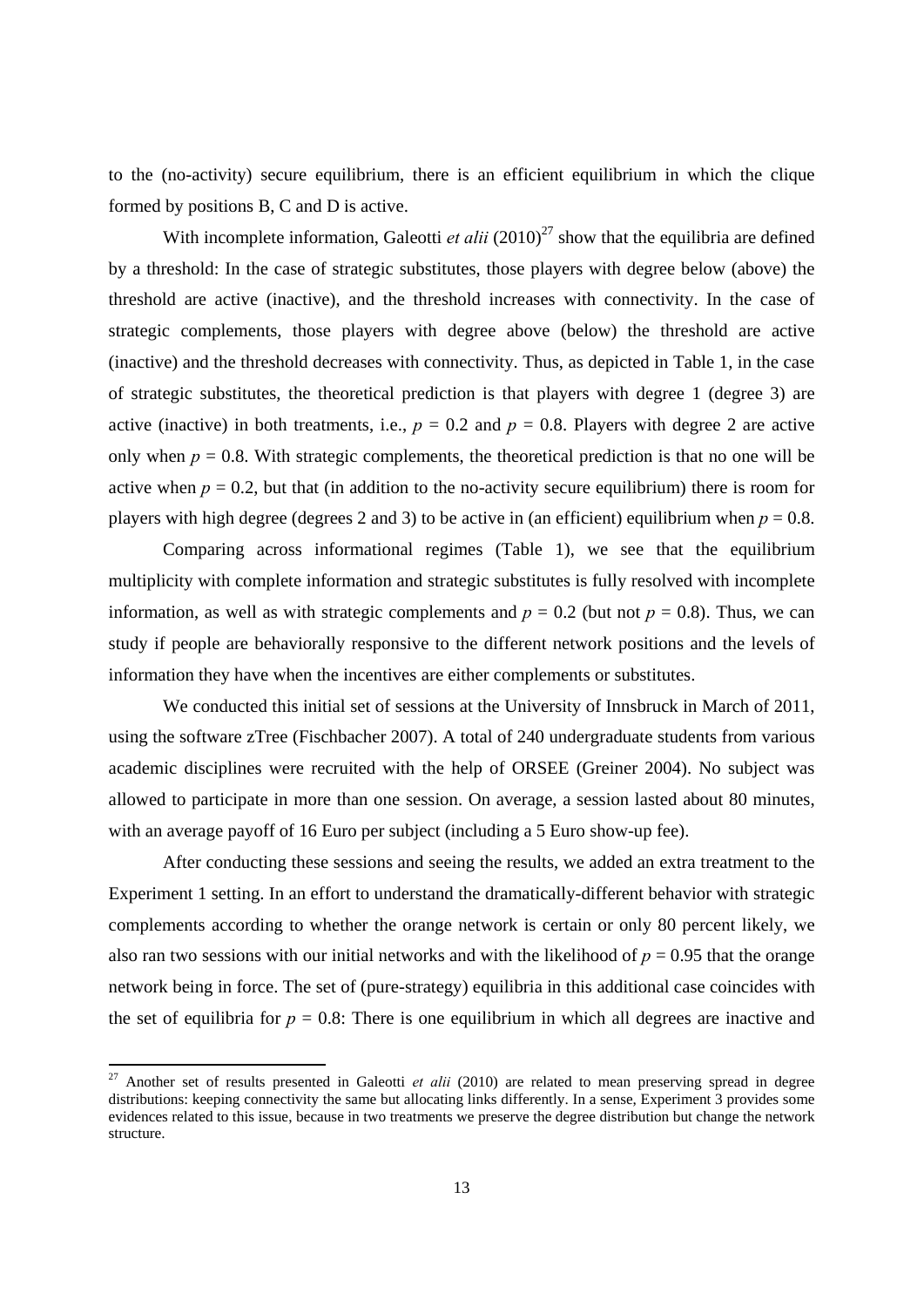another one in which players with degree 1 are inactive and players with degrees 2 and 3 are active. A total of 40 new subjects participated in these sessions.

#### **3.2 Experiment 2**

After observing our results for Study 1 and receiving helpful comments, we designed a new experiment to study the issue of equilibrium selection in the lab in more detail. We focus on strategic complements in the new treatments.<sup>28</sup> The new treatments are:

- strategic complements with complete information;
- strategic complements with incomplete information and  $p = 0.2$ ;
- strategic complements with incomplete information and  $p = 0.8$ .

In this experiment, we used the networks depicted in the middle panel of Figure 1: The *Blue*, *Red* and *Brown* networks. With incomplete information, the value for *p* is the probability that the *Blue* network was in force, with each of the other two networks being selected with probability (1-*p*)/2. We created these three new networks by adding a link to each of the three initial networks used in Experiment 1 (with re-labeling to avoid visually-crossed lines).<sup>29</sup> We note that the Red and Brown networks have the same average connectivity but different clustering, with a clustering coefficient of 0.5 (0) for the Red (Brown) network. The Blue network has higher average connectivity, but also has a higher clustering coefficient (of  $0.6$ ).<sup>30</sup>

Table 2 shows the theoretical predictions for the network scenarios in Experiment 2, which are derived in the equilibrium analysis reported in the Appendix.

#### [Table 2]

 Note that all treatments share two equilibria, the secure one in which all subjects are inactive and the efficient one in which the maximum number of players who can (profitably) coordinate on activity do so.<sup>31</sup> So this design allows us to study the equilibrium selection and to relate it to relevant network characteristics: connectivity, degree and clustering.

 $28$  This is so since, in the main context (incomplete information) analyzed in Galeotti *et alii* (2010), there are multiple equilibria with strategic complements, whereas they find a unique equilibrium in the case of substitutes. In the complete-information scenario in the new set of treatments, we also focus on the case of strategic complements. Specifically, we add the link CE to each of the networks, and then switch the labels of nodes D and E.

<sup>&</sup>lt;sup>30</sup> The (global) clustering coefficient of a network is defined as three times the number of triangles (cliques) divided by the number of connected triples of vertices. A triangle is a trio of vertices, each of which is connected to both of the others, and a connected triple is a trio in which (at least) one of the vertices is connected to both of the others.<br>Each triangle contributes to three connected triples of vertices (see Newman *et alii* 2001), ergo th

<sup>&</sup>lt;sup>31</sup> The incomplete-information scenario presents an additional Bayes-Nash equilibrium in which only players with degree 3 are active when  $p = 0.8$ . However this equilibrium is weak, since players with degree 2 are indifferent between being active or inactive (see the Appendix). It is an evanescent equilibrium since, in any dynamic setup, if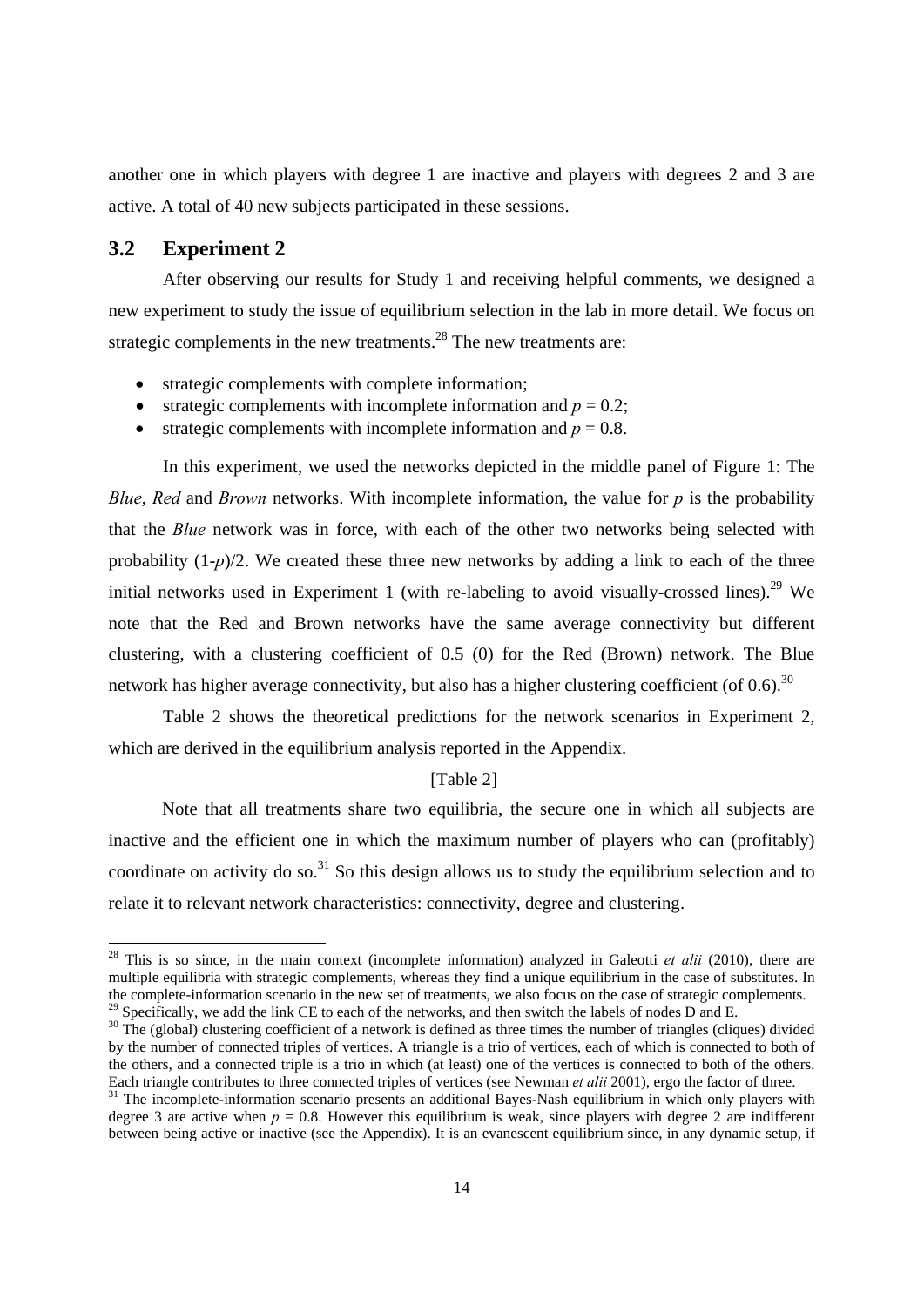A comparison between the  $p = 0.2$  and  $p = 0.8$  treatments lets us test the (behavioral) hypothesis that an increase in the *connectivity* increases the probability that the efficient equilibrium is played, since the higher the connectivity, the higher the payoffs with coordination on the efficient equilibrium, and so the more likely the efficient equilibrium is played. Similarly, we also conjecture that the *degree* of a subject increases the probability that she is active.

Regarding *clustering*, Keser *et alii* (1998) show that three-player cliques achieve more coordination than do 8-player circles (with zero clustering), despite the same average connectivity,<sup>32</sup> and Berninghaus *et alii* (2002) find that there is more coordination on the efficient equilibrium in a (homogeneous) network of 16 players arranged in a circular structure and linked to their closest 4 neighbors (hence, with positive clustering) than in a 16-players lattice with the same average connectivity (with zero clustering). The results in Cassar (2007) reinforce the idea that clustering increases the probability that agents coordinate on the efficient equilibrium,<sup>33</sup> and the experimental evidence supports the idea that small groups coordinate on the payoff-dominant equilibrium more than larger ones do (see, for instance, Van Huyck *et alii*, 1990). Thus, our (behavioral) hypothesis is that environments with higher clustering should support more coordination on the efficient outcome.

We conducted the sessions of Study 2 in Innsbruck in October of 2012. There were two sessions of each of the treatments with the new 5-person networks, and thus 40 people in each of these treatments, yielding a total of 120 new participants.

### **3.3 Experiment 3**

We designed a new experiment using a more complex environment to confirm the results previously observed with respect to equilibrium selection. We use the three different 20-person networks shown in the bottom panel of Figure 1. We consider only strategic complements for the same reasons mentioned above (cf. Footnote 28). In this case, we additionally focus on the incomplete-information scenario because the strategy space in the case of complete information would be very large. Players know the network but not their position within the network. In each

one degree-2 player switches from inactive to active (also a best response), then all remaining players with degree 2 would have (strict) incentives to become active. Moreover, it is inefficient, as it is Pareto dominated by the (efficient and strict) equilibrium in which players with degrees 2 and 3 are active. For these reasons, and because it has no behavioral support in our data, we generally ignore this equilibrium in our analysis.

<sup>&</sup>lt;sup>32</sup> Note that in our design it suffices for a 3-player clique to coordinate for activity to be optimal.

<sup>&</sup>lt;sup>33</sup> She argues: "when the clustering among neighbors is high, agents observe their neighbors responding to similar local conditions and play as if they were playing in a small groups instead of on a much larger network".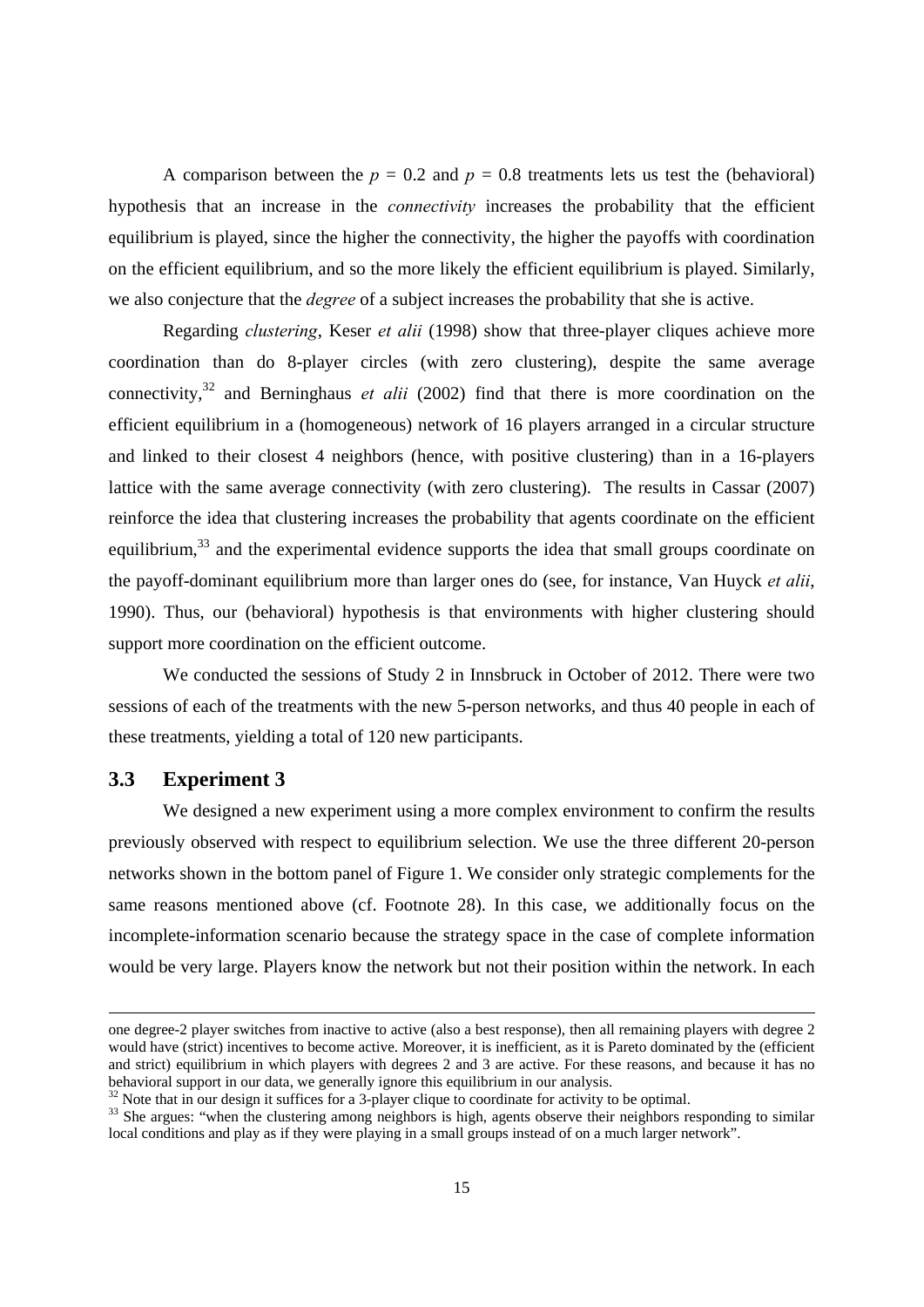period, (the same group of 20) people are randomly allocated to the nodes of the network, are informed of their degree, and then choose to be active or inactive. The network remained the same for all 40 periods. We had three treatments, one for each of the networks that, as explained below, differ in terms of connectivity and clustering. The experimental instructions (to the treatment corresponding to Network 1) are provided in Online Supplement C.

Table 3 gives a summary of network characteristics for these networks. Note that networks 2 and 3 are formed by adding seven links to network 1, that both networks 1 and 2 have zero clustering whereas there is positive clustering in network 3, and that networks 2 and 3 have the same level of connectivity and the same degree distribution. Hence both networks 2 and 3 are more connected than network 1, but network 3 additionally has a higher degree of clustering.

#### [Table 3]

The equilibrium predictions (in pure strategies) are shown Table 4 (see the Appendix for a derivation of these results). As we can see, with this design, all three networks have the same set of (pure-strategy) equilibria: 1) An efficient equilibrium, in which players with degree higher than 1 are active, and 2) a secure (inefficient) equilibrium, in which all players are inactive.

#### [Table 4]

A comparison of networks 1 and 2 allows us to study the robustness of the connectivity effect on the selection of the efficient equilibrium in the large-network case, and the comparison of networks 2 and 3 allows us to study the effect of clustering. As in Experiment 2, our (behavioral) hypotheses are that connectivity and clustering enhance the selection of the efficient equilibrium, and that subjects with higher degrees are active with a higher frequency.

For each of the three treatments (different 20-person networks), we conducted three sessions, each with 20 new participants, yielding a total of 180 new participants, at the University of Innsbruck in December 2012 and January 2013.

### **4. Results**

#### **4.1 Experiment 1**

#### **Measurement**

We analyze our data with an econometric model. We estimate the probability of being active as a logistic function of explanatory variables listed in the following paragraph. We have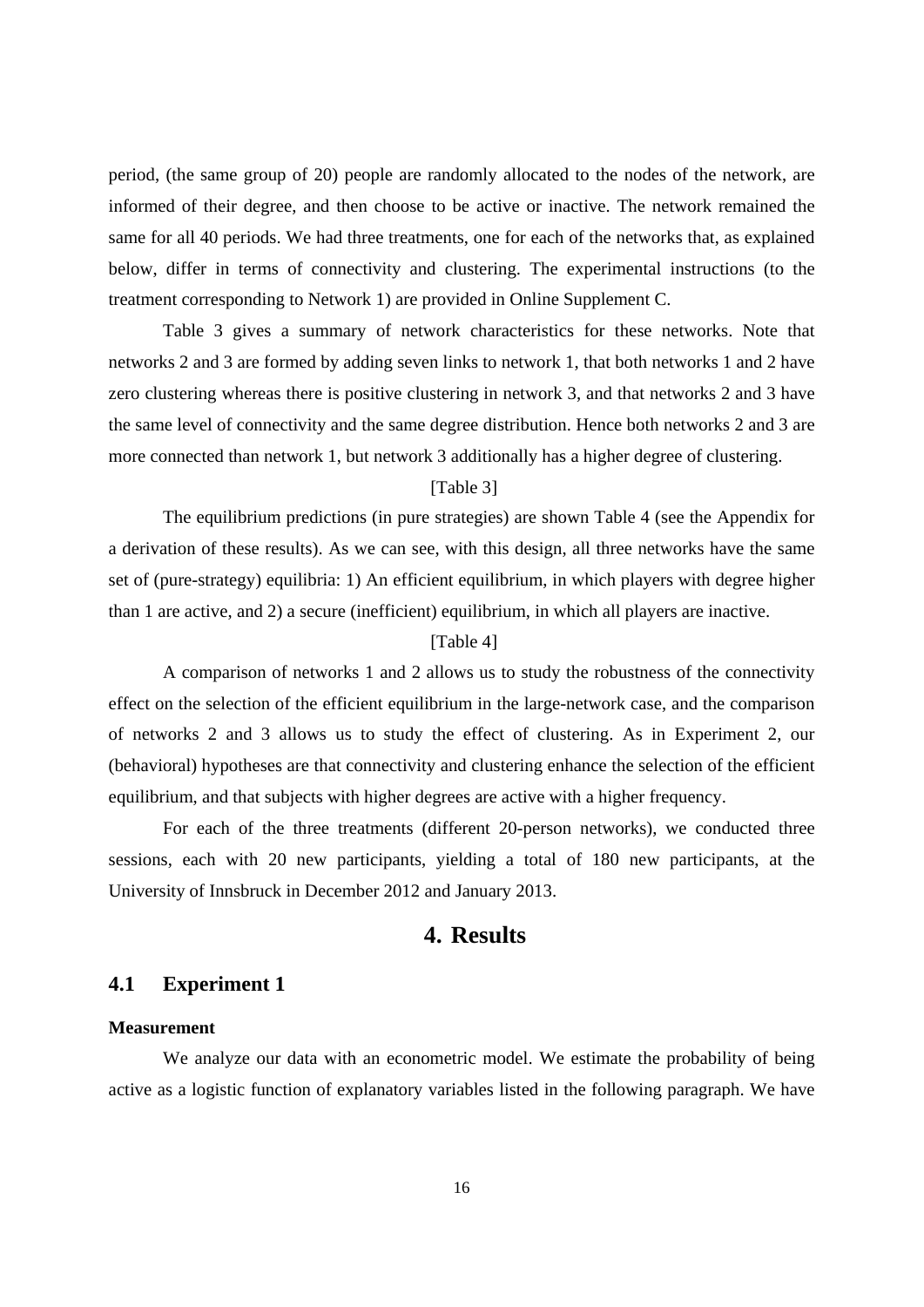arranged the data as a panel where the unit of observation is a participant who is observed for 40 periods. The models are estimated using random effects and are shown in Online Supplement B.

 The explanatory variables in the econometric model of the complete-information data are period, dummies for player position, all interactions between period and these dummies, and the measured level of risk aversion. One model is estimated using data from sessions with substitutes and another model is estimated using data from sessions with complements. The results are summarized by the estimated probabilities of being active computed by player position, network, and treatment (see Table 5 below and Online Supplement B). The explanatory variables in the econometric model of the incomplete-information data are period, a dummy for the connectivity (with  $p = 0.2$  as benchmark), and dummies for a player's degree, interactions across these variables, and the measured level of risk aversion. The results of this model are summarized by the marginal probabilities computed with respect to connectivity and degree (see Table 6 below).

#### **Complete information**

Table 5 presents the summary statistics for behavior in the three networks for both substitutes and complements with complete information, as well as the estimated rate of activity. Figure 2 shows the evolution per network and position across the 40 periods.<sup>34</sup>

#### [Table 5 and Figure 2]

#### *Strategic Substitutes*

The main observation is that the equilibrium where A, C and E are active, and B and D inactive (denoted ACE/BD henceforth) is focal in all networks. There is strong support for this.<sup>35</sup> Averaging the absolute difference between the theoretical prediction and the observed behavior over all nodes, individual play is consistent with the equilibrium ACE/BD in 87.6 percent of all cases, which is (one of) *the most secure equilibrium*. There is no support for any of the other equilibria,<sup>36</sup> so the problem of equilibrium multiplicity does not seem to be present behaviorally. In 52.5 percent of the observations the groups fully coordinate on this equilibrium; this is

 $34$  There are eight subjects in each network position in this treatment. Thus, the maximum number of observations behind each circle in Figure 2 is eight.

<sup>&</sup>lt;sup>35</sup> The weakest support is from player C in networks where he or she has degree 2. Even so, there is a strong trend over time towards C being active, as this rate increases from 58.7 percent in the first 20 periods to 76.6 percent in the final 20 periods with the Orange network and from 52.8 percent to 80.8 percent with the Green network. Similarly, player C's activity rate increases from 90.2 percent to 98.4 percent with the Purple network.

<sup>&</sup>lt;sup>36</sup> While there is scope for considerations of learning across games (see Mengel, 2012, for a related argument in the context of two-player games) that, for instance, might favor play of the equilibria that are common across the different games (i.e., networks in our case), since we have two equilibria (one efficient and one more secure) that are common to the three networks, this would not help in predicting which equilibrium would actually be selected.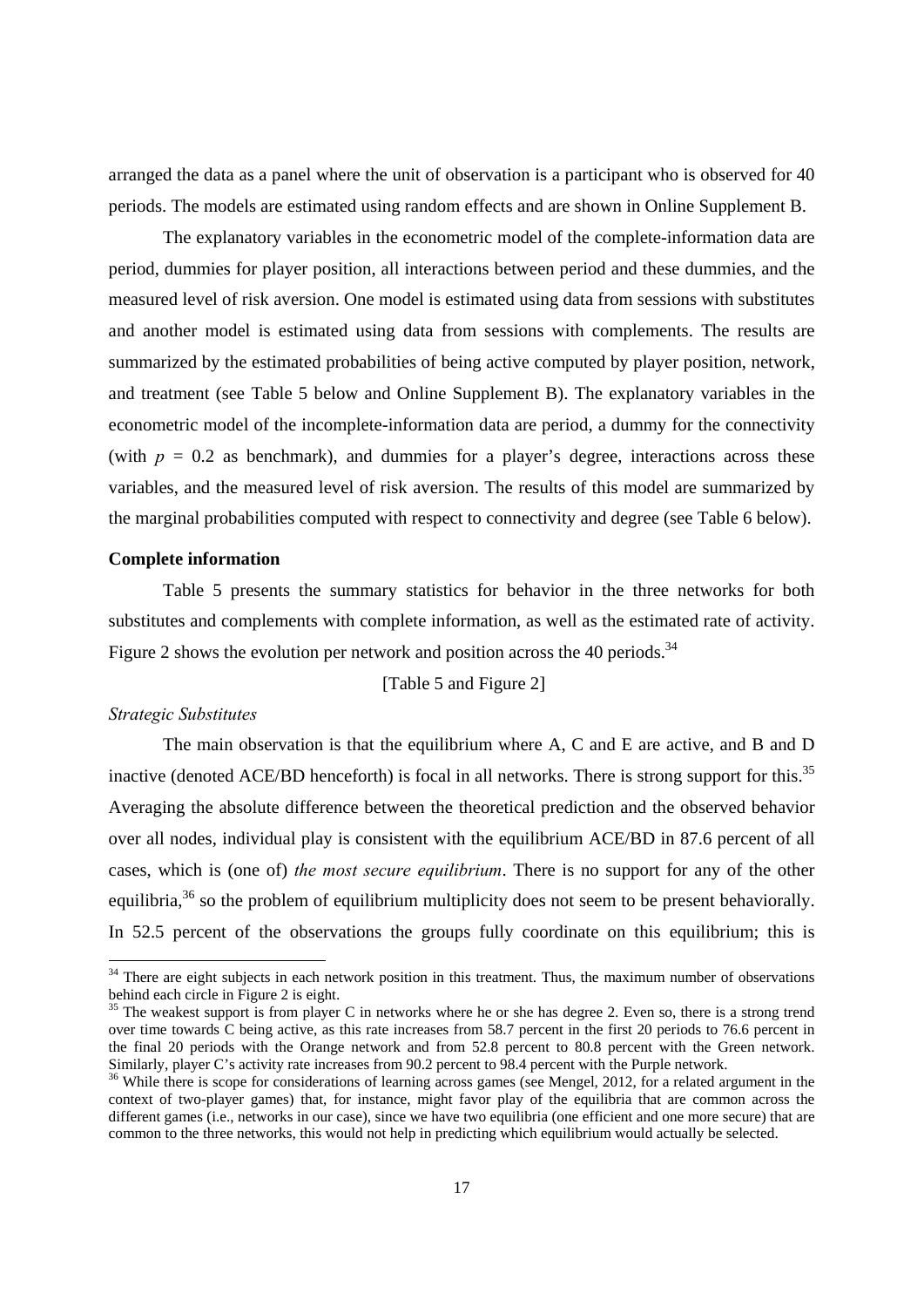increasing over time, 36.9 (68.1) percent in the first (last) 20 periods. In fact, the correlation coefficient between the period and the average frequency of equilibrium play is  $0.724$  ( $p < 0.01$ ).

The econometric analysis confirms our previous impressions. In all networks with strategic substitutes, the estimated activity probability for positions A and E is close to 100 percent. On the other hand, the estimated activity probability for positions B and D is never more than 10 percent. While position C has a lower estimated activity rate than positions A in E in networks *Orange* and *Green*, being active is still by far the most likely outcome for position C. Thus, the equilibrium ACE/BD prevails in all networks. In Figure B.1 (in Online Supplement A), we see that this regularity is present in every group.

Note that, across all possible equilibria, ACE/BD is the one that involves a maximum number of active players; i.e. it is not fully efficient, since three players pay the cost instead of two, with complete coverage in both cases (the net social benefit is 350, compared to the social benefit of 400 with only two active players). However, it can be argued that the selected equilibrium ACE/BD is more stable than the equilibria where only two players are active. To see this, consider any of the three networks and the equilibrium ACE/BD. If any player who is active deviates to inactivity, only the deviating player incurs a loss (of 50) and, from that configuration, only such a player would have incentives to switch his action (to become active again), leading back to the initial ACE/BD equilibrium.<sup>37</sup> On the other hand, after a deviation of a player to inactivity in the efficient equilibrium, at least two players would have incentives to become active, one of them being the deviator.<sup>38</sup> Boncinelli and Pin  $(2012)$  provide support for this explanation, as they show that in Best Shot Games played in networks under complete information, the equilibria that involve a maximum number of active players are the only stochastically-stable ones under a class of evolutionary dynamics.<sup>39</sup> This result applies directly to our set-up.40 Summarizing, there is a trade-off between efficiency and stability.

 $37$  Note that there is one exception. In the purple network, if player E becomes inactive, both players E and D have incentives to switch their action. However, note that no matter who switches, we would end up in one of the most secure equilibrium (the same argument applies to the equilibrium ACD/BE).

 $38$ For example, in the equilibrium BE/ACD in the Orange network: if B deviates, A, B and C all incur a loss of 50.

<sup>&</sup>lt;sup>39</sup> The stochastically-stable states are those robust enough to be observed a significant fraction of time under a slightly perturbed dynamic (in the limit when the mutation probability goes to zero). Specifically, Boncinelli and Pin (2012) find that our more secure equilibria are the only stochastically-stable ones under (perturbed) myopic best response dynamics such that the rate at which active players mutate (make mistakes) is of an order sufficiently larger than that of inactive players. Otherwise, they show that all the equilibria are stochastically stable.

<sup>&</sup>lt;sup>40</sup> The equilibrium ACE/BD is the *only* stable one in the *Orange* and *Green* networks, with an additional stable (but inefficient) equilibrium of ACD/BE in the *Purple* network. However, as shown in Online Supplement D, with the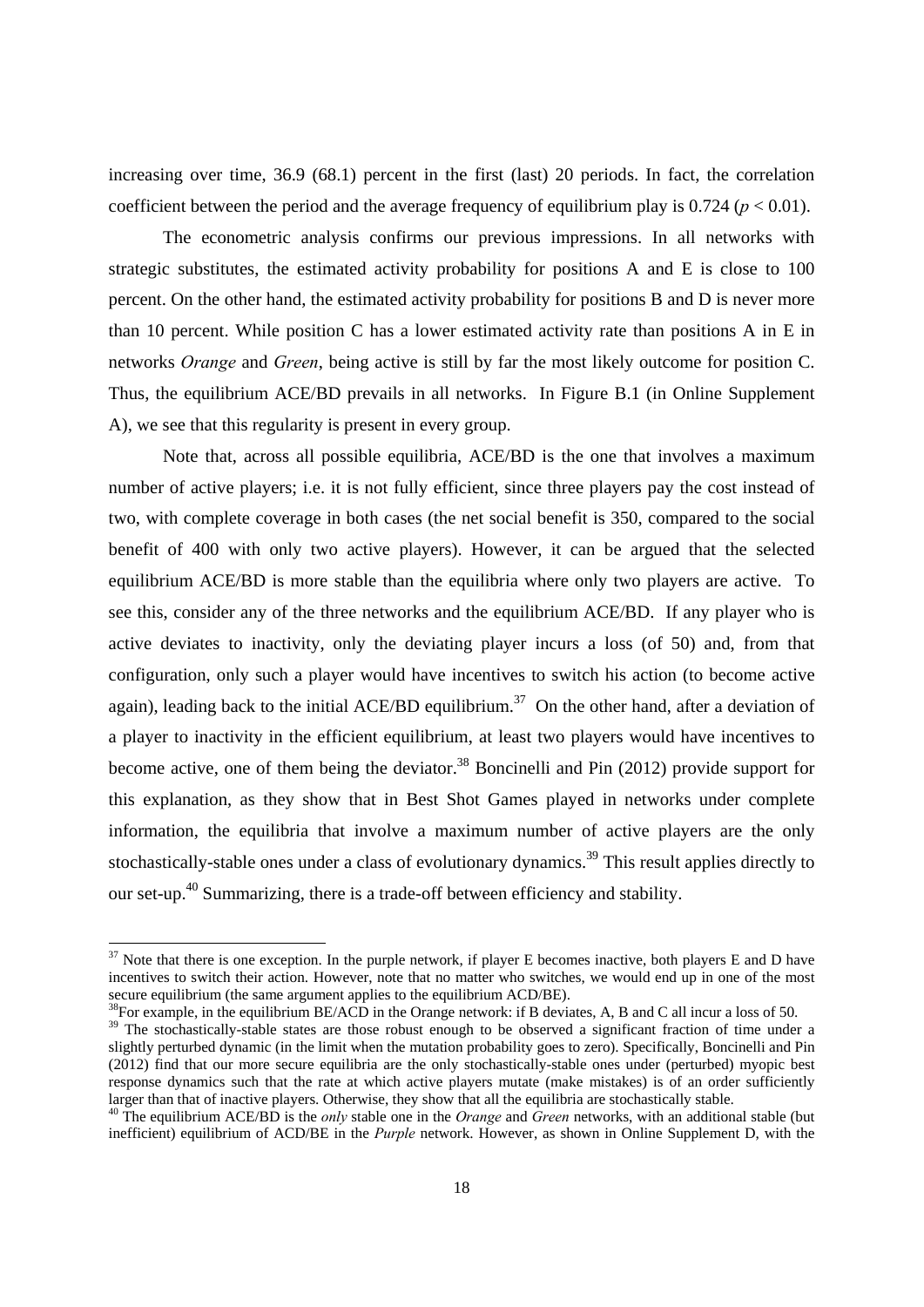*Result 1: With complete information and strategic substitutes in Experiment 1, agents' behavior in all three networks is consistent with the inefficient, but stochastically-stable equilibrium ACE/BD. Coordination on this equilibrium increases over time.* 

#### *Strategic Complements*

For complements, we see an impressive rate of play (96.1 percent) consistent with the unique equilibrium (no activity) in the *Green* and *Purple* networks.<sup>41</sup> The *Orange* network admits two equilibria, with either three active players or none. Here the play resembles the active equilibrium, as players B, C, and D are active 74.0 percent of the time, and players A and E are inactive 95.6 percent of the time. This is also the efficient equilibrium, since players B, C, and D each earn more than with the inactive (*secure*) equilibrium. Thus, we find strong support for the theoretical predictions (players mostly play an equilibrium), and with multiplicity there is successful coordination by players (in a clique) on the efficient equilibrium. At the group level (see Figure B2 in Online Supplement A), three of the four matching groups coordinate quite well on this equilibrium. Over time, equilibrium play becomes more frequent, with a correlation coefficient between the period and the frequency of equilibrium play of  $0.622$  ( $p < 0.01$ ).

The estimated probabilities of being active confirm this impression (Table 5). In all networks, this estimate for positions A and E choosing active is close to 0. This is also true for positions B, C, and D in the *Green* and *Purple* networks, while in the *Orange* network B, C and D are predominantly active (the estimated activity rates are respectively 0.843, 0.746 and 0.813).

*Result 2: With complete information and strategic complements in Experiment 1, players in the Green and Purple networks play the unique equilibrium, while players in the Orange network behave largely consistently with the efficient equilibrium BCD/AE. There is increasing coordination on the equilibrium over time.* 

Note the difference in outcomes between strategic substitutes and complements: while people select the inefficient equilibrium (the most secure one) with substitutes, with complements they select the efficient one. We can explain this difference by looking at the relation between efficiency and private incentives. With complements, the two equilibria are Pareto-ranked, and even if the inefficient equilibrium is secure, with complete information participants are able to successfully coordinate on the efficient equilibrium, which is (weakly)

<u> 1989 - Johann Stoff, amerikansk politiker (d. 1989)</u>

*Purple* network ACE/BD is (generalized) risk-dominant while ACD/BE is not. In any case, one could conjecture that an additional explanation for the fact that (in the case of the *Purple* network) the ACE/BD equilibrium is mostly played, whereas there is no support for the ACD/BE equilibrium, could be an aesthetic preference for symmetric outcomes (since nodes ACE are symmetrically spatially located in the network as depicted in Figure 1).

 $41$  Of course, A and E will never wish to be active, since the maximum possible gain is less than the cost.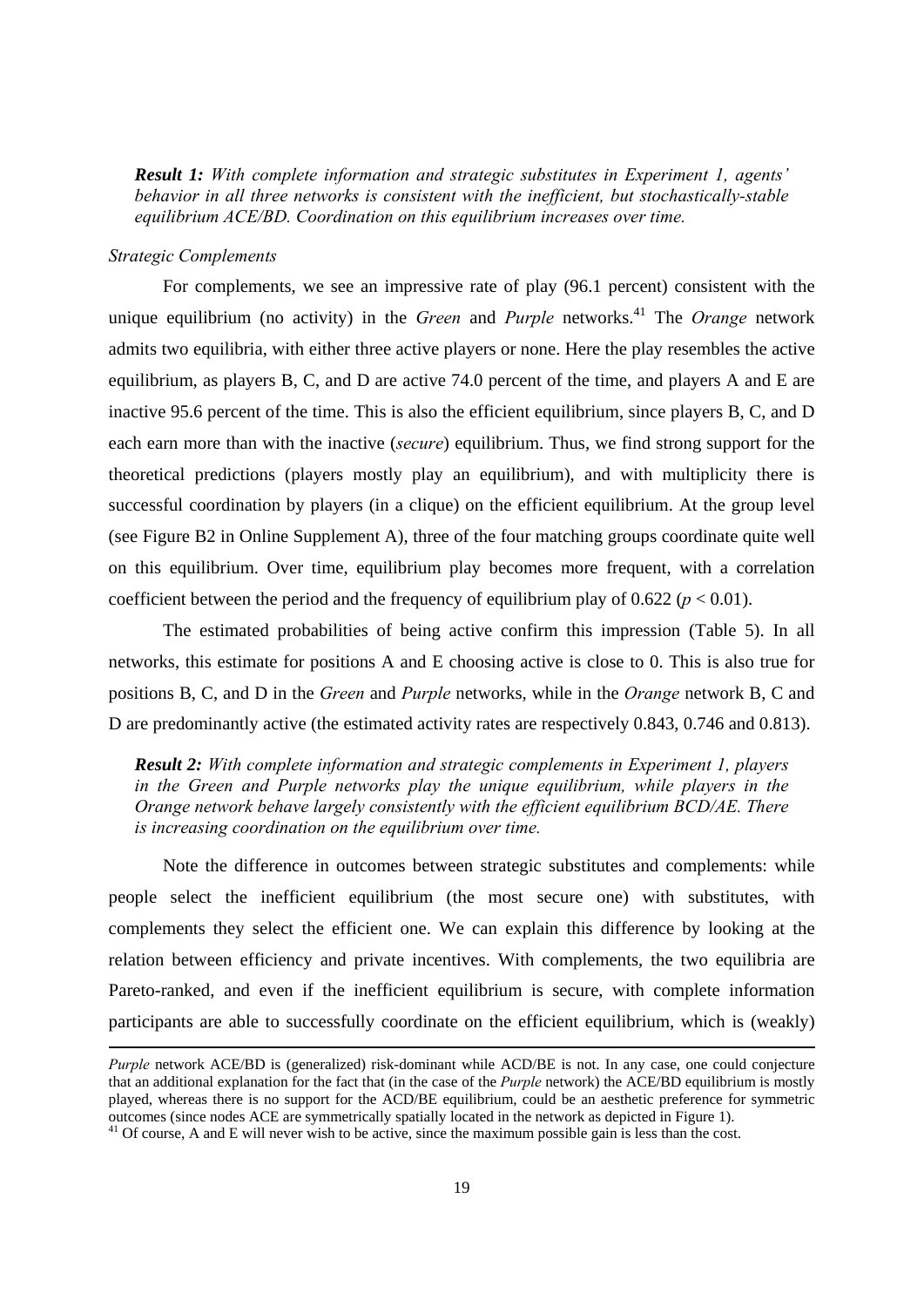beneficial for all of them. With substitutes there are more subtle considerations, since the equilibria are not Pareto-ranked and, therefore, there are individuals in different positions that (strictly) prefer different equilibria. Our results suggest that, in this case, security/stability considerations play an important role in the equilibrium selected (in line with the findings of Rosenkranz and Weitzel, 2012).

#### **Incomplete information**

Table 6 presents the summary statistics for behavior with incomplete information and both strategic substitutes and complements under each probability regime, as well as the marginal effects on activity. Figure 3 shows the evolution per network and position across the 40 periods for both substitutes and complements.

#### [Table 6 and Figure 3]

#### *Strategic substitutes*

For strategic substitutes we observe that, in each case ( $p = 0.2$  and  $p = 0.8$ ), modal play coincides with play in the unique equilibrium.<sup>42</sup> The correspondence is excellent for degrees 1 and 3, but less so for degree 2. Overall, 87.6 percent of all choices were consistent with equilibrium play when  $p = 0.2$  and 84.0 percent when  $p = 0.8$ .

Regarding the effect of connectivity within a particular degree (recall that higher values of *p* imply higher connectivity), Table 6 shows no significant difference in the behavior of players with degree 1 across the values of *p*. For players with degree 2, the probability of being active is significantly higher when  $p = 0.8$ , with a marginal effect of 0.547; for players with degree 3, this probability is marginally-significantly higher with  $p = 0.8$ , although the marginal effect is small (0.024). Overall, our data are consistent with the equilibrium prediction.

Next consider the effect of degree on behavior. Participants with degree 2 are much less likely to choose activity than those with degree 1; the decrease is quite large when  $p = 0.2$  and much smaller when  $p = 0.8$ . People with degree 3 have a much lower probability of choosing activity than do people with degree 1, for both values of *p*. Comparing degree 3 to degree 2, the probability of choosing active is significantly lower for participants of degree 3, with a large

<sup>&</sup>lt;sup>42</sup> The proportions are 94.8, 71.8 and 98.9 percent of the time, respectively, for degree 1, 2 and 3 when  $p = 0.2$ , and 92.9, 59.5 and 89.9 percent when  $p = 0.8$ .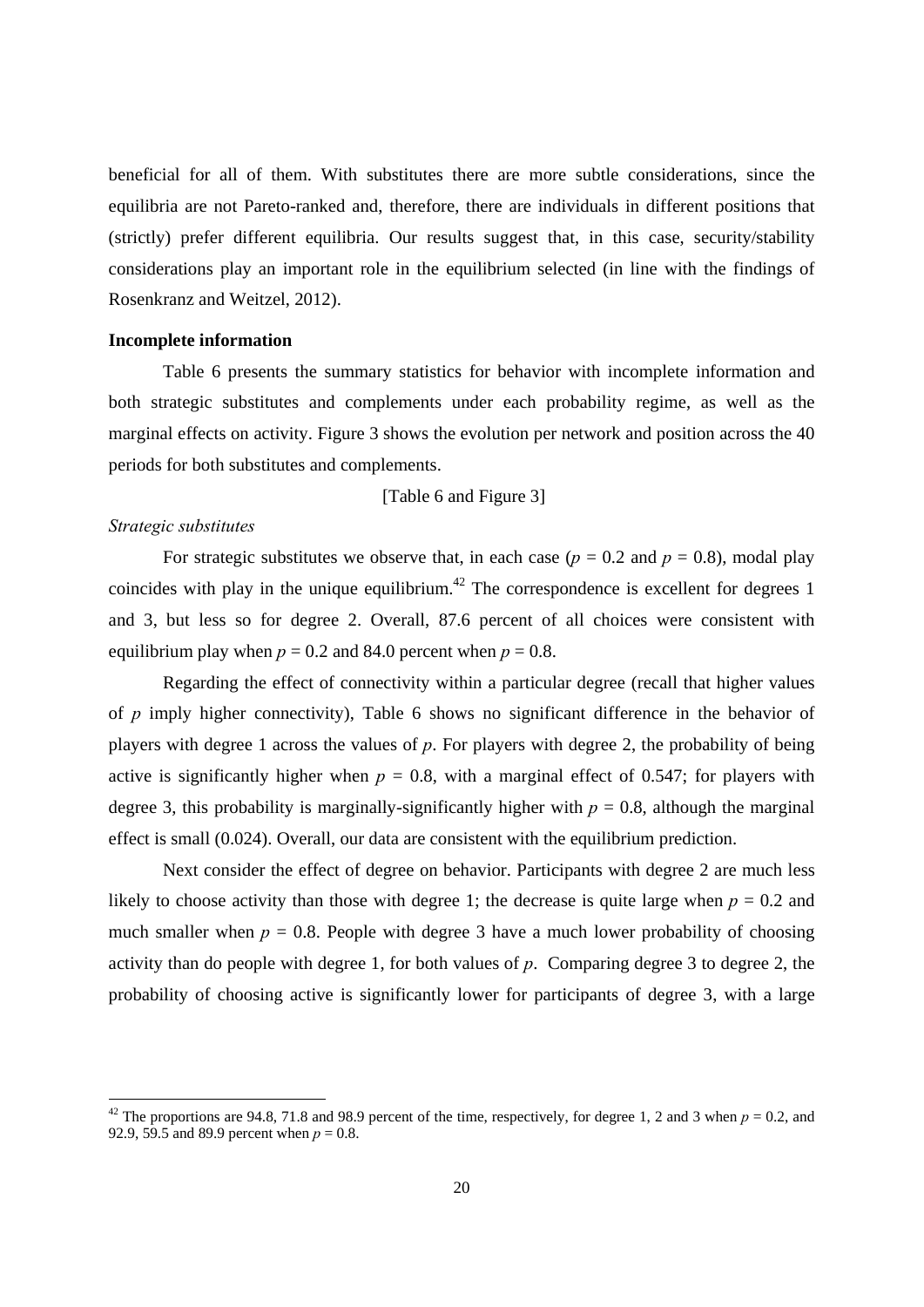difference when  $p = 0.8$  and a much smaller one when  $p = 0.2<sup>{43}</sup>$  All of the differences across the probability values are in the direction of the theoretical prediction.<sup>44</sup> Hence, our analysis suggests that the expected effects of connectivity and degree are observed in the lab.

We can also examine behavior over the course of the 40 periods. Behavior is quite stable for players with degrees 1 and 3 (and very close to the equilibrium prediction). The frequency of choosing to be active for players with degree 2 is always below  $\frac{1}{2}$  when  $p = 0.2$ , and mostly above  $\frac{1}{2}$  when  $p = 0.8$ ; this qualitatively follows the equilibrium prediction, although deviations are observed. We note that when  $p = 0.8$ , players of degree 2 display a convergence to the equilibrium. Overall, the correlation coefficient between the period and the frequency of equilibrium play is 0.233 (not significant) with  $p = 0.2$  and is 0.594 (*p*-value < 0.01) with  $p = 0.8$ .

Summarizing, when players face a game of strategic substitutes with low connectivity, individual play and the level of coordination is stable over time. With higher connectivity there is a strong trend to the unique equilibrium and an increasing level of coordination.

*Result 3: Under incomplete information and strategic substitutes in Experiment 1, people consistently play the unique equilibrium and the probability of activity is decreasing with the degree and increasing with connectivity.* 

#### *Strategic complements*

Now consider the case of strategic complements. When  $p = 0.2$ , there is a unique equilibrium (all inactive), and play by people with degrees 1 and 2 is strongly consistent with the equilibrium prediction (98.0 and 82.1 percent). However, subjects with degree 3 are inactive only a bit more than half the time (55.6 percent). Still, in the aggregate, individual play is consistent with the equilibrium prediction six out of seven times. When  $p = 0.8$ , there are two pure-strategy equilibria. In the *secure* one, no players are active, but in the efficient one players with degree 2 and 3 are active. While the behavior of individuals with degree 1 is strongly

<sup>&</sup>lt;sup>43</sup> The marginal effects for degree 2 versus degree 1 are -0.816 and -0.273 for  $p = 0.2$  and  $p = 0.8$ , respectively; for degree 3 versus degree 1, these are -0.980 and -0.961 for  $p = 0.2$  and  $p = 0.8$ , respectively. Finally, the marginal effects for degree 3 versus degree 2 are -0.687 and -0.164 for  $p = 0.2$  and  $p = 0.8$ , respectively.

<sup>&</sup>lt;sup>44</sup> The fact that players with degree 2 play equilibrium strategies less frequently than players with degrees 1 and 3 may reflect their lower cost from deviating: (I) Consider the case  $p = 0.2$ , where players with both degree 2 and degree 3 are inactive in equilibrium. A player with degree 3 has more chances of being linked with an active player than does a player with degree 2 (i.e. the cost of deviation for a player with degree 2 is lower); (II) Consider the case  $p = 0.8$ . Here players with both degree 2 and degree 1 are active in equilibrium. Similarly, in this case, the cost of deviating to become inactive is lower for players with degree 2 than for players with degree 1 (a deviating player with degree 2 is more likely to be linked to an active player), and we could expect more deviations from them.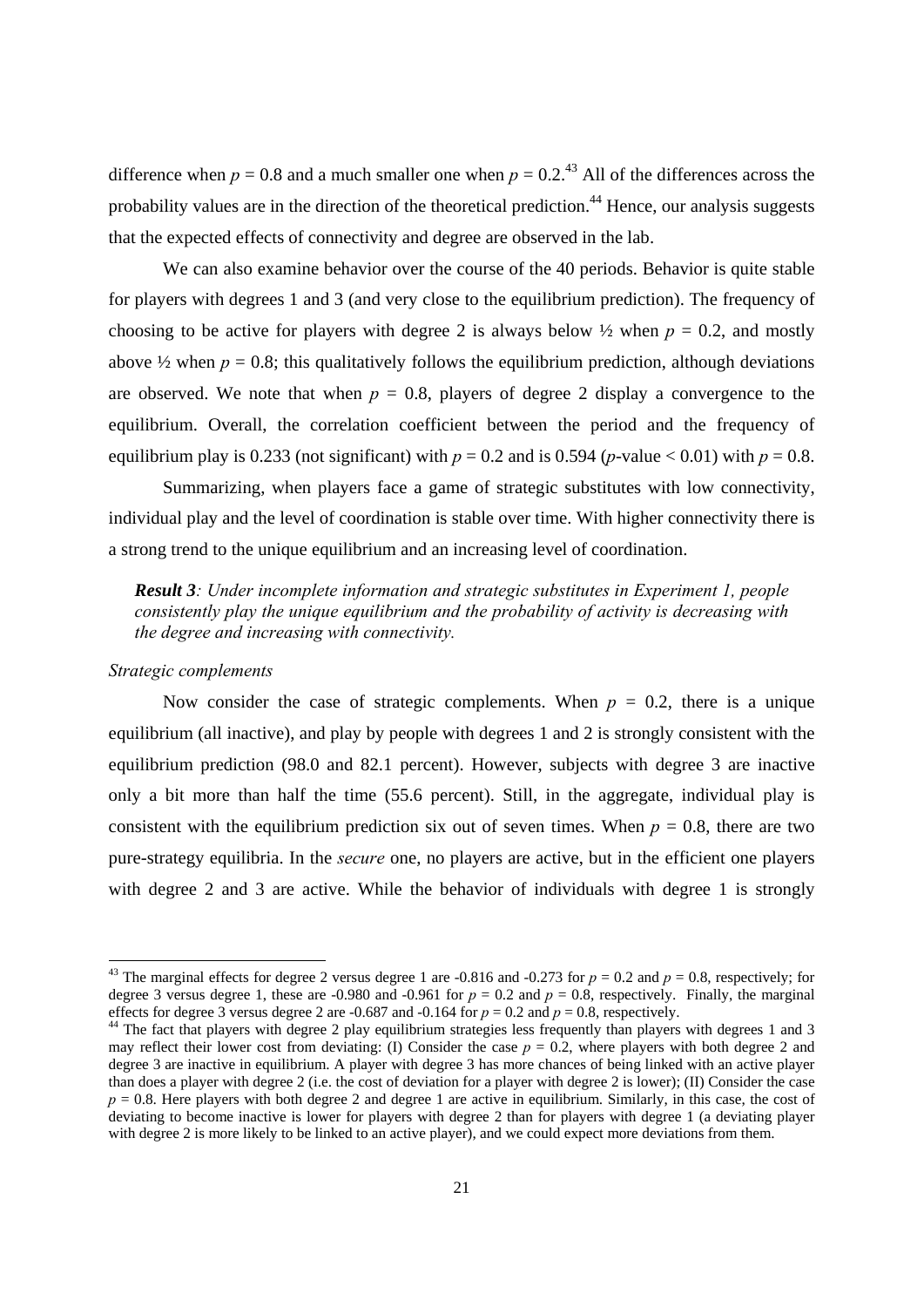consistent with these equilibria (98.2 percent), the evidence on the behavior of individuals with degrees 2 and 3 is mixed, with activity rates of 31.0 and 51.0 percent respectively.

Regarding the effect of connectivity within a particular degree, the behavior of players with degree 1 does not significantly differ across the values of *p*. Players with degrees 2 and 3 are significantly more likely to choose to be active for the higher values of *p*, reflecting attempts by the players of higher degree to coordinate on activity. However, these attempts are largely unsuccessful over time. The decline over the course of the session is faster when  $p = 0.2$  (where activity is not present in any equilibrium) and slower when  $p = 0.8$ .

Concerning the effect of the degree, a person with degree 2 is significantly more likely to be active than a person of degree 1, but this difference is considerably larger with  $p = 0.8$  than with  $p = 0.2$  (the marginal effects are 0.153 and 0.041, respectively). This qualitatively supports the threshold equilibria identified by Galeotti *et alii* (2010) that, as explained above, depend on connectivity. Note that the inefficient (inactive) equilibrium is still present in the scenario with *p*  $= 0.8$ , so this result is in line with our behavioral hypothesis on the effects of connectivity on equilibrium selection (since players with degree 2 are active in the efficient equilibrium when *p*  $= 0.8$ ). The same relationship holds between players with degrees 1 and 3, with higher marginal effects when  $p = 0.8$  (0.562 versus 0.328 with  $p = 0.2$ ). Finally, players of degree 3 are significantly more likely to be active than players of degree 2, for all values of *p*. This evidence, not predicted by theory, is in line with our behavioral hypothesis on degree, due to the greater incentive for players of degree 3 to coordinate on the efficient equilibrium.

The pattern is revealing. It seems that subjects with higher degrees (particularly with degree 3) attempt to coordinate on profitably being active. But these attempts at efficiency diminish over time, with low or very low rates of activity for everyone by the end of the session; the correlation coefficient between the period and the average frequency of equilibrium play is 0.926 for  $p = 0.2$ , and 0.639 for  $p = 0.8$ , significant at the one percent level. So it seems that the inefficient (but secure) equilibrium would prevail in the long run. Our interpretation is that coordination problems lead participants to eventually play this generalized risk-dominant equilibrium. In any event, modal play (in the aggregate) corresponds to this no-activity case.

Summarizing, when players face a game of strategic complements, individual play with low connectivity converges to the unique equilibrium with an increasing level of coordination; individual play with higher connectivity appears to converge to the inefficient equilibrium.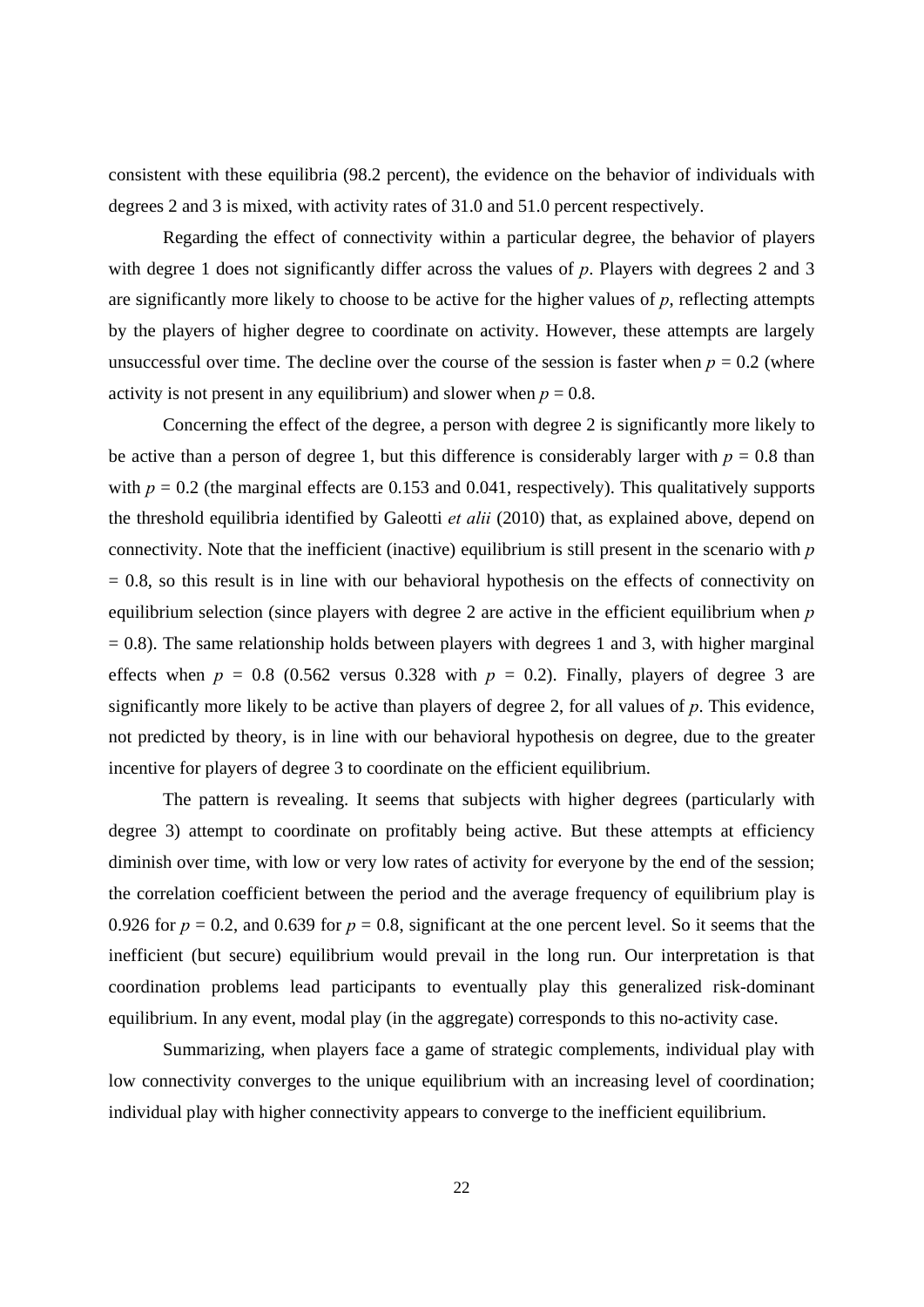*Result 4: Under incomplete information and strategic complements in Experiment 1, the modal play coincides with the unique equilibrium with lower connectivity, while the probability of activity increases with the degree and connectivity. With high connectivity, there is convergence towards the inefficient (but secure) equilibrium.* 

#### *Certainty versus uncertainty with strategic complements*

We find a difference in play when it is certain that the *Orange* network is in force (complete information) and when this is only very likely  $(p = 0.8)$ .<sup>45</sup> The question that arises is whether this difference is driven by there simply being *any* element of uncertainty regarding the network in force. Recall that the result with complete information is driven by the ability of the BCD clique (i.e., the positions with degree 2 or 3) to coordinate on activity, and that the potential benefit of such coordination is only one-third of the potential loss from trying. Perhaps even a tiny amount of uncertainty will make such coordination too difficult to achieve.

Accordingly, we conducted another treatment in which the probability that the Orange network is in force is 0.95. There are two equilibria: the efficient one where players with degree 2 and 3 are active (analogous to the one played when the Orange network was certain) and a second one in which all players are inactive (the inefficient one, to which behavior converged in our treatment of incomplete information with  $p = 0.8$ ).<sup>46</sup> If we observe differences between this environment and one with complete certainty, it indicates that coordination on efficient-but-risky equilibrium is too difficult without common knowledge of the precise network having been implemented. This explanation is in part based on the abundant experimental evidence that people are loss adverse and tend to overestimate small probabilities.

While the activity rate for degree-1 players is always negligible, the aggregated activity rates observed for players with degree 2 or 3 with  $p = 0.95$  look considerably closer to those by players in positions C (degree 2), and B and D (degree 3) with complete information when the Orange network was in force (hereafter we denote this environment by  $p = 1$ ) than to those found with incomplete information and  $p = 0.8$ . The activity rates for players of degree 2 are 31.0, 67.9,

 $45$  Note that, although we cannot strictly say that the set of equilibria under complete information with the Orange network ( $p = 1$ ) and under incomplete information with  $p = 0.8$  are the same (since the strategy spaces differ), they are indeed equilibria of the very same nature, and the comparison is meaningful. Clearly, the inefficient equilibrium (all inactive) reflects the very same arguments in both cases. In the efficient equilibrium with  $p = 1$  positions B, C and D (all degree 2 or 3) are active, and positions A and E (degree 1) are inactive and, in the efficient equilibrium with  $p = 0.8$ , players with degree 2 and 3 are active, while inactive with degree 1 (since with high probability they are in the BCD clique of the Orange network, as in the Green and Purple networks the incentives are to <sup>46</sup> When  $p = 0.95$ , if players are coordinated in the efficient equilibrium, the probability of a loss when an agent has degree 3 is approximately 1%, while this probability is 7% when he has degree 2. Then, assuming coordination in the efficient equilibrium, over a total of 40 periods an individual would experience, on average, one period of losses.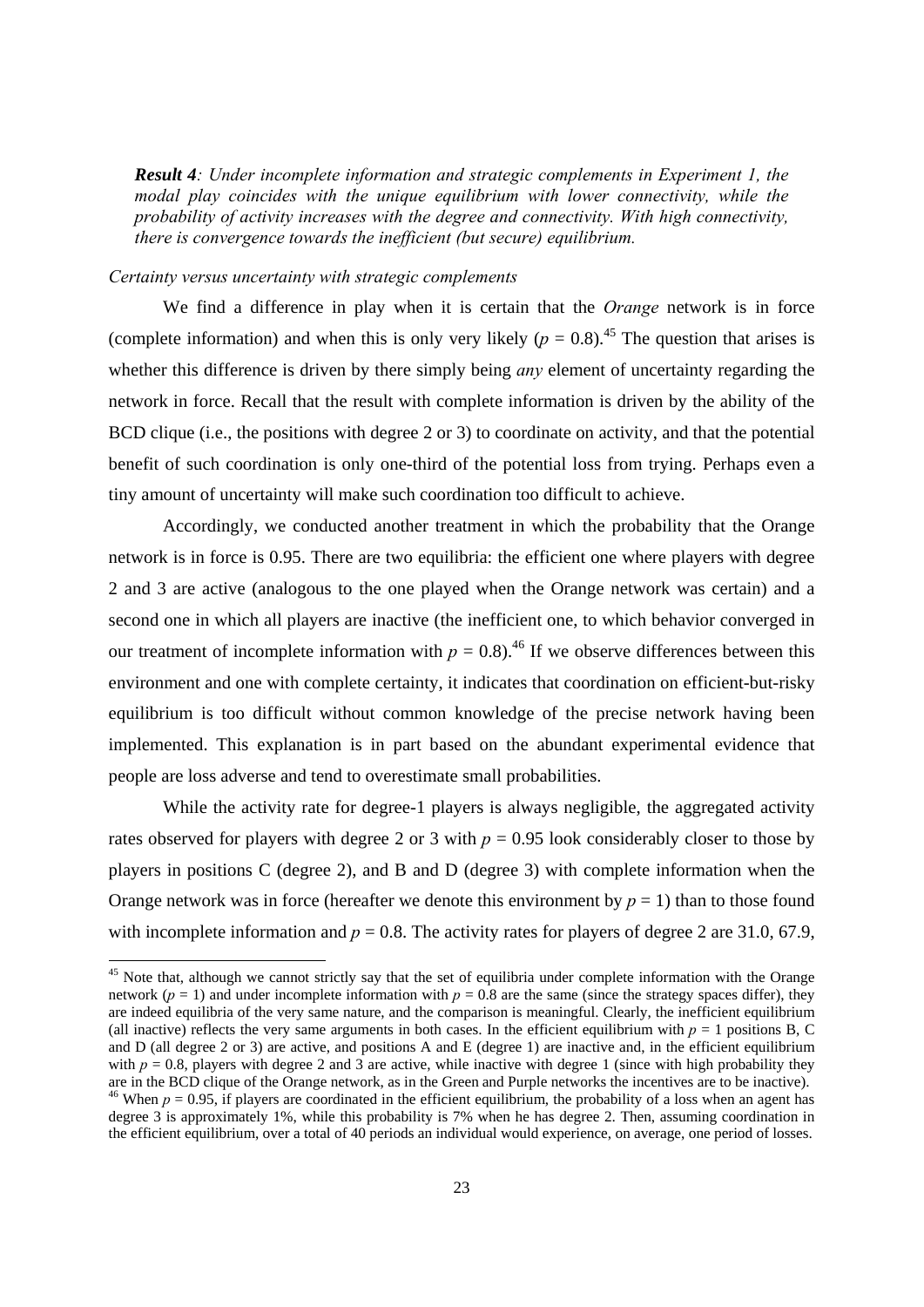and 72.8 percent for  $p = 0.8$ , 0.95, and 1, respectively, while the corresponding activity rates for players of degree 3 are 51.0, 75.7, and 74.6 percent. So at first glance it seems that there is no pure uncertainty effect. However, the patterns of play over time suggest otherwise.

#### [Figure 4]

Simple inspection of Figure 4 shows a clear negative trend in the rate of activity in both treatments of incomplete information ( $p = 0.8$  and  $p = 0.95$ ), but no evidence of decay with complete information  $(p = 1)$ . Table 7 provides analytic evidence of this visual evidence:

#### [Table 7]

We report the estimated rates of activity by treatment and degree for the average period (20) and for the last period  $(40)^{47}$  Comparing each of these rates in the two treatments with incomplete information, we find a clear and highly significant evidence of the connectivity effect for degrees 2 and 3. Across the treatments  $p = 0.95$  and  $p = 1$  we find that, while in period 20 there is no significant difference, in period 40 the differences are significant at 5% in the direction of a higher activity rate with complete information. Table 7 also shows that the trend in the activity rate for degree 2 is significantly more negative with  $p = 0.95$  than with complete information. So it seems that the effect of uncertainty *per se* changes over time, indicating that learning plays a role in how participants react to uncertainty. The trends suggest that the inefficient equilibrium will eventually prevail with incomplete information, while the efficient equilibrium prevails with complete information. Thus, it appears that uncertainty *per se* (regardless of the degree) is enough to derail attempts to coordinate on the efficient equilibrium.

One may wonder why the effect of uncertainty does not appear until time has passed in the sessions. We suspect that this is a contagion effect in the coordination game. When players observe that some other players are inactive (together with the fact that they also face an uncertain context), they also become inactive. So we feel that the uncertainty matters together with the coordination context players face: Given the uncertainty, players may have different thresholds regarding how much perceived inactivity induces them to become inactive.

*Result 5: We see that even a very small amount of uncertainty about the network in force (p = 0.95) can lead to considerable differences over time with respect to behavior with certainty, derailing attempts to achieve the efficient equilibrium.* 

 $47$  We estimated the probability of being active using a logit panel model with random effects.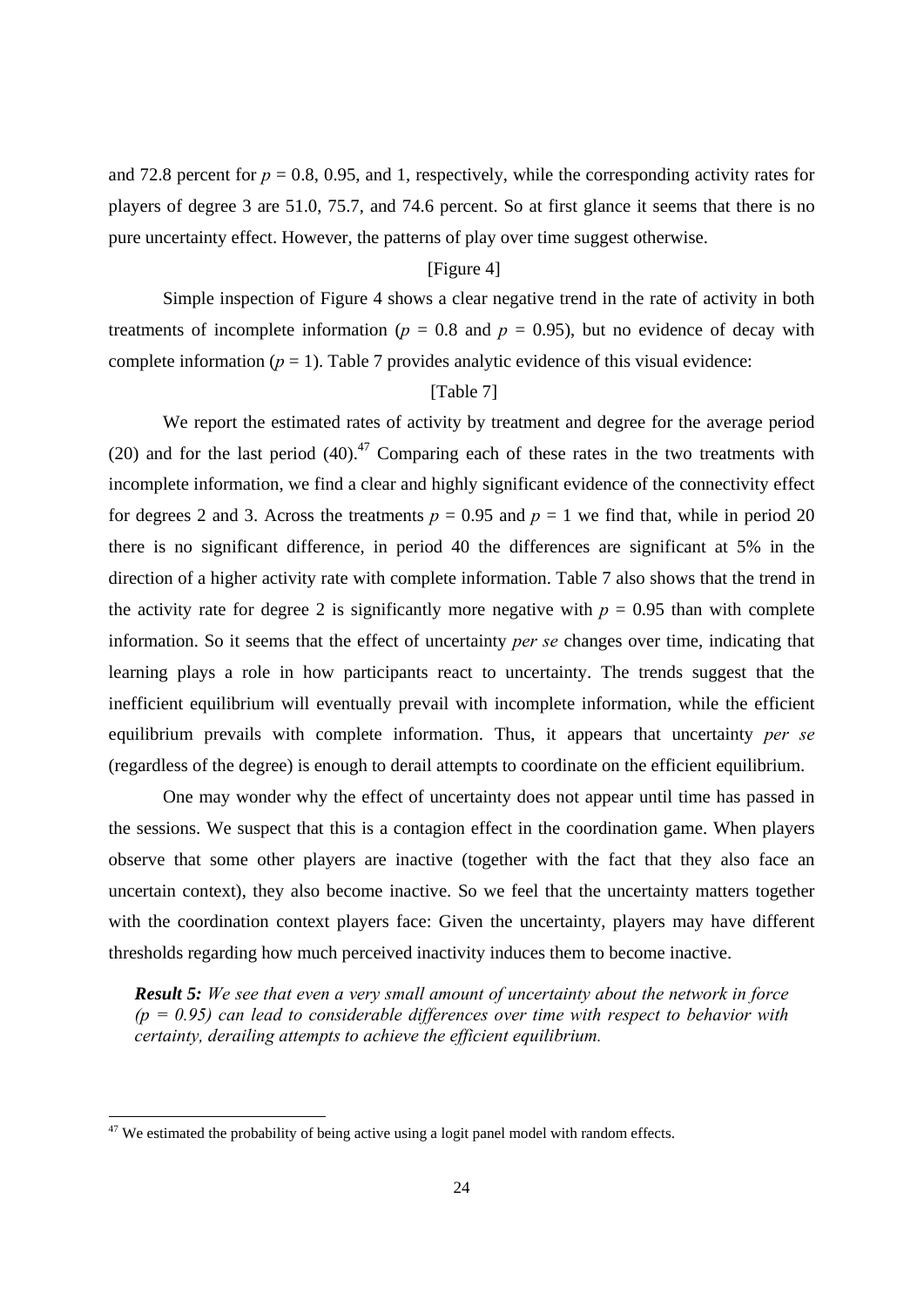#### **4.2 Experiment 2**

As mentioned earlier, we only consider strategic complements in Experiment 2, as these are better suited for testing equilibrium selection.

#### **Complete information**

Table 8 presents summary statistics for behavior in the three networks with complete information, as well as the marginal effects on activity. In all networks, the modal play corresponds (to varying degrees) to the efficient equilibria. For the Blue network, all positions except A should be active. Indeed A is never active, and the rates for B, C, and E (with three neighbors) are well over 90 percent. The activity rate for position D, with exactly two neighbors, is only 76 percent.<sup>48</sup> In the Red network, position A is never active, so B has only one potentially-active neighbor and so is rarely active. C has three links and is nearly always active. However, positions D and E are only active 75-80 percent of the time; this pattern is similar to that for the Blue network. Note the difference in play for B versus D and E, even though each has two neighbors. Finally, the efficient equilibrium is least likely for the Brown network. While the play of positions A and B (one and three links, respectively) conforms well to the equilibrium predictions, C, D, and E (two links) have activity rates between 58 to 67 percent.<sup>49</sup>

There is a positive effect of degree, since within each network the frequency of activity is higher for players with degree 3. We also see a positive effect of clustering, as both players with degree 2 who should be active in the efficient equilibrium and players with degree 3 are more likely to be active in the Red network (with clustering coefficient of 0.5 than in the Brown network (clustering coefficient 0). There are also higher activity rates for the more connected (and more clustered) Blue network (clustering coefficient 0.6) than the others. So the results are in line with our behavioral hypothesis. Figure 5 shows the evolution for each network and position over time. We do not find any time trends for any position in any of the networks.

#### [Table 8 and Figure 5]

For the econometric analysis we estimate a model analogous to that described in Experiment 1. Across networks and positions (at the average period and average risk levels) we see that players predicted to be active in the efficient equilibrium for each network have an

<sup>&</sup>lt;sup>48</sup> Recall that activity with complements is only profitable with at least two active neighbors.

 $^{49}$  It is a bit puzzling that B is more active than C, D, and E, since B's third neighbor is certainly inactive and so B, C, D, and E are essentially equivalent; it seems that B is somehow affected by the presence of the third link.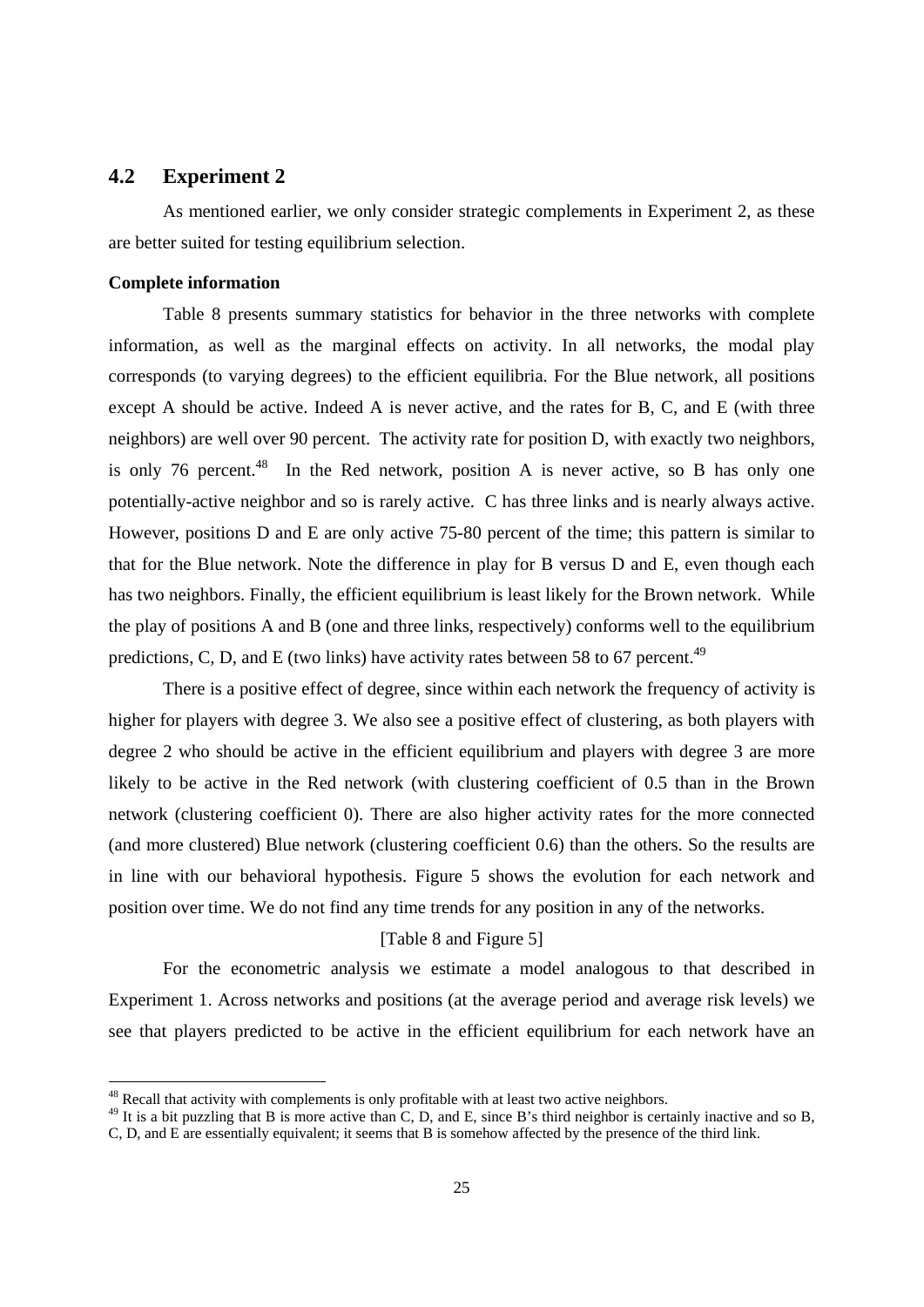estimated activity rate ranging from 0.581 to 0.996. These results confirm that the efficient equilibrium prevails for all three networks. Note that the only difference between the *Blue* and *Red* networks is one extra link in the Blue network; this extra link changes the probability that B players choose to be active from 92.86 percent to 18.52 percent, a highly dramatic decrease that is consistent with the equilibrium prediction (in the efficient equilibrium, position B is active in the Blue network, but inactive in the Red one).

*Result 6: In Experiment 2 with complete information, the efficient equilibrium prevails in every network. There is a strong effect of degree on activity, as well as an effect of clustering.* 

#### **Incomplete information**

Table 9 presents the summary statistics for behavior with incomplete information, as well as the marginal effects on activity. Figure 6 shows the evolution per degree over time.

#### [Table 9 and Figure 6]

Modal play for all degrees corresponds to the efficient equilibrium both when  $p = 0.2$  and  $p = 0.8$ . In both treatments there is a positive effect of degree on activity levels (degree 3 is, respectively, 22.4 and 17.1 percentage points more active than degree 2). Regarding the effect of connectivity, there is no difference across values of *p* for players with degree 3, but there is a small difference for players with degree 2 (6.7 percentage points) that suggests a positive effect on the selection of the efficient equilibrium.<sup>50</sup> The main difference in time trends across the two values of *p* is that there is a clear negative trend for players with degree 2 when  $p = 0.2$ , while the trend with  $p = 0.8$  is constant (or even slightly positive). There are no time trends for players of degree 1 (who are almost never active) or for players of degree 3 (who are almost always active).

To test the significance of the effects for degree and connectivity, we report (in the bottom part of Table 9) the marginal effects for players of each degree, estimated using an econometric model similar to that used for Experiment 1. We see a significant degree effect on the likelihood of activity. Comparing rates for degree 1 and the other degrees gives very large marginal effects. There is also a small but significant effect of degree for players of degrees 2 and 3; this is not predicted in equilibrium but is in the direction of our behavioral hypothesis. The estimated increase in the probability of activity is 5.2 and 9.3 percentage points when  $p = 0.2$  and  $p = 0.8$ , respectively. Both marginal effects are significant at the 10% level with two-tailed tests.

 $50$  While a 6.7 percentage-point increase is certainly not large, it is nevertheless nearly one-quarter of the maximum 27.5 percentage-point increase possible from the activity rate with  $p = 0.2$ .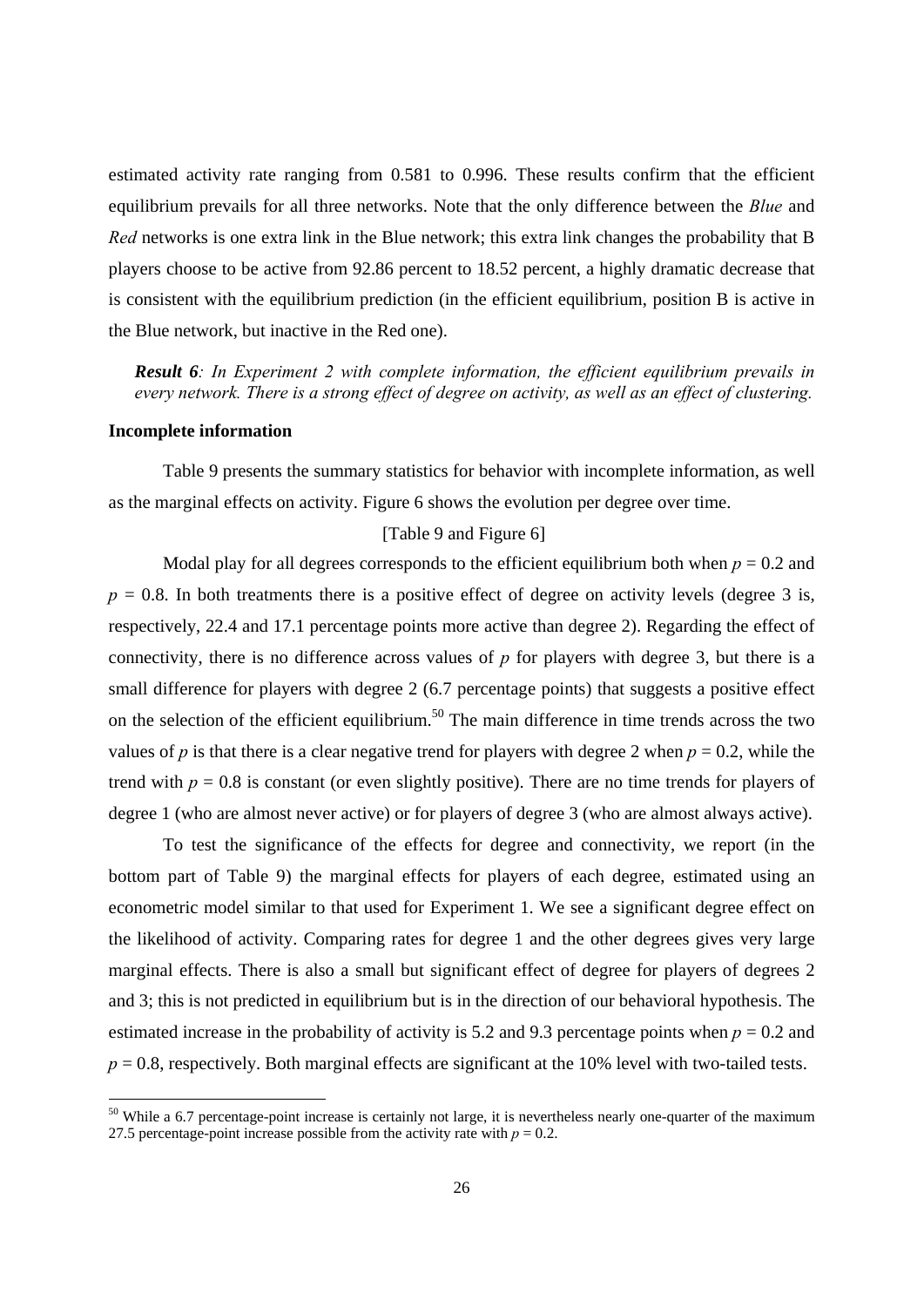Finally, the marginal effects of connectivity ( $p = 0.8$  versus  $p = 0.2$ ) on the probability of activity, measured at the average risk levels, are reported in the middle of Table 9. Since Figure 6 has shown a great difference in trends across  $p = 0.2$  and  $p = 0.8$  for players with degree 2, we measure the marginal effect at both the average period (20) and the final period (40).

At period 20, there are no significant differences for any degree. This is unsurprising for degree-3 players, since the frequency of activity is already very high when  $p = 0.2$ . However, when we use period 40 to measure the marginal effect of connectivity for players with degree 2, we find significance at the 10% level on a two-tailed test.<sup>51</sup> Hence, there is some effect of connectivity on activity rates for players with degree 2, but people need some periods of learning before this effect kicks in. No difference is observed or predicted for players of degrees 1 or 3.<sup>52</sup>

Summarizing, we have:

*Result 7: With incomplete information in Experiment 2, modal play corresponds to the efficient equilibrium for all probability values. Once again, there is a strong effect of degree and we see evidence that the probability of activity increases with the connectivity.* 

#### **4.3 Experiment 3**

In Table 10, we display the frequencies of activity by degree and network, as well as the marginal effects on activity. As before, players with degree 1 are rarely active, with rates ranging from three to seven percent. We see a strong degree effect on the activity, as these rates increase by degree in all three networks and for each degree. In network 1, this increase is steady (three to 25 to 61 to 81 percent), while in networks 2 and 3 the rate jumps to around 90 percent for degree 2 and is almost 100 percent with degree  $3$  or  $4<sup>53</sup>$ 

[Table 10]

 $51$  The econometric analysis shows that, both for degree 2 and 3, the differences in the trends corresponding to treatments  $p = 0.8$  and  $p = 0.2$  (measured by the marginal effect of treatment on the marginal effect of period by degree) are positive and significant (at the five percent level for degree 2 and the 10 percent level for degree 3).

 $52$  Once again, the marginal effects (not reported here) of risk preference on the probability of being active are not significant for any degree or connectivity level.

 $3<sup>3</sup>$  In the third session of network 3, we identified one person whose behavior was anomalous. This individual was always active when her degree was 2, whereas she was always inactive when her degree was 3 or 4. This pattern is in stark contrast to the incentive structure of the game and the behavior of all the other 179 subjects that played either in networks 1, 2 or 3. Thus, although we keep the data of this session for our analysis, we decided to remove the data from this specific anomalous individual throughout all our analysis. Consider that without this individual, we have completely full activity for players with degree 3 and 4, while this person is *never* active with degree 3 or 4 (but is active at a lower degree); furthermore, network 2 has full activity for players of degrees 3 and 4. Thus, if we include this individual and compare behavior in networks 2 and 3, we would find an odd 'clustering' effect.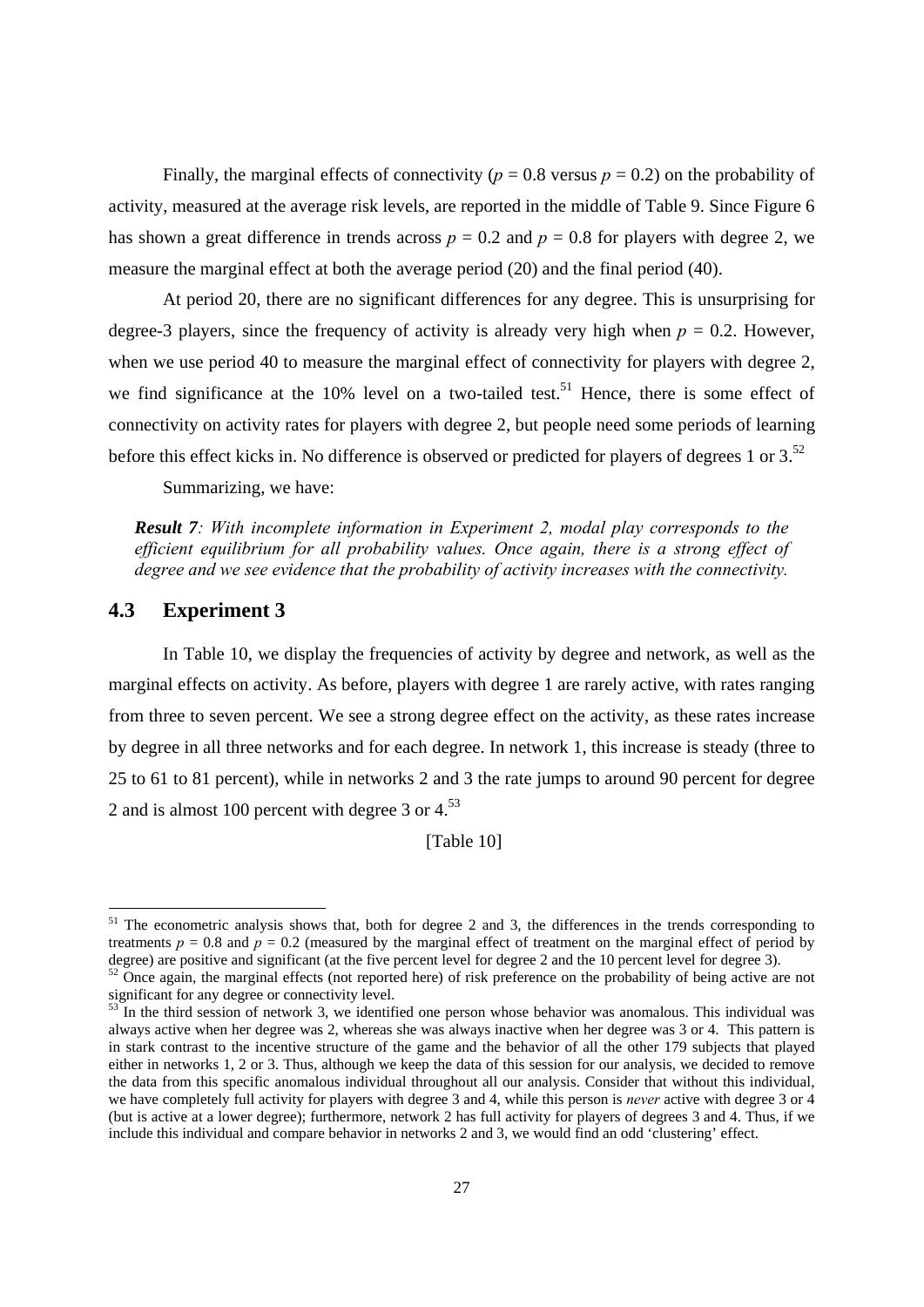We find a clear connectivity effect when behavior is compared across network 1 and either network 2 or 3, as the activity rates in networks 2 and 3 (higher connectivity than network 1) are much higher than in network 1 for players with multiple connections. In Figure 7 we observe the evolution of activity in each network (by degree). The results show convergence to the inefficient equilibrium in network 1 and clear adherence to the efficient equilibrium in networks 2 and 3. This shows a clear and strong connectivity effect.

#### [Figure 7]

Regarding clustering, we can compare network 2 to network 3 (with a clustering coefficient of zero in network 2 and a coefficient of 0.31 for network 3). Since players with degree 3 and 4 are already fully active in network 2, to identify a clustering effect we can only consider players with degree 2. Still, the activity rate in network 2 is already very high (88.1 percent) for degree 2 and the probability of being active is only slightly higher in network 3 (92.9 percent). Nevertheless, the modest 4.8 percentage-point increase does represent more than 40 percent of the maximum 11.9 percentage-point increase possible. We do see some suggestive evidence of a clustering effect at the session level: In all three sessions of network 2, there is only partial activity for degree-2 players. By comparison, players with degree 2 in network 3 are fully active in two of three sessions, with partial inactivity for degree 2 players in network 2.

In order to study the significance of these effects, as before we estimate a logit panel-data model with random effects and report the marginal effects across networks in relation to the probability of being active (measured at the average period and risk levels). The estimations show a significant connectivity effect on the choice of being active (the marginal effect for players with degrees 2, 3 and 4, comparing network 1 to either of networks 2 or 3). However, the clustering effect (marginal effect of network 3 over network 2, measured for players with degree 2) is not significant, perhaps due to the high activity rate in network 2 (ceiling effect).

Summarizing, we have:

*Result 8: Activity rates increase with players' degree in all three networks in Experiment 3. Comparing across networks, we find a clear and strong effect of connectivity, as well as suggestive evidence of a clustering effect.* 

### **5. Discussion**

In this section, we address issues of behavior with respect to equilibrium predictions. We first consider how well the experimental data fit the theoretical predictions, and then discuss the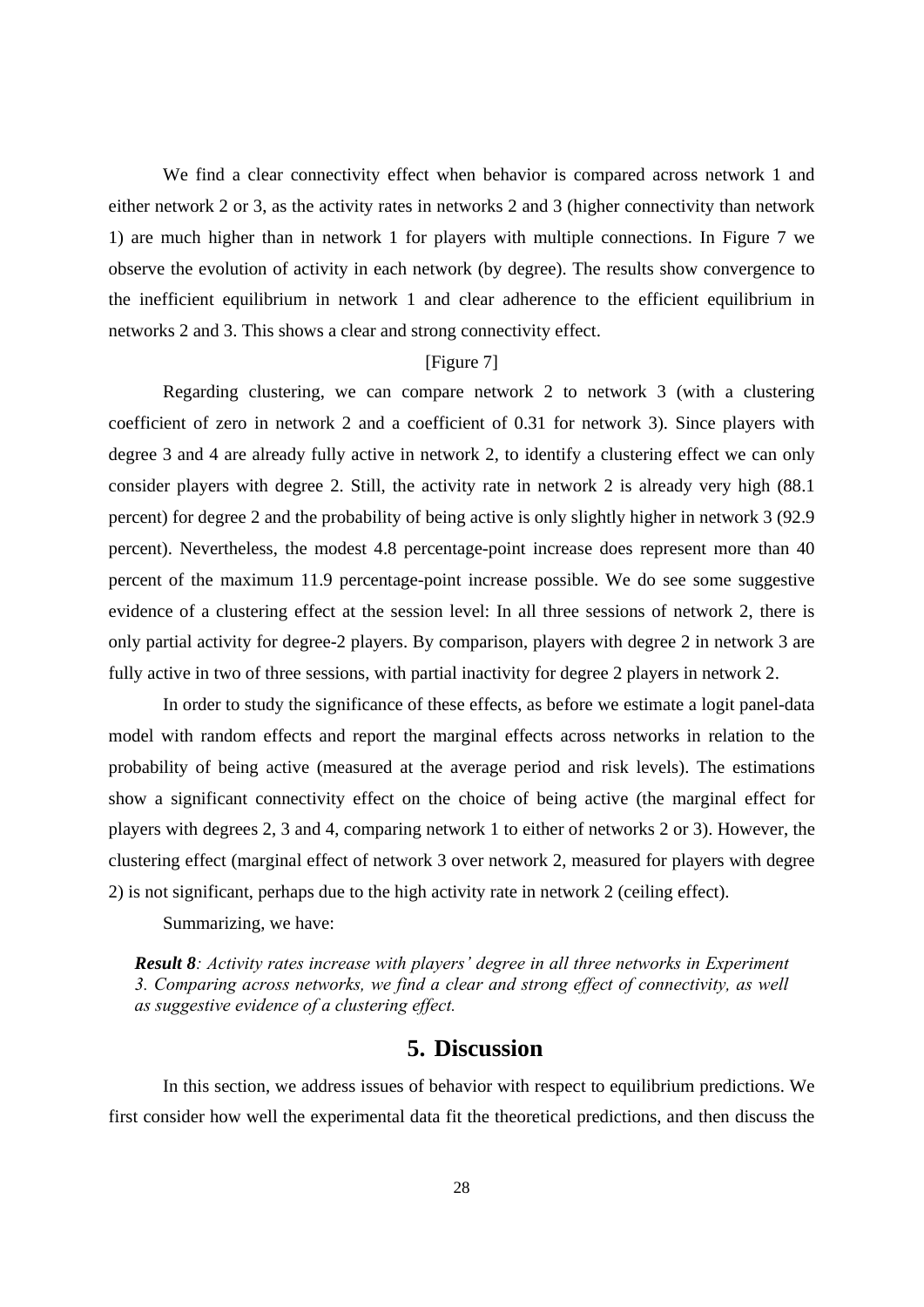extent to which potential multiple equilibria manifest in each treatment, as well as the issue of convergence over time. Finally, and perhaps most importantly, we examine the underpinnings of factors that appear to drive the selection of a particular equilibrium or equilibria.

#### **5.1 Conformance of the experimental results to theory and hypotheses**

#### *Experiment 1*

The results in Experiment 1 are quite consistent with the theoretical predictions for behavior in our games. These results not only provide very strong qualitative support, but also surprisingly strong quantitative support. With complete information and strategic substitutes, 87.6 percent of choices correspond to a (stochastically-stable) equilibrium. When the game involves strategic complements, play corresponds to the predicted equilibrium 96.1 percent (100 percent in the last 10 periods) of the time when it is unique. Matters are a bit more complicated when there are two equilibria. While overall the efficient equilibrium is played 74 percent of the time by the players who should be active (82.6 percent over all players), one of the four 10 person groups converged to the no-activity equilibrium. In the last 10 periods of the session, the activity rate for players B, C, and D combined was 83.9 percent overall for three of the groups, but was only 11.1 percent for the other group.<sup>54</sup> So we see heterogeneity across groups.

The results with incomplete information are particularly striking, given the much greater complexity of this environment. With substitutes, play is consistent with the unique equilibrium 87.6 percent of the time when  $p = 0.2$  and 84.0 percent of the time when  $p = 0.8$ . Play in the last 10 periods is even more consistent with the equilibrium for both  $p = 0.2$  (91.0 percent) and  $p =$ 0.8 (91.2 percent).<sup>55</sup> But these percentages are relatively low for subjects with degree 2, as there is a substantially lower expected cost if one deviates from equilibrium play.

With incomplete information and complements, play is consistent with the unique equilibrium 85.7 percent of the time (97.2 percent in the last 10 periods) when  $p = 0.2$ . When  $p =$ 0.8, there is an additional equilibrium in which players of degree 2 and 3 are active. The overall activity rates are 31.0 percent for players with degree 2 and 51.0 percent for players of degree 3,

 $54$  Purely in terms of expected value, being active pays off for player B, C, or D if the chance that both of the other two players are also active is at least 2/3, which corresponds to 81.6 percent for each player without correlation. But a taste for social efficiency (Charness and Rabin, 2002) may lower this threshold.

<sup>&</sup>lt;sup>55</sup> The rates in the last 10 periods for degrees 1, 2, and 3 with  $p = 0.2$  are 99.5 percent, 72.7 percent, and 100 percent, respectively. The rates in the last 10 periods for degrees 1, 2, and 3 with  $p = 0.8$  are 94.6 percent, 78.4 percent, and 95.2 percent, respectively.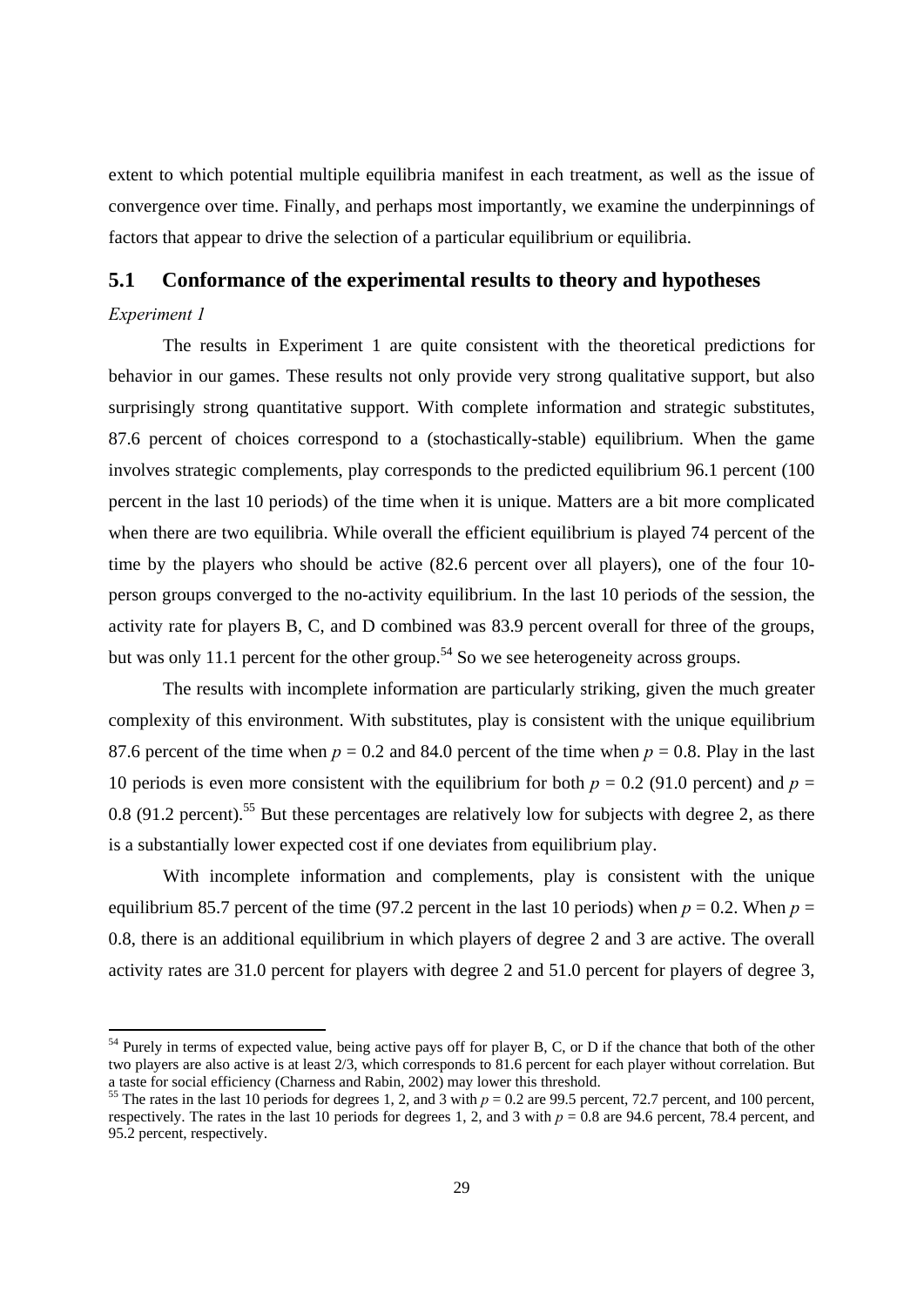painting a murky picture. However, these rates decline to 4.3 percent and 14.9 percent in the last 10 periods, so that behavior appears to be converging to the no-activity equilibrium.

The observed effects of degree and connectivity on activity support the notion of threshold equilibria, which implies a negative relationship between degree and activity with substitutes, but a positive one with complements. Furthermore, activity rates for agents with degrees 2 or 3 are higher for both complements and substitutes with higher connectivity (agents with degree 1 should never be active with complements for either *p*-value, but should always be active with substitutes for either *p*-value).<sup>56</sup>

#### *Experiment 2*

The results of Experiment 2 (with strategic complements only) are more mixed, but provide strong qualitative and some quantitative support for equilibrium play. In this design, there is always a secure equilibrium with no activity and an efficient equilibrium (not the same across networks) with activity by a proper subset of the players. With complete information, 81.2 percent of the overall choices correspond to the efficient equilibrium. The likelihood is highest for the Blue network, lower for the Red network, and lowest for the Brown network. Note that this pattern matches the number of 3-player cliques in each network, showing the difficulties in successful coordination on activity. All four groups coordinate on the efficient equilibrium with the Blue network, but one group in the Red network and two groups in the Brown network fail to  $\frac{d}{d}$  so.  $57$ 

The equilibria with incomplete information are the same for  $p = 0.2$  and  $p = 0.8$ , with a no-activity equilibrium and one in which players with degrees 2 and 3 are active; players of degree 1 should never be active.<sup>58</sup> While activity rates are slightly higher for degree-2 players with more connectivity (79.21 percent versus 72.48 percent), the activity rates for degree-3

<sup>&</sup>lt;sup>56</sup> Summarizing, the activity rates with substitutes for degrees 1, 2, and 3, respectively, drop from 95 to 28 to 1 percent with  $p = 0.2$  and from 93 to 60 to 10 percent for  $p = 0.8$ . The activity rates with complements increase from two to 18 to 44 percent for  $p = 0.2$  and from two to 31 to 51 percent for  $p = 0.8$ . Regarding connectivity, the comparisons with substitutes across  $p = 0.2$  and  $p = 0.8$  are 28 versus 60 percent for degree 2, and one versus 10 percent for degree 3; the respective comparisons with complements are 18 versus 31 percent (44 versus 51) for degree 2 (3).

<sup>&</sup>lt;sup>57</sup> The rate for players predicted to be active in the *Red* network is 83.5 percent for the three coordinating groups, but only 42.5 percent for the other group; the corresponding rates for the final 10 periods are 79.1 and 22.2 percent. By the same token, the rate is 86.1 percent for the two coordinating groups in the *Brown* network and is 38.2 percent for the two non-coordinating groups; the corresponding rates for the final 10 periods are 88.3 and 18.7 percent.

<sup>&</sup>lt;sup>58</sup> Recall that there was also an additional evanescent (weak) equilibrium for  $p = 0.8$ , in which a player with degree 2 is not active. Yet, this equilibrium does not have any behavioral impact (cf. Footnote 31).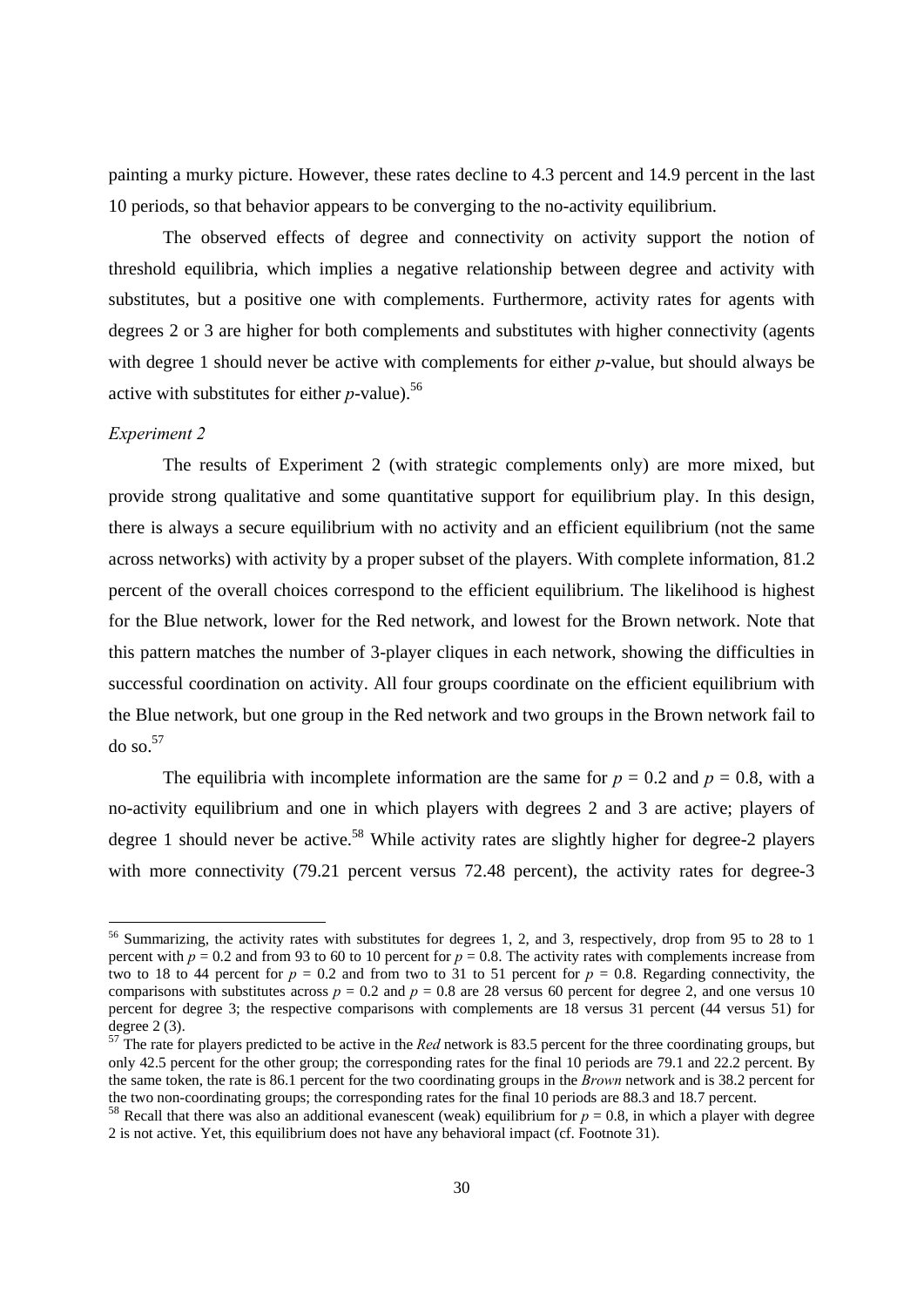players are essentially the same with low and high connectivity (94.87 and 96.36 respectively). There is no time trend except for degree-2 players and low connectivity, as the respective activity rates in the last 10 periods for degree-2 players and degree-3 players are 62.14 and 93.86 percent when  $p = 0.2$  and 78.95 and 98.06 percent when  $p = 0.8$ . Indeed with  $p = 0.2$ , while two groups fully converge to the efficient equilibrium (99.38 percent activity in the last 10 periods for players with more than one degree), the other two do not (47.50 percent activity in the last 10 periods) and in fact seem to be headed toward the no-activity equilibrium.

The effects of degree are consistent with our hypothesis, as there is more activity with higher degree with both complete and incomplete information. We also confirm the effect of connectivity in the latter case. With complete information, the increased connectivity and clustering in the Blue network lead to higher activity rates than in the other networks. In addition, comparing behavior in the Red network to that in the Brown network allows us to identify a pure effect of clustering, holding connectivity constant. Table 8 shows that, for the players predicted to be active in the efficient equilibrium, the frequencies of activity in the Red network is higher than in the Brown network, with aggregate frequencies of 71.0 percent and 64.2 percent, respectively. Since the frequency of activity is higher in the Red network than in the Brown network for all four groups, a binomial test that conservatively considers each group to be only one independent observation gives  $p = 0.062$  on a (justified) one-tailed test. So there does appear to be an effect from clustering.

#### *Experiment 3*

In this difficult stress test with 20-person networks, the theoretical predictions do fairly well. The activity rates increase steadily by degree, at least up to the point where the activity rate is near 100 percent (for degrees 3 and 4 in networks 2 and 3). All three networks had the same two equilibria, one with no activity and an efficient one with activity by all players with multiple links. We have hypotheses regarding connectivity and clustering that can be tested by comparing activity rates across network 1 and network 2 (change in connectivity only) and across network 2 and network 3 (change in clustering only), respectively. Figure 7 indicates that the efficient equilibrium predominates in networks 2 and 3. However, there is considerable decay over time with network 1 for players with multiple links.

In fact, the pattern becomes clearer if we examine the session-level data for network 1. In one session, activity rates were completely stable, about five percent, 43 percent, 85 percent, and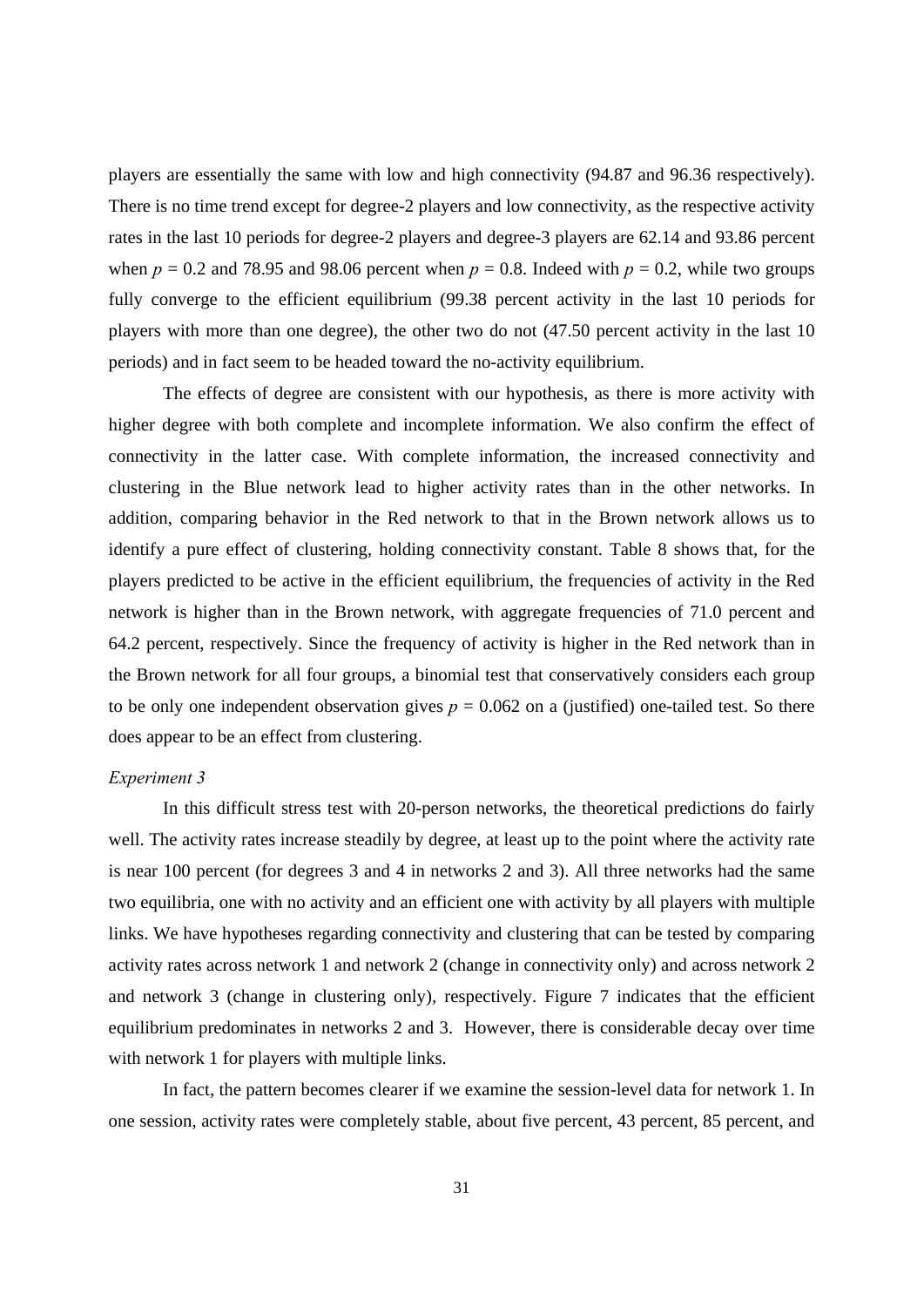100 percent for degrees 1, 2, 3, and 4, respectively, both on average and for the last 10 periods. There is sharp decay in activity rates in both of the other sessions, where the average activity rates in the last 10 periods are zero, 2.5, 17.5, and 62.5 percent for degrees 1-4, respectively. While some hubs still cling to the possibility of gaining through activity, we speculate that they would eventually give up and the no-activity equilibrium would be reached.

So adding seven links to the 20 in network 1 greatly affects behavior. Activity rates are lower in all sessions of network 1 than in any sessions of either network 2 or network 3, and two of the three sessions with network 1 clearly converge to the no-entry equilibrium. Yet, for some reason, the efficient equilibrium is played in networks 2 and 3. This brings us to our next section.

#### **5.2 Equilibrium selection**

We find some strong and interesting patterns, and generally a strong adherence both qualitatively and quantitatively to the theoretical predictions. Nevertheless, a key issue for policy is that of equilibrium selection, where theory is typically silent. How can we predict which of multiple equilibria will prevail? Our results shed some light on this issue and perhaps permit us to make some conjectures about equilibrium selection in games on networks.

Overall, there is a strong tendency for a group to converge to one of the theoretical equilibra.<sup>59</sup> When there is a unique equilibrium, this is played almost universally. We again mention that this is also the case in games of incomplete information, where players don't even know the network that has been drawn, let alone their position in it.

But there are definite patterns in the data that beg for an explanation. In Experiment 1, a particular equilibrium is played in all three networks with strategic substitutes and complete information. This equilibrium, with three active players, is secure and nearly as efficient as the equilibrium in which only two players are active.<sup>60</sup> With strategic complements, only the *Orange* network has an equilibrium involving activity; this requires full coordination by the members of a 3-person clique, as the potential loss from being active is three times the potential gain. This clique is successful in coordinating on the efficient equilibrium in three of the four groups, with an overall activity rate of 86.08 percent in the final 10 periods (11.11 percent activity rate in the other group). Yet, this kind of equilibrium does not manifest (see Figure 3) when the probability

<sup>&</sup>lt;sup>59</sup> Throughout the paper, we have ignored the existence of mixed-strategy equilibra in our networks, as these do not seem to have behavioral impact.

 $^{60}$  Again, the net social benefit is 350, which is 87.5 percent of the net social benefit of 400 with two active players.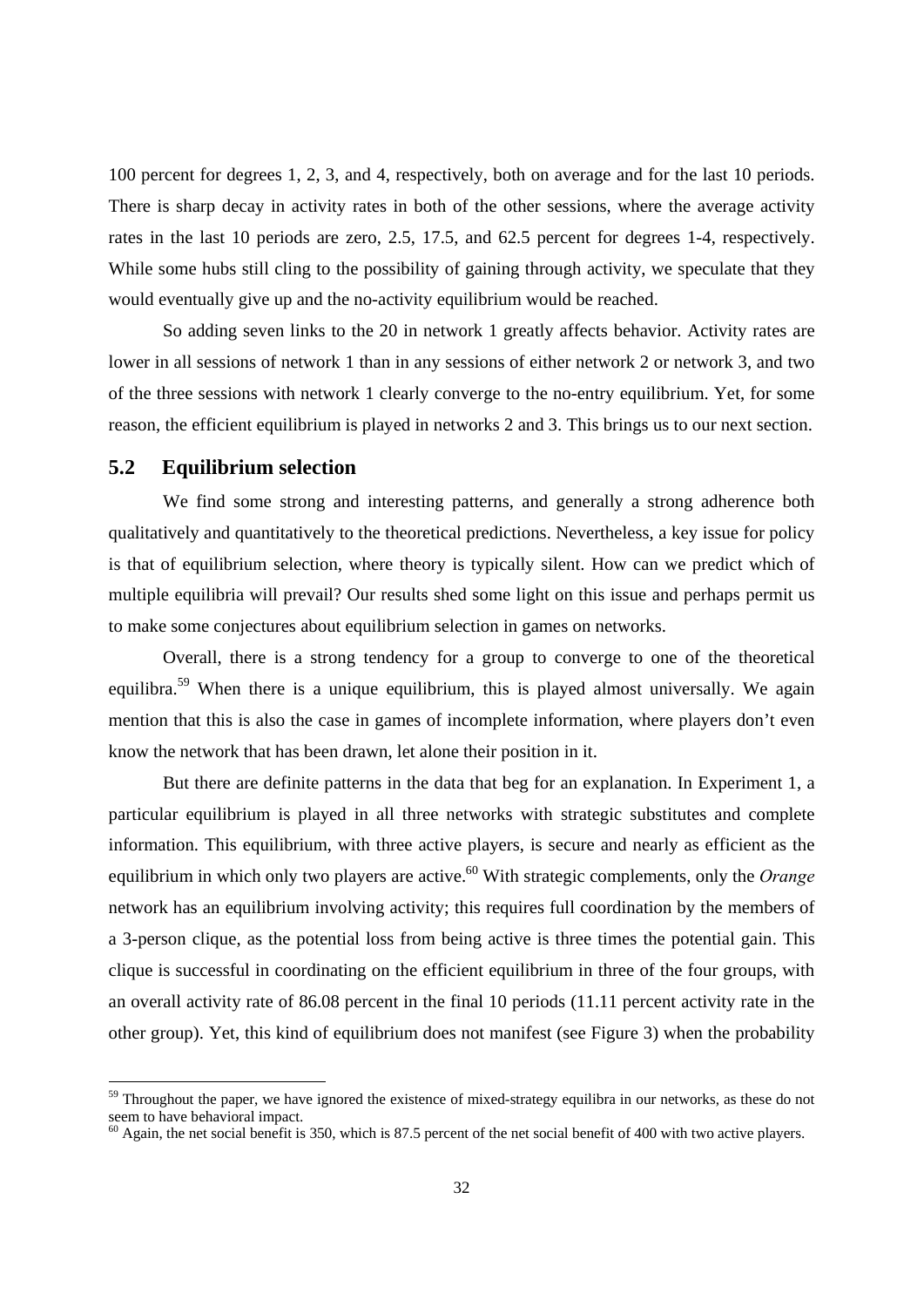is 80 percent that the *Orange* network has been drawn.<sup>61</sup> In Experiment 2, with complete information the efficient equilibrium is largely present in the Blue and the Red networks, which both have a clique, but less so in the clique-less Brown network. Perhaps surprisingly, the efficient equilibrium is mostly played even when there is only a 60 percent chance (incomplete information,  $p= 0.2$ ) that a network with (at least) one clique has been drawn (which happens in the blue and the red network). Finally, in Experiment 3, the efficient equilibrium was played in two of the networks, but not in most sessions of the less-connected third.

One general tendency we see is that people have a strong taste for coordinating on efficient outcomes. There is considerable evidence (e.g., Charness and Rabin 2002; Engelmann and Strobel 2004) that people like social efficiency. This is similar to the taste for achieving payoff-dominant outcomes (all agents receive their highest payoff), found in the experimental literature (e.g., Charness, 2000). Equilibrium selection may reflect a group's overall taste for efficiency. If many people in a group are willing to take the chance on the efficient (but risky) equilibrium with activity, they may well be able to sustain the maximum payoff stream. This is idiosyncratic across groups and will essentially fall on either side of a threshold value. Certain conditions enhance the likelihood that the efficient equilibrium is selected.

We have seen that connectivity often influences the likelihood of activity, affecting which equilibrium emerges. A more active equilibrium occurs in Experiment 1 with strategic substitutes and incomplete information when the connectivity increases; with strategic complements the more active equilibrium collapses over time. With complements and complete information, the extra link in the *Orange* network generally leads to successful coordination on the active equilibrium. We see some evidence of a connectivity effect in Experiment 2 with incomplete information, as half of the groups converged on the no-activity equilibrium with  $p =$ 0.2, but no groups did with  $p = 0.8$ . Finally, there is a clear effect of connectivity when comparing behavior in networks 1 and 2 of Experiment 3 (with complements and incomplete information).

The *manner* in which the network is connected also matters; we consider the clustering coefficient, which reflects the number of cliques in the network. There is no direct way to test for clustering effects in Experiment 1, since the Orange network differs from the others by having

<sup>&</sup>lt;sup>61</sup> Even if the strategy spaces differ, the equilibria in the Orange network with certainty and in the incomplete information scenario with high connectivity are of the same nature (*cf.* Footnote 45).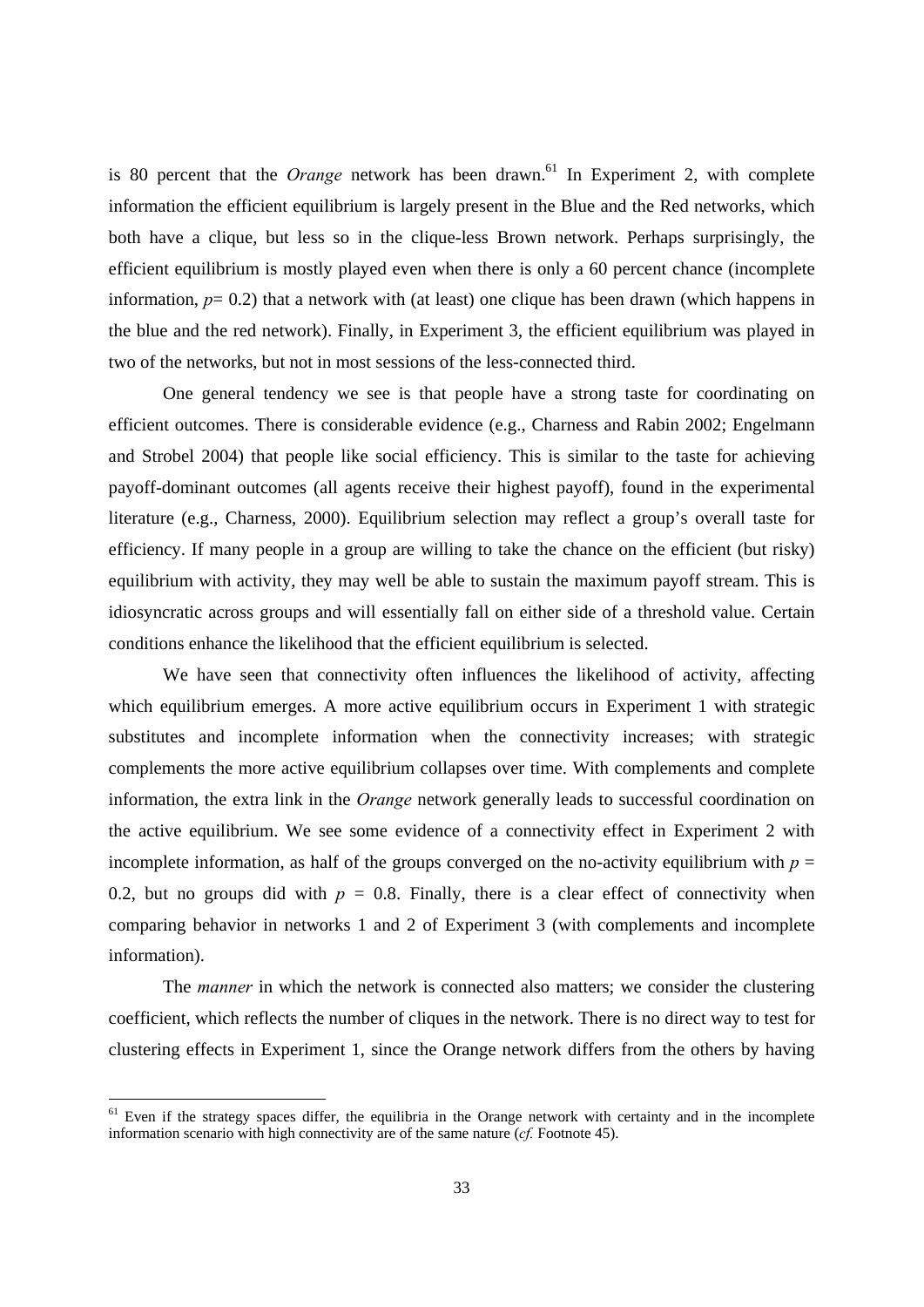both an extra link and a corresponding new clique. Nevertheless, the success in reaching the efficient equilibrium in the Orange network with complements and complete information suggests that clustering may have an effect. In Experiment 2, we do find a small-but-significant clustering effect with both complete and incomplete information. In Experiment 3, there is a modest increase in the activity rate for players with degree 2 when cliques are present.<sup>62</sup>

A third factor that feeds into equilibrium selection is the degree of uncertainty. To some extent, this may help to explain why cliques are more effective, since there is in some sense more certainty when a group is fully connected. And even when it is very probable  $(p = 0.95)$  that a clique is present, the efficient equilibrium (predominant with complements and certainty in Experiment 1) has collapsed into the no-activity equilibrium in half the groups. It is not so easy to coordinate when the loss from failure is triple the potential gain from success, and any degree of uncertainty substantially exacerbates the difficulty. With known positions, there may be a flavor of common knowledge, as each individual in the clique knows that the other individuals in the clique, etc., know the situation. Perhaps the awareness of a shared fate makes people more confident about the likelihood of successful coordination.

Thus, while people have a taste for social efficiency, the hurdle appears to be too high for some coordination problems. We have also seen that groups are willing to absorb a limited cost to attain the near-efficient (and more secure) equilibrium in Experiment 1 (positions A, C, and E active) with complete information and substitutes, rather than an equilibrium with full efficiency (one less active player). This equilibrium is stochastically-stable (see Footnote 39) under a class of evolutionary dynamics and gives seven-eighths of the total payoffs received in an efficient one. Our view is that this represents a group awareness of the riskiness of having only two active players. This is not unfamiliar in other coordination games. For example, Rosenkranz and Weitzel (2012) report that, when they find convergence, it is to equilibria where each inactive player is connected to at least two active players.

Summarizing, we see a number of intertwining factors that in combination determine the selected equilibrium in games on networks. Higher connectivity and more clustering increase activity rates and facilitate coordination on efficient outcomes. Uncertainty (incomplete information) is a negative influence on activity rates, but can be overcome when the coordination

 $62$  Players of degree 3 or 4 are fully active even without any cliques (network 2), so this can't increase by introducing cliques (network 3) and in fact it remains the same.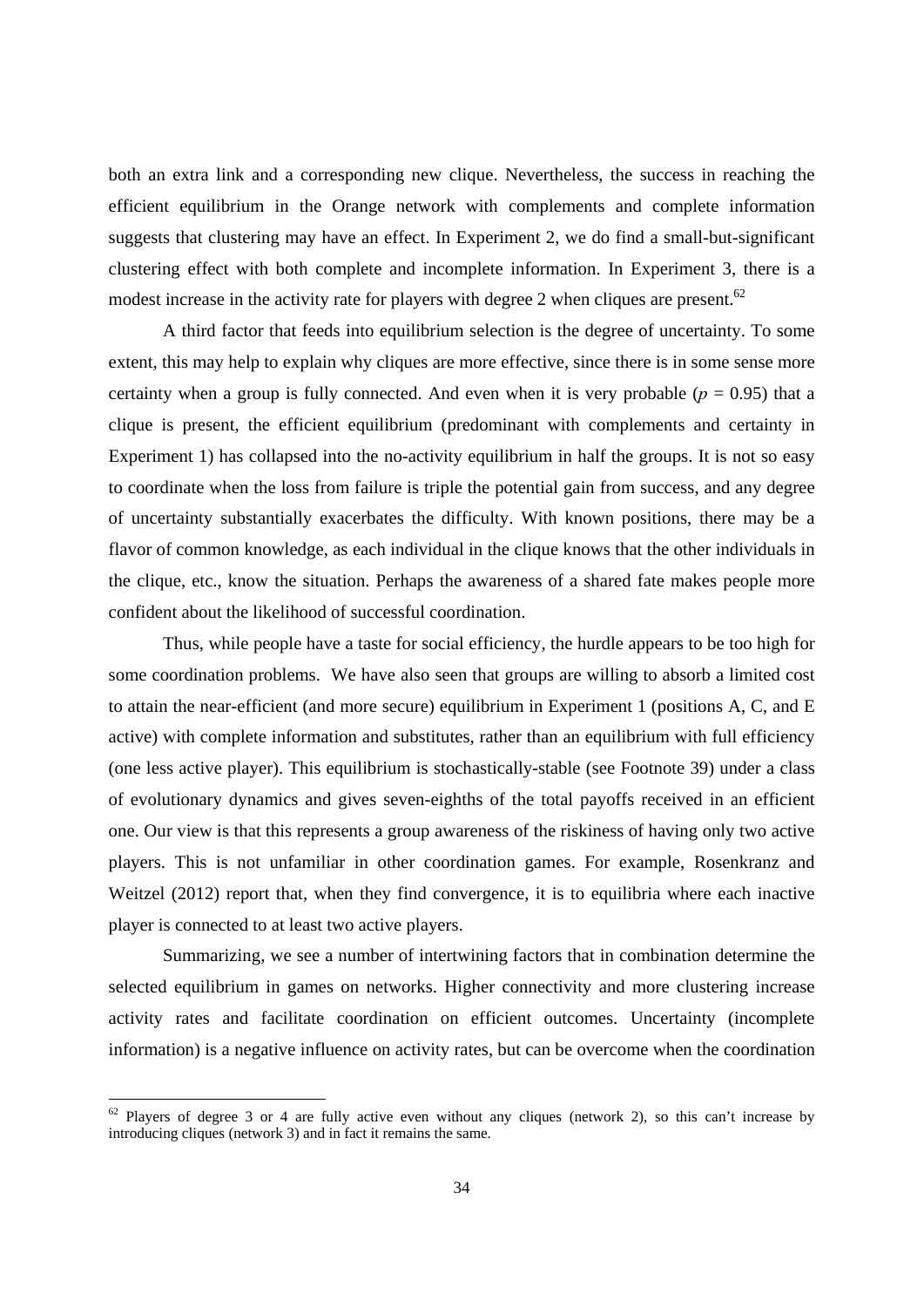problem is less severe or when the active equilibrium is unique. There is also a strong taste for efficiency, but people will take a slight payoff reduction to ensure profits if one other person deviates from the equilibrium. No one of these factors is determinative, but can be seen as reinforcing or weakening beliefs in the likelihood of successful coordination. That said, nearly every group has largely converged to an equilibrium by the end of the 40 periods in the session.

# **6. Conclusion**

Networks are a ubiquitous feature of the social and economic landscape, with important applications in the areas of bargaining, job search, political interactions, and systems compatibility, among others. The question of how network structure affects behavior is a vital one for business decisions and governmental policy. We conduct an experiment designed to test how games with strategic substitutes or complements, which are general to many economic environments, are played on a variety of networks. We include the case of incomplete information in our experimental design, and to the best of our knowledge we are one of the first to consider experimentally the challenging case of uncertainty and its effects on aspects of the network structure. In our view, there is almost always a degree of uncertainty concerning the prevailing network structure in the field, so this is a very relevant design choice.

A central issue in network theory is that of equilibrium selection, since it is more difficult to make informed policy decisions when one cannot predict the effects of network structure on outcomes. Considerable theoretical research has been conducted on trying to refine these or to gain insight into how to predict which of a multiplicity of equilibria actually prevails. Our principal objectives in conducting our experiments were to test theoretical predictions with complete and incomplete information and to provide empirical evidence that sheds light on factors that influence which equilibrium will actually prevail in practice in network settings. In fact, our results suggest that the problem of equilibrium multiplicity may in practice not be so severe. This is particularly true with complete information and substitutes in Experiment 1, where people seem to be willing to trade a relatively small difference in potential gain for an increased likelihood of actually receiving a gain. We find that a number of factors help to mediate which equilibrium prevails. There are higher rates of activity (and so higher profitability) with higher connectivity and clustering, and people have a definite taste for efficiency when there is not much uncertainty and risk is limited.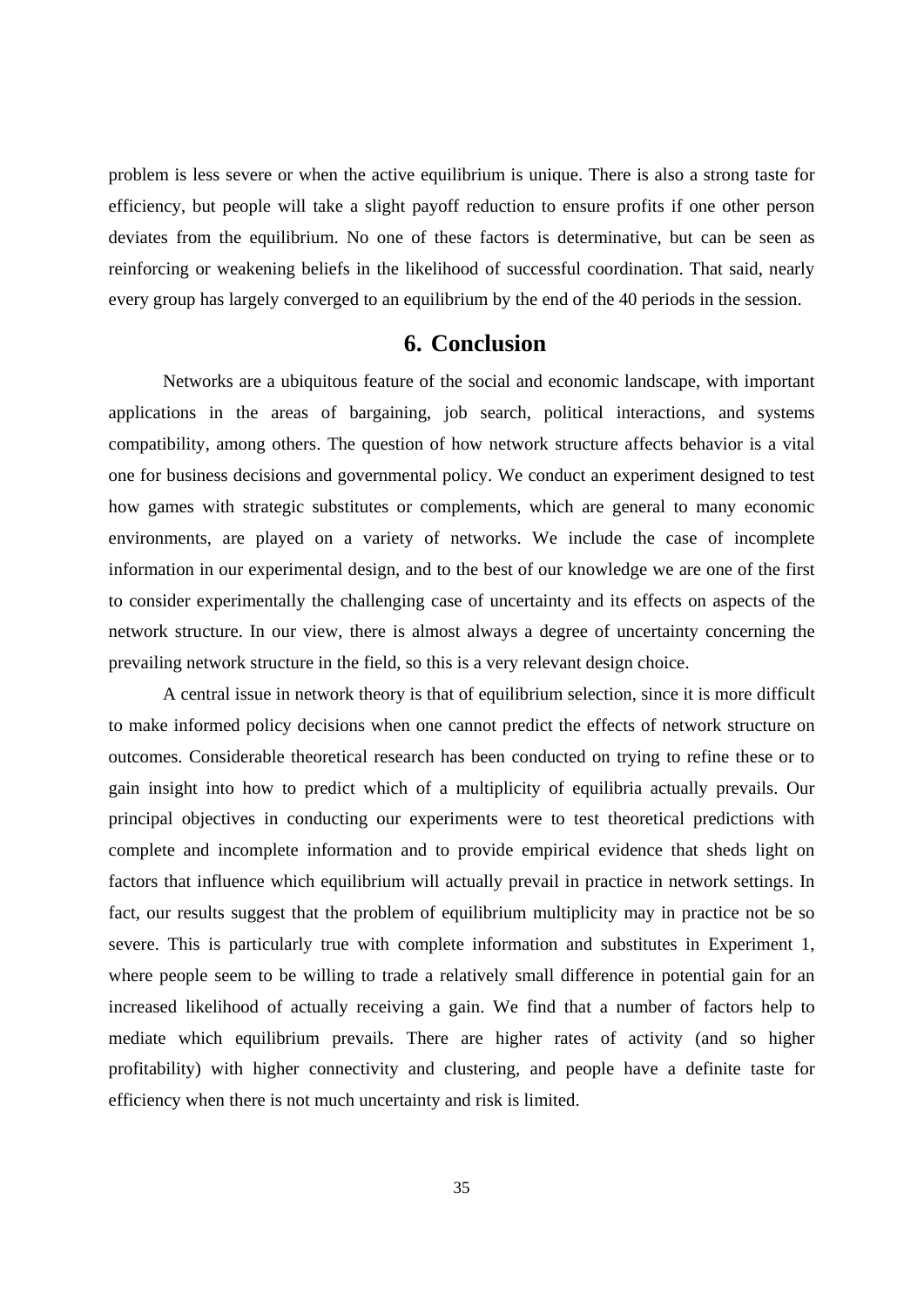We find that play conforms very strongly to the qualitative and quantitative theoretical predictions for whether agents are active or inactive. The degree to which this is true is impressive with complete information and, considering the cognitive challenge of making decisions under uncertainty, is somewhat startling with incomplete information. While play is remarkably close to equilibrium predictions even in early periods, this further improves in later periods, indicating that people learn over time to avoid mis-coordination. When we consider only the more 'settled' behavior in the last 10 periods, we observe strong convergence to an equilibrium for almost every group. In the case of incomplete information, we also find strong qualitative support for the predicted relationships between degree and activity and connectivity and activity. Our results are robust to a variety of smaller networks and larger networks.

Overall, we feel that experimental research such as this will be quite useful in making pragmatic choices regarding which network structure to implement and in predicting outcomes for an already-existing network structure. Given the uncertainty in the field environment, further experimental research that incorporates incomplete information and uncertainty certainly seems worthwhile. It might also be interesting to examine how communication between players in a network may have an impact on equilibrium selection. Our results have shown a remarkable degree of equilibrium play and coordination on a particular equilibrium without any communication, but it seems promising to study whether communication may even further improve successful coordination on the efficient equilibrium. Choi and Lee (2014) is a first step in this direction. Finally, it would be valuable to develop experiments involving endogenous network formation with multiple players. One major difficulty is that a large number of networks are possible, making it difficult to get enough data to draw even tentative conclusions. One approach is to provide an existing framework with some specified options, as in Charness and Jackson (2007), but that is just a start. Improved behavioral network theory may well be the result of the knowledge gleaned from this and future laboratory experiments.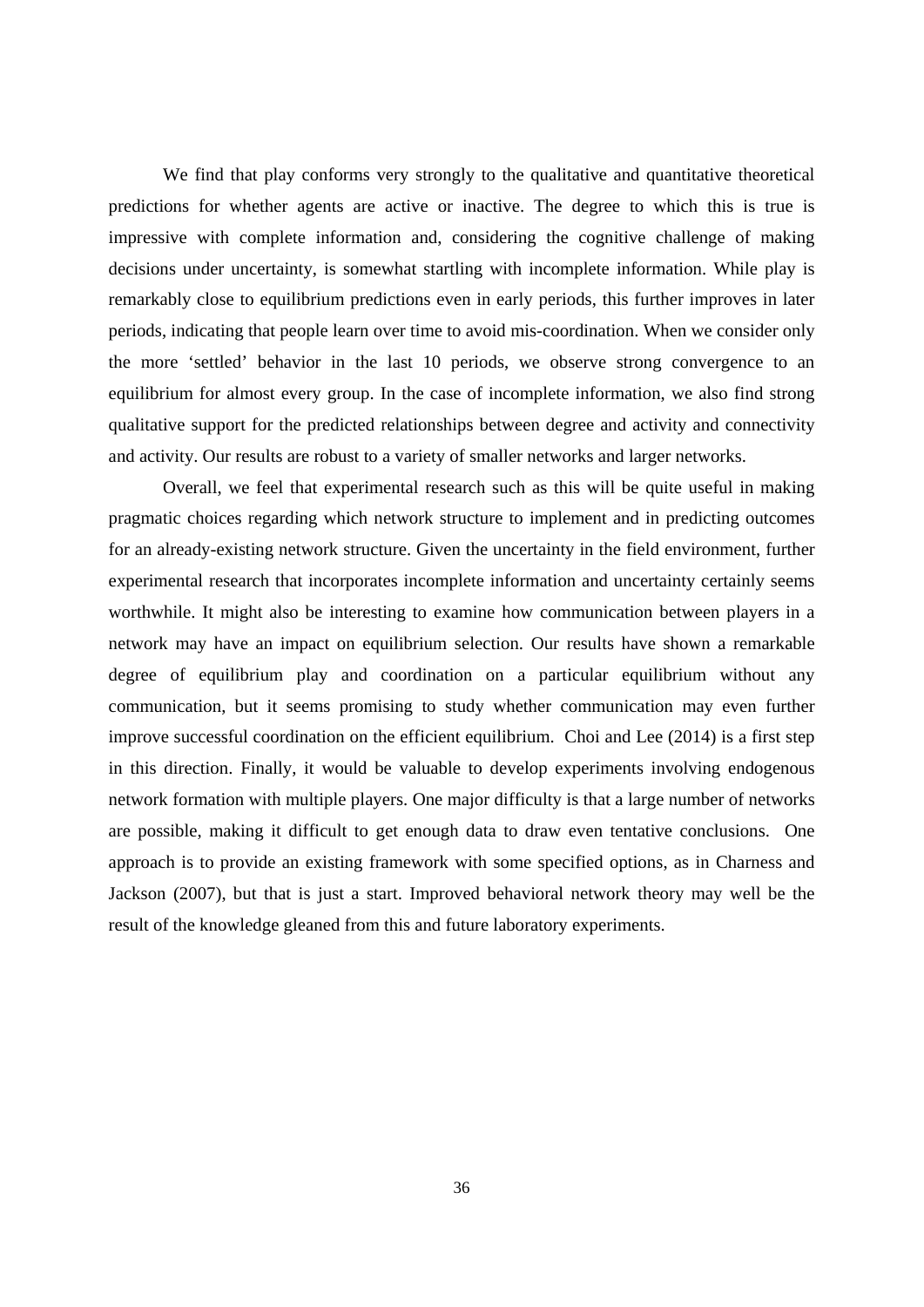# **References**

- Ballester, C., Calvó-Armengol, A. and Zenou, Y. (2006): "Who's Who in Networks. Wanted: The Key Player," *Econometrica* 74(5), 1403-1417.
- Berninghaus, S.K., Ehrhart, K. and Keser, C. (2002): "Conventions and Local Interaction Structures," *Games and Economic Behavior* 39(2), 177-205.
- Berninghaus, S.K., Ehrhart, K. and Ott, M. (2006): "A Network Experiment in Continuous Time: The Influence of Link Costs," *Experimental Economics* 9(3), 237-251.
- Berninghaus, S.K., Ehrhart, K., Ott, M. and Vogt, B. (2007): "Evolution of Networks An Experimental Analysis," *Journal of Evolutionary Economics* 17(3), 317-347.
- Boncinelli, L. and Pin, P. (2012): "Stochastic Stability in Best Shot Network Games," *Games and Economic Behavior* 75(2), 538-554..
- Boun My, K., Willinger, M. and Ziegelmeyer, A. (2006): "Structure d'interactions et problème de coordination: une approche expérimentale," *Revue d'Economie Industrielle* 114-115, 245- 266.
- Bramoullé, Y. and Kranton, R. (2007): "Public Goods in Networks," *Journal of Economic Theory* 135(1), 478-494.
- Brandts, J. and Cooper, D. J. (2006): "A Change Would Do You Good …. An Experimental Study on How to Overcome Coordination Failure in Organizations." *American Economic Review* 96(3), 669-693.
- Burt, R. (2000): "The Network Structure of Social Capital," in B. Staw and Sutton, R. (Ed.), *Research in Organizational Behavior* (Vol. 22). New York, NY, JAI Press.
- Callander, S. and Plott, C.R. (2005): "Principles of Network Development and Evolution: An Experimental Study," *Journal of Public Economics* 89(8), 1469-1495.
- Calvó-Armengol, A. (2004): "Job Contact Networks," *Journal of Economic Theory* 115(1), 191- 206.
- Calvó-Armengol, A. and Jackson, M.O. (2004): "The Effects of Social Networks on Employment and Inequality," *American Economic Review* 94(3), 426-454.
- Calvó-Armengol, A. and Jackson, M.O. (2007): "Networks in Labor Markets: Wage and Employment Dynamics and Inequality," *Journal of Economic Theory* 132(1), 27-46.
- Carpenter, J.P. (2007): "Punishing Free-riders: How Group Size Affects Mutual Monitoring and the Provision of Public Goods," *Games and Economic Behavior* 60(1), 31-55.
- Carpenter, J., Kariv, S., and Schotter, A. (2012): "Network Architecture, Cooperation and Punishment in Public Good Experiments", *Review of Economic Design* 16, 93-118.
- Cassar, A. (2007): "Coordination and Cooperation in Local, Random and Small World Networks: Experimental Evidence," *Games and Economic Behavior* 58(2), 209-230.
- Charness, G. (2000): "Self-Serving Cheap Talk: A Test Of Aumann's Conjecture," *Games and Economic Behavior* 33(2), 177-194.
- Charness, G., Corominas-Bosch, M. and Fréchette, G.R. (2007): "Bargaining and Network Structure: An Experiment." *Journal of Economic Theory* 136(1), 28-65.
- Charness, G., Feri, F., Meléndez-Jiménez, M.A. and Sutter, M. (2012) "Equilibrium Selection in Experimental Games on Networks," Departmental Working Papers, Department of Economics, University of California, Santa Barbara (02-18-2012).
- Charness, G. and Gneezy, U. (2010): "Portfolio Choice and Risk Attitudes: An Experiment," *Economic Inquiry* 48(1), 133-146.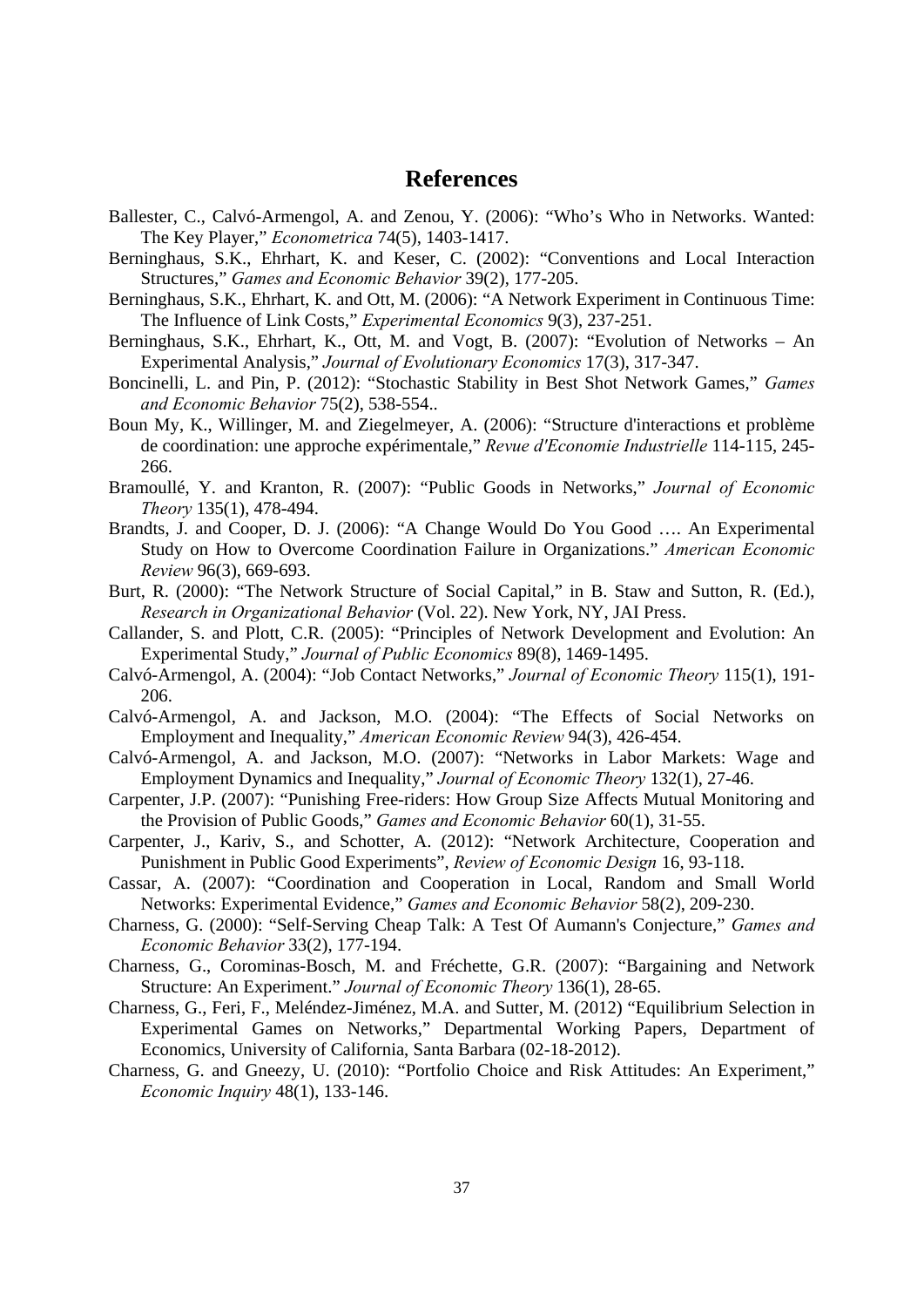- Charness, G. and Jackson, M.O. (2007): "Group Play in Games and the Role of Consent in Network Formation," *Journal of Economic Theory* 136(1), 417-445.
- Charness, G. and Rabin, M. (2002): "Understanding Social Preferences with Simple Tests," *Quarterly Journal of Economics* 117(3), 817-869.
- Choi, S., Gale, D., Kariv, S. and Palfrey, T. (2011): "Network Architecture, Salience and Coordination," *Games and Economic Behavior* 73(1), 76-90.
- Choi, S. and Lee, J. (2014): "Communication, Coordination and Networks," *Journal of the European Economic Association* 12(1), 223-247.
- Cook, K.S. and Emerson, R.M. (1978): "Power, Equity and Commitment in Exchange Networks," *American Sociological Review* 43(5), 721-739.
- Corbae, D. and Duffy, J. (2008): "Experiments with network formation," *Games and Economic Behavior* 64(1), 81-120.
- Crawford, V.P. and Rochford, S.C. (1986): "Bargaining and Competition in Matching Markets," *International Economic Review* 27(2), 329-348.
- Currarini, S., Jackson, M., Pin, P. (2009): "An Economic Model of Friendship: Homophily, Minorities, and Segregation," *Econometrica* 77(4), 1003-1045.
- Deck, C. and Johnson, C. (2004): "Link Bidding in a Laboratory Experiment," *Review of Economic Design* 8(4), 359-372.
- Engelmann, D. and Strobel, M. (2004): "Inequality Aversion, Efficiency, and Maximin Preferences in Simple Distribution Experiments," *American Economic Review* 94(4), 857- 869.
- Falk, A. and Heckman, J. (2009): "Lab Experiments are a Major Source of Knowledge in the Social Sciences," *Science* 326(5952), 535-538.
- Falk, A. and Kosfeld, M. (2003): "It's all about Connections: Evidence on Network Formation," IZA discussion paper no. 777.
- Fatas, E., Meléndez-Jiménez, M.A. and Solaz, H. (2010): "An Experimental Analysis of Team Production in Networks," *Experimental Economics* 13(4), 399-411.
- Fischbacher, U. (2007): "z-Tree: Zurich Toolbox for Ready-Made Economic Experiments," *Experimental Economics* 10(2), 171-178.
- Gale, D., and Shapley, L.S. (1962): "College Admissions and the Stability of Marriage," *The American Mathematical Monthly* 69(1), 9-15.
- Galeotti, A., Goyal, S., Jackson, M.O., Vega-Redondo, F. and Yariv, L. (2010): "Network Games," *Review of Economic Studies* 77(1), 218-244.
- Galeotti, A. and Vega-Redondo, F. (2011): "Complex Networks and Local Externalities: A Strategic Approach," *International Journal of Economic Theory* 7(1), 77-92.
- Goyal, S. and Moraga-Gonzalez, J.L. (2001): "R&D Networks," *Rand Journal of Economics* 32(4), 686-707.
- Greiner, B. (2004): "The Online Recruitment System ORSEE 2.0 A Guide for the Organization of Experiments in Economics," Working Paper Series in Economics 10, University of Cologne, Department of Economics.
- Harsanyi, J.C., and Selten, R. (1988), A General Theory of Equilibrium Selection in Games, Cambridge: MIT Press.
- Hendricks, K., Piccione, M. and Tan, G. (1995): "The Economics of Hubs: The Case of Monopoly," *Review of Economic Studies* 62(1), 83-99.
- Jackson, M.O. (2008): *Social and Economic Networks*, Princeton University Press: NJ.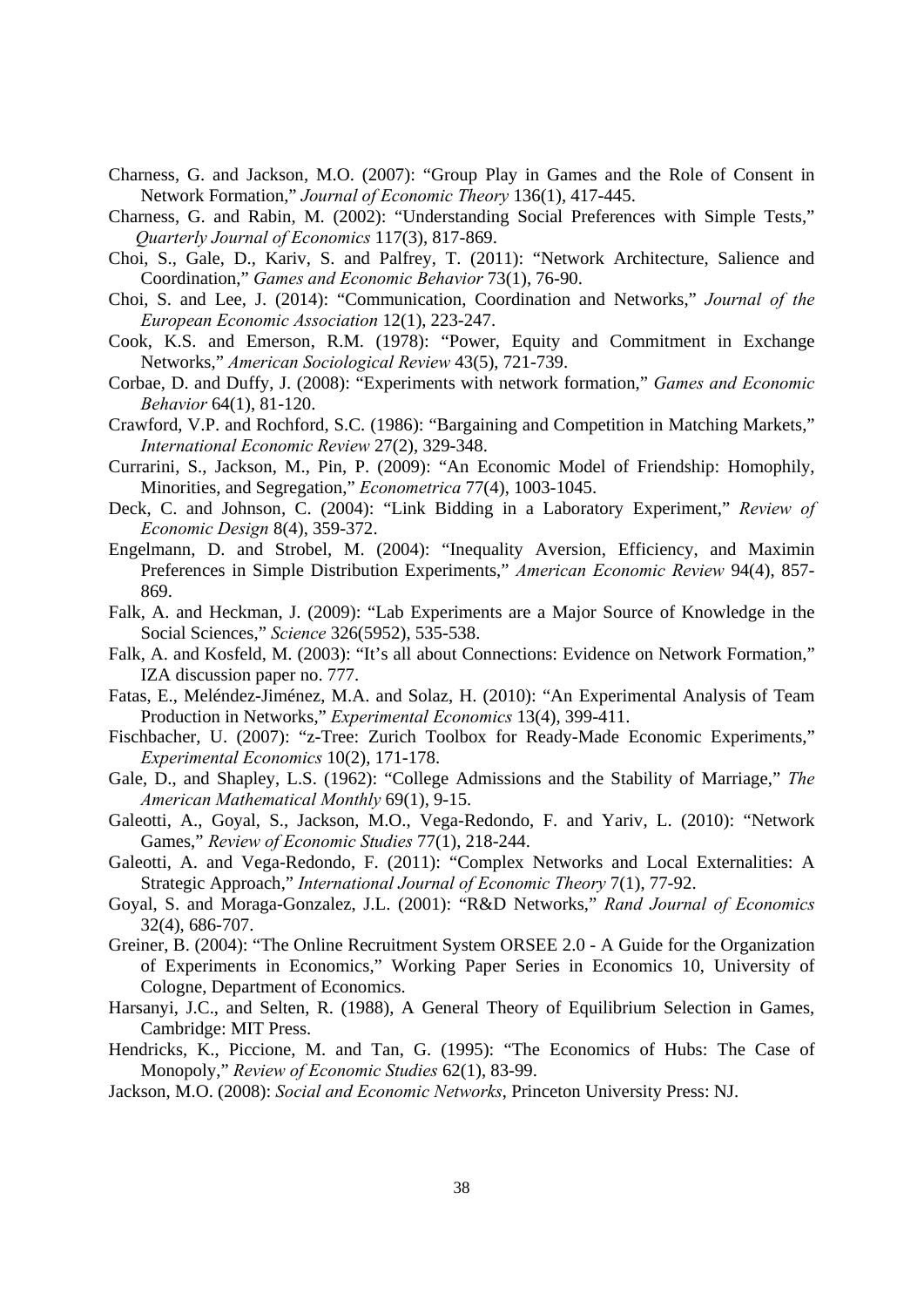- Jackson, M.O. (2010): "An Overview of Social Networks and Economic Applications," in the *The Handbook of Social Economics*, edited by J. Benhabib, A. Bisin, and M.O. Jackson, North Holland Press, 511-586.
- Jackson, M.O. and Yariv, L. (2005): "Diffusion on Social Networks," *Économie Publique*, 16(1), 3-16.
- Katz, M. and Shapiro, C. (1994): "Systems Competition and Network Effects," *Journal of Economic Perspectives* 8(2), 93-115.
- Kearns, M., Suri, S. and Montfort, N. (2006): "An Experimental Study of the Coloring Problem on Human Subject Networks," *Science* 313(5788), 824-827.
- Kearns, M., Judd, S., Tan, J. and Wortman, J. (2009): "Behavioral Experiments on Biased Voting in Networks," *PNAS* 106(5), 1347-1352.
- Kelso A.S., and Crawford, V.P. (1982): "Job Matching, Coalition Formation, and Gross Substitutes," *Econometrica* 50(6), 1483-1504.
- Keser, C., Ehrhart, K. and Berninghaus, S.K. (1998): "Coordination and Local Interaction: Experimental Evidence," *Economics Letters* 58(3), 269-275.
- Kirchkamp, O. and Nagel, R. (2007): "Naive Learning and Cooperation in Network Experiments," *Games and Economic Behavior* 58(2), 269-292.
- Kranton, R.E. and Minehart, D.F. (2001): "A Theory of Buyer-Seller Networks," *American Economic Review* 91(3), 485-508.
- Mengel, F. (2010): "Learning Across Games," *Games and Economic Behavior* 74, 601-619.
- Montgomery, J.D. (1991): "Social Networks and Labor-Market Outcomes: Toward an Economic Analysis," *The American Economic Review*, 81(5), 1408-1418.
- Newman, M.E., Strogatz, S.H. and Watts D.J. (2001): "Random graphs with arbitrary degree distributions and their applications," *Physical Review E*, 64:026118.
- Peski, M. (2010): "Generalized Risk-Dominance and Asymmetric Dynamics," *Journal of Economic Theory* 145, 216-248.
- Riedl, A. and Ule, A. (2002): "Exclusion and Cooperation in Social Network Experiments," mimeo, University of Amsterdam.
- Rosenkranz, S., and Weitzel, U. (2012): "Network Structure and Strategic Investments: An Experimental Analysis," *Games and Economic Behavior* 75, 898-920.
- Roth, A.E. (1984): "The Evolution of the Labor Market for Medical Interns and Residents: A Case Study in Game Theory," *Journal of Political Economy* 92(6), 991-1016.
- Roth, A. and Sotomayor, M. (1989): *Two Sided Matching*, Econometric Society Monographs No. 18: Cambridge University Press, Cambridge, UK.
- Stolte, J. and Emerson, R. (1977): "Structural Inequality: Position and Power in Network Structures" in *Behavioral Theory in Sociology (*pp. 117-38*)*, ed. R. Hamblin and J. Kunkel, New Brunswick, NJ: Transaction Books.
- Sundararajan, A. (2007): "Local Network Effects and Complex Network Structure," *The B.E. Journal of Theoretical Economics* 7(1), Article 46.
- Van Huyck, J.B., Battalio, R.C. and Beil, R.O. (1990): "Tacit Coordination Games, Strategic Uncertainty, and Coordination Failure," *The American Economic Review* 80(1), 234-248.
- Von Neumann, J. and Morgenstern, O. (1972): Theory of Games and Economic Behavior, Princeton: Princeton University Press.
- Willer, D. (1999): *Network Exchange Theory*, New York: Praeger.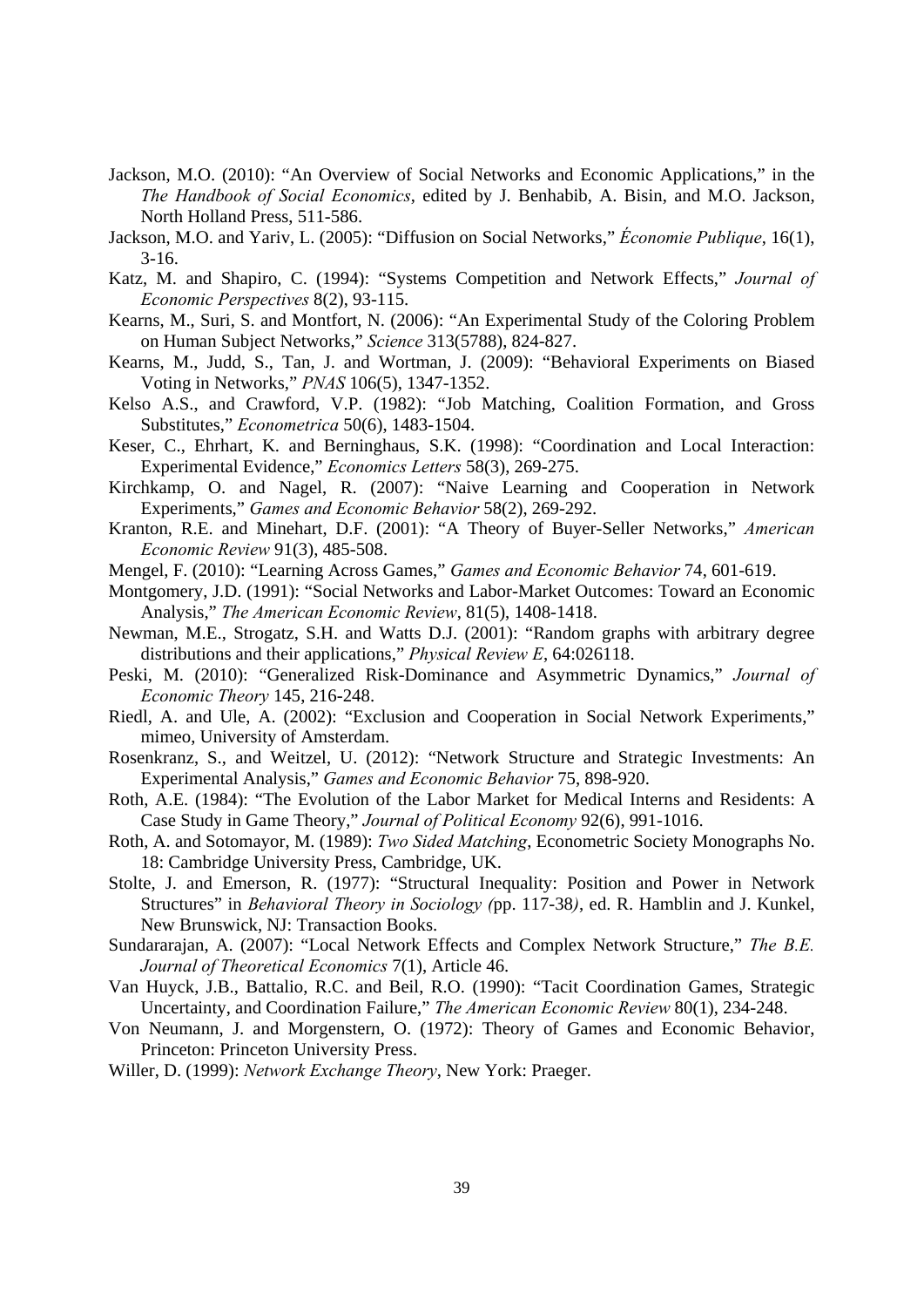# **Tables and Figures**

# **Table 1: Equilibria in Experiment 1**

*I) With complete information* 

|                                 | Network            | Active nodes   | Inactive nodes   |
|---------------------------------|--------------------|----------------|------------------|
|                                 |                    | A, C, E        | B, D             |
|                                 | Orange             | B, E           | A, C, D          |
|                                 |                    | A, D           | B, C, E          |
|                                 |                    | A, C, E        | B, D             |
| <i>Substitutes</i>              | Green              | B, D           | A, C, E          |
|                                 |                    | B, E           | A, C, D          |
|                                 |                    | A, D           | B, C, E          |
|                                 |                    | A, C, D        | B, E             |
|                                 | Purple             | A, C, E        | B, D             |
|                                 |                    | B, E           | A, C, D          |
|                                 | Orange             | B, C, D        | A, E             |
| Complements                     |                    |                | A, B, C, D, E    |
|                                 | Green              |                | A, B, C, D, E    |
|                                 | Purple             |                | A, B, C, D, E    |
| II) With incomplete information |                    |                |                  |
|                                 | Probability of the |                |                  |
|                                 | Orange network     | Active degrees | Inactive degrees |
| Substitutes                     | 0.2                | 1              | 2, 3             |
|                                 | 0.8                | 1, 2           | 3                |
|                                 | 0.2                |                | 1, 2, 3          |
| Complements                     | 0.8                |                | 1, 2, 3          |
|                                 |                    | 2, 3           |                  |
|                                 | 0.95 (addendum to  |                | 1, 2, 3          |
|                                 | Experiment 1)      | 2, 3           | 1                |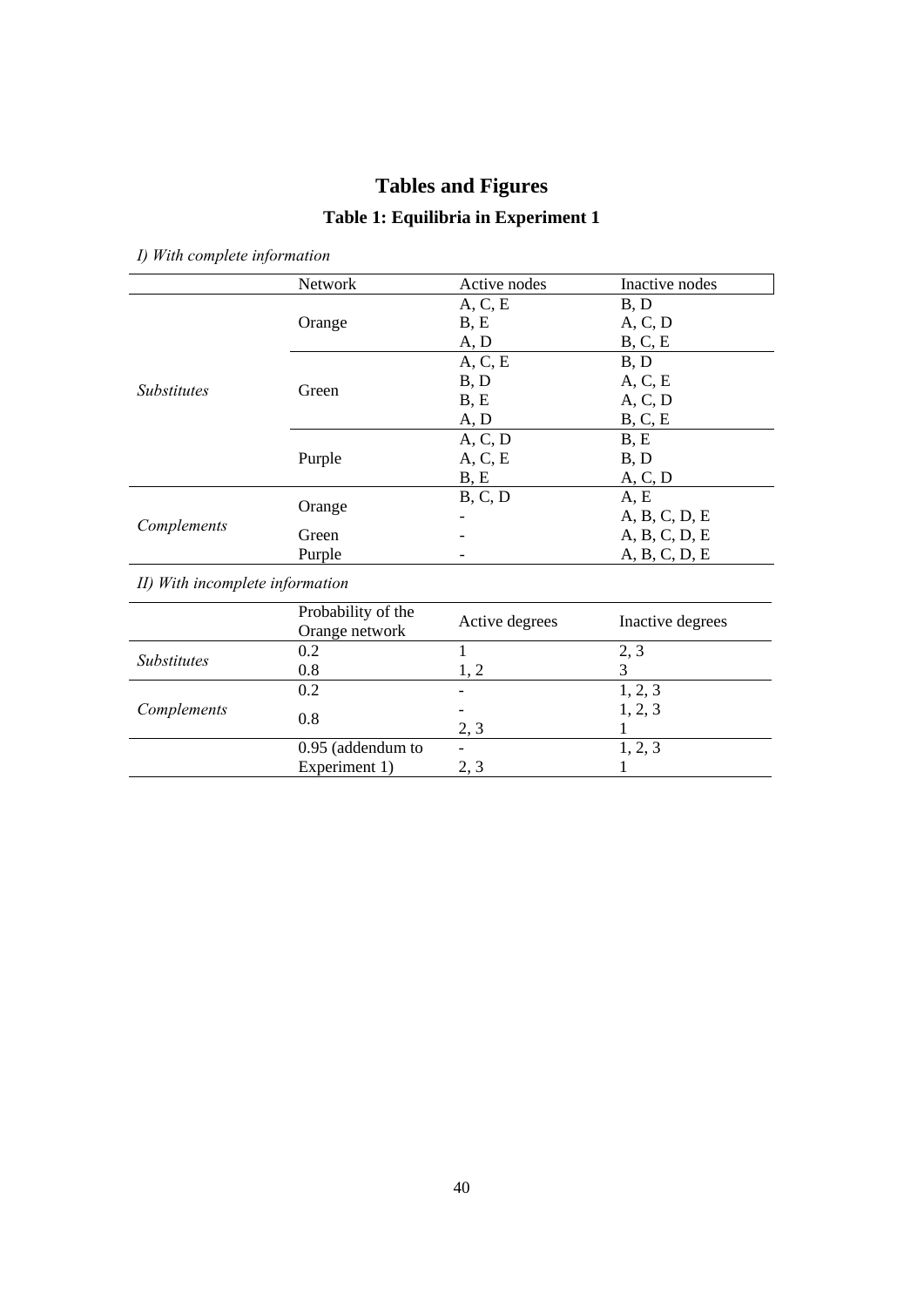| I) With complete information       |                |                         |  |
|------------------------------------|----------------|-------------------------|--|
| <b>Network</b>                     | Active nodes   | Inactive nodes          |  |
|                                    | B, C, D, E     | A                       |  |
| Blue                               |                | A, B, C, D, E           |  |
|                                    | C, D, E        | A, B                    |  |
| Red                                |                | A, B, C, D, E           |  |
|                                    | B, C, D, E     | A                       |  |
| <b>Brown</b>                       |                | A, B, C, D, E           |  |
| II) With incomplete information    |                |                         |  |
| Probability of the Blue<br>network | Active degrees | Inactive degrees        |  |
|                                    |                | 1, 2, 3                 |  |
| 0.2                                | 2, 3           |                         |  |
|                                    |                | 1, 2, 3                 |  |
| 0.8                                | 2, 3           |                         |  |
|                                    | 3              | 1, 2 (weak equilibrium) |  |

# **Table 2: Equilibria in Experiment 2**

**Table 3: Network Characteristics in Experiment 3** 

|                                        |              | Network 1 | Network 2 | Network 3 |
|----------------------------------------|--------------|-----------|-----------|-----------|
| Degree<br>distribution<br>$(\#$ nodes) | $degree = 1$ |           |           |           |
|                                        | $degree = 2$ |           |           |           |
|                                        | $degree = 3$ |           |           |           |
|                                        | $degree = 4$ |           |           |           |
| Number of links                        |              |           | 27        |           |
| (Global) Clustering coefficient        |              |           |           | 0.31      |
|                                        |              |           |           |           |

# **Table 4: Equilibria in Experiment 3**

| Network   | Active degrees | Inactive degrees |
|-----------|----------------|------------------|
| Network 1 |                | 1, 2, 3, 4       |
|           | 2, 3, 4        |                  |
| Network 2 |                | 1, 2, 3, 4       |
|           | 2, 3, 4        |                  |
| Network 3 |                | 1, 2, 3, 4       |
|           | 2, 3, 4        |                  |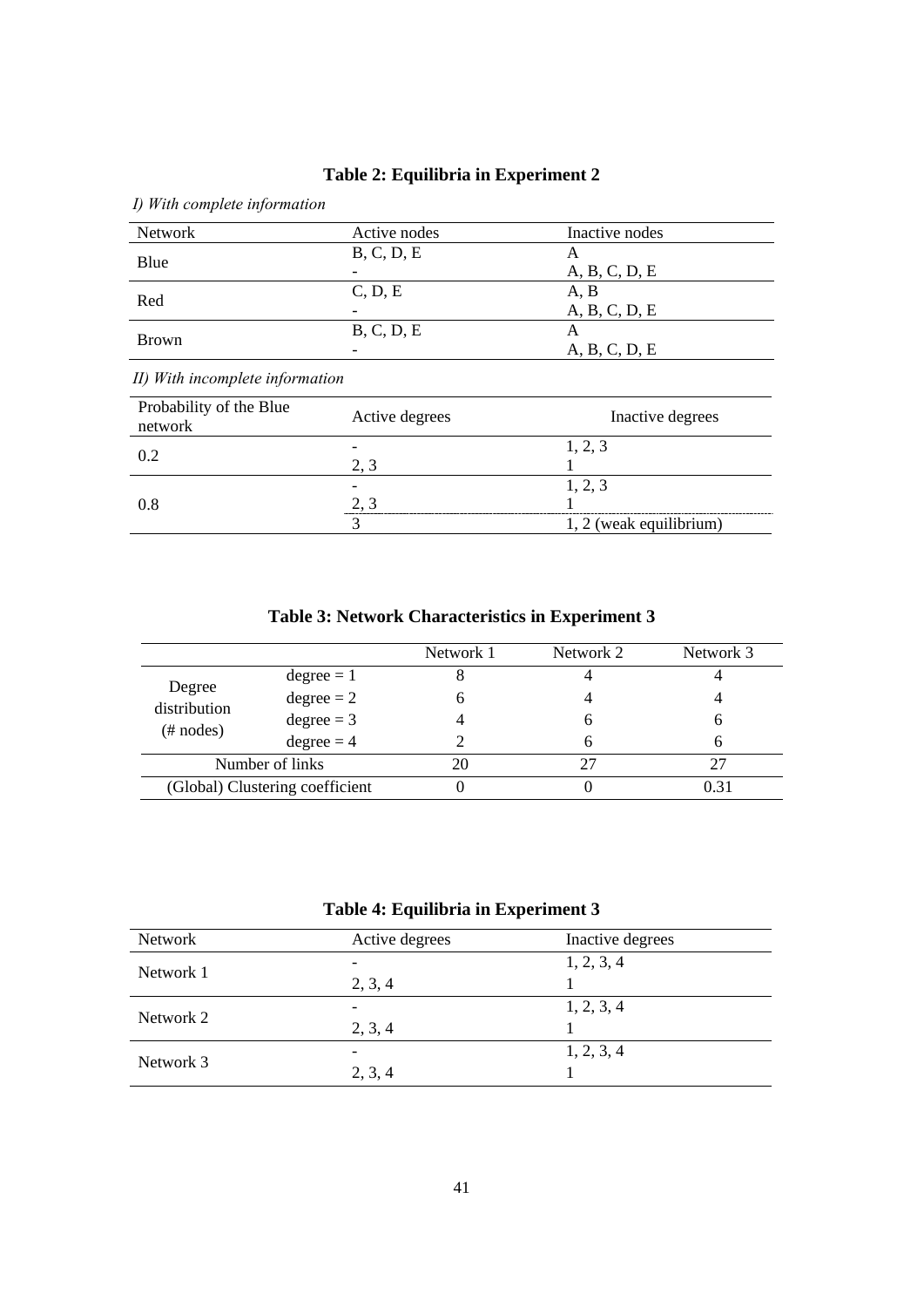|             |               |                | Orange | Green                    |       | Purple         |       |
|-------------|---------------|----------------|--------|--------------------------|-------|----------------|-------|
|             |               | Active<br>(%)  | Total  | Active<br>(%)            | Total | Active<br>(%)  | Total |
|             | $\mathbf{A}$  | 88<br>(94.62)  | 93     | 96<br>(91.43)            | 105   | 113<br>(92.62) | 122   |
|             | $\, {\bf B}$  | 8<br>(8.60)    | 93     | 16<br>(15.24)            | 105   | 6<br>(4.92)    | 122   |
| Substitutes | $\mathcal{C}$ | 63<br>(67.74)  | 93     | 70<br>(66.67)            | 105   | 115<br>(94.26) | 122   |
|             | D             | 10<br>(10.75)  | 93     | 18<br>(17.14)            | 105   | 22<br>(18.03)  | 122   |
|             | E             | 85<br>(91.40)  | 93     | 99<br>(94.29)            | 105   | 112<br>(91.80) | 122   |
|             | Total         | 254<br>(54.62) | 465    | 299<br>(56.95)           | 525   | 368<br>(60.33) | 610   |
|             | $\mathbf{A}$  | 4<br>(3.51)    | 114    | (0.95)                   | 105   | (0.99)         | 101   |
|             | B             | 85<br>(74.56)  | 114    | $\overline{4}$<br>(3.81) | 105   | 13<br>(12.87)  | 101   |
|             | $\mathcal{C}$ | 83<br>(72.81)  | 114    | 11<br>(10.48)            | 105   | 1<br>(0.99)    | 101   |
| Complements | D             | 85<br>(74.56)  | 114    | $\overline{2}$<br>(1.90) | 105   | 5<br>(4.95)    | 101   |
|             | E             | 6<br>(5.26)    | 114    | (0.95)                   | 105   | 1<br>(0.99)    | 101   |
|             | Total         | 263<br>(46.14) | 570    | 19<br>(3.62)             | 525   | 21<br>(4.16)   | 505   |

# **Table 5: Complete information in Experiment 1**

*Frequencies of activity by treatment, network and player position* 

*Estimated activity rates by treatment, network and player position (at period = 20 and average risk level)* 

| <i>Substitutes</i> |            |            | Complements |            |         |          |
|--------------------|------------|------------|-------------|------------|---------|----------|
| Position           | Orange     | Green      | Purple      | Orange     | Green   | Purple   |
|                    | $0.989***$ | $0.975***$ | $0.977***$  | 0.010      | 0.000   | 0.000    |
| A                  | (0.007)    | (0.014)    | (0.013)     | (0.007)    | (0.000) | (0.000)  |
| $\bf{B}$           | 0.011      | $0.048*$   | 0.013       | $0.843***$ | 0.007   | $0.050*$ |
|                    | (0.008)    | (0.025)    | (0.009)     | (0.050)    | (0.006) | (0.027)  |
| C                  | $0.767***$ | $0.754***$ | $0.990***$  | $0.746***$ | 0.010   | 0.000    |
|                    | (0.076)    | (0.079)    | (0.008)     | (0.067)    | (0.009) | (0.000)  |
| D                  | 0.023      | $0.091**$  | $0.097**$   | $0.813***$ | 0.001   | 0.006    |
|                    | (0.014)    | (0.039)    | (0.040)     | (0.057)    | (0.002) | (0.007)  |
| E                  | $0.978***$ | $0.987***$ | $0.970***$  | 0.000      | 0.001   | 0.000    |
|                    | (0.014)    | (0.010)    | (0.016)     | (0.001)    | (0.002) | (0.000)  |

\*\*\*, \*\*,\* denote significance at 1%, 5% and 10% levels, respectively, two-tailed tests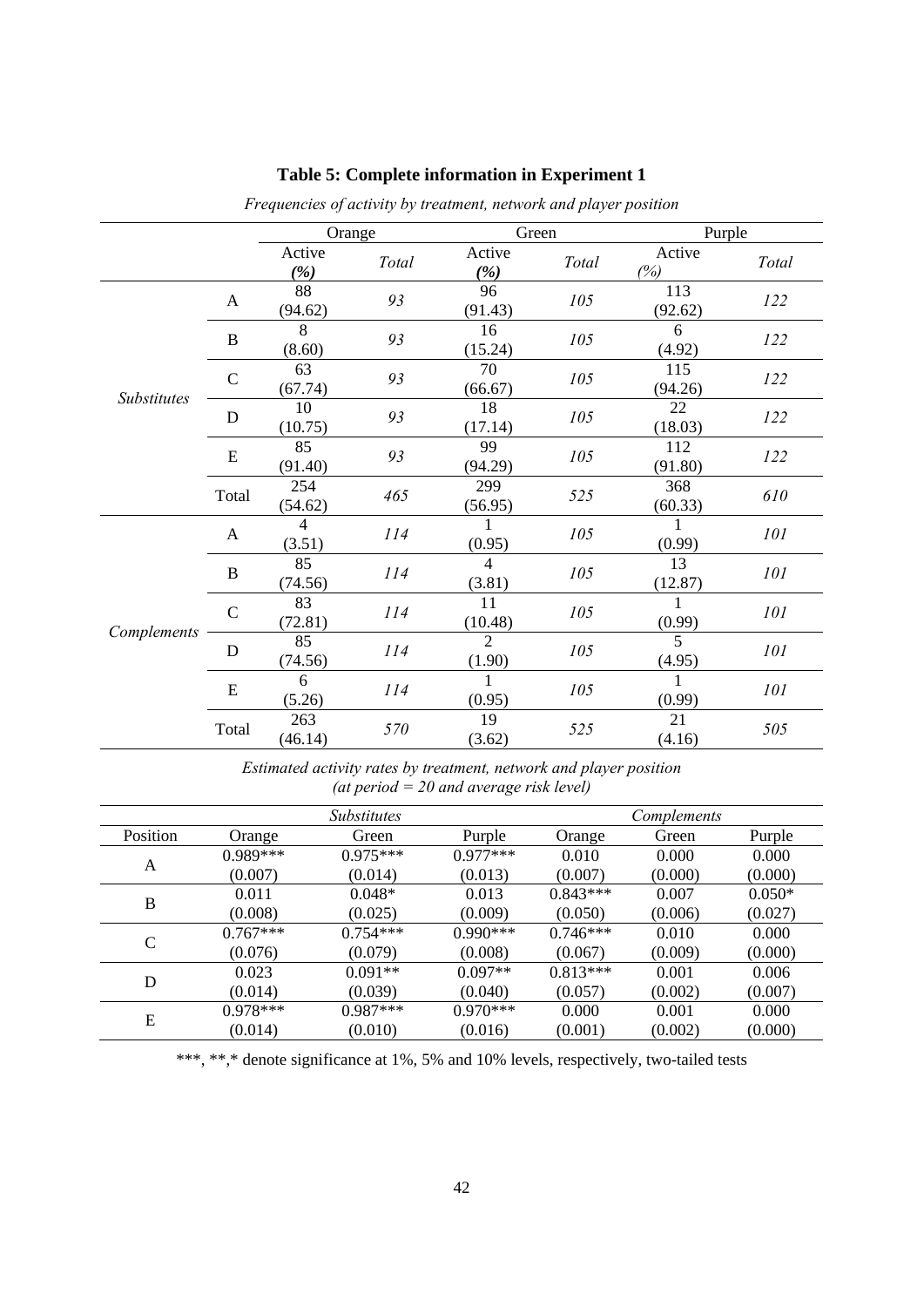|                    |              | $p = 0.2$          |       | $p = 0.8$        |       |
|--------------------|--------------|--------------------|-------|------------------|-------|
|                    |              | Active<br>$(\% )$  | Total | Active<br>$(\%)$ | Total |
|                    | $degree = 1$ | 731<br>(94.81)     | 771   | 628<br>(92.90)   | 676   |
| <b>Substitutes</b> | $degree = 2$ | 156<br>(28.16)     | 554   | 225<br>(59.52)   | 378   |
|                    | $degree = 3$ | 3<br>275<br>(1.09) |       | 55<br>(10.07)    | 546   |
|                    | Total        | 890<br>(55.63)     | 1600  | 908<br>(56.75)   | 1600  |
|                    | $degree = 1$ | 15<br>(1.97)       | 763   | 12<br>(1.76)     | 681   |
|                    | $degree = 2$ | 107<br>(17.89)     | 598   | 116<br>(31.02)   | 374   |
| Complements        | $degree = 3$ | 106<br>(44.35)     | 239   | 278<br>(51.01)   | 545   |
|                    | Total        | 228<br>(14.25)     | 1600  | 406<br>(25.37)   | 1600  |

#### **Table 6: – Incomplete information in Experiment 1**

*Frequencies of activity by connectivity (p) and degree*

*Marginal effects of connectivity (p) by treatment and degree*   $(p = 0.8 \text{ vs. } p = 0.2 \text{ at period } 20 \text{ and average risk level})$ 

|              | <b>Substitutes</b> | Complements |
|--------------|--------------------|-------------|
|              | 0.004              | $-0.000$    |
| $degree = 1$ | (0.009)            | (0.001)     |
|              | $0.547***$         | $0.111**$   |
| $degree = 2$ | (0.083)            | (0.056)     |
|              | $0.024**$          | $0.233*$    |
| $degree = 3$ | (0.010)            | (0.132)     |

*Marginal effects of degree by treatment and connectivity (p) (at period 20 and average risk level)* 

|                               |           | <b>Substitutes</b> | Complements |
|-------------------------------|-----------|--------------------|-------------|
|                               |           | $-0.816***$        | $0.041**$   |
| $degree = 2$ vs. $degree = 1$ | $p = 0.2$ | (0.041)            | (0.017)     |
|                               |           | $-0.273***$        | $0.153***$  |
|                               | $p = 0.8$ | (0.064)            | (0.053)     |
|                               |           | $-0.980***$        | $0.328***$  |
|                               | $p = 0.2$ | (0.007)            | (0.091)     |
| $degree = 3$ vs. $degree = 1$ | $p = 0.8$ | $-0.961***$        | $0.562***$  |
|                               |           | (0.009)            | (0.095)     |
|                               |           | $-0.164***$        | $0.287***$  |
|                               | $p = 0.2$ | (0.045)            | (0.079)     |
| $degree = 3$ vs. $degree = 2$ |           | $-0.687***$        | $0.409***$  |
|                               | $p = 0.8$ | (0.063)            | (0.061)     |

\*\*\*, \*\*,\* denote significance at 1%, 5% and 10% levels, respectively, two-tailed tests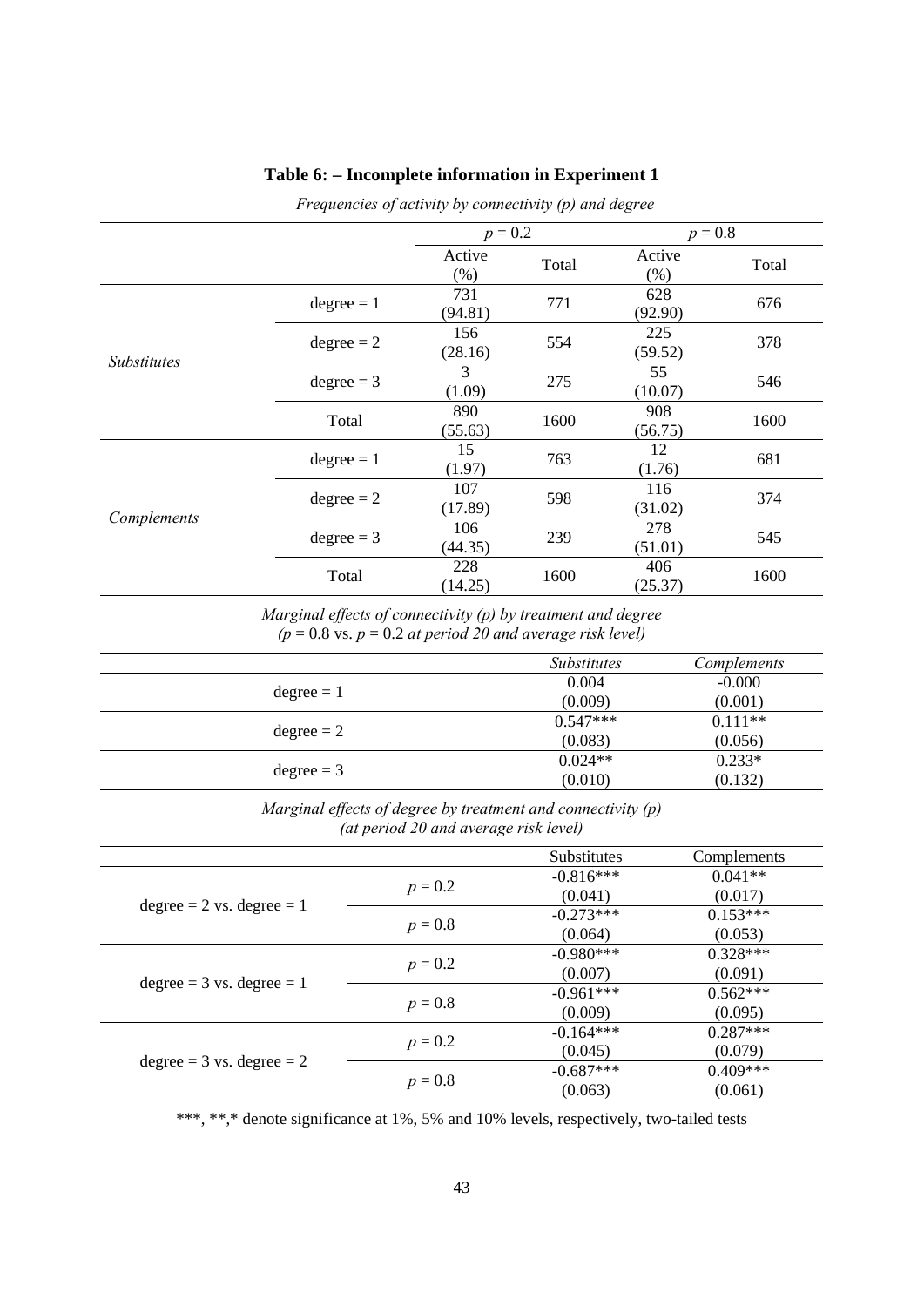#### **Table 7. Experiment 1**

|              |               | $p = 0.80$ | $p = 0.95$                                                                                                | $p=1$       |
|--------------|---------------|------------|-----------------------------------------------------------------------------------------------------------|-------------|
|              |               | $0.153***$ | 0.805                                                                                                     | 0.746       |
|              | $period = 20$ | (0.053)    | (0.072)                                                                                                   | (0.067)     |
| $degree = 2$ |               | $0.007***$ | 0.416                                                                                                     | $0.747**$   |
|              | $period = 40$ | (0.004)    | (0.131)                                                                                                   | (0.102)     |
|              |               | $0.563***$ | 0.919                                                                                                     | 0.828       |
|              | $period = 20$ | (0.095)    | (0.034)                                                                                                   | (0.045)     |
| $degree = 3$ |               | $0.012***$ | 0.388                                                                                                     | $0.685**$   |
|              | $period = 40$ | (0.006)    | (0.117)                                                                                                   | (0.090)     |
|              |               |            | Estimated trends of activity rates by connectivity $(p)$ and degree (at period 20 and average risk level) |             |
| $\mathbf{I}$ |               | $-0.008$   | $-0.014$                                                                                                  | $0.000$ *** |

*Estimated activity rates by connectivity (p), degree and period (at average risk level)* 

\*\*\*, \*\*,\* denote significant difference respect to treatment p=0.95 at 1%, 5% and 10% levels, respectively, two-tailed tests

-0.014 (0.004)

-0.011 (0.004) (0.000)

-0.006 (0.002)

(0.003)

(0.008)

degree = 2  $-0.008$ 

degree = 3  $-0.047***$ 

Note that  $p = 1$  means the orange network in the treatment of complete information.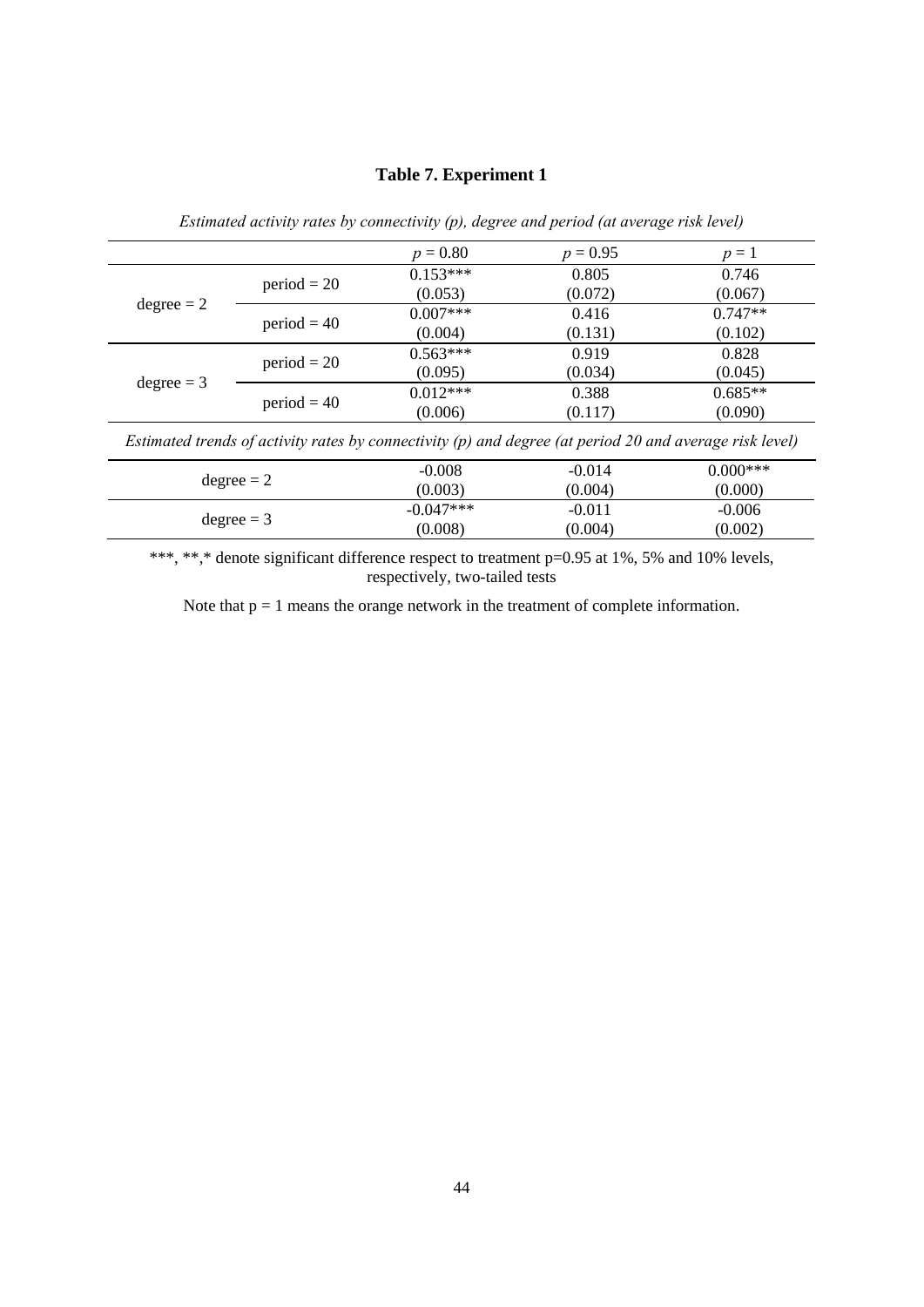|                       | Blue               |       | Red            |       | <b>Brown</b>             |       |
|-----------------------|--------------------|-------|----------------|-------|--------------------------|-------|
| Position              | Active<br>(% )     | Total | Active<br>(%)  | Total | Active<br>$(\% )$        | Total |
| A                     | $\Omega$<br>(0.00) | 112   | (0.93)         | 108   | $\overline{2}$<br>(2.00) | 100   |
| B                     | 104<br>(92.86)     | 112   | 20<br>(18.52)  | 108   | 79<br>(79.00)            | 100   |
| $\mathcal{C}$         | 109<br>(97.32)     | 112   | 92<br>(85.19)  | 108   | 62<br>(62.00)            | 100   |
| D                     | 85<br>(75.89)      | 112   | 70<br>(64.81)  | 108   | 60<br>(60.00)            | 100   |
| E                     | 108<br>(96.43)     | 112   | 68<br>(62.96)  | 108   | 56<br>(56.00)            | 100   |
| Degree 2 <sup>^</sup> | 85<br>(75.89)      | 112   | 138<br>(63.88) | 216   | 178<br>(59.33)           | 300   |
| Degree 3              | 321<br>(95.54)     | 336   | 92<br>(85.19)  | 108   | 79<br>(79.00)            | 100   |

#### **Table 8. Complete Information in Experiment 2**

*Frequencies of activity by network and player position* 

*Estimated activity rates by network and player position (at period 20 and average risk level)* 

|                     | Blue               | Red        | <b>Brown</b>      |
|---------------------|--------------------|------------|-------------------|
|                     | 0.000              | 0.000      | 0.000             |
| A                   | $\left( . \right)$ |            | $\left( .\right)$ |
| B                   | $0.989***$         | $0.065**$  | $0.913***$        |
|                     | (0.007)            | (0.034)    | (0.042)           |
| C                   | $0.996***$         | $0.992***$ | $0.581***$        |
|                     | (0.003)            | (0.005)    | (0.120)           |
|                     | $0.882***$         | $0.753***$ | $0.668***$        |
| D                   | (0.052)            | (0.091)    | (0.109)           |
|                     | $0.999***$         | $0.785***$ | $0.674***$        |
| E                   | (0.001)            | (0.085)    | (0.110)           |
|                     | $0.882***$         | $0.769***$ | $0.641***$        |
| Degree $2^{\wedge}$ | (0.052)            | (0.080)    | (0.091)           |
|                     | 0.995***           | $0.992***$ | $0.913***$        |
| Degree 3            | (0.003)            | (0.005)    | (0.042)           |

\*\*\*, \*\*,\* denote significance at 1%, 5% and 10% levels, respectively, two-tailed tests

^ Here we are only referring to those players with degree 2 active in the efficient equilibrium.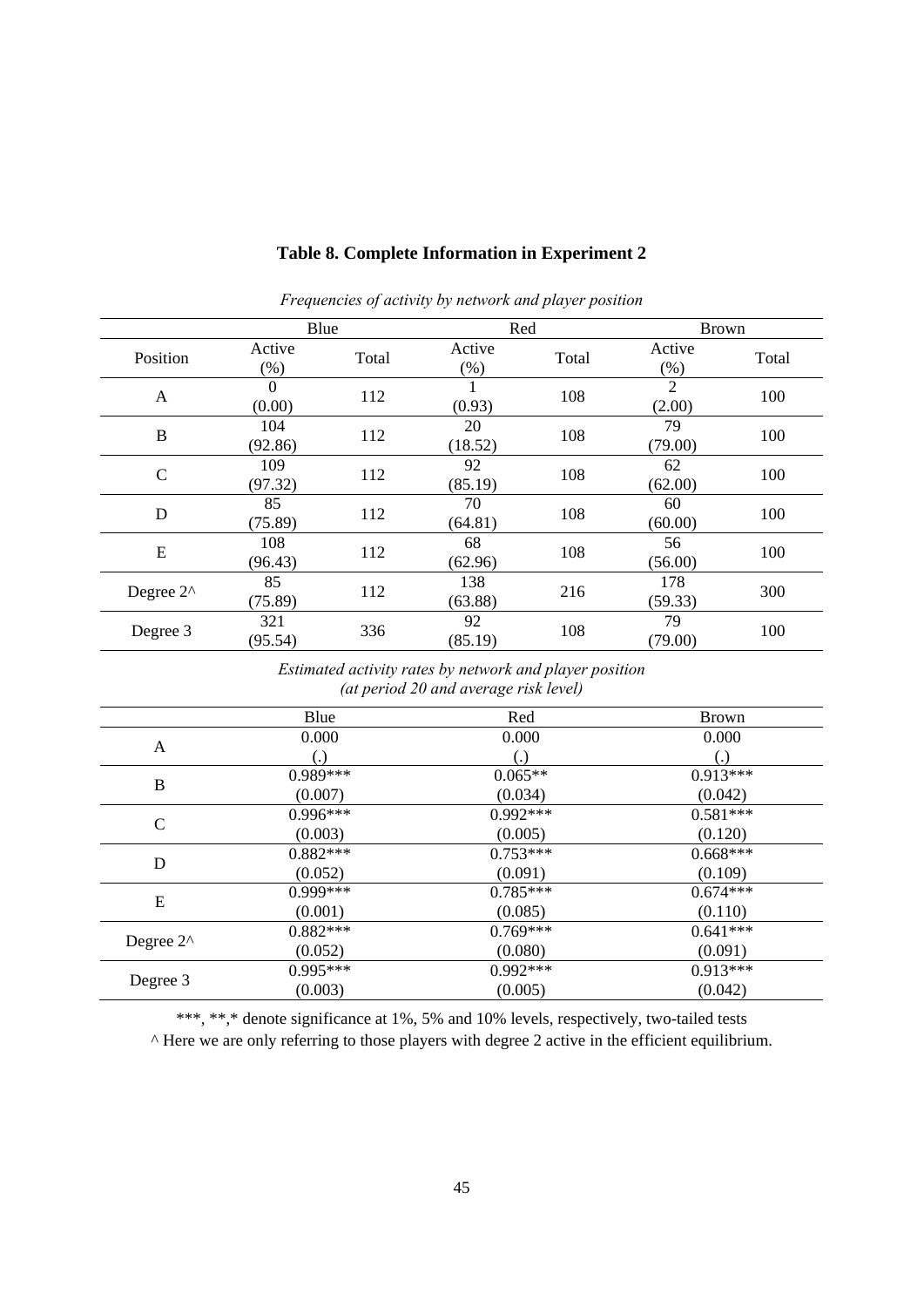| Frequencies of activity by connectivity $(p)$ and degree |                 |       |                 |       |  |  |  |
|----------------------------------------------------------|-----------------|-------|-----------------|-------|--|--|--|
|                                                          | $p = 0.2$       |       | $p = 0.8$       |       |  |  |  |
|                                                          | Active<br>(% )  | Total | Active<br>(% )  | Total |  |  |  |
| $degree = 1$                                             | 25<br>(7.81)    | 320   | 23<br>(7.19)    | 320   |  |  |  |
| $degree = 2$                                             | 603<br>(72.48)  | 832   | 339<br>(79.21)  | 428   |  |  |  |
| $degree = 3$                                             | 425<br>(94.87)  | 448   | 821<br>(96.36)  | 852   |  |  |  |
| Total                                                    | 1053<br>(65.81) | 1600  | 1183<br>(73.94) | 1600  |  |  |  |

# **Table 9. Incomplete information in Experiment 2**

*Marginal effect of connectivity (p) by degree and period*   $(p = 0.8 \text{ vs. } p = 0.2 \text{ at average risk level})$ 

|              | $period = 20$ | $period = 40$ |
|--------------|---------------|---------------|
|              | 0.001         | $-0.001$      |
| $degree = 1$ | (0.005)       | (0.002)       |
|              | $-0.041$      | $0.272*$      |
| $degree = 2$ | (0.060)       | (0.151)       |
| $degree = 3$ | $-0.000$      | 0.004         |
|              | (0.001)       | (0.004)       |

*Marginal effect of degree by connectivity (p) (at period 20 and average risk level)*

| $degree = 2$ vs. $degree = 1$ | $p = 0.2$ | $0.943***$<br>(0.030) |
|-------------------------------|-----------|-----------------------|
|                               | $p = 0.8$ | $0.900***$<br>(0.049) |
| $degree = 3$ vs. $degree = 1$ | $p = 0.2$ | $0.995***$<br>(0.003) |
|                               | $p = 0.8$ | $0.994***$<br>(0.004) |
| $degree = 3$ vs. $degree = 2$ | $p = 0.2$ | $0.052*$<br>(0.031)   |
|                               | $p = 0.8$ | $0.093*$<br>(0.051)   |

\*\*\*, \*\*,\* denote significance at 1%, 5%, 10% levels, respectively, two-tailed tests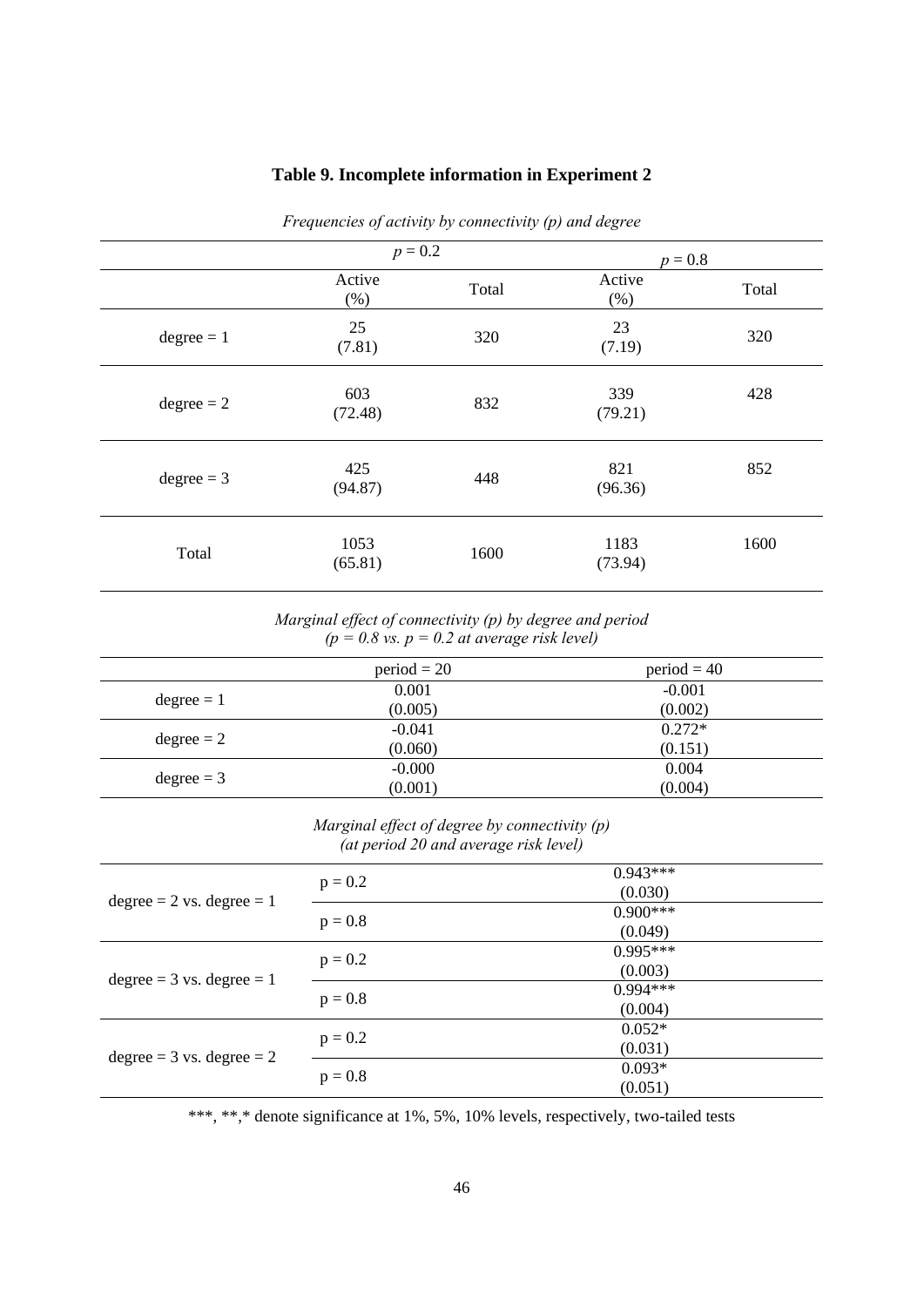# **Table 10. Experiment 3**

|              | Network 1        |       |                  | Network 2 |                   | Network 3 |  |
|--------------|------------------|-------|------------------|-----------|-------------------|-----------|--|
|              | Active<br>$(\%)$ | Total | Active<br>$(\%)$ | Total     | Active<br>$(\% )$ | Total     |  |
| $degree = 1$ | 26<br>(2.71)     | 960   | 16<br>(3.33)     | 480       | 34<br>(7.17)      | 474       |  |
| $degree = 2$ | 177<br>(24.58)   | 720   | 423<br>(88.13)   | 480       | 434<br>(92.93)    | 467       |  |
| $degree = 3$ | 291<br>(60.62)   | 480   | 720<br>(100)     | 720       | 707<br>(99.58)    | 710       |  |
| $degree = 4$ | 195<br>(81.25)   | 240   | 719<br>(99.86)   | 720       | 709<br>(100)      | 709       |  |

*Frequencies of activity by network and degree* 

*Marginal effect of network by degree (at period 20 and average risk level)* 

|              | Network 2 vs. Network 1 | Network 3 vs. Network 1 | Network 3 vs. Network 2 |
|--------------|-------------------------|-------------------------|-------------------------|
|              | 0.004                   | $0.010*$                | 0.006                   |
| $degree = 1$ | (0.004)                 | (0.006)                 | (0.006)                 |
| $degree = 2$ | $0.832***$              | $0.836***$              | 0.004                   |
|              | (0.038)                 | (0.037)                 | (0.014)                 |
| $degree = 3$ | $0.284***$              | $0.284***$              | $-0.001$                |
|              | (0.060)                 | (0.060)                 | (0.000)                 |
| $degree = 4$ | $0.051***$              | $0.051***$              | 0.000                   |
|              | (0.019)                 | (0.019)                 | (0.000)                 |

\*\*\*, \*\*,\* denote significance at 1%, 5% and 10% levels, respectively, two-tailed tests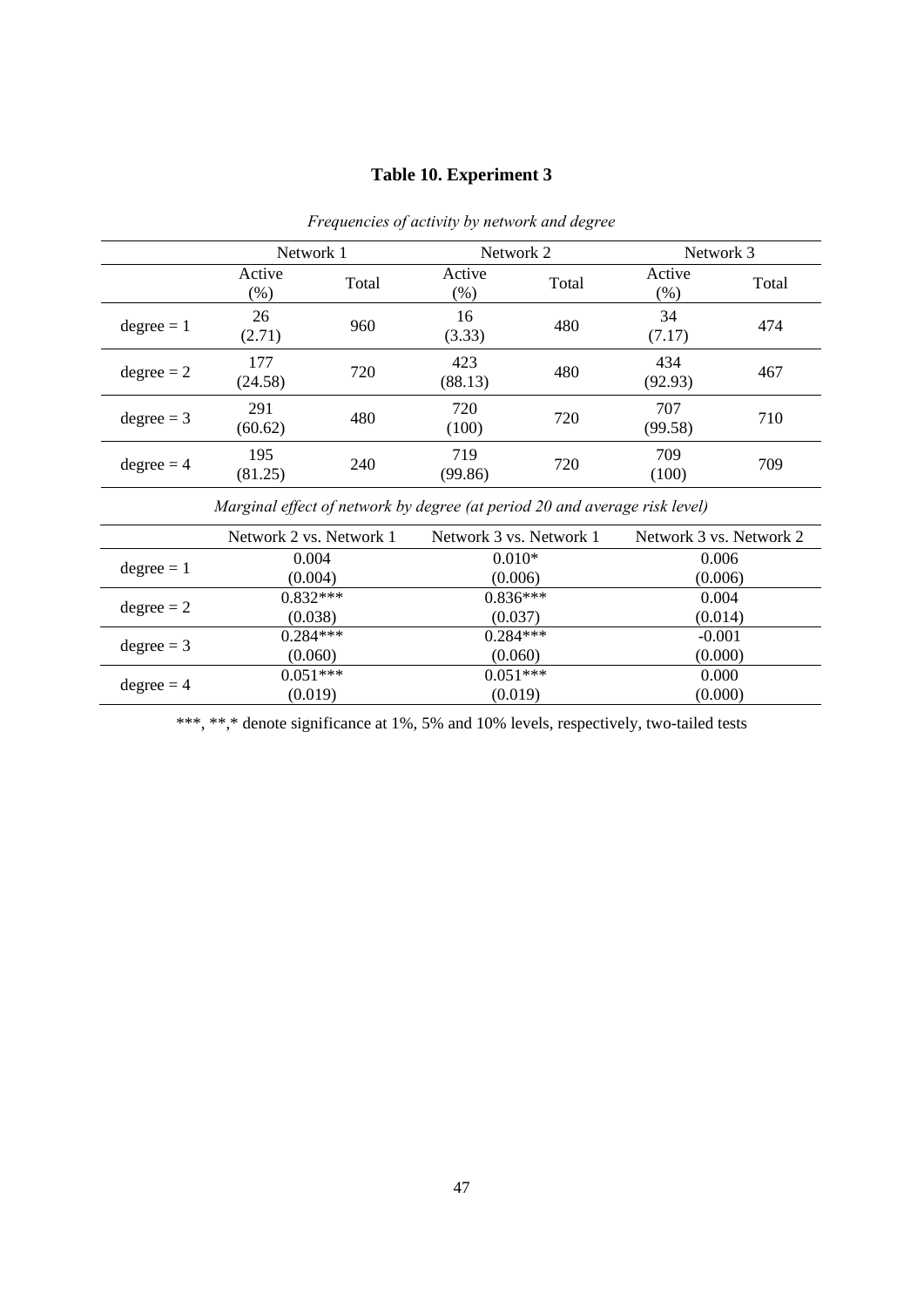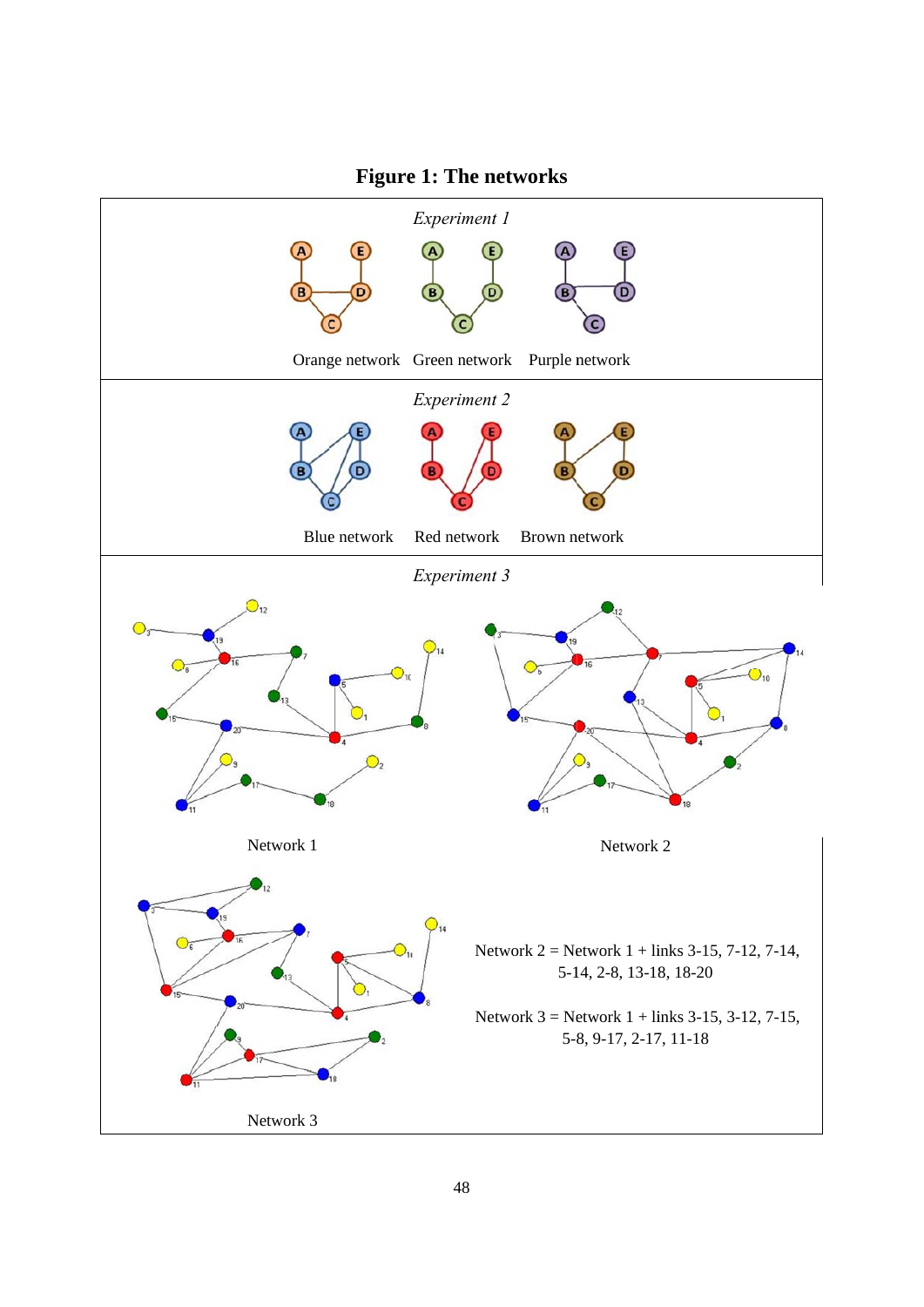

**Figure 2: Relative frequency of active choices across periods, by network player position and treatment – Experiment 1, Complete information**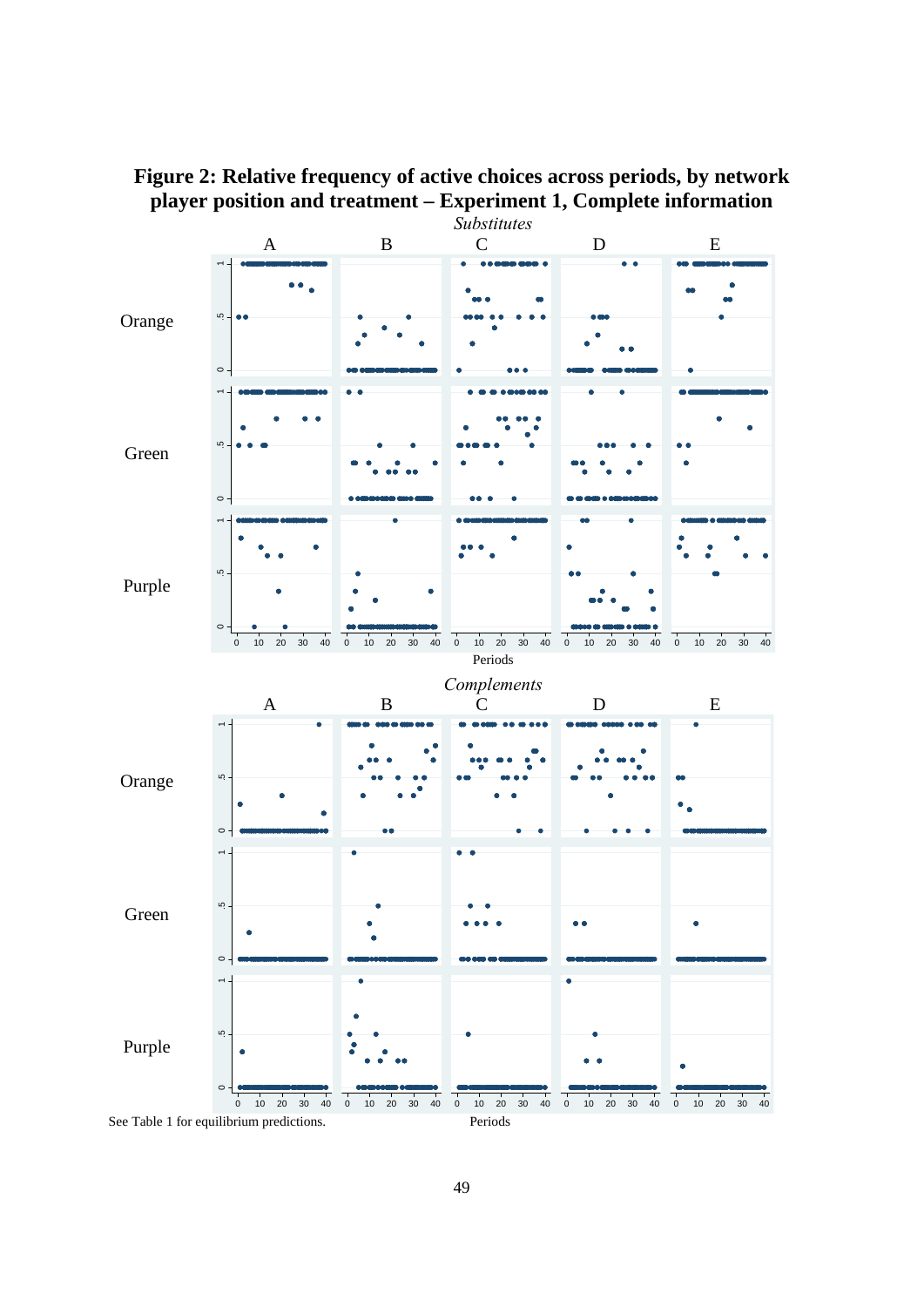

**Figure 3: Relative frequencies of choices by degree, games, and** *p* **Incomplete information, Experiment 1**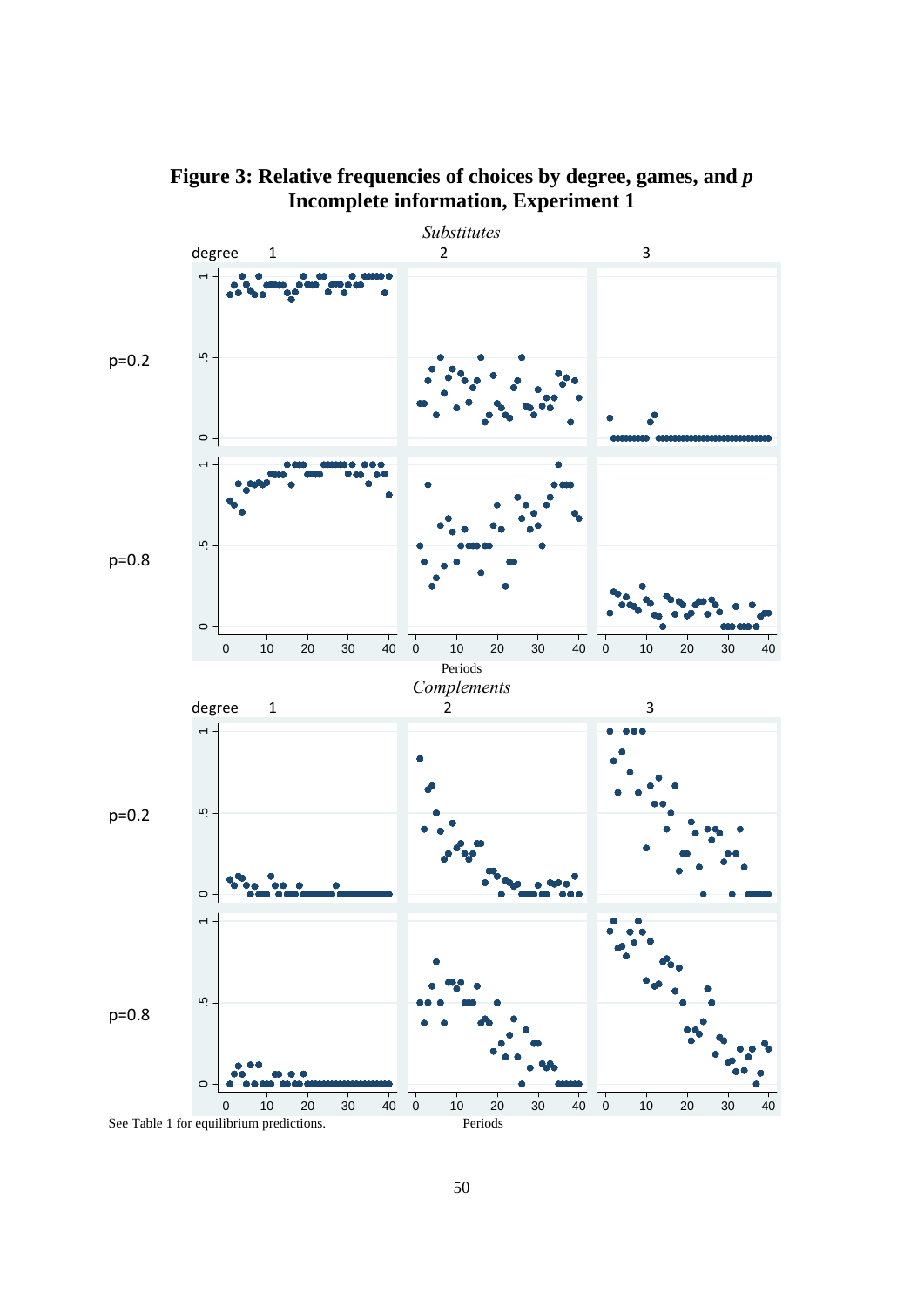

**Figure 4. Observed activity probabilities, by degree and** *p***, Experiment 1** 

See Table 1 for equilibrium predictions.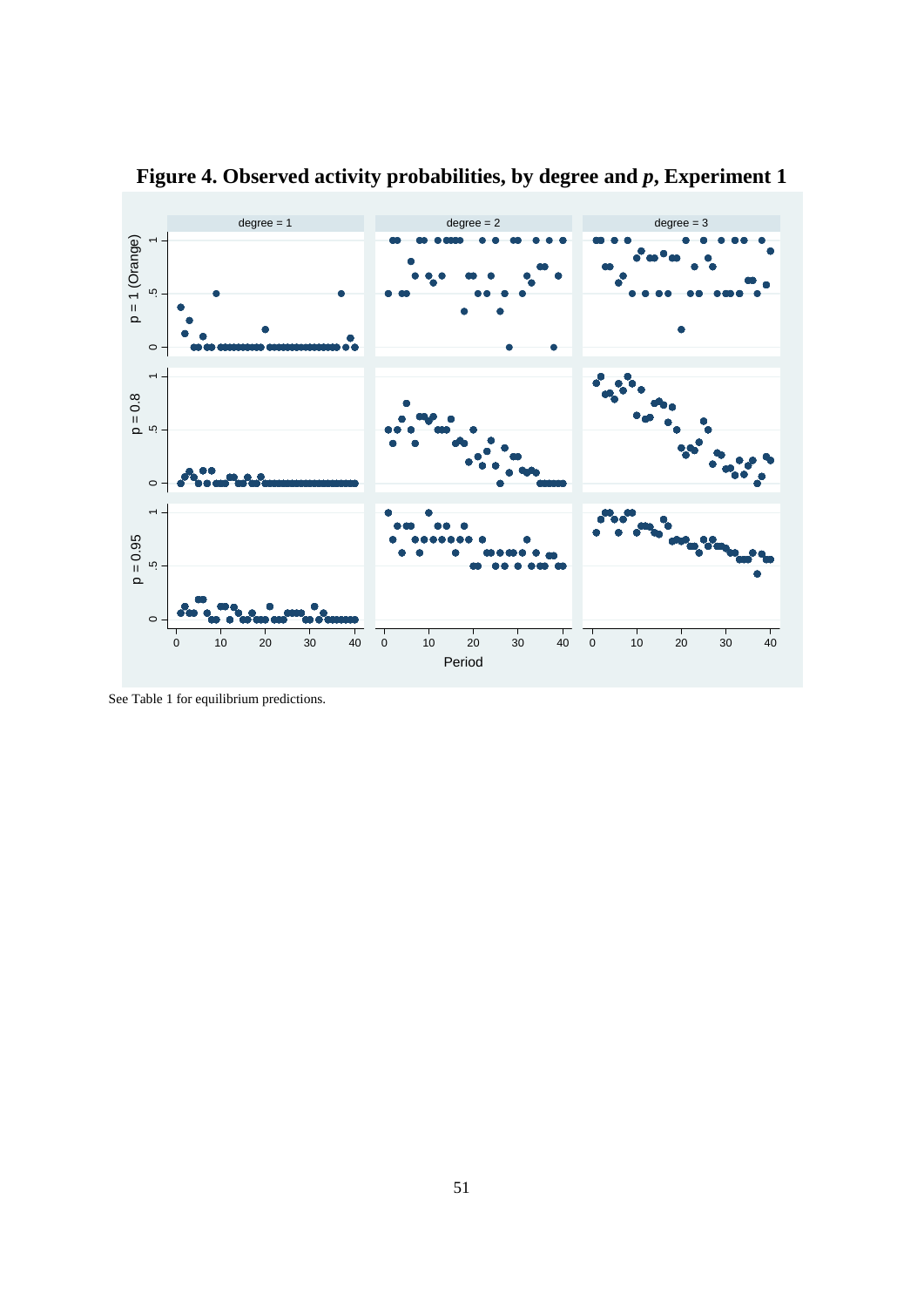



See Table 2 for equilibrium predictions.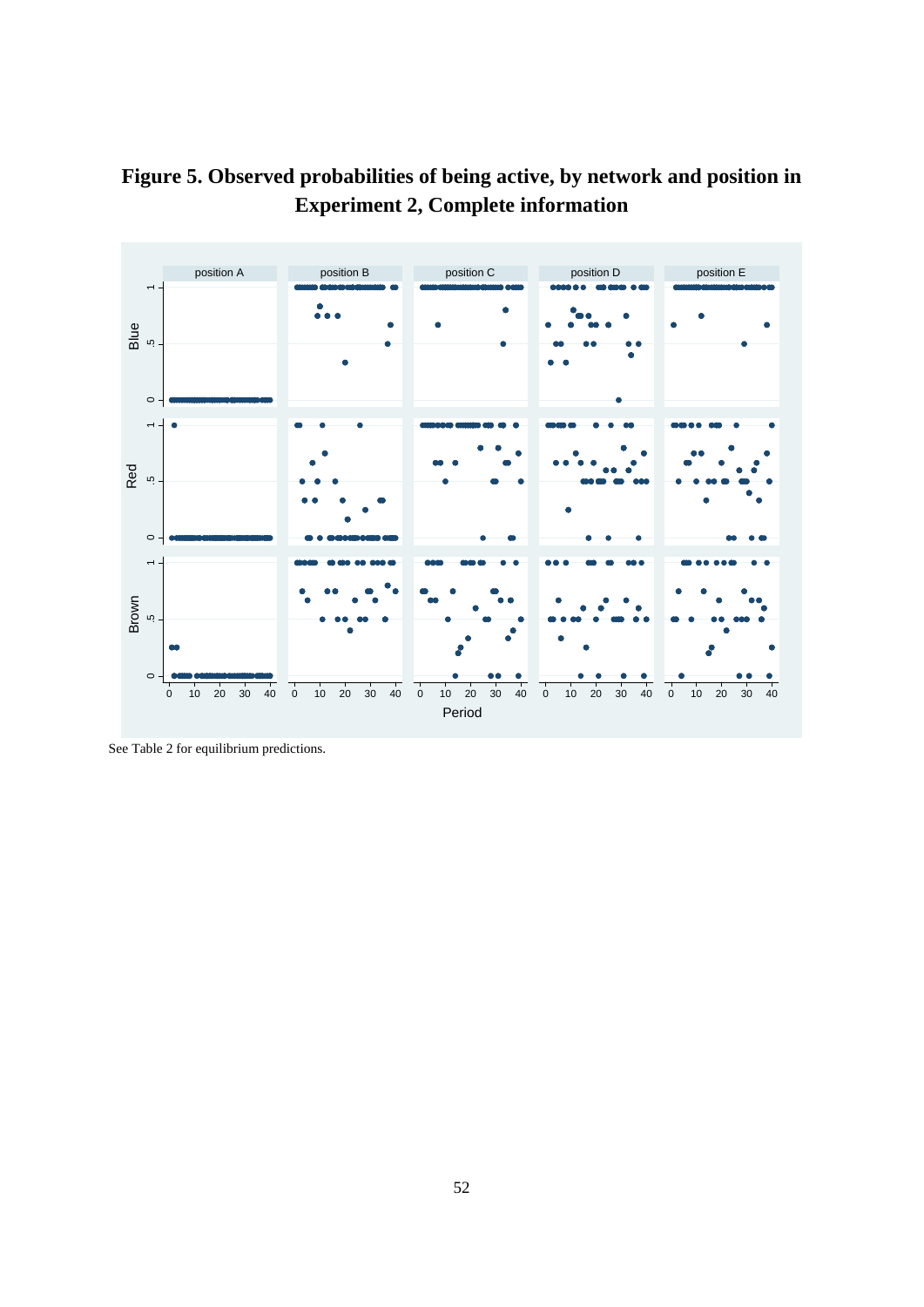



See Table 2 for equilibrium predictions.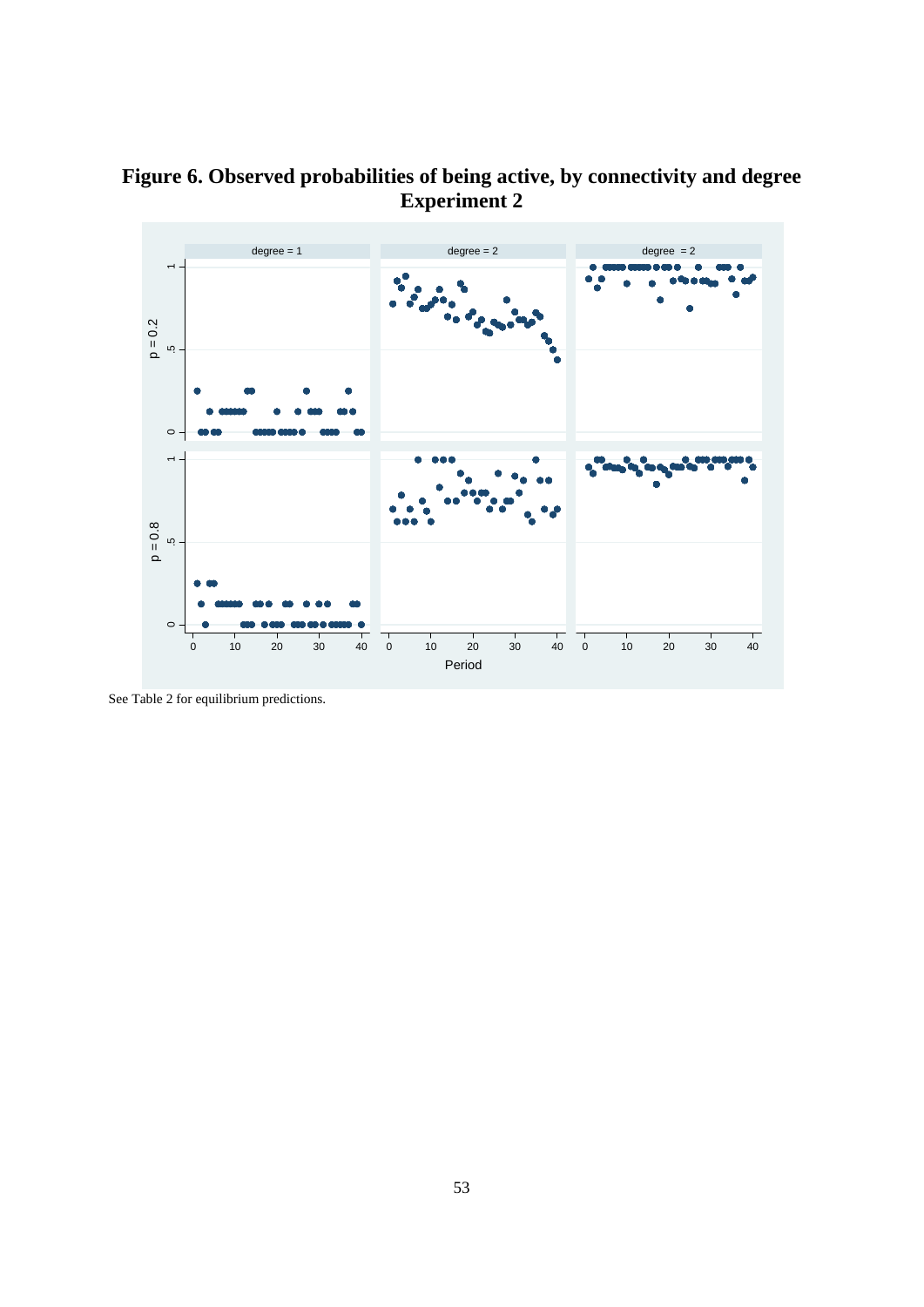

**Figure 7. Observed probabilities of being active, by network and degree Experiment 3** 

See Table 4 for equilibrium predictions.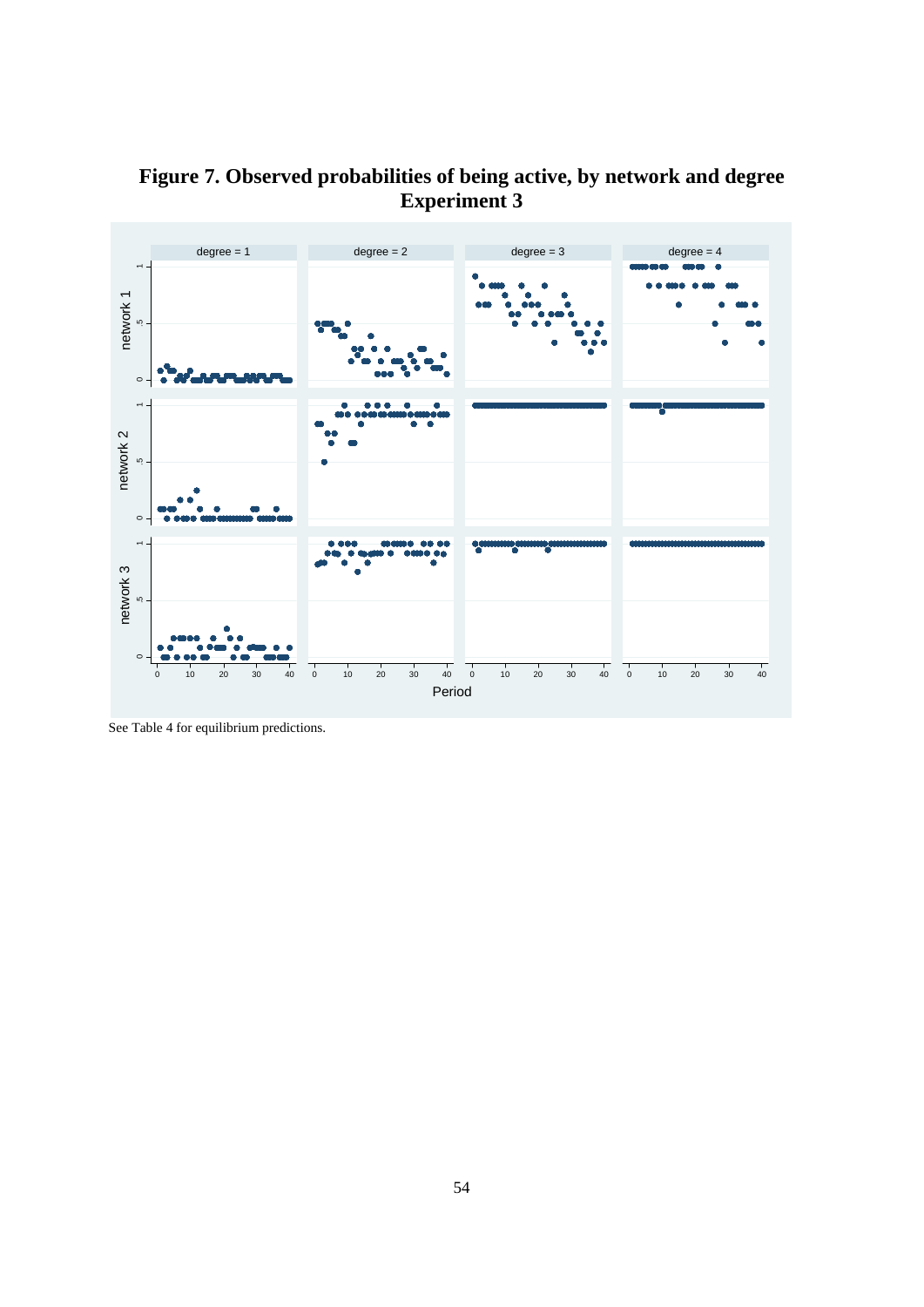#### **Appendix: Proofs**

#### **Complete information, 5-player networks**

Let  $s_i \in \{0,1\}$  i  $\in \{A, B, C, D, E\}$  be the action of the player in position i where 1 means to be active 0 means to be inactive. Then a strategy profile is give by  $s = (s_A, s_B, s_C, s_D, s_E)$ . Let be  $N_i$ the set of player that have a link to player *i* and  $n_i = |N_i|$ . Let  $\pi_i(s_i, s_{-i})$  be the expected payoff of the player in position *i*.

**Proposition 1.** *Consider the scenario of strategic substitutes and complete information of Experiment* 1*. In the Orange network the pure-strategy Nash equilibria are*: (1,0,1,0,1), (1,0,0,1,0), and (0,1,0,0,1). *In the Green network the pure-strategy Nash equilibria* are (1,0,1,0,1), (0,1,0,1,0), (1,0,0,1,0), and (0,1,0,0,1). *In the Purple network the pure-strategy Nash equilibria* are (1,0,1,0,1), (1,0,1,1,0), and (0,1,0,0,1). *All these equilibria are strict.*

*Proof*: It suffices to prove the following claim: In a Nash equilibrium (i)  $s_i = 1$  if and only if,  $\forall j \in N_i$ ,  $s_i = 0$ ; and (ii)  $s_i = 0$  if and only if  $\exists j \in N_i$  s. t.  $s_i = 1$ . Then the result directly follows. To prove the claim, assume a Nash equilibrium where  $\forall j \in N_i$ ,  $s_j = 0$ . Then the best response of player *i* is  $s_i = 1$  because  $\pi_i(0, s_{-i}) = 0$  and  $\pi_i(1, s_{-i}) = 50$ . Assume a Nash equilibrium where  $\exists j \in N_i \text{ s.t. } s_j = 1$ , then the best response of player *i* is  $s_i = 0$  because  $\pi_i(0, s_{-i}) = 100$  and  $\pi_i(1, s_{-i}) = 50$ . Assume a Nash equilibrium where  $s_i = 1$  and  $\exists j \in N_i$  s. t.  $s_j = 1$ , then the best response of player *i* is  $s_i = 0$  because  $\pi_i(0, s_{-i}) = 100$  and  $\pi_i(1, s_{-i}) = 50$ , a contradiction. Assume a Nash equilibrium where  $s_i = 0$  and  $\forall j \in N_i$ ,  $s_j = 0$ , then the best response of player i is  $s_i = 1$  because  $\pi_i(0, s_{-i}) = 0$  and  $\pi_i(1, s_{-i}) = 50$ , a contradiction. It is straightforward to see that all the equilibria are strict. QED

**Proposition 2.** *Consider the scenario of strategic complements and complete information of Experiment* 1*. In the Orange network there are two pure-strategy Nash equilibria*: (0,0,0,0,0), and (0,1,1,1,0). *In the Green and Purple networks there is a unique Nash equilibrium*: (0,0,0,0,0). *All these equilibria are strict.* 

*Proof*: We first prove the following claim:  $s_i = 1$  is a best response if and only if  $\sum_{j \in N_i} s_j \ge 2$ . To this aim, suppose a strategy profile where  $\sum_{i \in N_i} s_i \ge 2$ . Then, the best response of player *i* is  $s_i = 1$ , since  $\pi_i(0, s_{-i}) = 50$  and  $\pi_i(1, s_{-i}) \ge 66.66$ . Suppose now a strategy profile where  $s_i = 1$  is a best response and  $\sum_{j \in N_i} s_j < 2$ . Then,  $\pi_i(0, s_{-i}) = 50$  and  $\pi_i(1, s_{-i}) \le 33.33$ , a contradiction. Thus, the claim follows. The claim implies that, in all Nash equilibria,  $s_i =$ 0 if  $n_i = 1$ .

Consider the Orange network. Since players A and E choose 0 in all Nash equilibria ( $n_A = n_E =$ 1), in a pure-strategy Nash equilibrium either  $s_B = s_C = s_D = 1$  or  $s_B = s_C = s_D = 0$ . Consider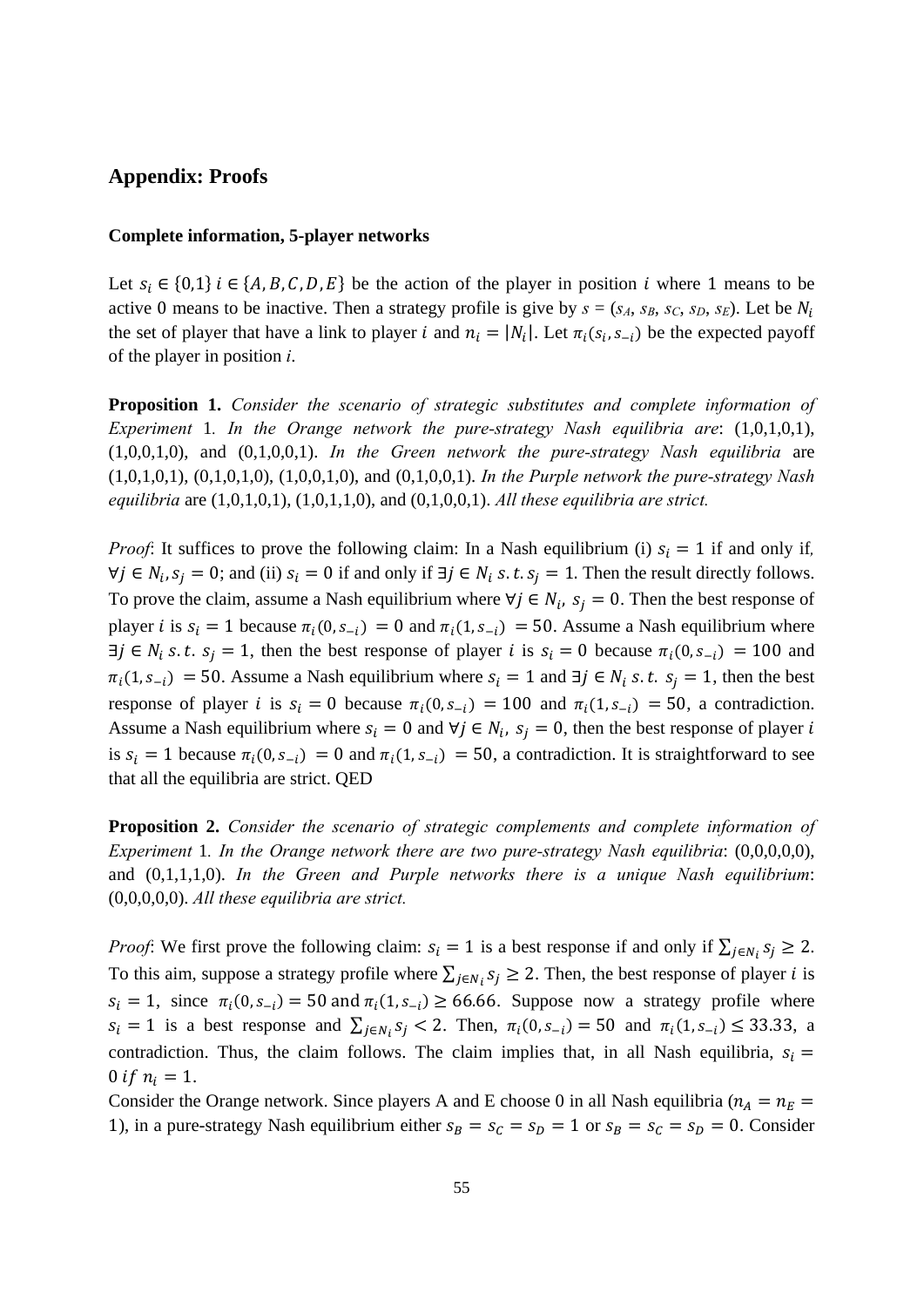the Green and the Purple Network. Players *A* and *E* in the Green network, and players *A*, *C* and *E* in the Purple network choose 0 in all Nash equilibria (all of them have  $n_i = 1$ ). Hence, in a Nash equilibrium, players B and D in the Green network and player D in the Purple network also choose action 0, since they have  $n_i = 2$  and one of their neighbors has  $n_i = 1$  (and, therefore, chooses action 0). It follows that, in a Nash equilibrium, also player C in the Green network and player B in the Purple network choose action 0, since all their neighbors also choose 0. It is straightforward to see that all the equilibria are strict. QED

#### **Incomplete information, 5-player networks**

In Incomplete information scenario players are not informed about which network has been drawn, but they know their own degree (the number of neighbors they have, either 1, 2 or 3). With this information in hand, each player decides whether to be active (action 1) or not (action 0). Since each player only learns her degree (and the prior *p*), she can only condition her behavior on this information. In this sense, a (symmetric) strategy profile is represented by a vector  $s = (s_1, s_2, s_3)$ , where  $s_i \in \{0, 1\}$  is the action chosen by an agent with degree  $j \in$  $\{1, 2, 3\}$ . There are 8 strategy profile candidates to be a pure – strategy Nash equilibrium:  $s<sup>I</sup>$  =  $(0,0,0)$ ,  $s^{\text{II}} = (1,0,0)$ ,  $s^{\text{III}} = (0,1,0)$ ,  $s^{\text{IV}} = (0,0,1)$ ,  $s^{\text{V}} = (1,1,0)$ ,  $s^{\text{VI}} = (1,0,1)$ ,  $s^{\text{VII}} = (0,1,1)$  and  $s^{\text{VIII}} =$ (1,1,1). Let  $\pi_i^j(x_i, x_{-i})$  be the payoff of an agent (indexed by  $i \in N$ ) with degree  $j \in \{1,2,3\}$ .

**Proposition 3.** *In the scenario of strategic substitutes and incomplete information of Experiment*  1 there exists a unique pure-strategy Bayes-Nash equilibrium:  $(1, s_2^*, 0)$ , with  $s_2^* = 0$  if  $p = 0.2$ and  $s_2^* = 1$  if  $p = 0.8$ . All these equilibria are strict.

*Proof.* We first define some conditional probabilities that shall be useful in the proof. Let  $q_1(i)$  be the expected probability for an agent that, conditional on having degree 1, her neighbor has degree *j*. By applying Bayes' rule we get  $q_1(2) = \frac{3(1-p)}{5(1-p)+4p}$  and  $q_1(3) = \frac{2(1-p)+4p}{5(1-p)+4p}$ . Let  $q_2(j_1,j_2)$  be the expected probability for an agent that, conditional on having degree 2, her neighbors have degrees *j*<sub>1</sub> and *j*<sub>2</sub>. By applying Bayes' rule we get  $q_2(1,2) = \frac{2(1-p)}{4(1-p)+2p}$ ,  $q_2(2,2) = \frac{1-p}{4(1-p)+2p}$ ,  $q_2(1,3)$  $=\frac{1-p}{4(1-p)}$  $\frac{1-p}{4(1-p)+2p}$  and  $q_2(3,3) = \frac{2p}{4(1-p)+2p}$ . Let  $q_3(j_1,j_2,j_3)$  be the expected probability for an agent that, conditional on having degree 3, her neighbors have degrees *j*1, *j*2 and *j*3. By applying Bayes' rule we get  $q_3(1,1,2) = \frac{1-p}{1+3p}$  and  $q_3(1,2,3) = \frac{4p}{1+3p}$ .

First, we prove that candidates  $s^I$ ,  $s^{III}$ ,  $s^{IV}$ ,  $s^{VI}$ ,  $s^{VII}$  and  $s^{VIII}$  cannot be equilibria. For all  $p \in (0,1)$ ,  $s^I$  is not an equilibrium, since  $\pi_i^1(0, x_{-i}^I) = 0 < 50 = \pi_i^1(1, x_{-i}^I)$ .

Regarding  $s^{III}$ , in order to be an equilibrium, it would require  $\pi_i^1(0, x_{-i}^{III}) \ge \pi_i^1(1, x_{-i}^{III})$  and  $\pi_i^2(1, x_{-i}^{III}) \ge \pi_i^2(0, x_{-i}^{III})$ , i.e.,  $q_1(2) \ge \frac{1}{2}$  and  $\frac{1}{2} \ge q_2(1,2) + q_2(2,2)$ , but these inequalities are incompatible for all  $p \in (0,1)$ .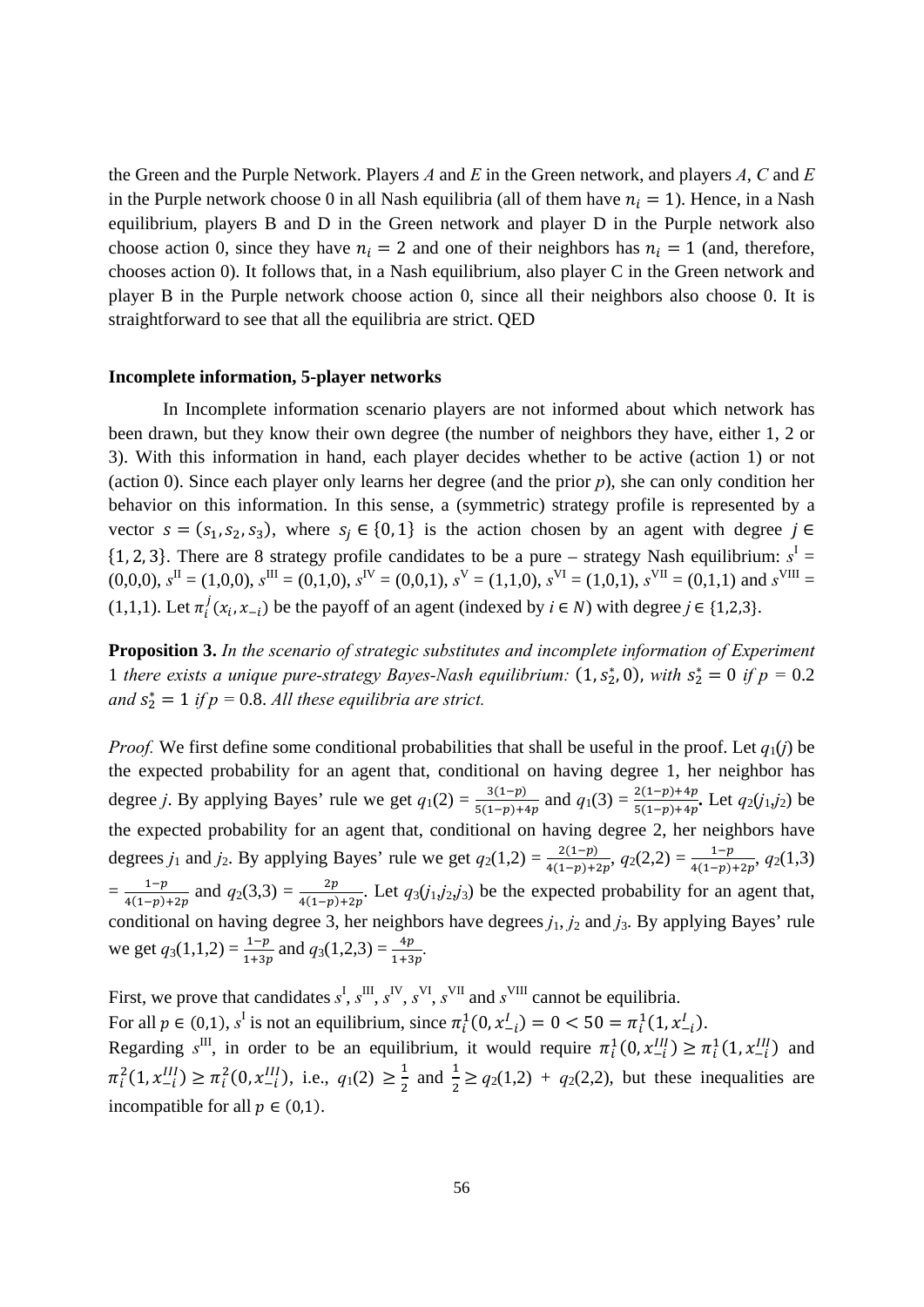Regarding  $s^{\text{IV}}$ , in order to be an equilibrium, it would require  $\pi_i^2(0, x_{-i}^{\text{IV}}) \geq \pi_i^2(1, x_{-i}^{\text{IV}})$  and  $\pi_i^3(1, x_{-i}^{IV}) \ge \pi_i^3(0, x_{-i}^{IV})$ , i.e.,  $q_2(1,3) + q_2(3,3) \ge \frac{1}{2}$  and  $\frac{1}{2} \ge q_3(1,2,3)$ , but these inequalities are incompatible for all  $p \in (0,1)$ .

For all  $p \in (0,1)$ ,  $s^{VI}$  is not an equilibrium, since  $\pi_i^3(1, x_{-i}^{VI}) = 50 < 100 = \pi_i^3(0, x_{-i}^{VI})$ . For all  $p \in (0,1)$ ,  $s^{VII}$  is not an equilibrium, since  $\pi_i^2(1, x_{-i}^{VII}) = 50 < 100 = \pi_i^2(0, x_{-i}^{VII})$ . For all  $p \in (0,1)$ ,  $s^{\text{VIII}}$  is not an equilibrium, since  $\pi_i^1(1, x_{-i}^{\text{VIII}}) = 50 < 100 = \pi_i^1(0, x_{-i}^{\text{VIII}})$ .

Finally, we prove that candidates  $s^{\text{II}}$  is an equilibrium if and only if  $p \leq \frac{1}{2}$ , and that  $s^{\text{V}}$  is an equilibrium if and only if  $p \geq \frac{2}{3}$ . Let us start with  $s^{\text{II}}$ . First, we observe that, for all  $p \in (0,1)$ ,  $\pi_i^1(1, x_{-i}^{II}) = 50 > 0 = \pi_i^1(0, x_{-i}^{II})$  and  $\pi_i^3(0, x_{-i}^{II}) = 100 > 50 = \pi_i^3(1, x_{-i}^{II})$ . Hence, in order to be an equilibrium, it requires  $\pi_i^2(0, x_{-i}^{II}) \ge \pi_i^2(1, x_{-i}^{II})$ , i.e.,  $q_2(1,2) + q_2(1,3) \ge \frac{1}{2}$ , which simplifies to  $p \le \frac{1}{2}$ . Thus, if  $p = 0.2$ ,  $s^{\text{II}}$  is a strict equilibrium and, if  $p = 0.8$ , it is not an equilibrium. Consider now  $s^V$ . First, we observe that, for all  $p \in (0,1)$ ,  $\pi_i^3(0, x_{-i}^V) = 100$  $50 = \pi_i^3(1, x_{-i}^V)$ . Hence, in order to be an equilibrium, it requires both  $\pi_i^1(1, x_{-i}^V) \ge \pi_i^1(0, x_{-i}^V)$ and  $\pi_i^2(1, x_{-i}^V) \ge \pi_i^2(0, x_{-i}^V)$ , i.e.,  $\frac{1}{2} \ge q_1(2)$  and  $\frac{1}{2} \ge q_2(1,2) + q_2(2,2) + q_2(1,3)$ . The second inequality implies the first one, and the equilibrium condition simplifies to  $p \geq \frac{2}{3}$ . Thus, if  $p =$ 0.2,  $s^V$  is not an equilibrium and, if  $p = 0.8$ , it is a strict equilibrium. QED

**Proposition 4.** *In the scenario of strategic complements and incomplete information of Experiment 1, if*  $p = 0.2$  *there is a unique Bayes-Nash equilibrium:* (0,0,0); *if*  $p \in \{0.8, 0.95\}$ , *there are two pure-strategy Bayes Nash equilibria*: (0,0,0) and (0,1,1). *All these equilibria are strict.*

*Proof.* The conditional probabilities  $q_1(j)$ ,  $q_2(j_1,j_2)$  and  $q_3(j_1,j_2,j_3)$  are defined in the proof of Proposition 3. We first prove that candidates  $s^{\text{II}}, s^{\text{II}}, s^{\text{IV}}, s^{\text{V}}, s^{\text{VI}}$ , and  $s^{\text{VIII}}$  cannot be equilibria: For all  $p \in (0,1)$ ,  $s^{\text{II}}$ ,  $s^{\text{V}}$ ,  $s^{\text{VII}}$  and  $s^{\text{VIII}}$  are not equilibria, since  $\pi_i^1(1, x_{-i}^{\text{II}}) \le \frac{100}{3} < 50 = \pi_i^1(0, x_{-i}^{\text{II}})$ . For all  $p \in (0,1)$ ,  $s^{III}$  is not an equilibrium, since  $\pi_i^2(1, x_{-i}^{III}) = \frac{100}{3}(q_2(1,2) + 2(q_2(2,2))$  $50 = \pi_i^2(0, x_{-i}^{III})$ . Regarding s<sup>IV</sup>, in order to be an equilibrium, it would require  $\pi_i^3(1, x_{-i}^{IV}) \ge$  $\pi_i^3(0, x_{-i}^{IV})$ , i.e.,  $\frac{100}{3}q_3(1,2,3) \ge 50$ . However, the inequality does not hold since, for any  $\in (0,1)$ ,  $q_3(1,2,3) < 1.$ 

We now prove that candidates  $s^I$  is an equilibrium for all  $p \in (0,1)$ , and that candidate  $s^{\text{VII}}$  is an equilibrium if and only if  $p \ge 1/2$ . We start with candidate  $s^I$ . For all  $p \in (0,1)$ , and  $k \in \{1,2,3\}$ ,  $\pi_i^k(0, x_{-i}) = 50 > 0 = \pi_i^k(1, x_{-i})$ . Hence *s*<sup>1</sup> is a strict equilibrium. Now consider candidate *s*<sup>VII</sup>. First, we observe that, for all  $p \in (0,1)$ ,  $\pi_i^1(0, x_{-i}^{VII}) = 50 > 100/3 = \pi_i^1(1, x_{-i}^{VII})$ . Hence, in order to be an equilibrium, it requires both  $\pi_i^2(1, x_{-i}^{VII}) \ge \pi_i^2(0, x_{-i}^{VII})$  and  $\pi_i^2(1, x_{-i}^{VII}) \ge$  $\pi_i^2(0, x_{-i}^{VII})$ , i.e.,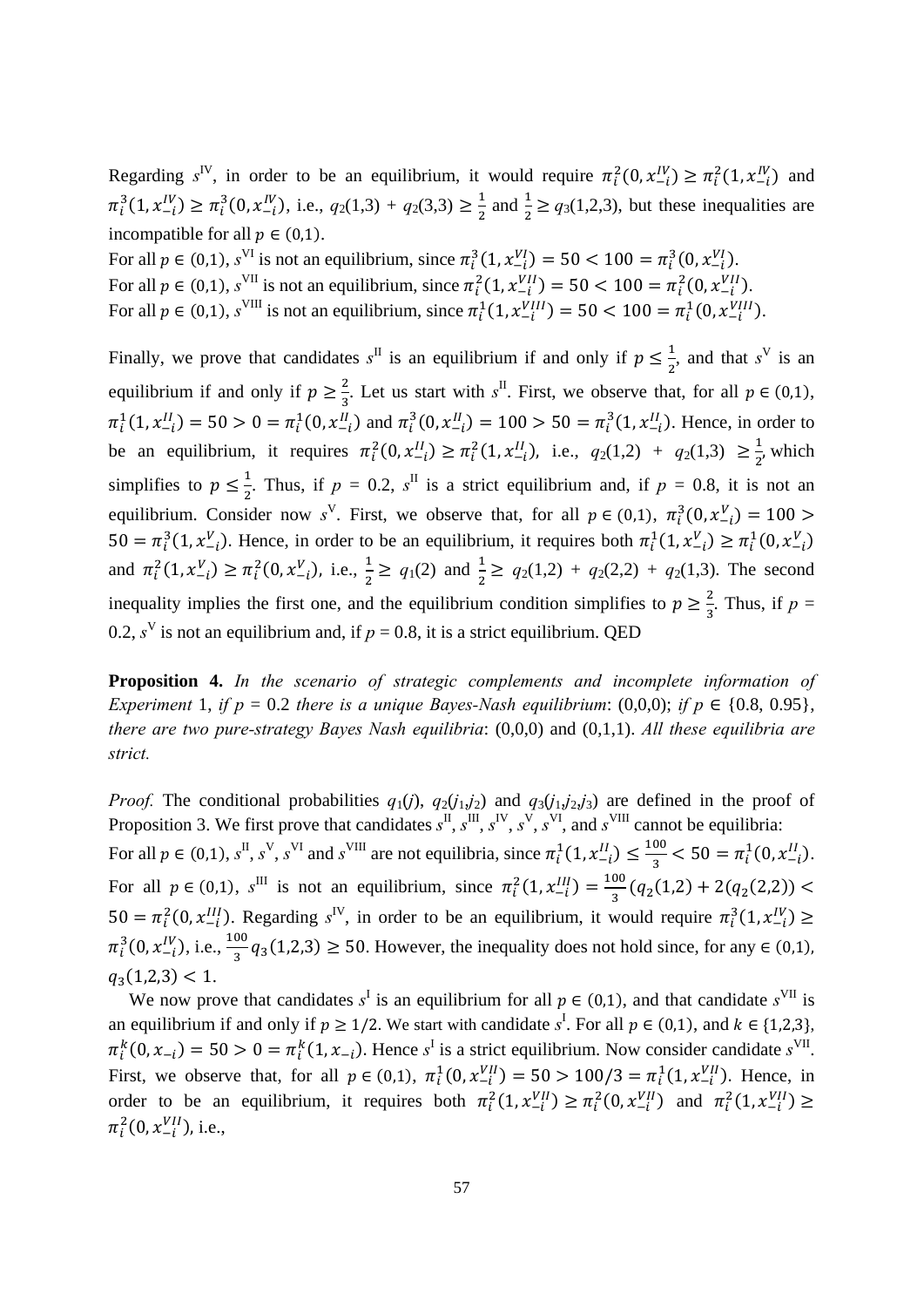$$
\frac{100}{3}(q_2(1,2) + q_2(1,3) + 2q_2(2,2) + 2q_2(2,3)) \ge 50
$$
 and 
$$
\frac{100}{3}(q_3(1,1,2) + 2q_3(1,2,3)) \ge 50.
$$

The first inequality simplifies to  $p \ge 1/2$  and the second one simplifies to  $p \ge 1/5$ . Hence, if  $p =$ 0.2,  $s<sup>VII</sup>$  is not an equilibrium and, if  $p = 0.8$  it is a strict equilibrium (since both inequalities strictly hold). QED

**Proposition 5.** *In the scenario of Experiment* 2 (*strategic complements and incomplete information*), (i) *if*  $p = 0.2$ , *there are two pure-strategy Bayes-Nash equilibria*: (0,0,0) *and* (0,1,1); *these equilibria are strict*. (ii) *If p=*0.8 *there are two pure-strategy strict Bayes-Nash equilibria*: (0,0,0) *and* (0,1,1); *and there is a pure-strategy weak Bayes-Nash equilibria*: (0,0,1).

*Proof.* We first redefine the conditional probabilities for the case of Experiment 2. By applying Bayes' rule we get  $q_1(2) = \frac{1-p}{2}$ ,  $q_1(3) = \frac{1+p}{2}$ ,  $q_2(2,2) = \frac{1-p}{2(p+3(1-p))}$ ,  $q_2(1,3) = \frac{1-p}{2(p+3(1-p))}$ ,  $q_2(2,3) = \frac{1-p}{2}$  $\frac{2(1-p)}{p+3(1-p)}$ ,  $q_2(3,3) = \frac{p}{p+3(1-p)}$ ,  $q_3(1,2,2) = \frac{1-p}{2(3p+(1-p))}$ ,  $q_3(2,2,2) = \frac{1-p}{2(3p+(1-p))}$ ,  $q_3(1,3,3) = \frac{p}{3p+(1-p)}$ , and  $q_3(2,3,3) = \frac{2p}{3p + (1-p)}$ .

For all  $p \in (0,1)$ ,  $s^{\text{II}}$ ,  $s^{\text{V}}$ ,  $s^{\text{VI}}$  and  $s^{\text{VIII}}$  are not equilibria, since  $\pi_i^1(1, x_{-i}) \le \frac{100}{3} < 50$  $\pi_i^1(0, x_{-i})$ . For all  $p \in (0,1)$ , since  $\pi_i^2(1, x_{-i}^{III}) = \frac{100}{3} (2q_2(2,2) + q_2(2,3)) < 50 = \pi_i^2(0, x_{-i}^{III})$ ,  $s^{\text{III}}$  is not an equilibrium.

We now prove that candidate  $s^I$  is an equilibrium for all  $p \in (0,1)$ , and that candidate  $s^{\text{VII}}$  is an equilibrium if and only if  $p \ge 1/2$ . We start with candidate  $s^I$ . For all  $p \in (0,1)$ , and  $k \in \{1,2,3\}$ ,  $\pi_i^k(0, x_{-i}) = 50 > 0 = \pi_i^k(1, x_{-i})$ . Hence *s*<sup>1</sup> is a strict equilibrium. Now consider candidate *s*<sup>VII</sup>. First, we observe that, for all  $p \in (0,1)$ ,  $\pi_i^1(0, x_{-i}^{VII}) = 50 > 100/3 = \pi_i^1(1, x_{-i}^{VII})$ . Hence, in order to be an equilibrium, it requires both  $\pi_i^2(1, x_{-i}^{VII}) \ge \pi_i^2(0, x_{-i}^{VII})$  and  $\pi_i^3(1, x_{-i}^{VII}) \ge$  $\pi_i^3(0, x_{-i}^{VII})$ , i.e.,

$$
\frac{100}{3}(2q_2(2,2) + q_2(1,3) + 2q_2(2,3) + 2q_2(3,3)) \ge 50 \text{ and}
$$
  

$$
\frac{100}{3}(2q_3(1,2,2) + 3q_3(2,2,2) + 2q_3(1,3,3) + 3q_3(2,3,3)) \ge 50.
$$

It can be directly verified that both inequalities (strictly) hold for any  $p \in (0,1)$  and, therefore, s<sup>VII</sup> is a strict equilibrium.

Finally, consider  $s^{\text{IV}}$ . First, we observe that, for all  $p \in (0,1)$ ,  $\pi_i^1(0, x_{-i}^{\text{IV}}) = 50 > 100/3$  $\pi_i^1(1, x_{-i}^{IV})$ . Hence, in order to be an equilibrium, it requires both  $\pi_i^2(0, x_{-i}^{IV}) \ge \pi_i^2(1, x_{-i}^{IV})$  and  $\pi_i^3(1, x_{-i}^{IV}) \ge \pi_i^3(0, x_{-i}^{IV})$ , i.e.,

$$
50 \ge \frac{100}{3} (q_2(1,3) + q_2(2,3) + 2q_2(3,3))
$$
 and  

$$
\frac{100}{3} (2q_3(1,3,3) + 2q_3(2,3,3)) \ge 50.
$$

The first inequality simplifies to  $p \le 0.8$  and the second one simplifies to  $p \ge 0.5$ . Therefore,  $s^{\text{IV}}$  is not an equilibrium if  $p = 0.2$ , and it is a weak equilibrium if  $p = 0.8$ . QED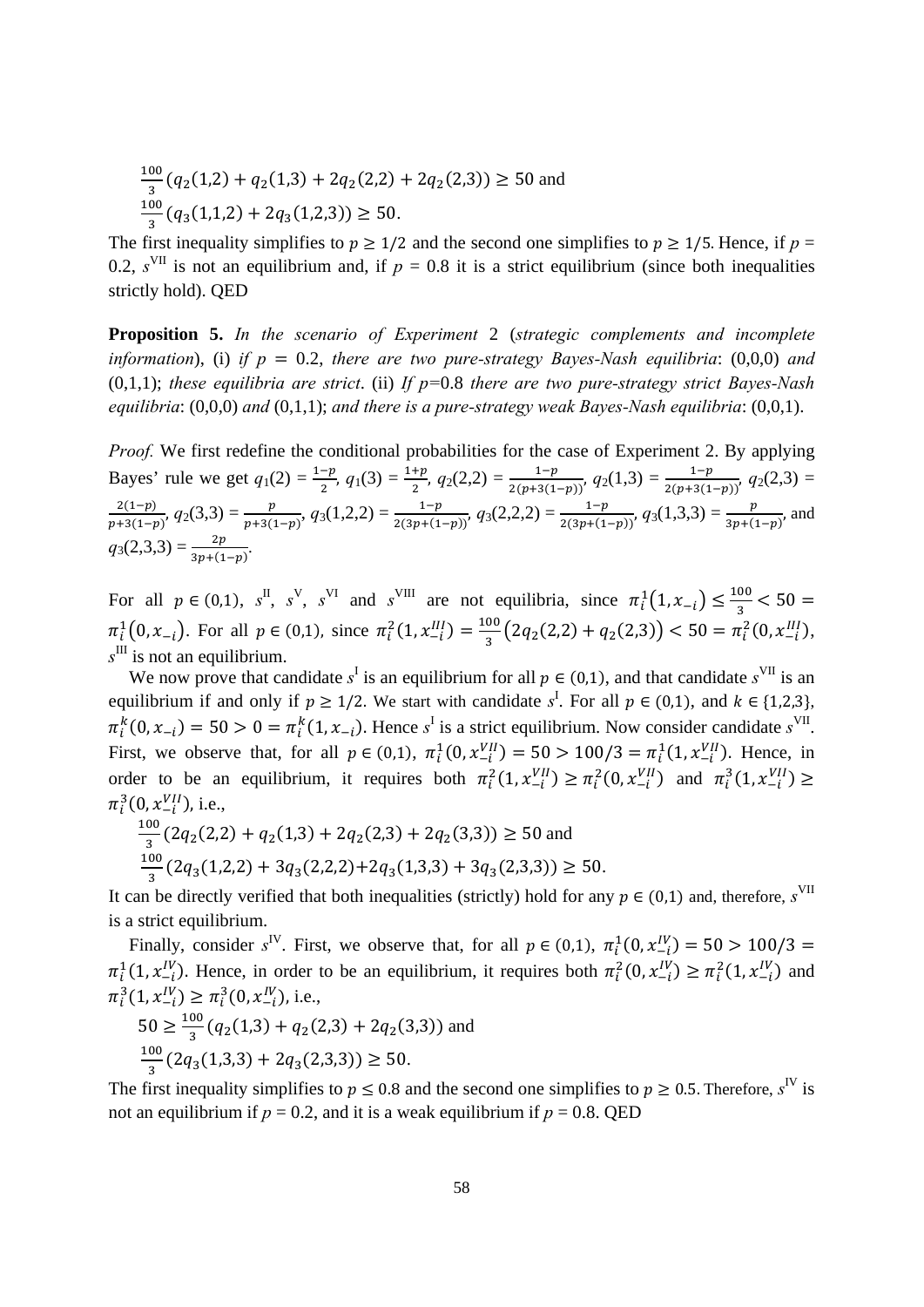#### **Incomplete information, 20-player networks**

In this scenario players are informed about which network is in place but they do not know the specific position they have in the network. They know only their own degree (the number of neighbors they have, either 1, 2, 3 or 4). With this information in hand, each player decides whether to be active (action 1) or not (action 0). Since each player only learns her degree, she can only condition her behavior on this information. In this sense, a (symmetric) strategy profile is represented by a vector  $s = (s_1, s_2, s_3, s_4)$ , where  $s_i \in \{0, 1\}$  is the action chosen by an agent with degree  $j \in \{1, 2, 3, 4\}$ .

**Proposition 6.** *In the scenario of Experiment* 3 *in the three 20-player networks there are two pure-strategy Bayes-Nash equilibria:*  $(0, 0, 0, 0)$  *and*  $(0, 1, 1, 1)$ . *Both equilibria are strict.* 

*Proof.* Let  $\pi_i^j(x_i, x_{-i}) \equiv \pi_i^j(x_i)$  be the payoff of an agent (indexed by  $i \in N$ ) with degree  $j \in N$  $\{1,2,3,4\}$  from action  $x_i$  when other players choose  $x_{-i}$ . Note that (i) in all Nash equilibria,  $s_1 = 0$ because  $\pi_i^1(0, x_{-i}) = 50$  and  $\pi_i^1(x_i, x_{-i}) \leq \frac{100}{3}$ ; (ii) the strategy profile  $(0, 0, 0, 0)$  is a strict Bayes-Nash equilibrium in all networks because a deviation to action 1 produces a payoff of 0 (against a payoff of 50 from action 0). Then there are 7 strategy profiles candidates to be a purestrategy Bayes-Nash equilibrium: all possible combinations of  $s_2, s_3, s_4$  in  $s$  excluding  $(0, 0, 0, 0).$ 

Consider Network 1. Strategy (0,1,0,0) is not an equilibrium because  $\pi_i^2(1, x_{-i}) =$  $22.22 \le 50 = \pi_i^2(0, x_{-i})$ . Strategy  $(0, 0, 1, 0)$  is not an equilibrium because  $\pi_i^3(1, x_{-i}) = 16.66$  $50 = \pi_i^3(0, x_{-i})$ . Strategy  $(0, 0, 0, 1)$  is not an equilibrium because  $\pi_i^4(1, x_{-i}) = 0 < 50$  $\pi_i^4(0, x_{-i})$ . Strategy  $(0,1,1,0)$  is not an equilibrium because  $\pi_i^4(1, x_{-i}) = 116.66 > 50$  $\pi_i^4(0, x_{-i})$ . Strategy  $(0, 1, 0, 1)$  is not an equilibrium because  $\pi_i^2(1, x_{-i}) = 44.44 < 50$  $\pi_i^2(0, x_{-i})$ . Strategy  $(0, 0, 1, 1)$  is not an equilibrium because  $\pi_i^3(1, x_{-i}) = 41.66 < 50$  $\pi_i^3(0, x_{-i})$ . Finally, strategy (0,1,1,1) is a strict equilibrium because  $\pi_i^4(1, x_{-i}) = 116.66 > 50$  $\pi_i^4(0, x_{-i})$ ,  $\pi_i^3(1, x_{-i}) = 58.33 > 50 = \pi_i^3(0, x_{-i})$ , and  $\pi_i^2(1, x_{-i}) = 55.55 > 50 = \pi_i^2(0, x_{-i})$ .

Consider Network 2. Strategy (0,1,0,0) is not an equilibrium because  $\pi_i^2(1, x_{-i}) = 0 \leq$  $50 = \pi_i^2(0, x_{-i})$ . Strategy  $(0, 0, 1, 0)$  is not an equilibrium because  $\pi_i^3(1, x_{-i}) = 11.11 < 50$  $\pi_i^3(0, x_{-i})$ . Strategy  $(0, 0, 0, 1)$  is not an equilibrium because  $\pi_i^4(1, x_{-i}) = 44.44 < 50$  $\pi_i^4(0, x_{-i})$ . Strategy (0,1,1,0) is not an equilibrium because  $\pi_i^2(1, x_{-i}) = 41.66 < 50$  $\pi_i^2(0, x_{-i})$ . Strategy (0,1,0,1) is not equilibrium because  $\pi_i^2(1, x_{-i}) = 25 < 50 = \pi_i^2(0, x_{-i})$ . Strategy (0,0,1,1) is not equilibrium because  $\pi_i^2(1, x_{-i}) = 66.66 > 50 = \pi_i^2(0, x_{-i})$ . Strategy  $(0,1,1,1)$  is a strict equilibrium because  $\pi_i^4(1, x_{-i}) = 116.66 > 50 = \pi_i^4(0, x_{-i})$ ,  $\pi_i^3(1, x_{-i}) =$  $94.44 > 50 = \pi_i^3(0, x_{-i})$ , and  $\pi_i^2(1, x_{-i}) = 66.66 > 50 = \pi_i^2(0, x_{-i})$ .

Consider Network 3. Strategy (0,1,0,0) is not an equilibrium because  $\pi_i^2(1, x_{-i}) = 0 \leq$  $50 = \pi_i^2(0, x_{-i})$ . Strategy  $(0, 0, 1, 0)$  is not an equilibrium because  $\pi_i^3(1, x_{-i}) = 11.11 < 50$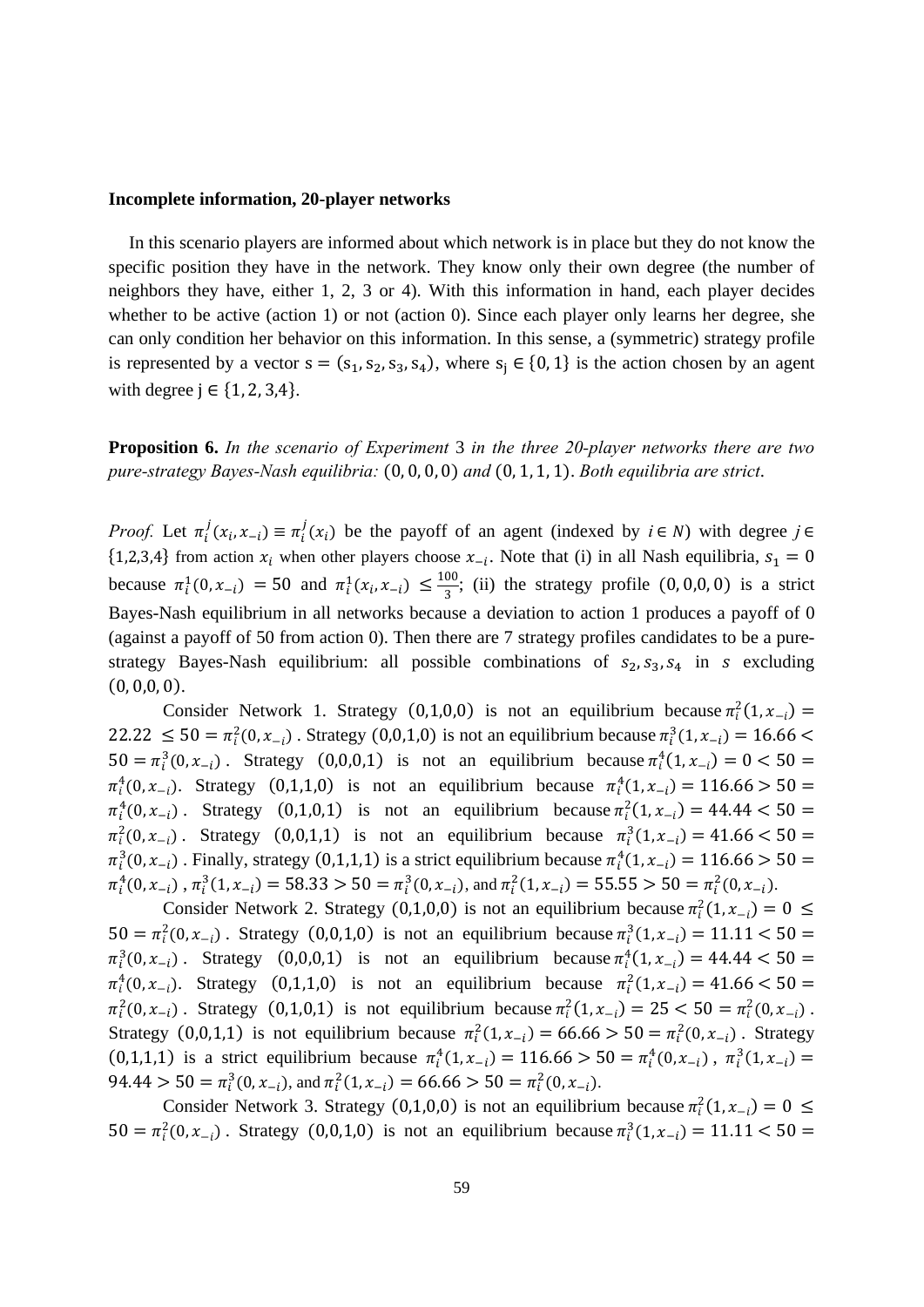$\pi_i^3(0, x_{-i})$ . Strategy  $(0, 0, 0, 1)$  is not an equilibrium because  $\pi_i^4(1, x_{-i}) = 33.33 < 50$  $\pi_i^4(0, x_{-i})$ . Strategy  $(0, 1, 1, 0)$  is not an equilibrium because  $\pi_i^2(1, x_{-i}) = 33.33 < 50$  $\pi_i^2(0, x_{-i})$ . Strategy  $(0, 1, 0, 1)$  is not an equilibrium because  $\pi_i^2(1, x_{-i}) = 33.33 < 50$  $\pi_i^2(0, x_{-i})$ . Strategy  $(0, 0, 1, 1)$  is not an equilibrium because  $\pi_i^2(1, x_{-i}) = 66.66 > 50$  $\pi_i^2(0, x_{-i})$ . Strategy  $(0, 1, 1, 1)$  is a strict equilibrium because  $\pi_i^4(1, x_{-i}) = 116.66 > 50$  $\pi_i^4(0, x_{-i}), \pi_i^3(1, x_{-i}) = 94.44 > 50 = \pi_i^3(0, x_{-i}), \text{ and } \pi_i^2(1, x_{-i}) = 66.66 > 50 = \pi_i^2(0, x_{-i}).$  QED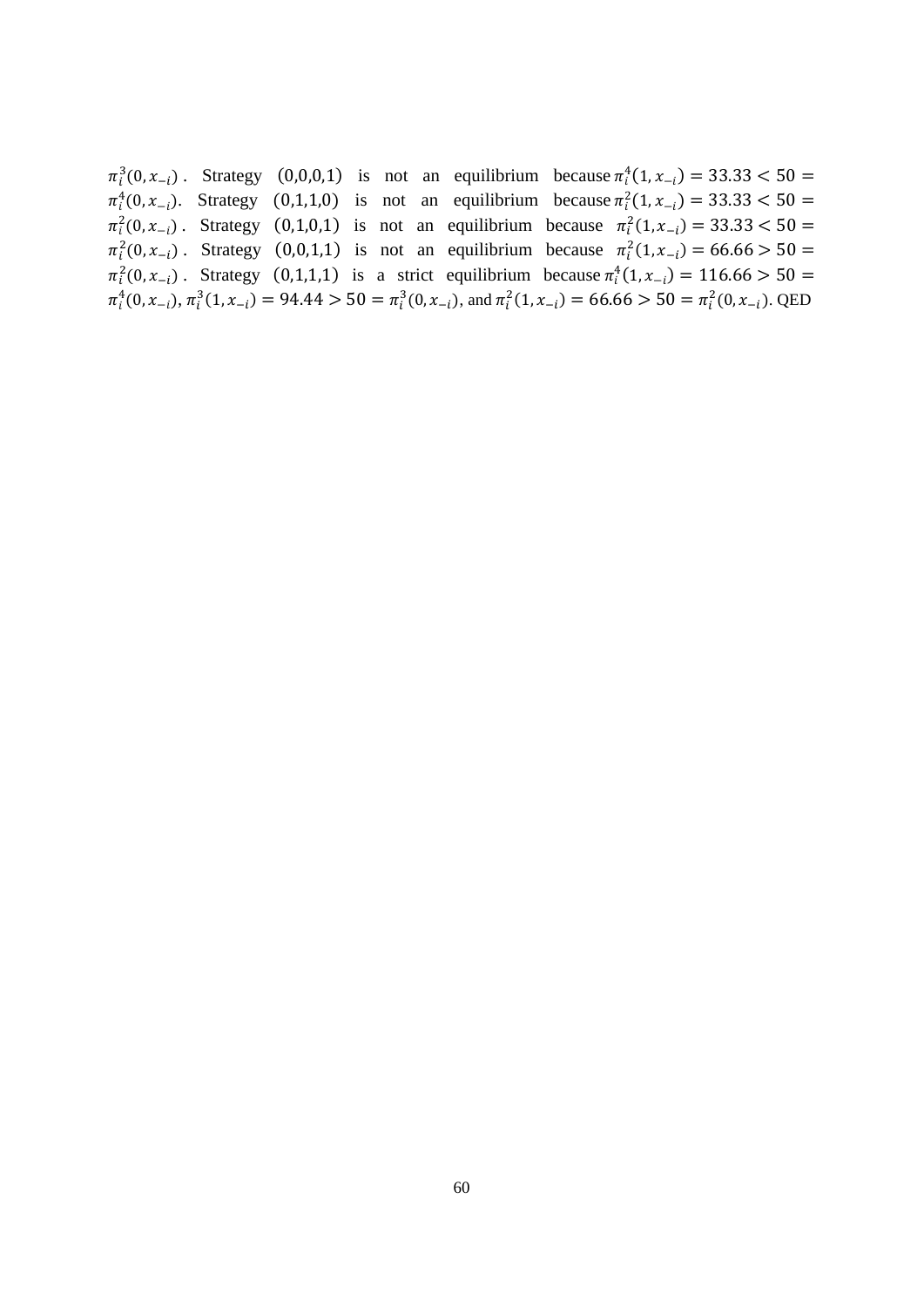# **Online Supplement A: Figures by groups**

(x,y,z) means group x, network y position z where **Network:** Orange = 1, Green = 2, Purple =3 **Position:** A = 1, B = 2, C = 3, D = 4, E = 5.

**Figure B.1: Complete information and substitutes: Relative frequencies of active choices across periods, by group, network and position.** 



Periods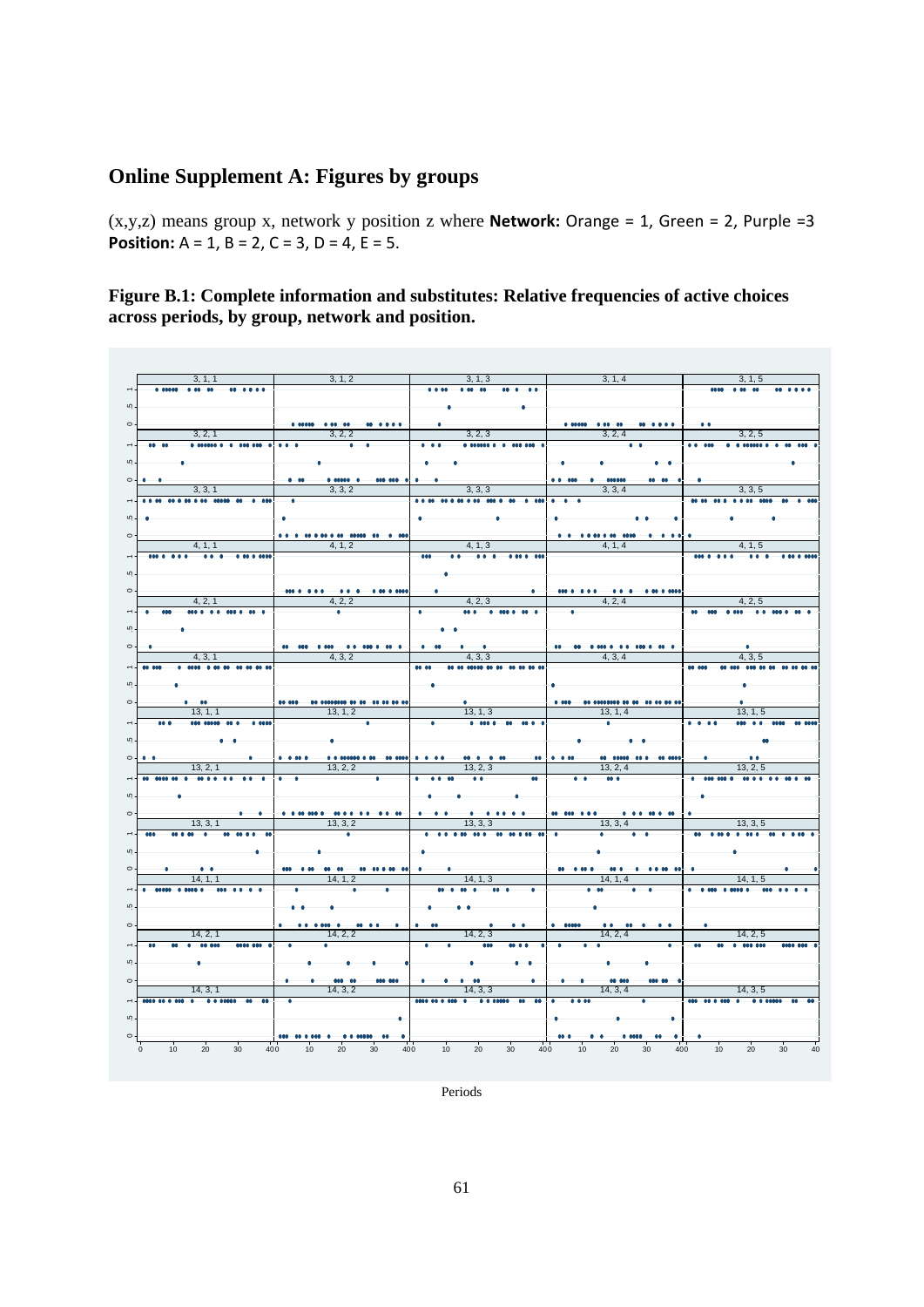**Figure B.2: Complete information and complements: Relative frequencies of active choices across periods, by group and position in the Orange network.** 



Periods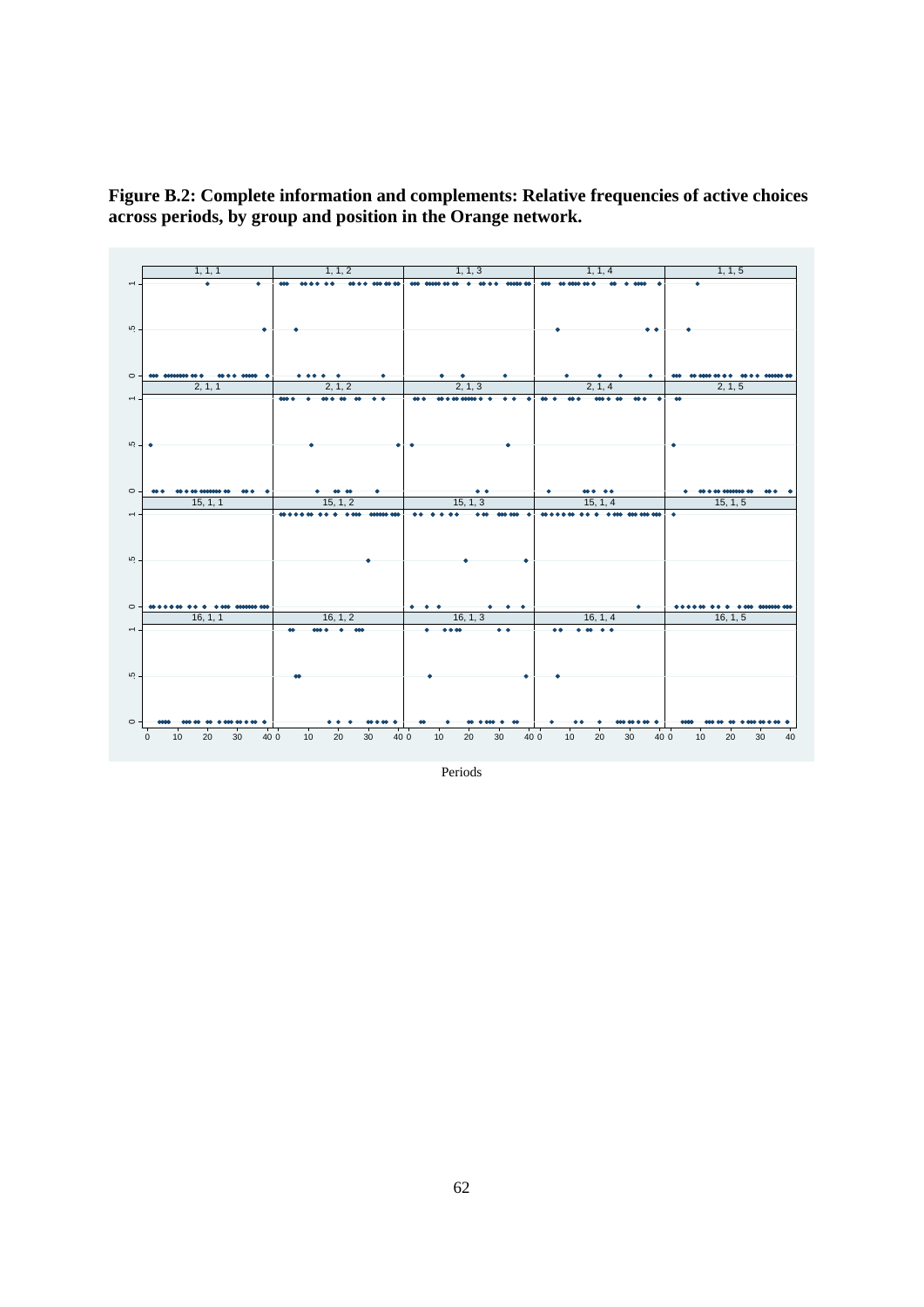#### **Online Supplement B: Econometric model (Variables and Estimations)**

#### **Experiments 1 and 2**

#### **Network:**

Experiment 1 Orange  $= 1$ , Green  $= 2$ , Purple  $=3$ Experiment 2  $Blue = 1$ .  $Red = 2$ . Brown  $=3$ **Position:** 

 $A = 1$ .  $B = 2$ ,  $C = 3$ ,  $D = 4$ ,  $E = 5$ .

#### **Complete information**

 $di$  = 1 if network=i and position = j, 0 otherwise tij: interaction between dij and period

#### **Incomplete information**

d1=1 if  $p=0.8$ , 0 otherwise degree2 = 1 if player's degree=2, 0 otherwise degree $3 = 1$  if player's degree=3, 0 otherwise d1\_period: interaction between period and d1 d1\_degree2: interaction between d1 and degree2 d1\_degree3: interaction between d1 and degree3 deg2\_period: interaction between degree2 and period deg3\_period: interaction between degree3 and period deg2 per d1: interaction between degree2, period and d1 deg3\_per\_d1: interaction between degree3, period and d1.

risk\_0\_1: marginal effect of risk when d1=0 and degree==1 risk  $0\,$  2: marginal effect of risk when d1=0 and degree==2 risk  $0, 3$ : marginal effect of risk when d1=0 and degree==3 risk  $1$  1: marginal effect of risk when d1=1 and degree==1 risk  $1\,2$ : marginal effect of risk when d1=1 and degree==2 risk 1 3: marginal effect of risk when d1=1 and degree==3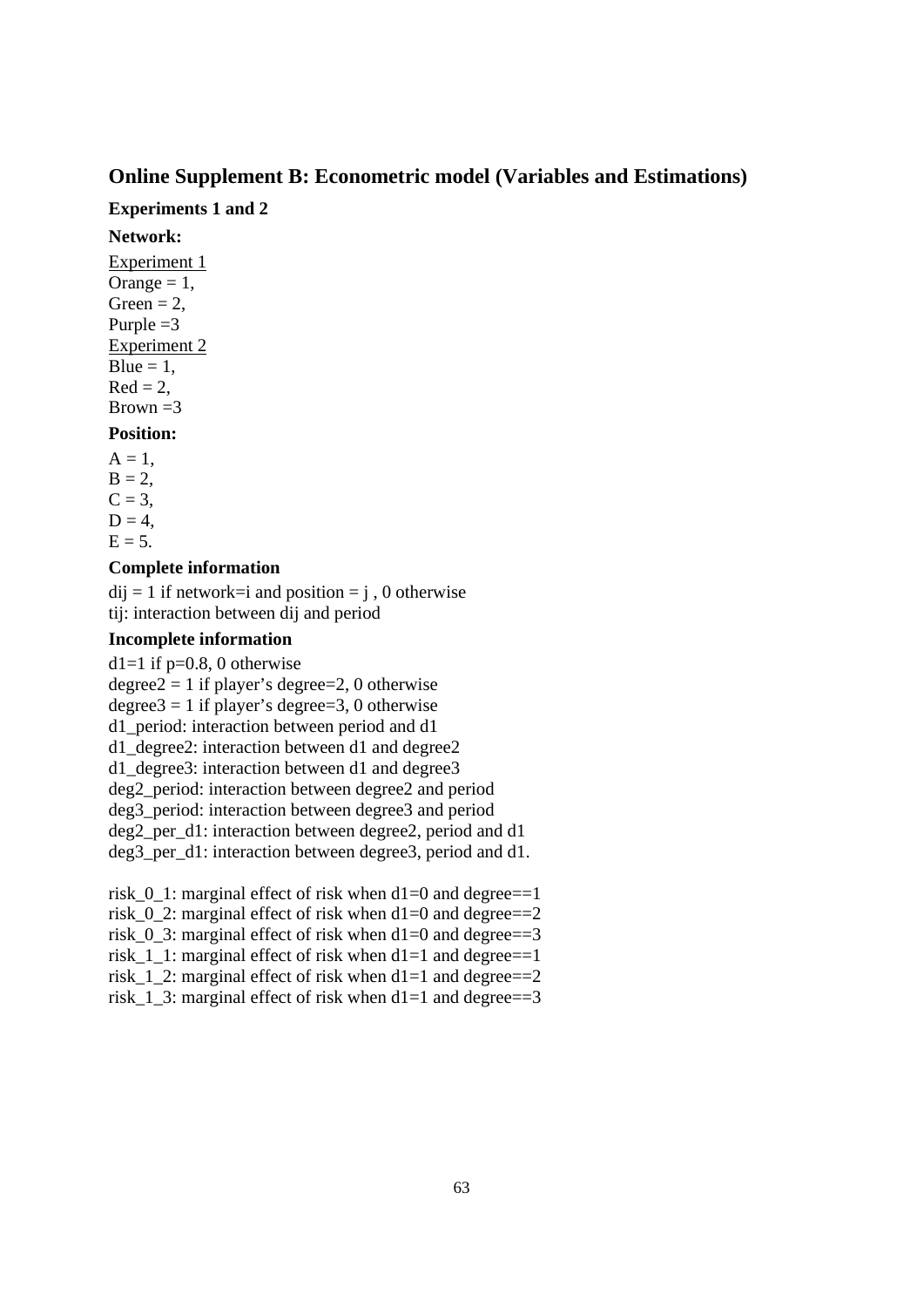#### **Experiment 1**

|        | Log likelihood = $-388.50483$ |           |          |             |            |                      |
|--------|-------------------------------|-----------|----------|-------------|------------|----------------------|
| Choice | Coef.                         | Std. Err. | $\rm{z}$ | P > Z       |            | [95% Conf. Interval] |
| Period | 0.030663                      | 0.047141  | 0.65     | 0.515       | $-0.06173$ | 0.123057             |
| d12    | $-8.40485$                    | 1.7711    | $-4.75$  | $\mathbf 0$ | $-11.8761$ | $-4.93356$           |
| d13    | $-3.90144$                    | 1.265561  | $-3.08$  | 0.002       | $-6.38189$ | $-1.42098$           |
| d14    | $-6.95259$                    | 1.5288    | $-4.55$  | $\mathbf 0$ | $-9.94899$ | $-3.9562$            |
| d15    | $-1.80211$                    | 1.416295  | $-1.27$  | 0.203       | $-4.578$   | 0.973777             |
| d21    | $-2.43685$                    | 1.350567  | $-1.8$   | 0.071       | $-5.08391$ | 0.210213             |
| d22    | $-5.75513$                    | 1.357171  | $-4.24$  | 0           | $-8.41514$ | $-3.09512$           |
| d23    | $-4.33103$                    | 1.260564  | $-3.44$  | 0.001       | $-6.80169$ | $-1.86037$           |
| d24    | $-5.59522$                    | 1.326514  | $-4.22$  | $\mathbf 0$ | $-8.19514$ | $-2.9953$            |
| d25    | $-1.22466$                    | 1.440592  | $-0.85$  | 0.395       | $-4.04816$ | 1.598853             |
| d31    | $-0.87704$                    | 1.366207  | $-0.64$  | 0.521       | $-3.55476$ | 1.800676             |
| d32    | $-6.18386$                    | 1.418038  | $-4.36$  | $\mathbf 0$ | $-8.96316$ | $-3.40455$           |
| d33    | $-2.10023$                    | 1.34226   | $-1.56$  | 0.118       | $-4.73101$ | 0.530551             |
| d34    | $-4.85752$                    | 1.249787  | $-3.89$  | $\mathbf 0$ | $-7.30706$ | $-2.40798$           |
| d35    | $-1.86108$                    | 1.328373  | $-1.4$   | 0.161       | $-4.46464$ | 0.742488             |
| t12    | $-0.03139$                    | 0.073418  | $-0.43$  | 0.669       | $-0.17528$ | 0.112509             |
| t13    | 0.02826                       | 0.053593  | 0.53     | 0.598       | $-0.07678$ | 0.133299             |
| t14    | $-0.06707$                    | 0.065325  | $-1.03$  | 0.305       | $-0.19511$ | 0.060959             |
| t15    | 0.053105                      | 0.068362  | 0.78     | 0.437       | $-0.08088$ | 0.187091             |
| t21    | 0.078902                      | 0.061831  | 1.28     | 0.202       | $-0.04228$ | 0.200088             |
| t22    | $-0.0878$                     | 0.059385  | $-1.48$  | 0.139       | $-0.20419$ | 0.028597             |
| t23    | 0.046098                      | 0.053475  | 0.86     | 0.389       | $-0.05871$ | 0.150906             |
| t24    | $-0.0617$                     | 0.05645   | $-1.09$  | 0.274       | $-0.17234$ | 0.048942             |
| t25    | 0.050011                      | 0.074264  | 0.67     | 0.501       | $-0.09554$ | 0.195565             |
| t31    | 0.005485                      | 0.061208  | 0.09     | 0.929       | $-0.11448$ | 0.125452             |
| t32    | $-0.13539$                    | 0.06704   | $-2.02$  | 0.043       | $-0.26678$ | $-0.00399$           |
| t33    | 0.106867                      | 0.072718  | 1.47     | 0.142       | $-0.03566$ | 0.249391             |
| t34    | $-0.09514$                    | 0.05377   | $-1.77$  | 0.077       | $-0.20053$ | 0.010246             |
| t35    | 0.040081                      | 0.058256  | 0.69     | 0.491       | $-0.0741$  | 0.154262             |
| Risk   | 0.008371                      | 0.011682  | 0.72     | 0.474       | $-0.01453$ | 0.031267             |
| cons   | 3.491075                      | 1.312174  | 2.66     | 0.008       | 0.919263   | 6.062888             |

# **Complete information ‐ Strategic Substitutes**

# Marginal effects of risk

|      | Coef.          | $C + 4$<br>Err | z     | P > Z | '95% Conf.        | Interval' |
|------|----------------|----------------|-------|-------|-------------------|-----------|
| Risk | <b>CORRACT</b> | 01168          | 0. 72 | 474   | .014525<br>$\sim$ | .031267   |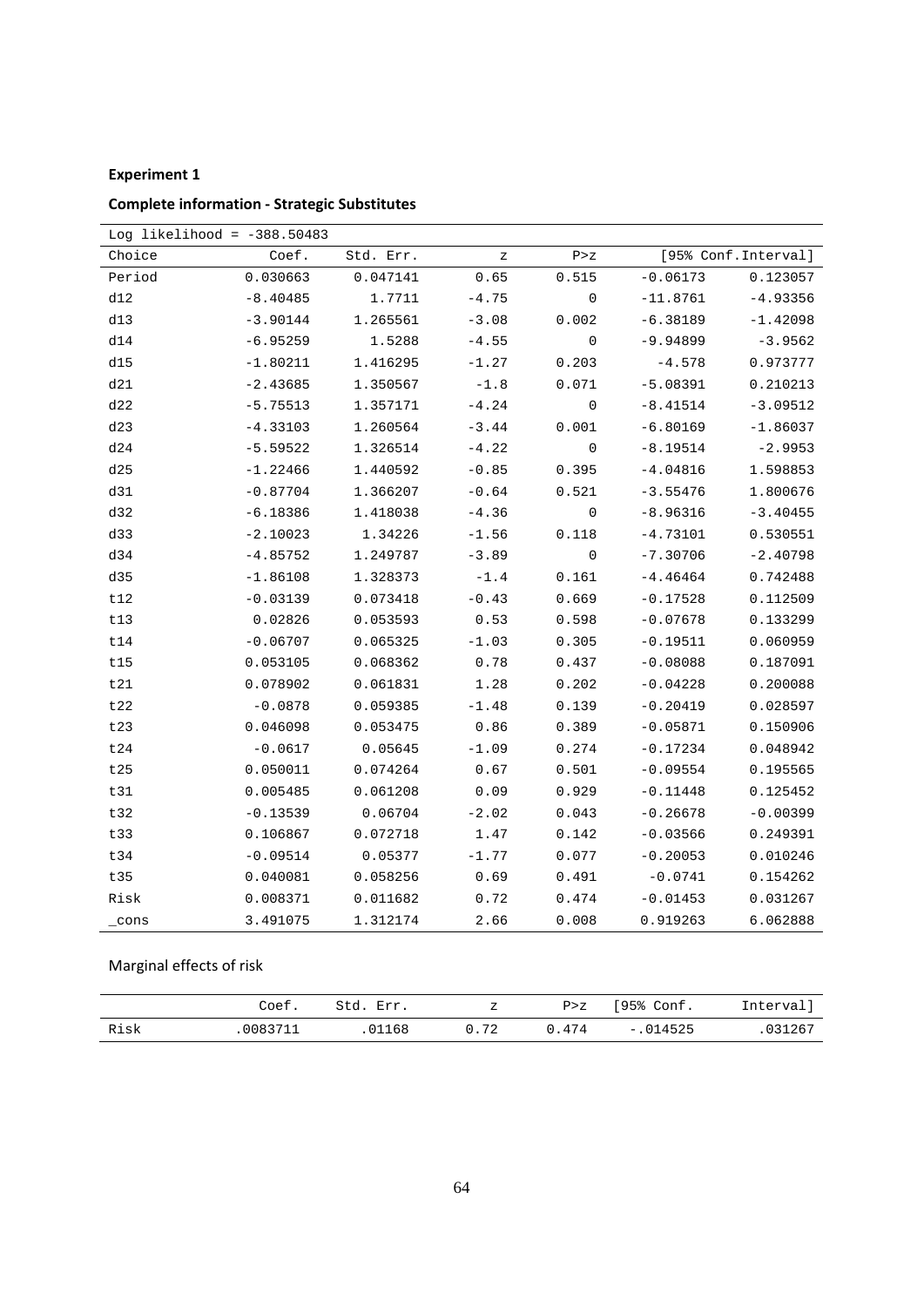| Log likelihood = $-280.54602$ |            |           |         |             |            |                      |  |
|-------------------------------|------------|-----------|---------|-------------|------------|----------------------|--|
| Choice                        | Coef.      | Std. Err. | Ζ       | P > Z       |            | [95% Conf. Interval] |  |
| Period                        | 0.012517   | 0.045182  | 0.28    | 0.782       | $-0.07604$ | 0.101071             |  |
| d12                           | 7.203613   | 1.407627  | 5.12    | $\mathbf 0$ | 4.444714   | 9.962512             |  |
| d13                           | 5.912277   | 1.359848  | 4.35    | $\mathbf 0$ | 3.247023   | 8.57753              |  |
| d14                           | 7.21883    | 1.402497  | 5.15    | 0           | 4.469987   | 9.967673             |  |
| d15                           | 4.015273   | 1.500287  | 2.68    | 0.007       | 1.074765   | 6.955781             |  |
| d21                           | 1.862151   | 2.698071  | 0.69    | 0.49        | $-3.42597$ | 7.150273             |  |
| d22                           | 2.566745   | 1.610425  | 1.59    | 0.111       | $-0.58963$ | 5.723119             |  |
| d23                           | 5.055612   | 1.463772  | 3.45    | 0.001       | 2.186673   | 7.924552             |  |
| d24                           | 2.257243   | 1.837471  | 1.23    | 0.219       | $-1.34413$ | 5.85862              |  |
| d25                           | 1.806821   | 2.147597  | 0.84    | 0.4         | $-2.40239$ | 6.016034             |  |
| d31                           | 4.098842   | 2.678017  | 1.53    | 0.126       | $-1.14998$ | 9.347658             |  |
| d32                           | 4.726608   | 1.400217  | 3.38    | 0.001       | 1.982232   | 7.470983             |  |
| d33                           | 1.841959   | 2.148467  | 0.86    | 0.391       | $-2.36896$ | 6.052878             |  |
| d34                           | 3.49502    | 1.504369  | 2.32    | 0.02        | 0.546511   | 6.443529             |  |
| d35                           | 3.505376   | 2.435331  | 1.44    | 0.15        | $-1.26779$ | 8.278537             |  |
| t12                           | $-0.04634$ | 0.051205  | $-0.9$  | 0.365       | $-0.1467$  | 0.05402              |  |
| t13                           | $-0.01217$ | 0.050444  | $-0.24$ | 0.809       | $-0.11104$ | 0.086698             |  |
| t14                           | $-0.05783$ | 0.050785  | $-1.14$ | 0.255       | $-0.15737$ | 0.041705             |  |
| t15                           | $-0.35341$ | 0.138617  | $-2.55$ | 0.011       | $-0.62509$ | $-0.08172$           |  |
| t21                           | $-0.36076$ | 0.413782  | $-0.87$ | 0.383       | $-1.17175$ | 0.450241             |  |
| t22                           | $-0.1474$  | 0.088299  | $-1.67$ | 0.095       | $-0.32047$ | 0.025659             |  |
| t23                           | $-0.25116$ | 0.083561  | $-3.01$ | 0.003       | $-0.41494$ | $-0.08738$           |  |
| t24                           | $-0.23798$ | 0.174672  | $-1.36$ | 0.173       | $-0.58033$ | 0.104369             |  |
| t25                           | $-0.2018$  | 0.16164   | $-1.25$ | 0.212       | $-0.51861$ | 0.115004             |  |
| t31                           | $-0.97318$ | 0.975     | $-1$    | 0.318       | $-2.88415$ | 0.93778              |  |
| t32                           | $-0.15397$ | 0.062666  | $-2.46$ | 0.014       | $-0.2768$  | $-0.03115$           |  |
| t33                           | $-0.31792$ | 0.270881  | $-1.17$ | 0.241       | $-0.84884$ | 0.212999             |  |
| t34                           | $-0.20028$ | 0.090852  | $-2.2$  | 0.027       | $-0.37835$ | $-0.02222$           |  |
| t35                           | $-0.61405$ | 0.566495  | $-1.08$ | 0.278       | $-1.72436$ | 0.496265             |  |
| Risk                          | 0.027471   | 0.007972  | 3.45    | 0.001       | 0.011846   | 0.043095             |  |
| $\_cons$                      | $-6.23145$ | 1.347641  | $-4.62$ | $\mathbf 0$ | $-8.87277$ | $-3.59012$           |  |

**Complete information ‐ Strategic Complements**

Marginal effects of risk

|      | Coef.   | ੀ ⊤ ∩<br>Err | Ζ    | P > Z | '95% Conf. | Interval |
|------|---------|--------------|------|-------|------------|----------|
| Risk | 0274705 | 00797        | 3.45 | .001  | 011846     | 043095   |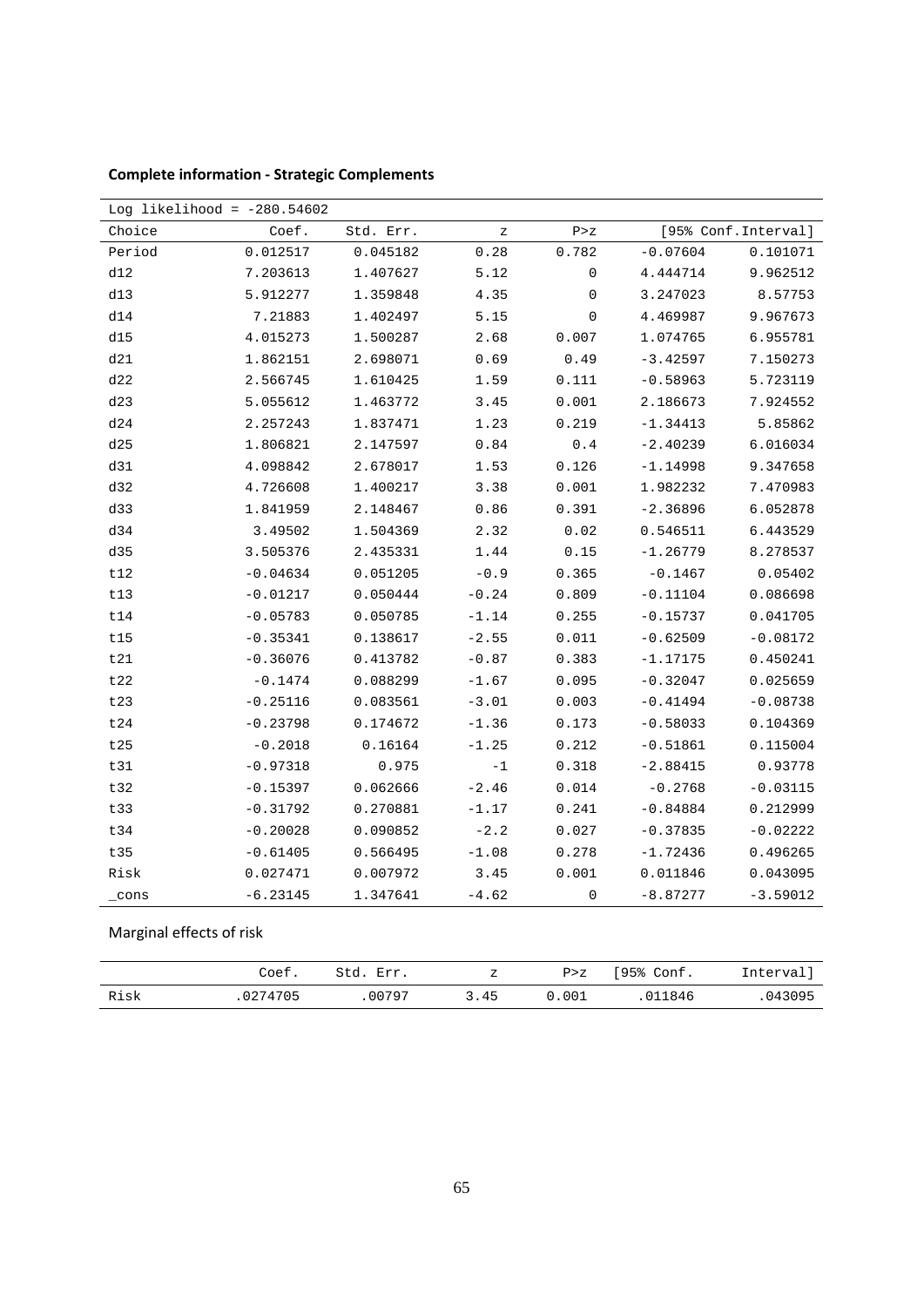|  | <b>Incomplete information - Strategic Substitutes</b> |  |  |
|--|-------------------------------------------------------|--|--|
|--|-------------------------------------------------------|--|--|

| Log likelihood = $-835.0852$ |             |           |          |       |             |                      |  |
|------------------------------|-------------|-----------|----------|-------|-------------|----------------------|--|
| Choice                       | Coef.       | Std. Err. | Ζ        | P > Z |             | [95% Conf. Interval] |  |
| Period                       | .0353746    | .0157977  | 2.24     | 0.025 | .0044117    | .0663375             |  |
| d1                           | $-.6814024$ | .6378184  | $-1.07$  | 0.285 | $-1.931503$ | .5686988             |  |
| degree2                      | $-4.581403$ | .4443026  | $-10.31$ | 0.000 | $-5.45222$  | $-3.710586$          |  |
| degree3                      | $-7.392577$ | 1.027527  | $-7.19$  | 0.000 | $-9.406494$ | $-5.37866$           |  |
| d1_period                    | .0466369    | .0242576  | 1.92     | 0.055 | $-.0009071$ | .094181              |  |
| d1_degree2                   | 1.671407    | .6139628  | 2.72     | 0.006 | .4680618    | 2.874752             |  |
| d1_degree3                   | 2.461545    | 1.148353  | 2.14     | 0.032 | .210815     | 4.712274             |  |
| deg2_period                  | $-.0500117$ | .0189244  | $-2.64$  | 0.008 | $-.0871029$ | $-.0129206$          |  |
| deg3_period                  | $-.162495$  | .0831316  | $-1.95$  | 0.051 | $-.32543$   | .0004399             |  |
| deg2_per_d1                  | .0302095    | .0289505  | 1.04     | 0.297 | $-.0265325$ | .0869514             |  |
| deg3_per_d1                  | .0148065    | .0875422  | 0.17     | 0.866 | $-.1567731$ | .1863861             |  |
| Risk                         | $-.0158006$ | .0069383  | $-2.28$  | 0.023 | $-10293993$ | $-.0022018$          |  |
| $_{\rm cons}$                | 4.136116    | .5870075  | 7.05     | 0.000 | 2.985603    | 5.28663              |  |
| Marginal effect of risk      |             |           |          |       |             |                      |  |
| $risk_0_1$                   | $-.0002897$ | .0001697  | $-1.71$  | 0.088 | $-.0006223$ | .0000429             |  |
| $risk_0_2$                   | $-.0021784$ | .0010144  | $-2.15$  | 0.032 | $-.0041666$ | $-.0001901$          |  |
| $risk_0_3$                   | $-.0000198$ | .0000251  | $-0.79$  | 0.431 | $-.000069$  | .0000294             |  |
| $risk_1_1$                   | $-.0002272$ | .0001254  | $-1.81$  | 0.070 | $-.0004729$ | .0000185             |  |
| $risk_1_2$                   | $-.0032382$ | .0014454  | $-2.24$  | 0.025 | $-.0060711$ | $-.0004052$          |  |
| $risk_1_3$                   | $-.0003819$ | .0002303  | $-1.66$  | 0.097 | $-.0008333$ | .0000695             |  |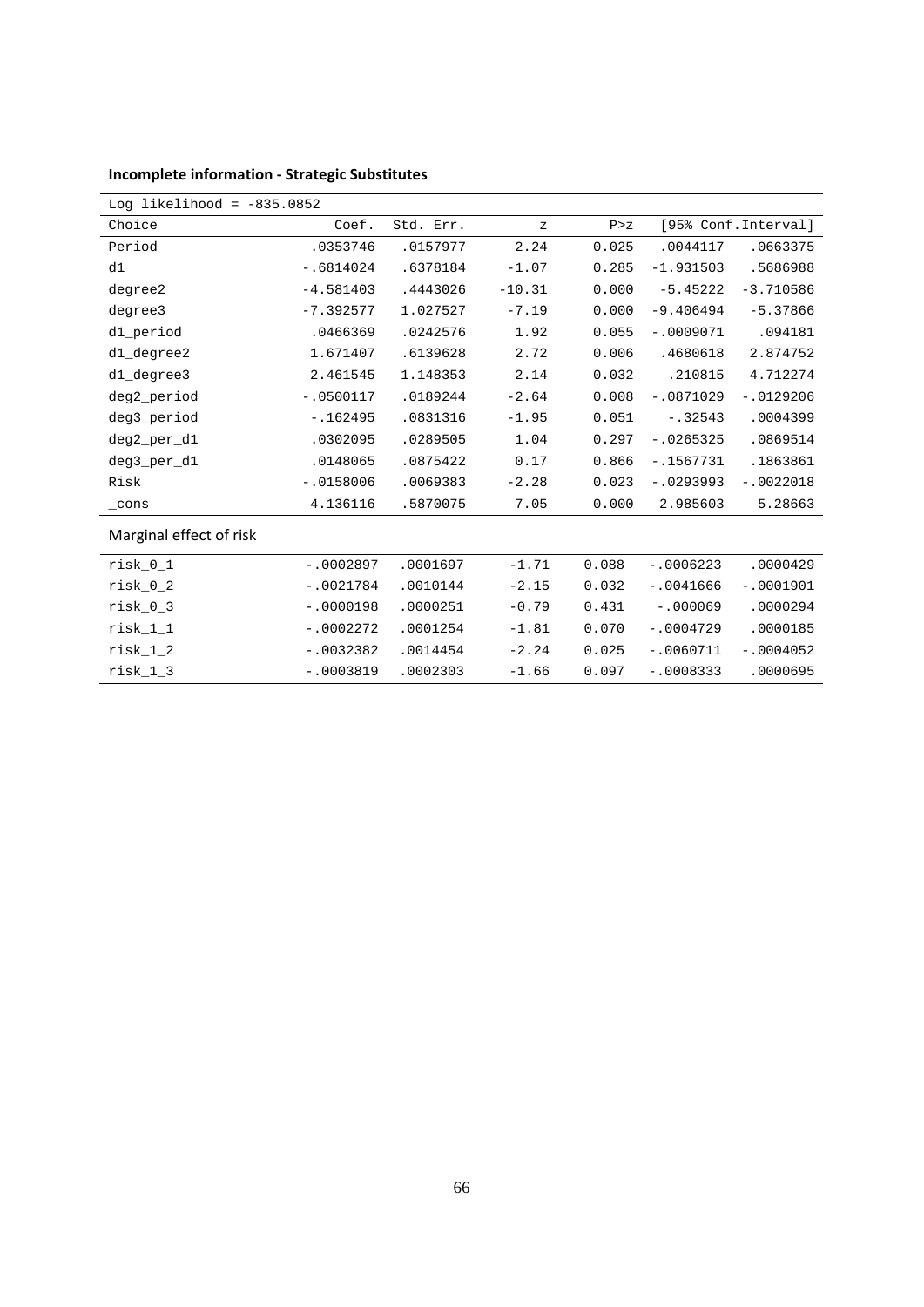|  | Incomplete information - Strategic Complements |  |  |
|--|------------------------------------------------|--|--|
|  |                                                |  |  |

| Log likelihood = $-708.07396$ |             |           |              |       |             |                     |
|-------------------------------|-------------|-----------|--------------|-------|-------------|---------------------|
| Choice                        | Coef.       | Std. Err. | $\mathbf{z}$ | P > Z |             | [95% Conf.Interval] |
| Period                        | $-.1447516$ | .0408935  | $-3.54$      | 0.000 | $-.2249014$ | $-.0646018$         |
| d1                            | $-.5010158$ | .8928432  | $-0.56$      | 0.575 | $-2.250956$ | 1.248925            |
| degree2                       | 4.341514    | .5878049  | 7.39         | 0.000 | 3.189437    | 5.49359             |
| degree3                       | 7.213081    | .7566286  | 9.53         | 0.000 | 5.730116    | 8.696045            |
| d1_period                     | .0096085    | .0590735  | 0.16         | 0.871 | $-1061734$  | .1253905            |
| d1_degree2                    | 1.385479    | .8816709  | 1.57         | 0.116 | $-.3425639$ | 3.113522            |
| d1_degree3                    | 1.891547    | 1.03034   | 1.84         | 0.066 | $-.1278814$ | 3.910976            |
| deg2_period                   | $-.0436345$ | .0444213  | $-0.98$      | 0.326 | $-.1306986$ | .0434297            |
| deg3_period                   | $-.0674082$ | .047188   | $-1.43$      | 0.153 | $-1598949$  | .0250785            |
| deg2_per_d1                   | .016171     | .0639297  | 0.25         | 0.800 | $-1091288$  | .1414708            |
| deg3_per_d1                   | $-.0309548$ | .0656667  | $-0.47$      | 0.637 | $-.1596591$ | .0977496            |
| Risk                          | $-.0019786$ | .0082606  | $-0.24$      | 0.811 | $-.0181691$ | .0142118            |
| $\_cons$                      | $-3.559826$ | .797559   | $-4.46$      | 0.000 | $-5.123013$ | $-1.996639$         |
| Marginal effect of risk       |             |           |              |       |             |                     |
|                               |             |           |              |       |             |                     |

| risk 0 1 | $-2.75e-06$ | .0000119     | $-0.23$ | 0.817 | $-.000026$  | .0000205 |
|----------|-------------|--------------|---------|-------|-------------|----------|
| risk 0 2 | $-.0000811$ | .0003397     | $-0.24$ | 0.811 | $-.000747$  | .0005848 |
| risk 0 3 | $-.0004371$ | .0018246     | $-0.24$ | 0.811 | $-.0040132$ | .0031391 |
| risk 1 1 | $-2.02e-06$ | $8.78e - 06$ | $-0.23$ | 0.818 | $-.0000192$ | .0000152 |
| risk 1 2 | $-.0002572$ | .0010765     | $-0.24$ | 0.811 | $-.002367$  | .0018527 |
| risk 1 3 | $-.0004869$ | .0020325     | $-0.24$ | 0.811 | $-.0044706$ | .0034969 |

# **Incomplete information ‐ Strategic Complements ‐ p = 0.95**

| Log likelihood<br>$=$ | $-412.52192$ |           |              |       |            |            |
|-----------------------|--------------|-----------|--------------|-------|------------|------------|
| Choice                | Coef.        | Std. Err. | $\mathbf{z}$ | P > Z | [95% Conf. | Interval]  |
| Period                | $-0.06831$   | 0.020013  | $-3.41$      | 0.001 | $-0.10754$ | $-0.02909$ |
| degree2               | 6.656791     | 0.632275  | 10.53        | 0     | 5.417555   | 7.896027   |
| degree3               | 8.786581     | 0.654056  | 13.43        | 0     | 7.504655   | 10.06851   |
| deg2_period           | $-0.01938$   | 0.026316  | $-0.74$      | 0.461 | $-0.07096$ | 0.032195   |
| deg3 period           | $-0.07553$   | 0.025416  | $-2.97$      | 0.003 | $-0.12535$ | $-0.02572$ |
| Risk                  | 0.00991      | 0.014227  | 0.7          | 0.486 | $-0.01798$ | 0.037794   |
| cons                  | $-3.95017$   | 0.878676  | $-4.5$       | 0     | $-5.67234$ | $-2.228$   |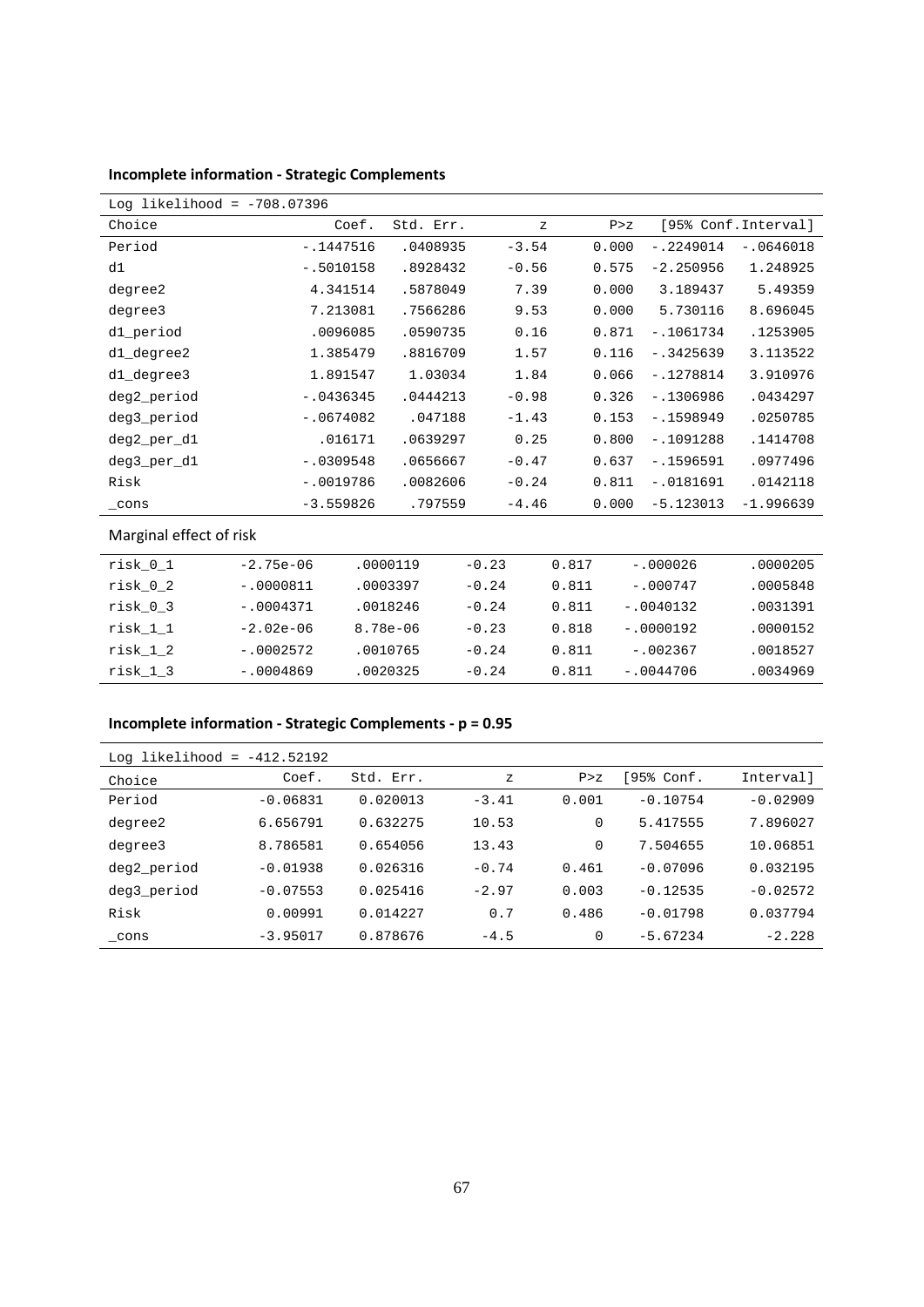# **Experiment 2**

# **Complete information**

| Log likelihood = $-403.98366$ |            |           |         |       |            |           |  |  |
|-------------------------------|------------|-----------|---------|-------|------------|-----------|--|--|
| Choice                        | Coef.      | Std. Err. | z       | P > Z | [95% Conf. | Interval] |  |  |
| Period                        | $-0.78131$ | 0.953394  | $-0.82$ | 0.412 | $-2.64993$ | 1.087306  |  |  |
| d212                          | 7.296092   | 2.976187  | 2.45    | 0.014 | 1.462872   | 13.12931  |  |  |
| d213                          | 8.593323   | 3.199112  | 2.69    | 0.007 | 2.323179   | 14.86347  |  |  |
| d214                          | 4.512357   | 2.864328  | 1.58    | 0.115 | $-1.10162$ | 10.12634  |  |  |
| d215                          | 10.06287   | 3.512437  | 2.86    | 0.004 | 3.178619   | 16.94712  |  |  |
| d222                          | 3.465771   | 2.897039  | 1.2     | 0.232 | $-2.21232$ | 9.143864  |  |  |
| d223                          | 12.1354    | 3.286807  | 3.69    | 0     | 5.69338    | 18.57743  |  |  |
| d224                          | 5.38125    | 2.878885  | 1.87    | 0.062 | $-0.26126$ | 11.02376  |  |  |
| d225                          | 5.527497   | 2.895627  | 1.91    | 0.056 | $-0.14783$ | 11.20282  |  |  |
| d231                          | 3.632378   | 3.391387  | 1.07    | 0.284 | $-3.01462$ | 10.27937  |  |  |
| d232                          | 6.245805   | 2.889733  | 2.16    | 0.031 | 0.582033   | 11.90958  |  |  |
| d233                          | 4.87267    | 2.872389  | 1.7     | 0.09  | $-0.75711$ | 10.50245  |  |  |
| d234                          | 5.146739   | 2.86956   | 1.79    | 0.073 | $-0.4775$  | 10.77097  |  |  |
| d235                          | 4.783574   | 2.871477  | 1.67    | 0.096 | $-0.84442$ | 10.41156  |  |  |
| t212                          | 0.797173   | 0.954438  | 0.84    | 0.404 | $-1.07349$ | 2.667836  |  |  |
| t213                          | 0.783776   | 0.955599  | 0.82    | 0.412 | $-1.08916$ | 2.656715  |  |  |
| t214                          | 0.810881   | 0.953742  | 0.85    | 0.395 | $-1.05842$ | 2.68018   |  |  |
| t215                          | 0.774828   | 0.957463  | 0.81    | 0.418 | $-1.10177$ | 2.651421  |  |  |
| t222                          | 0.629482   | 0.953886  | 0.66    | 0.509 | $-1.2401$  | 2.499064  |  |  |
| t223                          | 0.576057   | 0.954651  | 0.6     | 0.546 | $-1.29503$ | 2.44714   |  |  |
| t224                          | 0.72249    | 0.953831  | 0.76    | 0.449 | $-1.14699$ | 2.591964  |  |  |
| t225                          | 0.724289   | 0.953799  | 0.76    | 0.448 | $-1.14512$ | 2.593701  |  |  |
| t231                          | $-0.43954$ | 1.189874  | $-0.37$ | 0.712 | $-2.77165$ | 1.89257   |  |  |
| t232                          | 0.74131    | 0.953731  | 0.78    | 0.437 | $-1.12797$ | 2.610588  |  |  |
| t233                          | 0.708418   | 0.953723  | 0.74    | 0.458 | $-1.16084$ | 2.57768   |  |  |
| t234                          | 0.713307   | 0.953636  | 0.75    | 0.454 | $-1.15578$ | 2.582398  |  |  |
| t235                          | 0.732869   | 0.953727  | 0.77    | 0.442 | $-1.1364$  | 2.602138  |  |  |
| Risk                          | 0.027857   | 0.012704  | 2.19    | 0.028 | 0.002958   | 0.052755  |  |  |
| _cons                         | $-4.34676$ | 2.900478  | $-1.5$  | 0.134 | $-10.0316$ | 1.338073  |  |  |

# Marginal effects of risk

|      | Coef.  | ユーゴ<br>Err |      | P > Z | 95% Conf. | Interval' |
|------|--------|------------|------|-------|-----------|-----------|
| Risk | 027857 | N N197     | 2.19 | .028  | 0.002958  | 052755    |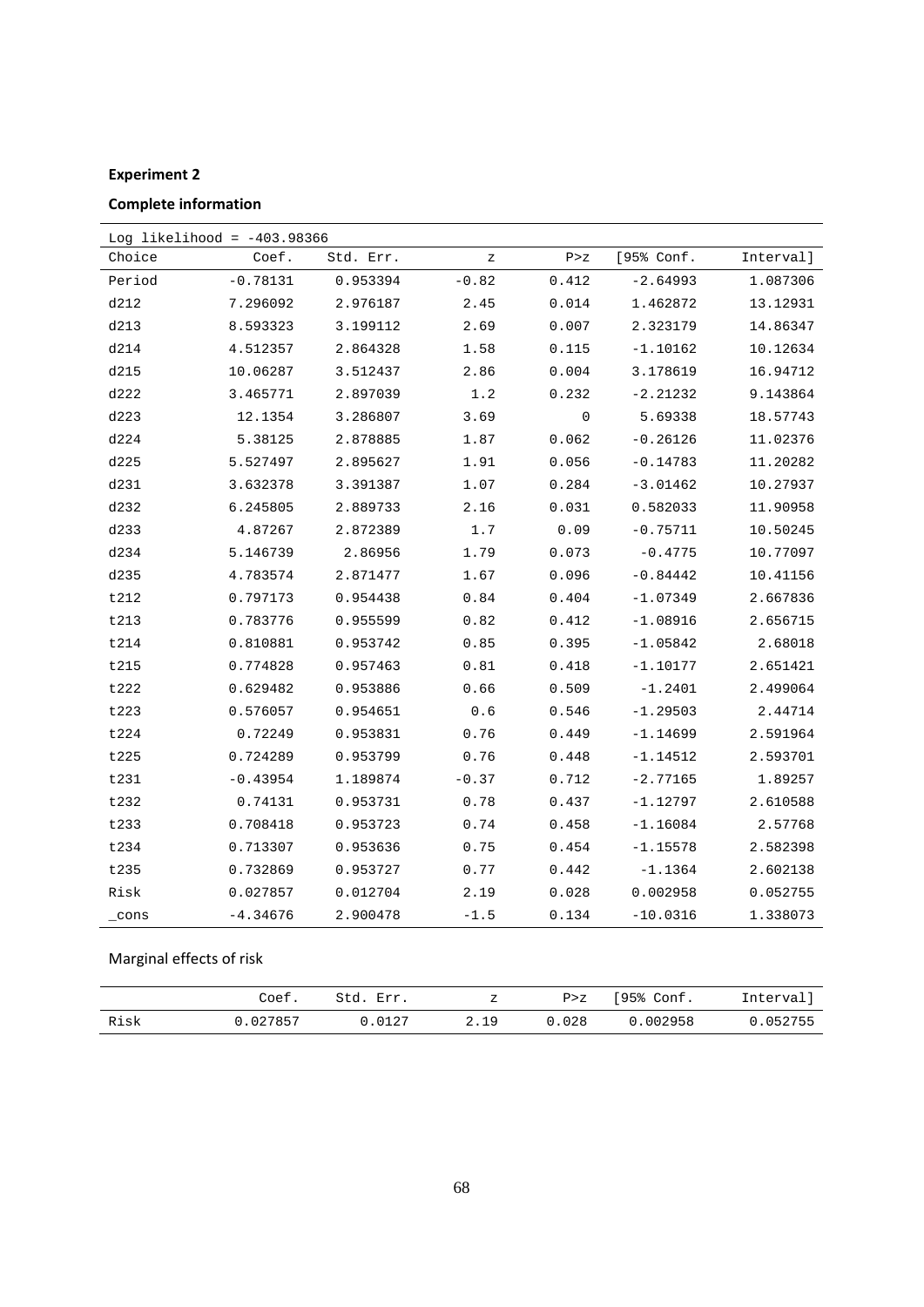#### **Incomplete information**

| Log likelihood = $-564.68216$ |            |           |         |             |            |            |
|-------------------------------|------------|-----------|---------|-------------|------------|------------|
| Choice                        | Coef.      | Std. Err. | Ζ       | P > Z       | [95% Conf. | Interval]  |
| Period                        | $-0.03954$ | 0.028585  | $-1.38$ | 0.167       | $-0.09557$ | 0.016485   |
| d1                            | 2.246575   | 1.169403  | 1.92    | 0.055       | $-0.04541$ | 4.538561   |
| degree2                       | 9.844207   | 0.898926  | 10.95   | 0           | 8.082345   | 11.60607   |
| degree3                       | 13.70468   | 1.303205  | 10.52   | $\mathbf 0$ | 11.15045   | 16.25892   |
| d1_period                     | $-0.0962$  | 0.04866   | $-1.98$ | 0.048       | $-0.19157$ | $-0.00083$ |
| d1_degree2                    | $-5.43655$ | 1.117169  | $-4.87$ | $\Omega$    | $-7.62616$ | $-3.24694$ |
| d1_degree3                    | $-4.86144$ | 1.554457  | $-3.13$ | 0.002       | $-7.90813$ | $-1.81476$ |
| deg2_period                   | $-0.07148$ | 0.032004  | $-2.23$ | 0.026       | $-0.13421$ | $-0.00875$ |
| deg3_period                   | $-0.05$    | 0.043899  | $-1.14$ | 0.255       | $-0.13604$ | 0.036042   |
| deg2_per_d1                   | 0.224834   | 0.053274  | 4.22    | $\mathbf 0$ | 0.120419   | 0.329249   |
| deg3_per_d1                   | 0.222774   | 0.06418   | 3.47    | 0.001       | 0.096984   | 0.348565   |
| Risk                          | 0.011876   | 0.012558  | 0.95    | 0.344       | $-0.01274$ | 0.036489   |
| cons                          | $-5.29965$ | 1.047908  | $-5.06$ | 0           | $-7.35351$ | $-3.24579$ |

# Marginal effect of risk

| Choice     | Coef.        | Std. Err.    | $\mathbf{z}$ | P > Z | 195% Conf.    | Intervall    |
|------------|--------------|--------------|--------------|-------|---------------|--------------|
| $risk_0_1$ | $4.66E - 05$ | $5.96E - 05$ | 0.78         | 0.435 | $-7E-05$      | 0.000164     |
| risk 0 2   | 0.000597     | 0.000709     | 0.84         | 0.4   | $-0.00079$    | 0.001986     |
| risk 0 3   | $9.11E-06$   | $1.29E - 05$ | 0.7          | 0.482 | $-1.6E - 05$  | $3.45E - 05$ |
| risk 1 1   | $6.41E - 05$ | 0.000082     | 0.78         | 0.434 | $-9.7E - 0.5$ | 0.000225     |
| risk 1 2   | 0.001013     | 0.00118      | 0.86         | 0.391 | $-0.0013$     | 0.003326     |
| risk 1 3   | $9.90E - 06$ | 0.000014     | 0.71         | 0.481 | $-1.8E - 05$  | $3.74E - 05$ |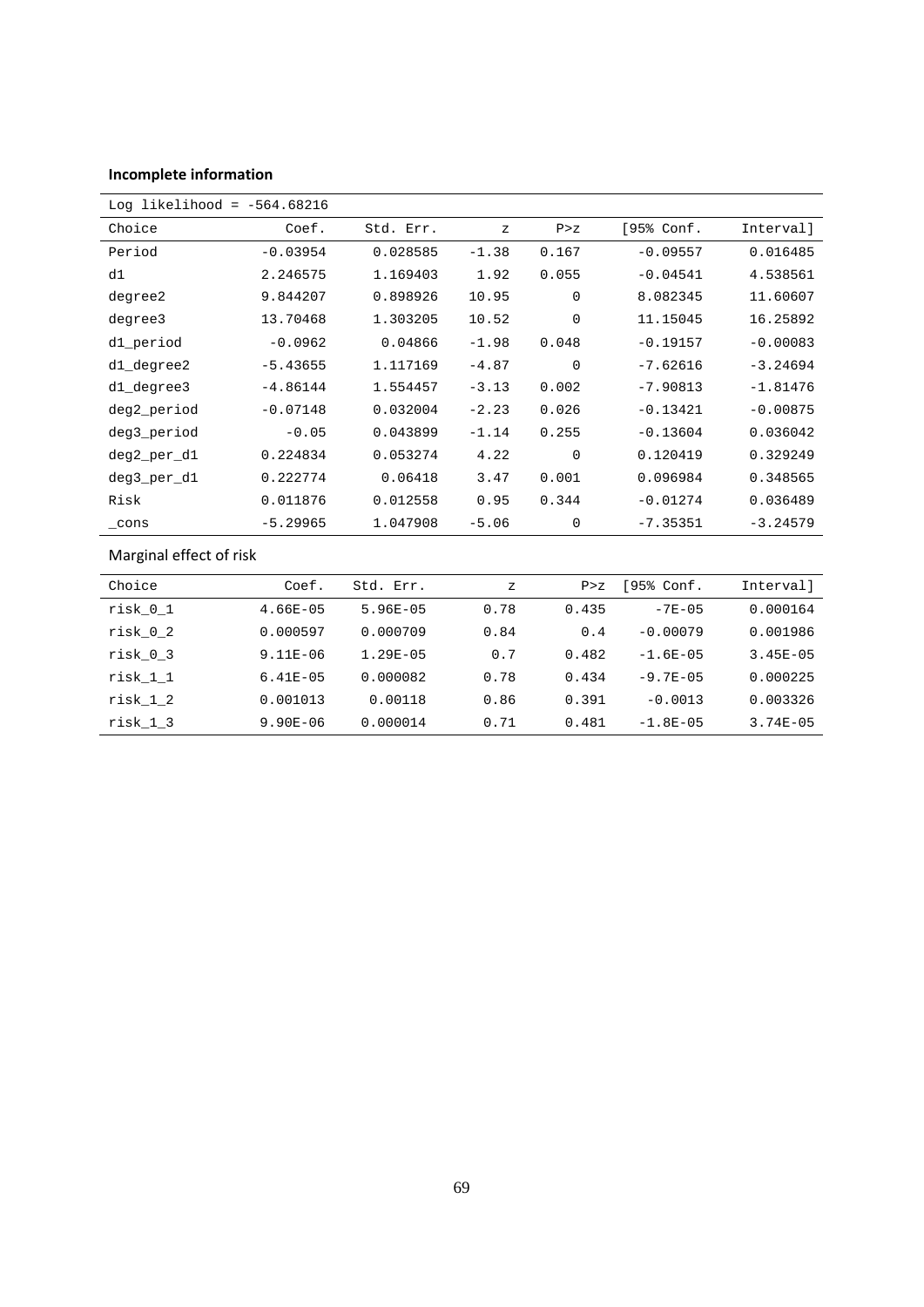#### **Experiment 3**

 $n2 = 1$  if network=2, 0 otherwise  $n3 = 1$  if network=3, 0 otherwise  $d2 = 1$  if player's degree=2, 0 otherwise  $d3 = 1$  if player's degree=3, 0 otherwise  $d4 = 1$  if player's degree=4, 0 otherwise d2n2: interaction between d2 and n2 d2n3: interaction between d2 and n3 d3n2: interaction between d3 and n2 d3n3: interaction between d3 and n3 d4n2: interaction between d4 and n2 d4n3: interaction between d4 and n3 n2p: interaction variable between n2 and period n3p: interaction variable between n3 and period d2p: interaction variable between d2 and period d3p: interaction variable between d3 and period d4p: interaction variable between d4 and period d2n2p: interaction variable between d2, n2 and period d2n3p: interaction variable between d2, n3 and period d3n2p: interaction variable between d3, n2 and period d3n3p: interaction variable between d3, n3 and period d4n2p: interaction variable between d4, n2 and period d4n3p: interaction variable between d4, n3 and period

risk\_1\_1: marginal effect of risk when network 1 and degree==1 risk  $1\,2$ : marginal effect of risk when network 1 and degree==2 risk 1 3: marginal effect of risk when network 1 and degree==3 risk 1 4: marginal effect of risk when network 1 and degree==4 risk\_2\_1: marginal effect of risk when network 2 and degree==1 risk\_2\_2: marginal effect of risk when network 2 and degree==2 risk 2 3: marginal effect of risk when network 2 and degree== $3$ risk\_2\_4: marginal effect of risk when network 2 and degree==4 risk\_3\_1: marginal effect of risk when network 3 and degree==1 risk\_3\_2: marginal effect of risk when network 3 and degree==2 risk  $3\,3$ : marginal effect of risk when network 3 and degree==3 risk 3 4: marginal effect of risk when network 3 and degree==4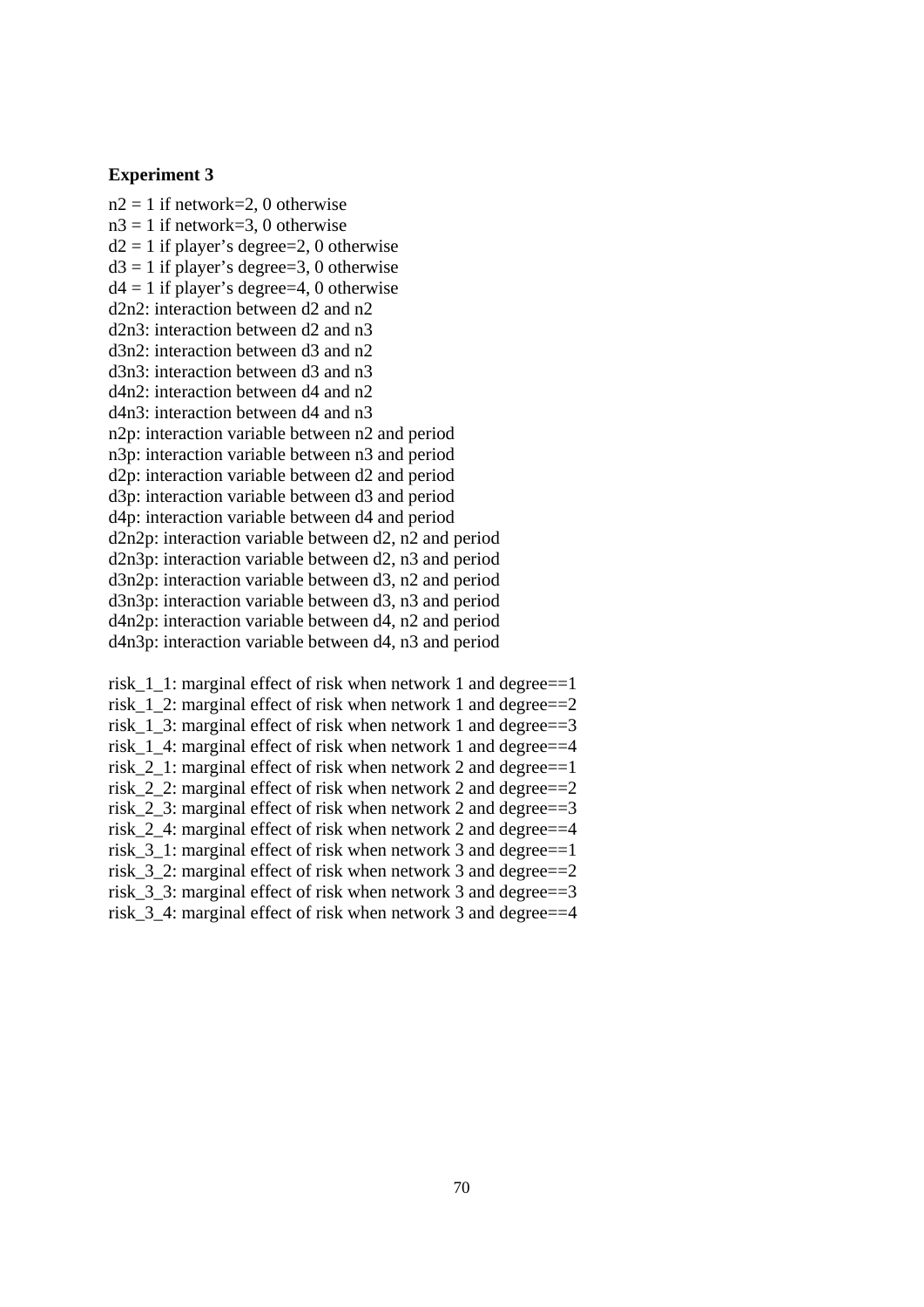| Log likelihood = $-1047.914$ |            |           |         |       |            |            |  |
|------------------------------|------------|-----------|---------|-------|------------|------------|--|
| choice                       | Coef.      | Std. Err. | z       | P > Z | [95% Conf. | Interval]  |  |
| period                       | $-0.05858$ | 0.024295  | $-2.41$ | 0.016 | $-0.10619$ | $-0.01096$ |  |
| n2                           | 1.332241   | 0.784154  | 1.7     | 0.089 | $-0.20467$ | 2.869154   |  |
| n3                           | 0.423339   | 0.780118  | 0.54    | 0.587 | $-1.10566$ | 1.952342   |  |
| d2                           | 4.759135   | 0.528128  | 9.01    | 0     | 3.724024   | 5.794246   |  |
| d3                           | 7.331392   | 0.573277  | 12.79   | 0     | 6.207789   | 8.454995   |  |
| d4                           | 10.60647   | 0.856568  | 12.38   | 0     | 8.927626   | 12.28531   |  |
| d2n2                         | 0.174066   | 0.832004  | 0.21    | 0.834 | $-1.45663$ | 1.804763   |  |
| d2n3                         | 2.272886   | 0.879686  | 2.58    | 0.01  | 0.548733   | 3.997039   |  |
| d3n2                         | 21.21926   | 4313.574  | 0       | 0.996 | $-8433.23$ | 8475.669   |  |
| d3n3                         | 2.881053   | 1.292484  | 2.23    | 0.026 | 0.347831   | 5.414274   |  |
| d4n2                         | 1.109566   | 2.070312  | 0.54    | 0.592 | $-2.94817$ | 5.167304   |  |
| d4n3                         | 17.64513   | 4942.264  | 0       | 0.997 | $-9669.02$ | 9704.305   |  |
| n2p                          | $-0.02345$ | 0.038179  | $-0.61$ | 0.539 | $-0.09828$ | 0.051381   |  |
| n3p                          | 0.051894   | 0.031444  | 1.65    | 0.099 | $-0.00973$ | 0.113522   |  |
| d2p                          | $-0.03878$ | 0.026727  | $-1.45$ | 0.147 | $-0.09117$ | 0.013601   |  |
| d3p                          | $-0.03067$ | 0.027     | $-1.14$ | 0.256 | $-0.08359$ | 0.022246   |  |
| d4p                          | $-0.09452$ | 0.034091  | $-2.77$ | 0.006 | $-0.16134$ | $-0.02771$ |  |
| d2n2p                        | 0.216455   | 0.044848  | 4.83    | 0     | 0.128555   | 0.304354   |  |
| d2n3p                        | 0.089878   | 0.039223  | 2.29    | 0.022 | 0.013002   | 0.166754   |  |
| d3n2p                        | 0.101249   | 194.1649  | 0       | 1     | $-380.455$ | 380.6575   |  |
| d3n3p                        | 0.109483   | 0.068038  | 1.61    | 0.108 | $-0.02387$ | 0.242834   |  |
| d4n2p                        | 0.277924   | 0.140703  | 1.98    | 0.048 | 0.002151   | 0.553697   |  |
| d4n3p                        | 0.099375   | 213.2344  | 0       | 1     | $-417.832$ | 418.0312   |  |
| risk1                        | 0.014794   | 0.005353  | 2.76    | 0.006 | 0.004303   | 0.025285   |  |
| $_{\rm \_cons}$              | $-5.35813$ | 0.596135  | $-8.99$ | 0     | $-6.52653$ | $-4.18973$ |  |

# Marginal effect of risk

| choice      | Coef.        | Std. Err.    | $\mathbf{z}$ | P > Z     | [95% Conf.   | Interval]    |
|-------------|--------------|--------------|--------------|-----------|--------------|--------------|
| $risk1_1_1$ | $4.47E - 05$ | $2.52E - 05$ | 1.77         | 0.076     | $-4.72E-06$  | $9.42E - 05$ |
| $risk1_1_2$ | 0.001786     | 0.000759     | 2.35         | 0.019     | 0.000298     | 0.003274     |
| $risk1_1_3$ | 0.003011     | 0.001138     | 2.65         | 0.008     | 0.000781     | 0.00524      |
| $risk1_1_4$ | 0.000718     | 0.000351     | 2.04         | 0.041     | $2.97E-05$   | 0.001406     |
| $risk1_2_1$ | 0.000163     | 0.000133     | 1.23         | 0.22      | $-9.7E-05$   | 0.000423     |
| $risk1_2_2$ | 0.003687     | 0.001344     | 2.74         | 0.006     | 0.001052     | 0.006322     |
| $risk1_2_3$ | $8.74E - 13$ | $\bullet$    | $\bullet$    | $\bullet$ |              |              |
| $risk1_2_4$ | $5.34E - 05$ | $9.63E - 05$ | 0.55         | 0.58      | $-0.00014$   | 0.000242     |
| $risk1_3_1$ | $7.17E - 05$ | $5.58E - 05$ | 1.29         | 0.199     | $-3.8E - 05$ | 0.000181     |
| $risk1_3_2$ | 0.002873     | 0.001327     | 2.17         | 0.03      | 0.000273     | 0.005473     |
| $risk1_3_3$ | 0.000179     | 0.000196     | 0.91         | 0.361     | $-0.00021$   | 0.000563     |
| $risk1_3_4$ | $9.74E-12$   | $\bullet$    | $\bullet$    | $\bullet$ | $\bullet$    |              |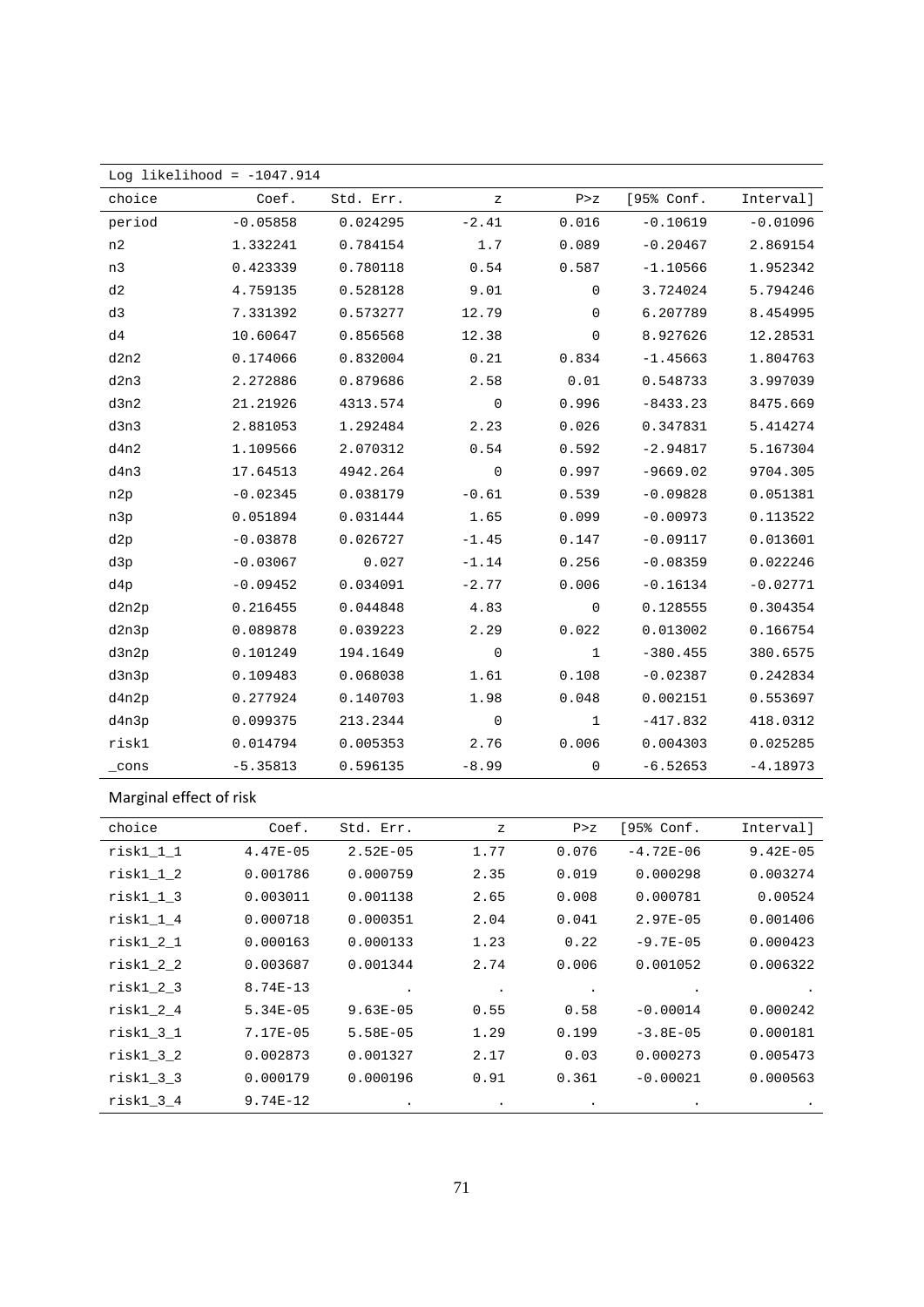# **Online Supplement C: Experimental instructions**

### I) Complete Information - Substitutes (Experiment 1)

[Note: The corresponding instructions for Experiment 2 are analogous (it just changes the three networks)]

The aim of this experiment is to study how individuals make decisions in certain contexts. The instructions are simple. You first receive the instructions for Part 1 of the experiment, after which you will receive instructions for a second part that is independent of Part 1. If you follow the instructions carefully you will earn a non-negligible amount of money in cash (Euros) at the end of the experiment. During the experiment, your earnings will be accounted in ECU (Experimental Currency Units). Individual payments will remain private, as nobody will know the other participants' payments. Any communication among you is strictly forbidden and will result in an immediate exclusion from the experiment.

1. The experiment consists of 40 periods. Please note that there will be 5 unpaid trial periods before the 40 periods start. In each period you will be randomly assigned to a group of 5 participants. This group is determined randomly at the beginning of the period. Therefore, the group you are assigned to changes at each period. In this room, there are 10 participants (including yourself) that are potential members of your group. That is, at every period your group of 5 participants is selected among these 10 participants, each of them being equally likely to be in your group. You will not know the identities of any of these participants.

2.- At each period, the computer selects randomly a network for your group: the orange network, the green network or the purple network:



Orange network Green network **Purple network** 

Once a network is selected, you (and the other members of your group) are randomly assigned to a position:  $A, B, C, D$  or  $E$ , all of them being equally likely. The assignment process is random: In each period, you are equally likely to be located in each of the 5 positions. At each period, you will be informed of the selected network (color) and of your position (letter).

In a network, a link is represented by a line (connection) between two positions. For example, in the **orange network**, **position B** has three links: it is linked to **positions** A, C and D (but it is not linked to **position E**). Summarizing:

- In the **orange network** there are two positions with 1 link (**positions A** and  $\bf{E}$ ), one position with 2 links (**position C**), and two positions with 3 links (**positions B** and **D**).
- In the **green network** there are two positions with  $1$  link (**positions A** and **E**), three positions with 2 links (**positions B**,  $C$  and  $D$ ), and no position with 3 links.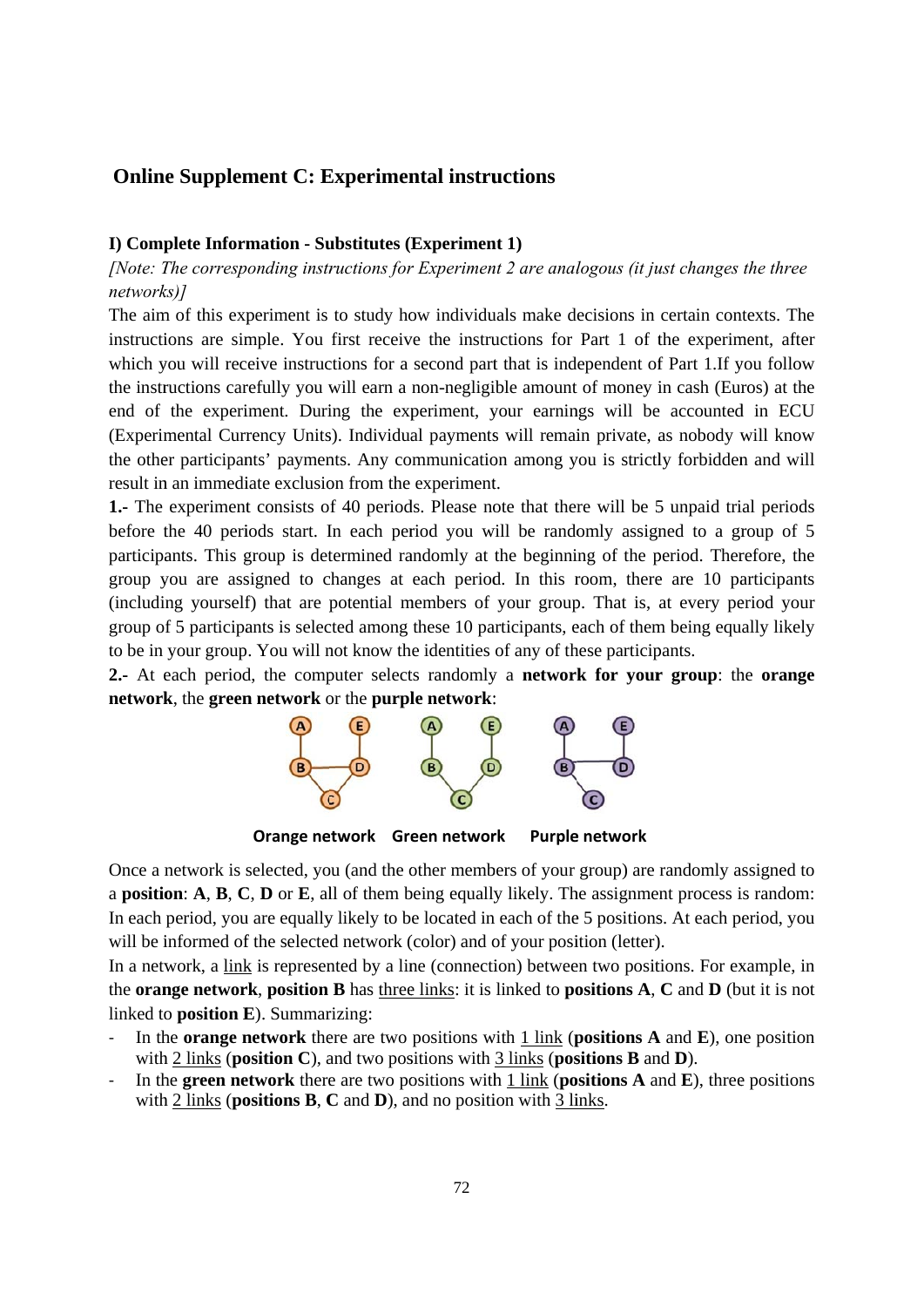‐ In the **purple network** there are three positions with 1 link (**positions A**, **C** and **E**), one position with 2 links (**position D**), and one position with 3 links (**position B**).

You can notice that both the **green** and the **purple** network have one link less that the **orange** one: In the **green network positions B** and **D** are not linked, and in the **purple network positions C** and **D** are not linked.

Your earnings of the period can only be affected by your decisions and the decisions of those participants located in positions that are linked to yours, as specified below.

**3.-** In each period, knowing the selected network and your position, you will be asked to make a choice: to be **ACTIVE** or **INACTIVE** (the other participants are asked to make the same choice). Your payoff of the period will depend on your choice and on the choices of those participants of your group located in positions linked to yours: You earn 100 ECU if either you or at least one of the participants located in positions linked to yours choose to be ACTIVE. Being active has a cost of 50 ECU. Hence,

- If you choose to be **ACTIVE** your period payoff is  **ECU** for sure [100 – 50]
- If you choose to be **INACTIVE** your period payoff can be:
	- **ECU** if at least one participant linked to you chooses to be ACTIVE, or
	- $\triangleright$  **0 ECU** if no participant linked to you chooses to be ACTIVE.

**4.-** At the end of every period, you will get information about current and past periods. The information consists of:

- The selected network.
- Your position in the network.
- Your choice (ACTIVE or INACTIVE).
- The number of participants linked to you that chose to be ACTIVE.
- Your (period) payoff.

**5.-** Payoffs. At the end of the experiment, you will be paid the earnings that you achieved in 4 periods, that will be randomly selected across the 40 periods of play (all periods selected will have the same probability). These earnings are transformed to cash at the exchange rate of **20 ECU** = 1 **€**. In addition, just by showing up, you will also be paid a fee of 5 **€**.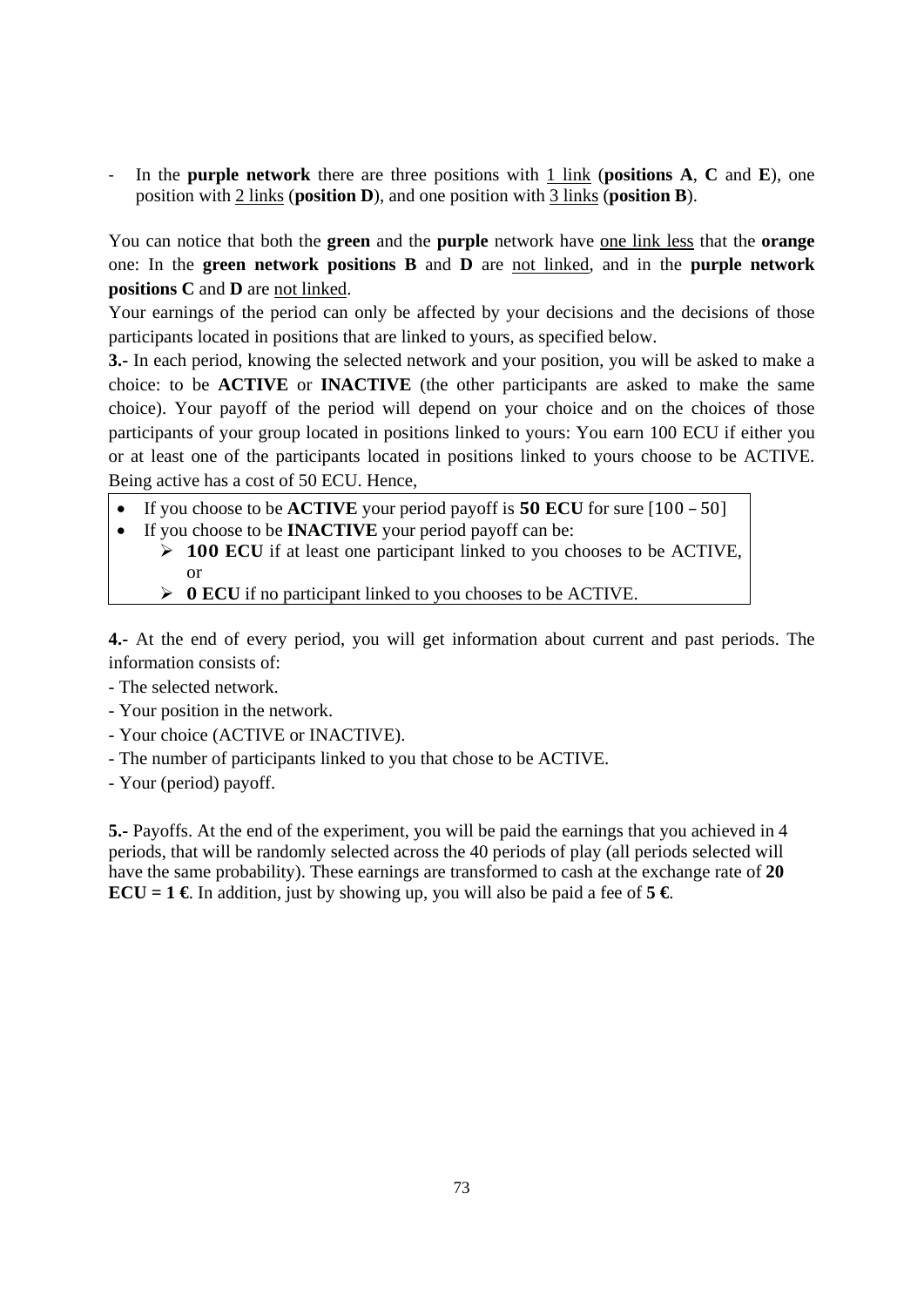### II) Incomplete Information – Complements –  $p=0.8$  (Experiment 1)

[Note: The case  $p=0.2$  is analogous (it just changes the virtual urn composition). The corresponding instructions for Experiment 2 are also analogous (it just changes the three networks)]

The aim of this experiment is to study how individuals make decisions in certain contexts. The instructions are simple. You first receive the instructions for Part 1 of the experiment, after which there you will receive instructions for a second part that is independent of Part 1. If you follow the instructions carefully you will earn a non-negligible amount of money in cash (Euros) at the end of the experiment. During the experiment, your earnings will be accounted in ECU (Experimental Currency Units). Individual payments will remain private, as nobody will know the other participants' payments. Any communication among you is strictly forbidden and will result in an immediate exclusion from the experiment.

1. The experiment consists of 40 periods. Please note that there will be 5 unpaid trial periods before the 40 periods start. In each period you will be randomly assigned to a group of 5 participants. This group is determined randomly at the beginning of the period. Therefore, the group you are assigned to changes at each period. In this room, there are 10 participants (including yourself) that are potential members of your group. That is, at every period your group of 5 participants is selected among these 10 participants, each of them being equally likely to be in your group. You will not know the identities of any of these participants.

2.- At each period, the computer selects one color from a virtual urn. The virtual urn contains 10 balls: 8 orange balls, 1 green ball and 1 purple ball.



All the 10 balls of the virtual urn are equally likely to be selected by the computer. The color of the selected ball determines a network for your group: the orange network, the green network or the purple network. Once the network has been selected, the ball is returned to the virtual urn. Thus, in each period the color selection process is identical (there are always 8 orange balls, 1 green ball and 1 purple ball, and one of them is randomly picked by the computer). The three possible networks are:



Orange network Green network **Purple network** 

Once a network is selected, you (and the other members of your group) are randomly assigned to a position:  $A, B, C, D$  or  $E$ , all of them being equally likely. The assignment process is random: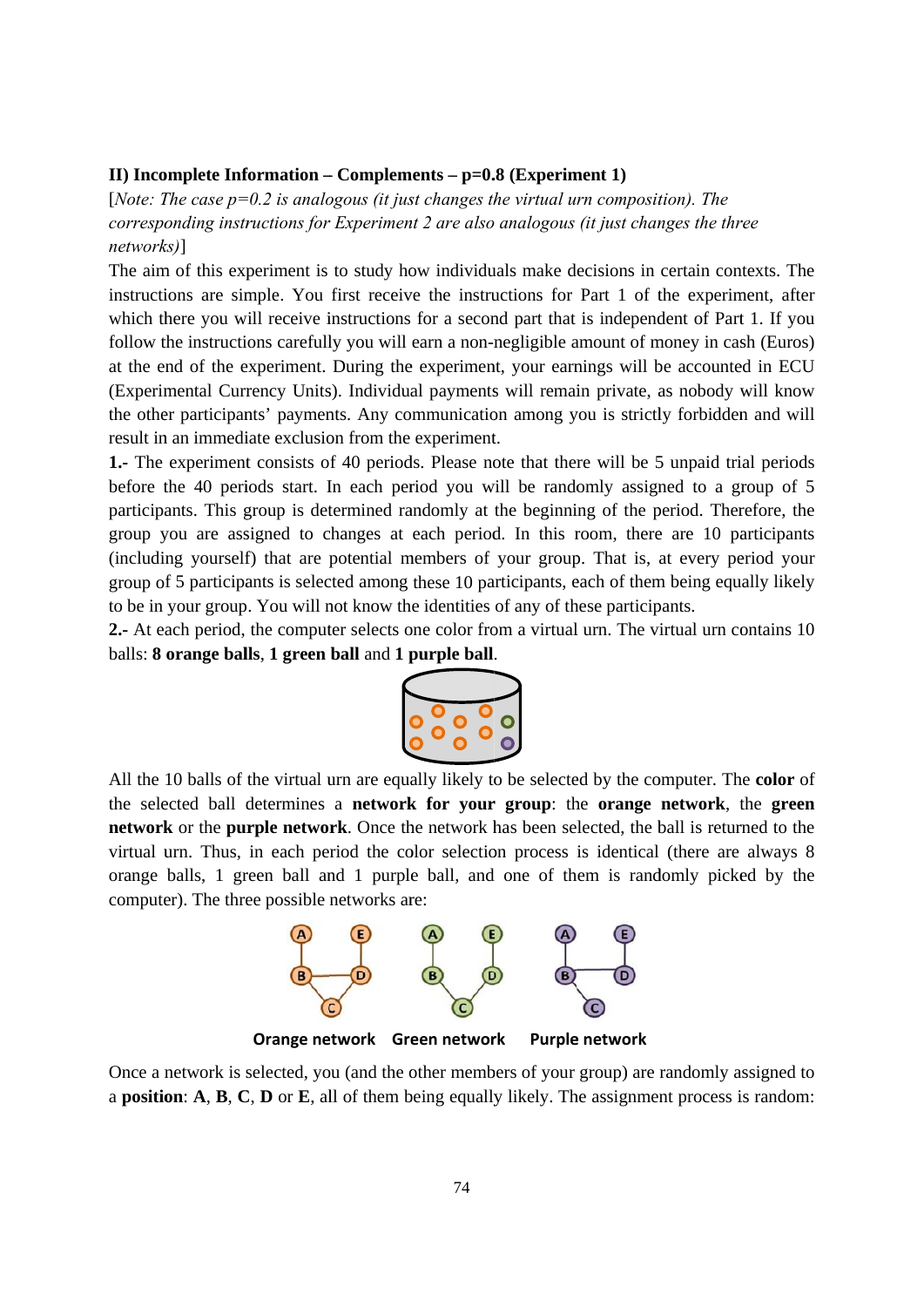At each period, you are equally likely to be located in each of the 5 positions. At each period, you will neither be informed of the selected network (color) nor of your position (letter).

In a network, a link is represented by a line (connection) between two positions. For example, in the **orange network**, **position B** has three links: it is linked to **positions A**, **C** and **D** (but it is not linked to **position E**). Summarizing:

- ‐ In the **orange network** there are two positions with 1 link (**positions A** and **E**), one position with 2 links (**position C**), and two positions with 3 links (**positions B** and **D**).
- ‐ In the **green network** there are two positions with 1 link (**positions A** and **E**), three position with 2 links (**positions B**, **C** and **D**), and no position with 3 links.
- ‐ In the **purple network** there are three positions with 1 link (**positions A**, **C** and **E**), one position with 2 links (**position D**), and one position with 3 links (**position B**).

You can notice that both the **green** and the **purple** network have one link less that the **orange** one: In the **green network positions B** and **D** are not linked, and in the **purple network positions C** and **D** are not linked.

Your earnings of the period can only be affected by your decisions and the decisions of those participants located in positions that are linked to yours, as specified below.

**3.-** In each period, you will only be informed about how many links your assigned position has (1 link, 2 links or 3 links) in the selected network, but you will neither know with certainty which is the selected network nor your exact position.

For example, if at a particular period you are informed that your position has 3 links, there are different paths that could lead to this outcome: It may be the case that the selected network is the **orange network** and you have been assigned to **position B** or **D**, or it may be the case that the selected network is the **purple network** and you have been assigned to **position B**.

**4.-** In each period, you will be asked to make a choice: to be **ACTIVE** or **INACTIVE** (the other participants are asked to make the same choice). Your payoff of the period will depend on your choice and on the choices of those participants of your group located in positions linked to yours. If you choose to be INACTIVE, your period payoff is 50 ECU. If you choose to be ACTIVE, your period payoff is calculated as follows: First, add 100 ECU per participant linked to you that also chooses to be ACTIVE; then, divide the result by 3. Hence,

- If you choose to be **ACTIVE** your period payoff can be:
	- $\geq 100.00$  ECU if 3 participants linked to you choose to be ACTIVE  $\left[ \frac{100+100+1003}{2} \right]$ , or
	- **► 66.66 ECU** if 2 participants linked to you choose to be ACTIVE  $\left[\frac{100+100}{3}\right]$ , or
	- **► 33.33 ECU** if 1 participants linked to you chooses to be ACTIVE  $\left[\frac{100}{3}\right]$ , or
	- ▶ 0.00 ECU if no participant linked to you chooses to be ACTIVE.
- If you choose to be **INACTIVE** your period payoff is **50.00 ECU** for sure.

**5.-** At the end of every period, you will get information about current and past periods. The information consists of: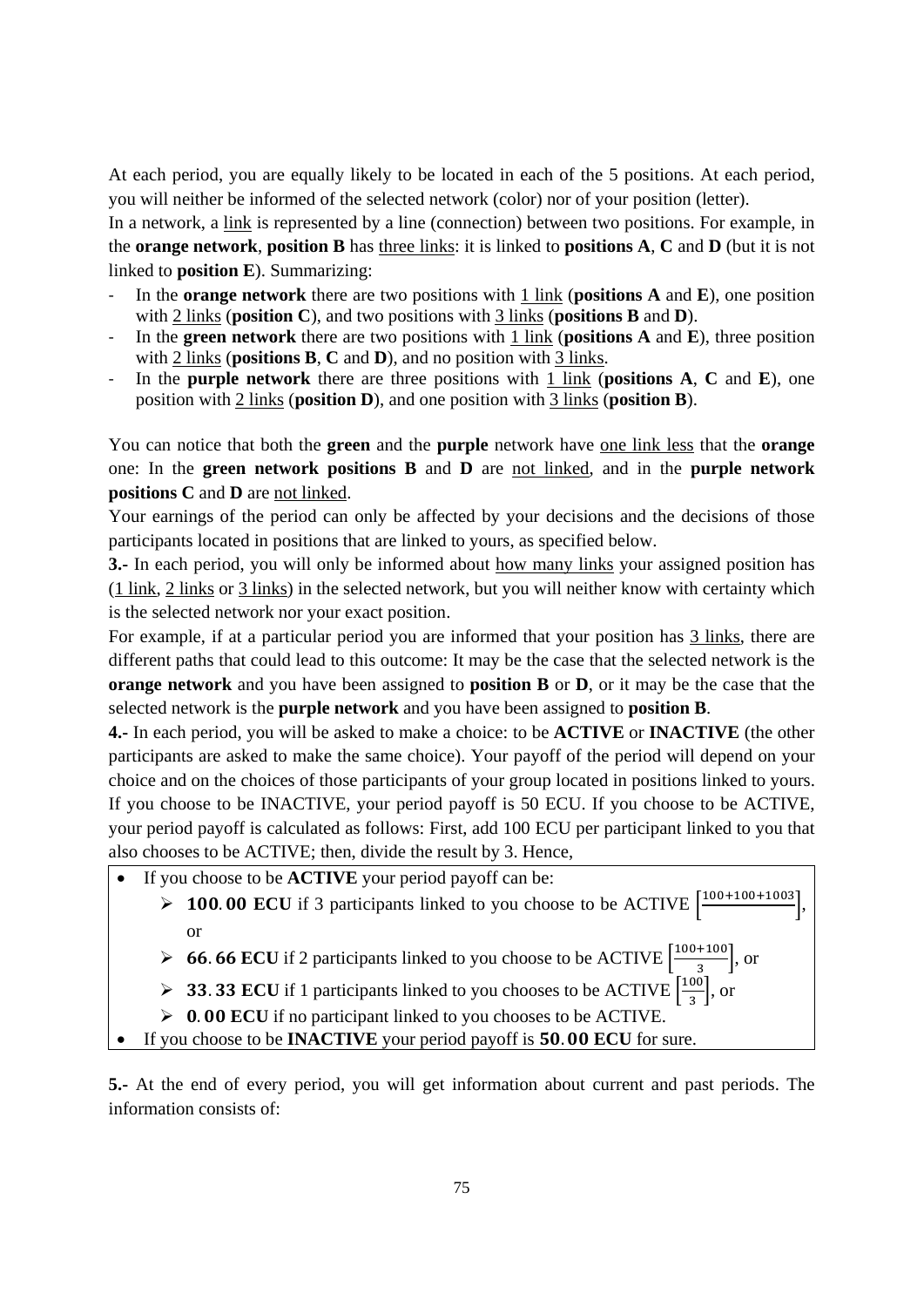- The selected network.
- Your position in the network.
- Your choice (ACTIVE or INACTIVE).
- The number of participants linked to you that chose to be ACTIVE.
- Your (period) payoff.

**6.-** Payoffs. At the end of the experiment, you will be paid the earnings that you achieved in 4 periods, that will be randomly selected across the 40 periods of play (all periods will be selected with the same probability). These earnings are transformed to cash at the exchange rate of **20 ECU** = **1 €**. In addition, just by showing up, you will also be paid a fee of 5 **€**.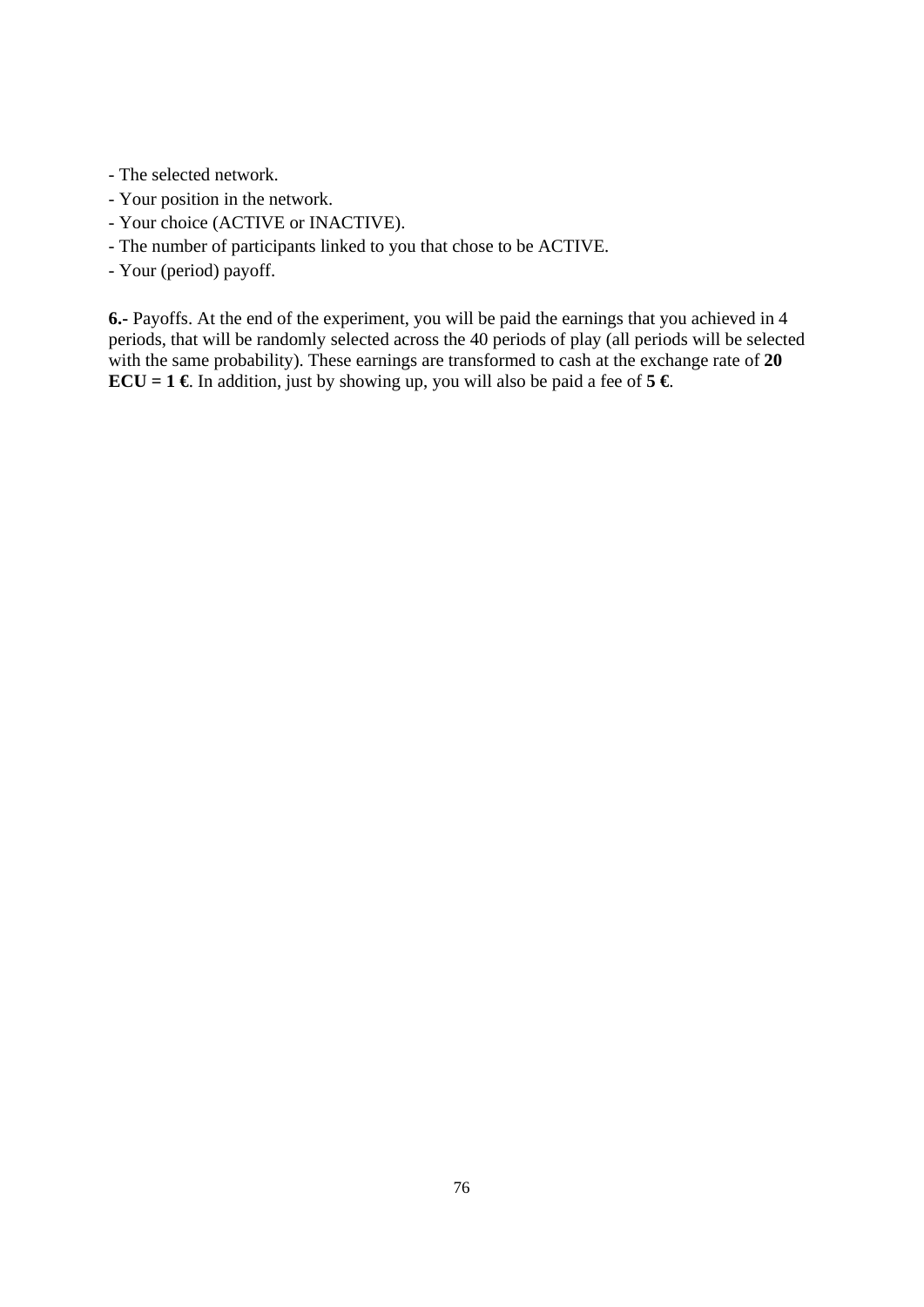### **III)** Network 1 (Experiment 3)

[Note: The corresponding instructions for Network 2 and Network 3 are analogous (they just have a different depiction of the network)]

The aim of this experiment is to study how individuals make decisions in certain contexts. The instructions are simple. First you get the instructions for Part 1 of the experiment, after which there will be a second part that is independent of Part 1. If you follow the instructions carefully you will earn a non-negligible amount of money in cash (Euros) at the end of the experiment. During the experiment, your earnings will be accounted in ECU (Experimental Currency Units). Individual payments will remain private, as nobody will know the other participants' payments. Any communication among you is strictly forbidden and will result in an immediate exclusion from the experiment.

1. The experiment consists of 40 periods, and there are 20 participants, including yourself. The participants will remain the same throughout the experiment. Please note that there will be 5 unpaid trial periods before the 40 periods start. At each period, you and each of the remaining nineteen participants will be assigned one position of the following NETWORK. The positions in the network are numbered from 1 to 20.



2.- In the network, a link is represented by a line (connection) between two positions. For example, position 16 has four links: it is linked to positions 6, 7, 15 and 19 (but it is not linked to the remaining positions).

Note that there are **four classes of positions** in the network, identified by **different colors**.

- There are eight **vellow positions**: Those positions **with one link**  $(1, 2, 3, 6, 9, 10, 12, 14)$ .
- There are  $\sin \theta$  green positions: Those positions with two links (7, 8, 13, 15, 17 and 18).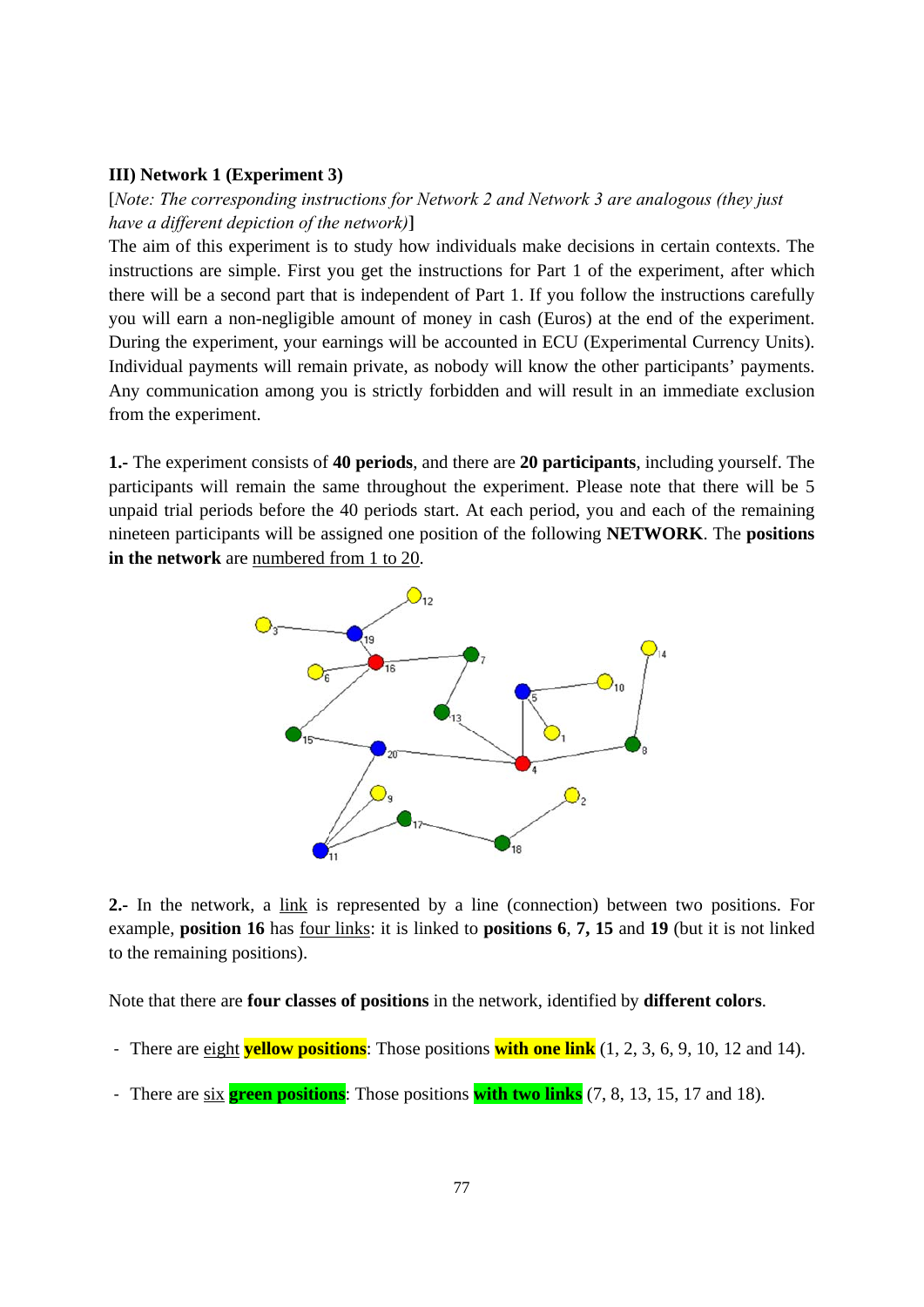- ‐ There are four **blue positions**: Those positions **with three links** (5, 11, 19 and 20).
- ‐ There are two **red positions**: Those positions **with four links** (4 and 16).

**3.-** In each period, you (and the other participants) are randomly assigned by the computer to a **position from 1 to 20 in the network**, all of them being equally likely. The assignment process is random: At each period, you are equally likely to be located in each of the 20 positions of the network.

**3.-** In each period, **you will only be informed of the color of your position**, that is, you will know how many links your assigned position has: **1 link (yellow)**, **2 links (green)**, **3 links (blue)** or **4 links (red)**. However, **you will not be informed of which is your exact position**.

For example, if in a particular period you are informed that your position has 3 links (blue), then you know that you can be in position 5, 11, 19 or 20, and that you can be in any of them with the same probability. Note that, in such a case, you also know that you cannot be in a yellow, green or red position.

Your earnings of the period can only be affected by your decisions and the decisions of those participants located in positions that are linked to yours, as specified below.

**4.-** In each period, knowing the selected network and your position, you will be asked to make a choice: to be **ACTIVE** or **INACTIVE** (the other participants are asked to make the same choice). Your payoff of the period will depend on your choice and on the choices of those participants located in positions linked to yours. If you choose to be INACTIVE, your period payoff is 50 ECU. If you choose to be ACTIVE, your period payoff is calculated as follows: First, add 100 ECU per participant linked to you that also chooses to be ACTIVE; then, divide the result by 3. Hence,

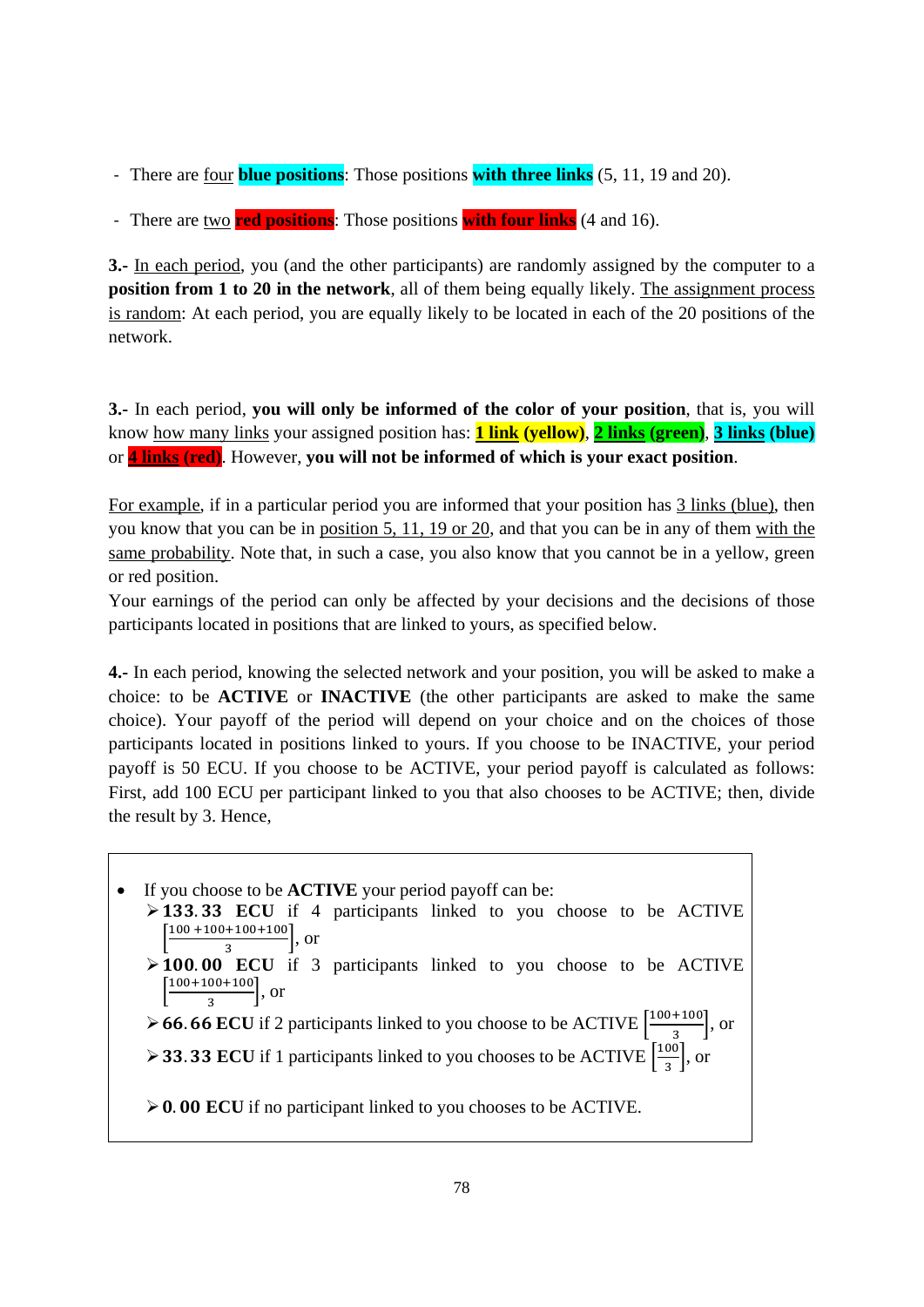• If you choose to be **INACTIVE** your period payoff is **50.00 ECU** for sure.

**5.-** At the end of every period, you will get information about current and past periods. The information consists of:

- Your position in the network.
- Your choice (ACTIVE or INACTIVE).
- The number of participants linked to you that chose to be ACTIVE.
- Your (period) payoff.

**6.-** Payoffs. At the end of the experiment, you will be paid the earnings that you achieved in 4 periods, that will be randomly selected across the 40 periods of play (all periods will be selected with the same probability). These earnings are transformed to cash at the exchange rate of 20 ECU = 1  $\in$  In addition, just by showing up, you will also be paid a fee of 5  $\in$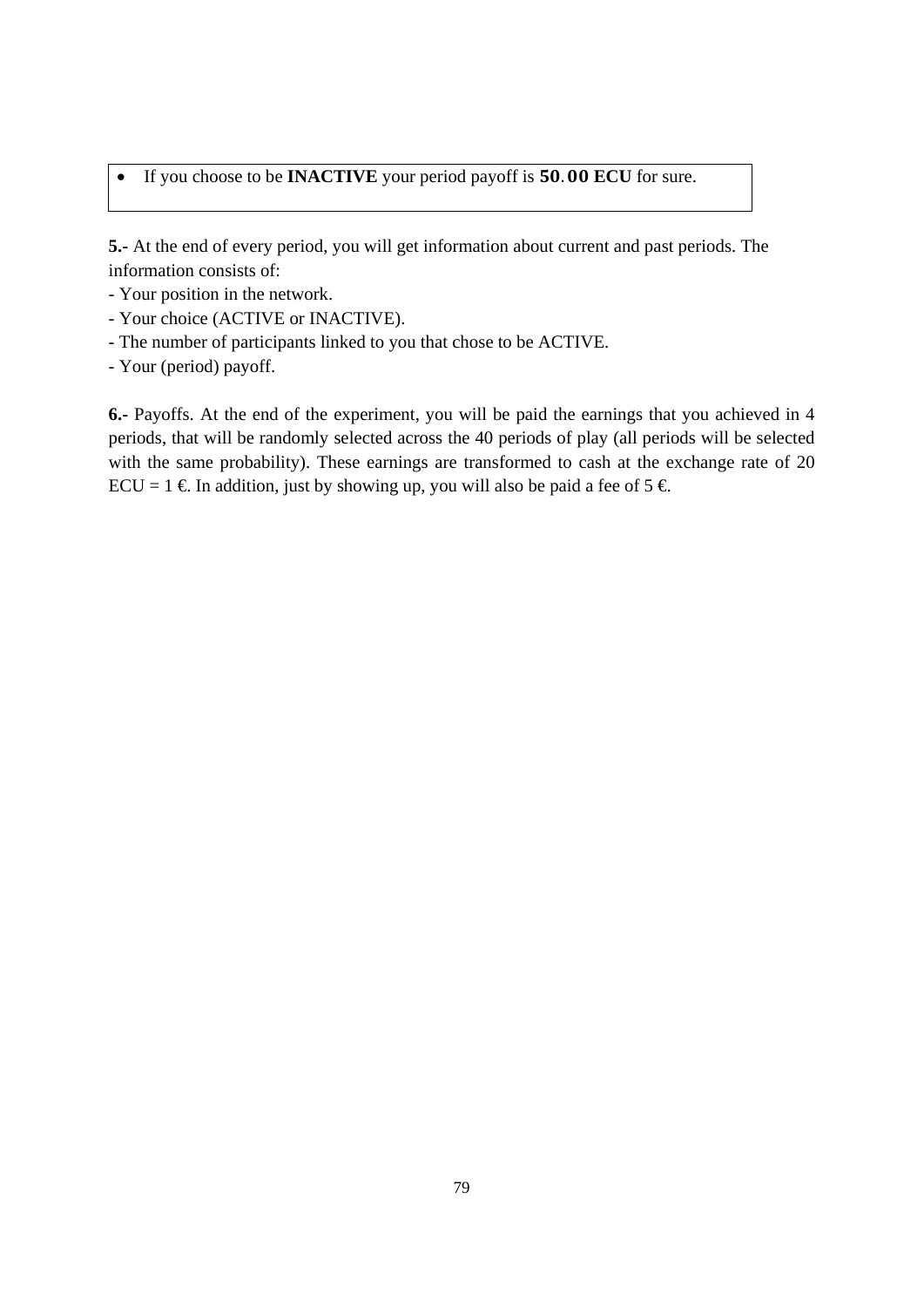# **Part 2 of the experiment**

[*Note: These are the instructions for the elicitation of risk attitudes. They were used at the end of all experimental sessions*]

In part 2 you need to make 12 decisions. In each decision, your choice can only have monetary consequences for you, but not for any other participant.

1) The first decision is as follows:

You have 100 ECU, of which you can invest as many as you like into a risky option. Your investment will be successful with 50% chance. If successful, you get 2.5 times the invested amount back. If not successful, you lose your invested amount of ECU. All ECU that you do not invest are for you to keep.

How many ECU would you like to invest into the risky option?

2) The other 11 decisions are fairly similar.

In each decision you can choose between an option LEFT and an option RIGHT. Your payoff from choosing option LEFT depends on in each of the 11 decisions on chance. Choosing option RIGHT, however, implies a safe payoff. For instance, you could be asked whether you prefer an option LEFT with a 50% chance of getting 100 ECU and a 50% chance of getting 0 ECU or an option RIGHT in which you get  $c$  ECU for sure. The value  $c$  can take on different, positive values that you will see on the experimental screen once this part starts. In each of the 11 decisions you will then need to choose one of the two options. The decision problem will be presented on the screen as follows:

| LEFT                           | <b>RIGHT</b>          | Your choice                      |  |  |
|--------------------------------|-----------------------|----------------------------------|--|--|
| with 50% chance 100 ECU<br>and | c <b>ECU</b> for sure | LEFT $\bigcirc$ $\bigcirc$ right |  |  |
| with 50% chance OECU           |                       |                                  |  |  |

3) Payoff from this part: At the end of the experiment one of your 12 decisions will be randomly selected for payment.

If, for instance, your first decision is selected, then you get with 50% chance 2.5 times the invested amount, in addition to the amount of ECU that you kept.

If any of the other 11 decisions is selected, is the option that you chose payoff-relevant. If you have chosen the risky option, then you get with 50% chance 100 ECU and with 50% chance 0 ECU. If you have chosen the safe amount, then you get the amount that was stated in that decision.

As in Part 1 the exchange rate is:  $20$  ECU = 1 Euro. After this part, the experiment ends.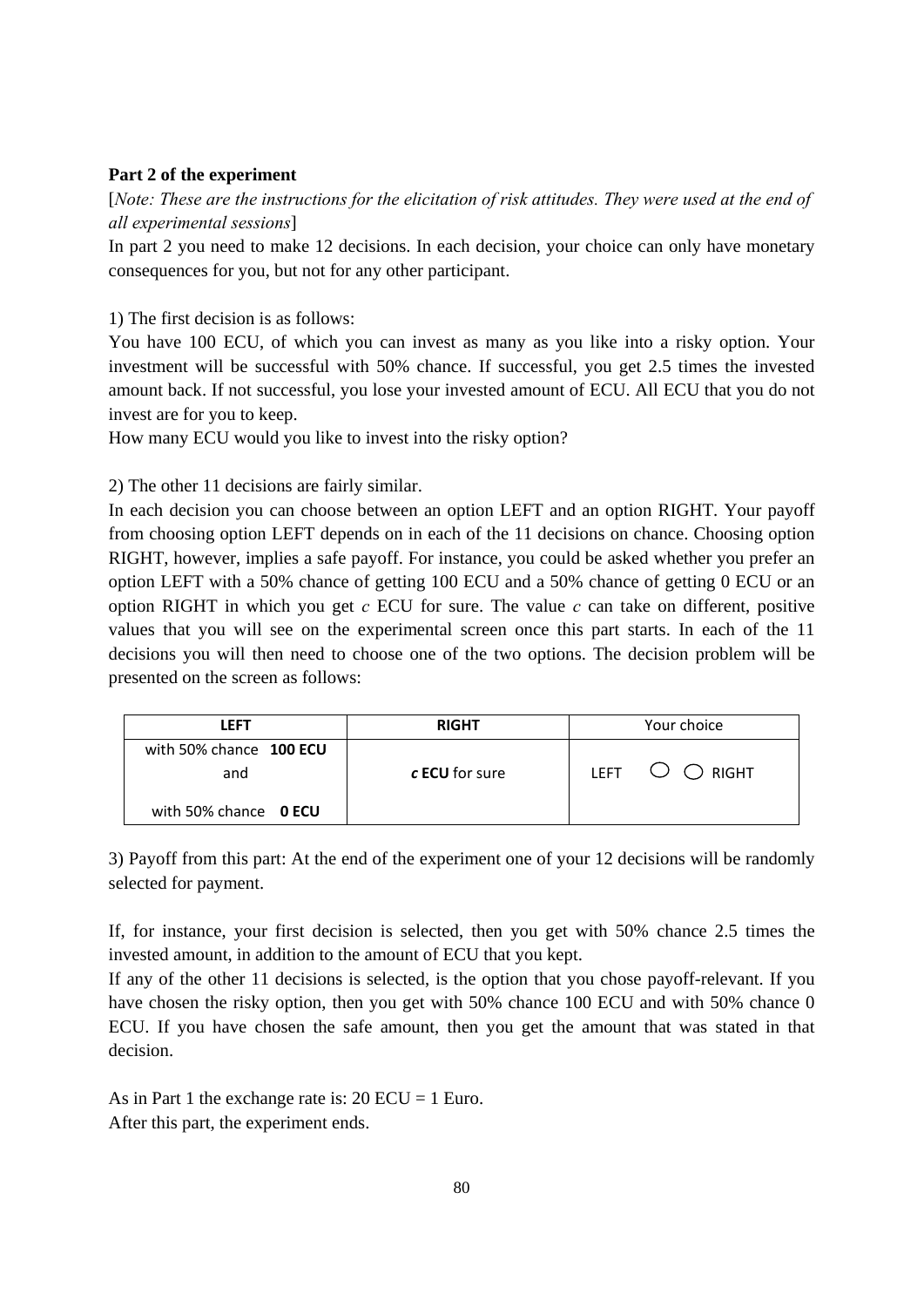# **Online Supplement D: Generalized Risk-Dominance**

To study (ordinal) Generalized Risk-dominance, we use the concepts (and notation) introduced by Peski (2010). We focus on the scenarios with *multiplicity of equilibria*. Let *N* be the set of players and let  $a = (a_1, ..., a_n)$  be an action (strategy) profile.

**Definition 1.** Given an action profile *a*, two action profiles,  $\eta$  and  $\bar{\eta}$ , are *a-associated* if, for each  $i \in N$ , either  $\eta_i = a_i$  or  $\bar{\eta}_i = a_i$ 

**Definition 2.** An action profile *a* is *ordinal GR-dominant* if, for each player *i*, and for each pair of *a*-associated action profiles,  $\eta$  and  $\bar{\eta}$ ,  $\alpha_i$  is a best response of player *i* to either  $\eta$  or  $\bar{\eta}$ .

# **I) Complete information scenario**

We denote by  $N_i$  the set of player that have a link to player i and  $n_i = |N_i|$ . For each  $i \in N$ ,  $a_i \in \{0,1\}$ , where 0 means inactive and 1 means active.

#### I.i) Strategic substitutes

**Lemma 1.** *Consider the game of strategic substitutes defined in Section 3 under the complete information scenario. If an action profile a is such that there exists*  $i \in N$  *such that* (i)  $n_i > 1$ , and (ii)  $a_i = 1$ , *then a is not ordinal GR-dominant.* 

*Proof*: Let  $j, j' \in N_i$ . There exist two *a*-associated action profiles,  $\eta$  and  $\bar{\eta}$ , such that  $\eta_j =$ 1,  $\eta_{ji} = 0$ ,  $\bar{\eta}_j = 0$ ,  $\bar{\eta}_{ji} = 1$ . It clearly follows that  $a_i = 1$  is neither a best response of player *i* to  $\eta$  nor a best response to  $\bar{\eta}$ . QED

**Lemma 2.** *Consider the game of strategic substitutes defined in Section 3 under the complete information scenario. If each player with degree higher than* 1 *is linked to at least one player with degree* 1 *and each player with degree* 1 *is linked to one player with degree higher than* 1*, then an action profile a such that, for each i*  $\in$  *N*,  $a_i = 1$  *if and only if*  $n_i = 1$  *is ordinal GRdominant.* 

*Proof*: Consider action profile *a*, and  $i \in N$  such that  $n_i = 1$ , and let  $j \in N_i$ . Then  $a_i = 1$  and  $a_i = 0$ . Thus, for each pair of *a*-associated action profiles,  $\eta$  and  $\bar{\eta}$ , it cannot be the case that  $\eta_j = \overline{\eta}_j = 1$ . It follows that  $a_i = 1$  is a best response of player *i* to at least one of the two profiles  $(\eta, \bar{\eta})$ . Now consider  $j \in N$  such that  $n_i > 1$  and let  $i \in N_i$  such that  $n_i = 1$ . Then  $a_i = 0$  and  $a_i = 1$ . Thus, for each pair of *a*-associated action profiles,  $\eta$  and  $\bar{\eta}$ , it cannot be the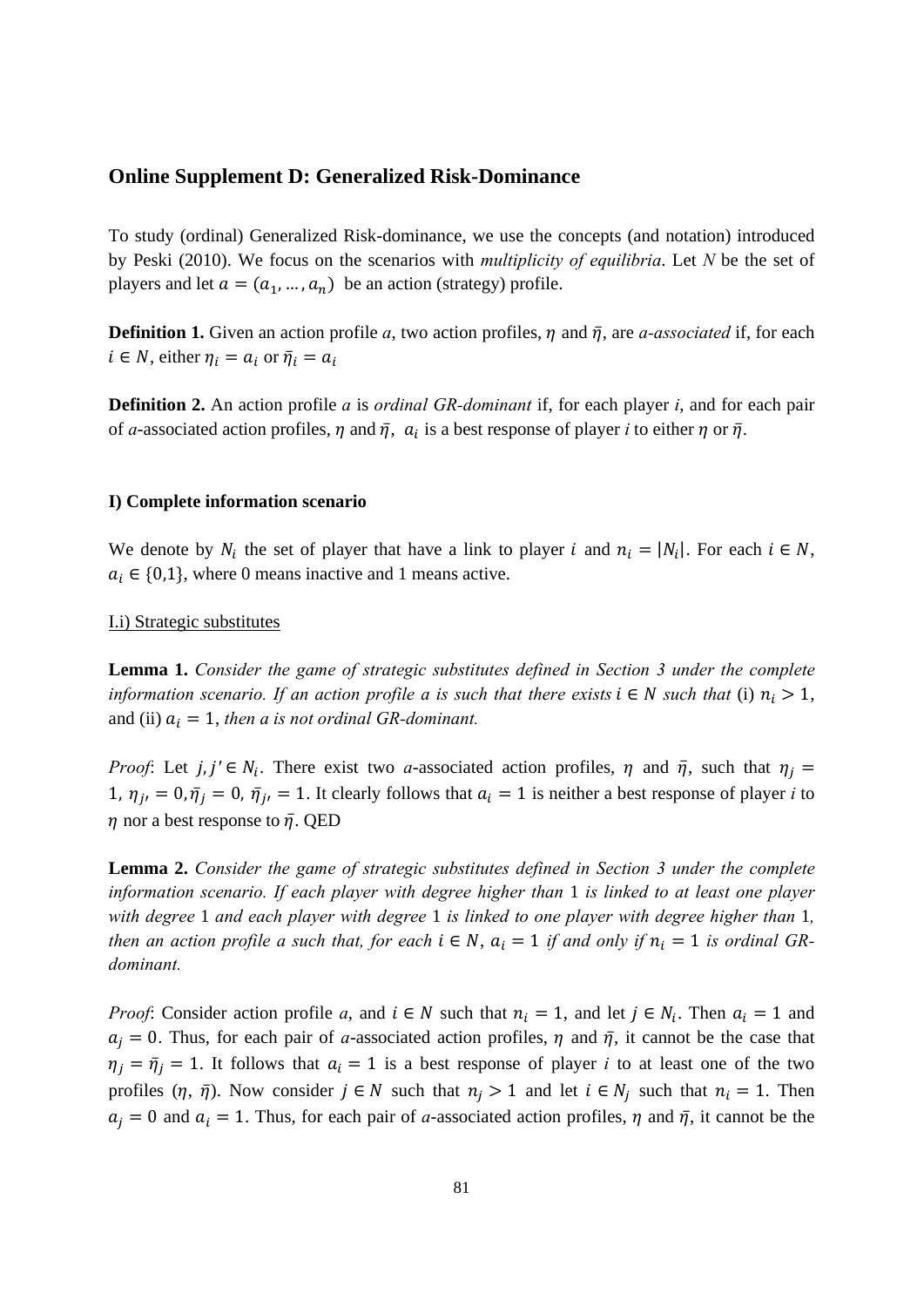case that  $\eta_i = \overline{\eta}_i = 0$ . It follows that  $a_j = 0$  is a best response of player *i* to at least one of the two profiles  $(\eta, \bar{\eta})$ . QED

**Proposition 7.** *Consider the game of strategic substitutes defined in Section* 3 *with complete information, and consider any of the three networks of Experiment* 1*. In the Purple network there only exists an ordinal GR-dominant equilibrium, and it is the most secure equilibrium ACE/BD. In the other two networks (Orange and Green) no equilibrium is ordinal GR-dominant.* 

*Proof*: First consider the Orange network. In the equilibria ACE/BD, BE/ACD and AD/BCE, respectively, the player in position C, B and D satisfies the conditions (i)-(ii) of Lemma 1. Hence, none of the equilibria is ordinal GR-dominant. Now consider the Green network. In the equilibria ACE/BD, BD/ACE, BE/ACD and AD/BCE, respectively, the player in position C, B, B and D satisfies the conditions (i)-(ii) of Lemma 1. Hence, none of the equilibria is ordinal GRdominant. Finally, consider the Purple network. In the equilibria ACD/BE and BE/ACD, respectively, the player in position D and B satisfies the conditions (i)-(ii) of Lemma 1. Therefore, none of them is ordinal GR-dominant. In contrast, the equilibrium ACE/BD is ordinal GR-dominant, since it satisfies the conditions of Lemma 2. QED

#### I.ii) Strategic Complements

**Lemma 3.** *Consider the game of strategic complements defined in Section* 3 *under the complete information scenario. If an action profile a is such that there exists*  $i \in N$  *such that* (i)  $n_i > 1$ , (ii)  $a_i = 1$  *and* (iii)  $\left| \{ j \in N_i : a_i = 1 \} \right| < 3$ , *then a is not ordinal GR-dominant.* 

*Proof.* Consider action profile *a*. First, let  $i \in N$  be such that  $\left| \{ j \in N_i : a_j = 1 \} \right| < 2$ . Then  $a_i = 1$ provides a payoff of at most  $100/3 < 50$ . Thus, it is not a best response to any action profile. Now, consider the case  $|\{j \in N_i : a_j = 1\}| = 2$ , and let  $j, j' \in N_i$  be such that  $a_j = a_{j'} = 1$ . There exist two *a*-associated action profiles,  $\eta$  and  $\bar{\eta}$ , such that  $\eta_j = 1$ ,  $\eta_{j'} = 0$ ,  $\bar{\eta}_j = 0$ ,  $\bar{\eta}_{j'} = 1$  and that, for any  $j'' \in N_i \setminus \{j, j'\}$ ,  $\eta_{j''} = \overline{\eta}_{j''} = 0$ . It clearly follows that  $a_i = 1$  is neither a best response of player *i* to  $\eta$  nor a best response to  $\bar{\eta}$ , since in both cases it provides a payoff of 100/3 < 50. QED

**Lemma 4.** *Consider the game of strategic complements defined in Section* 3 *under the complete information scenario. If the network is such that, for each*  $i \in N$ ,  $n_i < 4$ , then the action profile a *with*  $a_i = 0$  *for all*  $i \in N$  *is ordinal GR-dominant.* 

*Proof.* Consider, for the sake of contradiction, that given two *a*-associated action profiles,  $\eta$  and  $\bar{\eta}$ ,  $a_i = 0$  is not a best response to any of them. The fact that  $a_i = 0$  is not a best response to  $\eta$ implies that  $n_i \geq 2$  and  $|\{j \in N_i : \eta_j = 1\}| \geq 2$ . But, since  $\eta$  and  $\overline{\eta}$  are *a*-associated and  $n_i < 4$ , it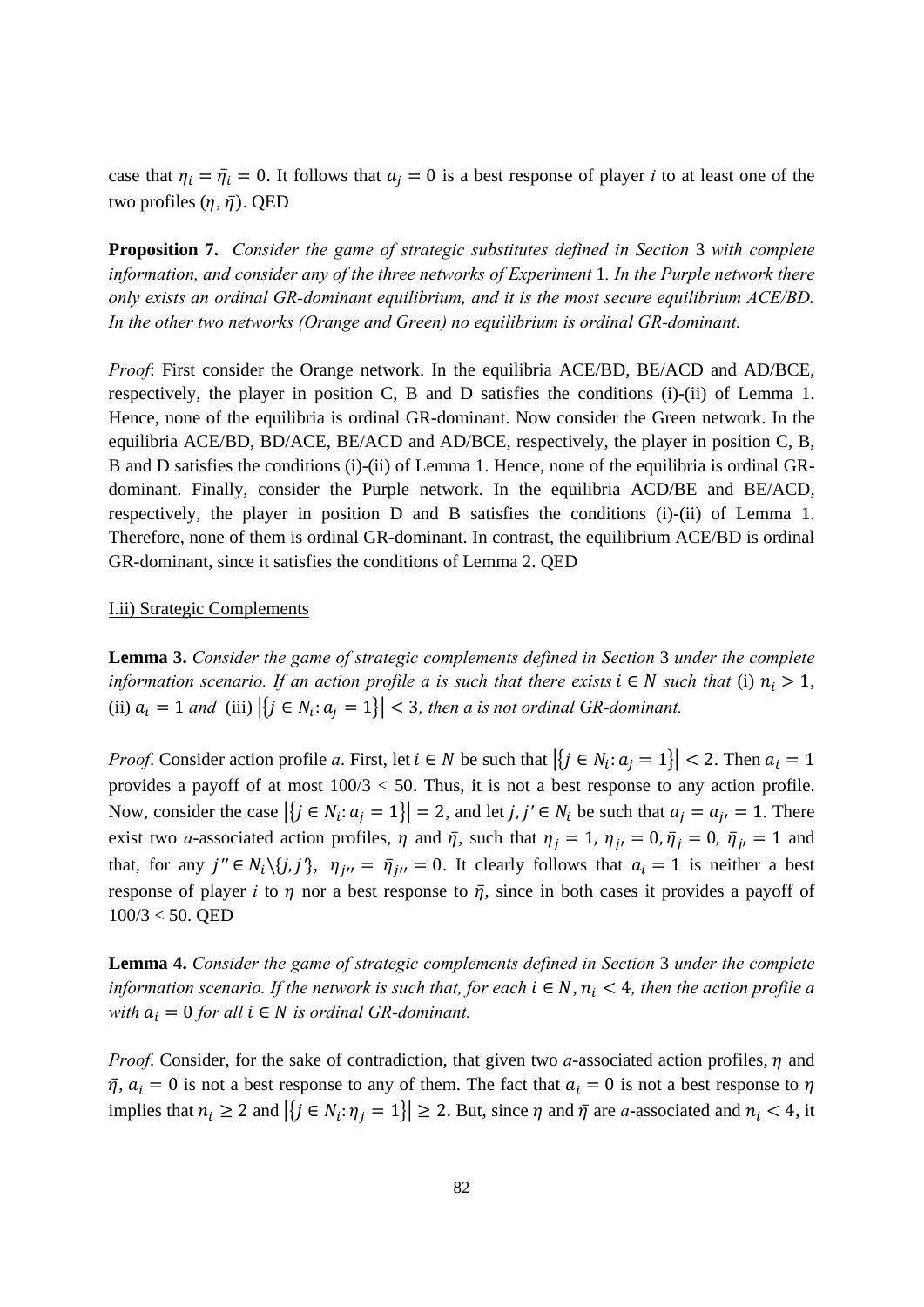follows that  $|\{j \in N_i : \overline{\eta}_i = 1\}| \leq 1$ , a contradiction with the fact that  $a_i = 0$  is not a best response to  $\bar{\eta}$ . QED

Proposition 8. Consider the game of strategic complements defined in Section 3 with complete information. In any of the networks of Experiments 1 and 2 with multiple equilibria, the secure equilibrium is GR-dominant and the efficient equilibrium is not.

*Proof*: We first note that, in all the scenarios, the secure equilibrium (all players inactive) satisfies the conditions of Lemma 4 and, therefore, it is ordinal GR-dominant. We now prove that the efficient equilibrium of each scenario is not ordinal GR-dominant by identifying a player position that satisfies the conditions of Lemma 3. In the BCD/AE equilibrium of the Orange network such a player position is B. In the BCDE/A equilibrium of the Blue network such a player position is B. In the CDE/AB equilibrium of the Blue network such a player position is C. In the BCDE/A equilibrium of the Brown network such a player position is B. QED

#### II) Incomplete information scenario

### $\overline{II}.$  Strategic complements  $-5$  player networks

Since in our set of 5-player networks, the maximum degree is 3, for each player  $i \in N$ ,  $a_i =$  $(a_{i,1}, a_{i,2}, a_{i,3}) \in \{0,1\}^3$ . For each  $k \in \{1,2,3\}$ ,  $a_{i,k} = 0$   $(a_{i,k} = 1)$  represents the choice of inactive (active) in the event in which player *i* has degree  $k$ .

**Proposition 9.** Consider the game of strategic complements defined in Section 3 under any of the network generating processes of either Experiment 1 or Experiment 2 with incomplete information. The secure equilibrium is ordinal GR-dominant and the efficient equilibrium is not.

*Proof.* Part 1. We first show that the action profile a such that for each  $i \in N$ ,  $a_i = (0,1,1)$  (i.e., the efficient equilibrium) is not ordinal GR-dominant. Consider, without loss of generality, player 1. There exist two *a*-associated action profiles  $\eta$  and  $\bar{\eta}$  such that  $\eta_2 = \eta_3 = (0,1,1)$  and  $\eta_4 = \eta_5 = (0,0,0)$ , and  $\bar{\eta}_2 = \bar{\eta}_3 = (0,0,0)$  and  $\bar{\eta}_4 = \bar{\eta}_5 = (0,1,1)$ . Since players are randomly allocated in the (selected) network with uniform probability,  $a_1$  is a best response to  $\eta$  if and only if it is a best reponse to  $\bar{\eta}$ . Consider the choice of player 1 in the event in which  $n_1 = 2$ ,  $a_{1,2} = 1$ . Let a profile  $\eta'$  be such that  $\eta'_2 = \eta'_3 = (1,1,1)$  and  $\eta'_4 = \eta'_5 = (0,0,0)$ , i.e., players 2 and 3 (4 and 5) are always active (inactive) regardless of their degree. Since the incentives to be active are (weakly) increasing in the activity levels of other players, in order to show that  $a_{1,2} = 1$  is not a best response to  $\eta$ , it suffices to show that  $a_{1,2} = 1$  is not a best response to  $\eta'$ . Thus, under profile  $\eta'$ , the probability that player 1 has  $k \in \{0,1,2\}$  active neighbors is  $p_k =$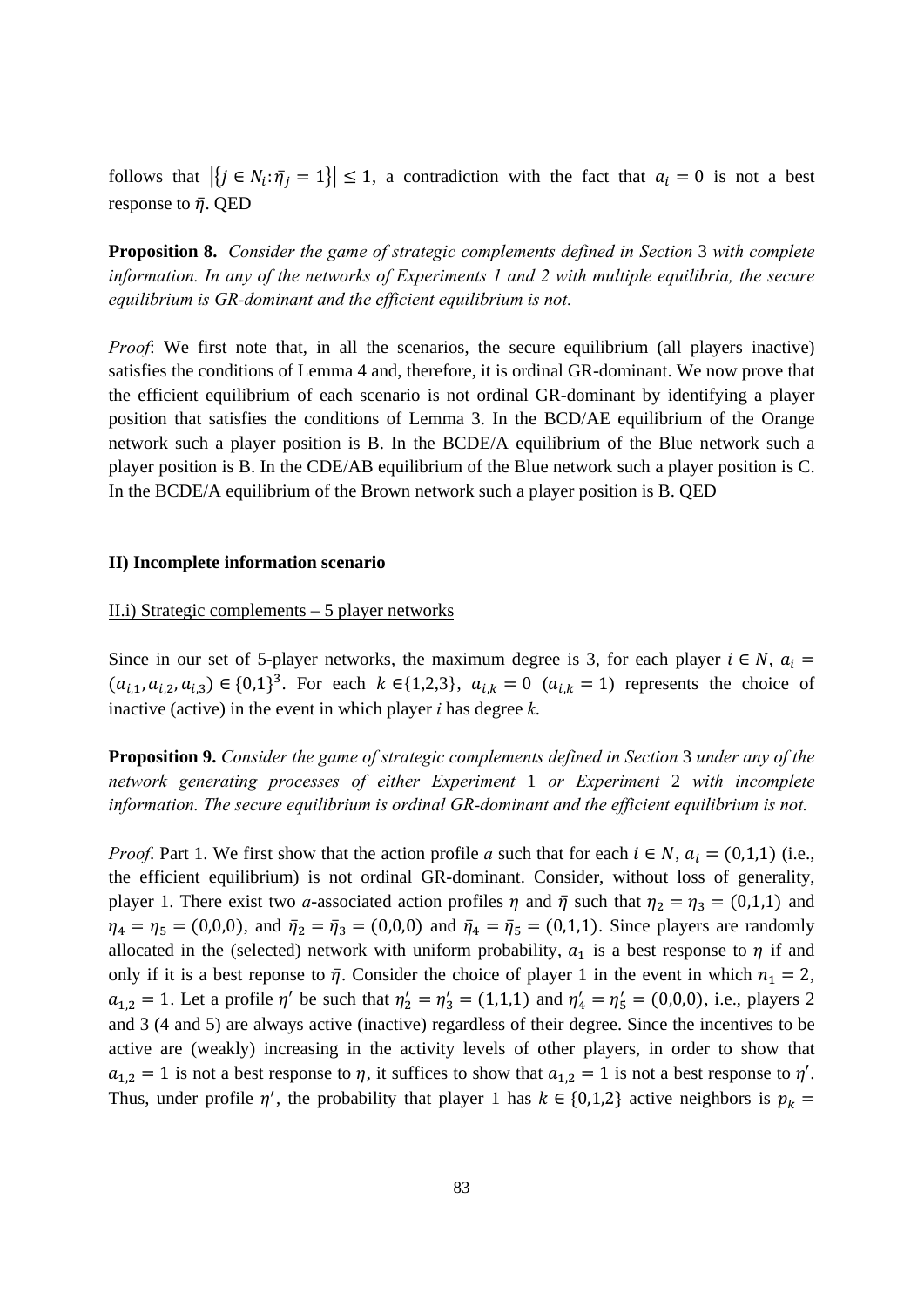$\frac{\binom{2}{k}\binom{2}{2-k}}{\binom{4}{1}}$ . Thus, in such a case, the expected payoff to player 1 is  $\sum_{k=0}^{k=2} p_k \cdot k \cdot \frac{100}{3} = \frac{100}{3} < 50$ . It follows that  $a_{1,2} = 1$  is not a best response to  $\eta'$ . Thus it is nor neither a best response to  $\eta$  nor to  $\bar{\eta}$  and, it follows that a is not ordinal GR-dominant.

Part 2. We now show that the action profile a such that for each  $i \in N$ ,  $a_i = (0,0,0)$  (i.e., the secure equilibrium) is ordinal GR-dominant. Consider, without loss of generality, player 1. There exist two *a*-associated action profiles  $\eta$  and  $\bar{\eta}$  such that  $\eta_2 = \eta_3 = (0,0,0)$  and  $\eta_4 = \eta_5 =$ (1,1,1), and  $\bar{\eta}_2 = \bar{\eta}_3 = (1,1,1)$  and  $\bar{\eta}_4 = \bar{\eta}_5 = (0,0,0)$ . In each profile there are two players in  $N\setminus\{1\}$  that are always active (regardless of their degree), and two players in  $N\setminus\{1\}$  that are always inactive. Since players are randomly allocated in the selected network with uniform probability,  $a_1$  is a best response to  $\bar{\eta}$  if and only if it is a best response to  $\eta$ .

We now prove that  $a_1 = (0,0,0)$  is a best response to  $\eta$ . We check it entry by entry. First, consider the event in which  $n_1 = 1$ . Clearly,  $a_{1,1} = 0$  is a best response. Second, consider the event in which  $n_1 = 2$ . Under profile  $\eta$ , the probability that player 1 has  $k \in \{0,1,2\}$  active neighbors is  $p_k = \frac{\binom{2}{k} \binom{2}{2-k}}{\binom{4}{2}}$ . Thus, in such a case, the payoff to player 1 by choosing  $a_{1,2} = 0$ (i.e., 50) exceeds  $\sum_{k=0}^{k=2} p_k \cdot k \cdot \frac{100}{3} = \frac{100}{3}$ , which is the expected payoff he would get by choosing action 1. Finally, consider the event in which  $n_1 = 3$ . Under profile  $\eta$ , with probability 1/2 player 1 has two active neighbors and one inactive neighbor, and with probability 1/2 player 1 has one active neighbor and two inactive neighbors. Thus, in such a case, the payoff to player 1 by choosing  $a_{1,2} = 0$  (i.e., 50) equals the expected payoff he would get by choosing action 1  $\left(\frac{1}{2}\cdot\frac{100}{3}+\frac{1}{2}\cdot\frac{200}{3}\right)$  and, therefore, it is also a best response.

We now claim that, for any possible pair  $(\eta', \bar{\eta}')$  of *a*-associated action profiles, then  $a_1 = (0,0,0)$  is a best response to at least one of the action profiles  $\eta'$  and  $\bar{\eta}'$ . To see this, note that by the definition of a-associated action profiles, at least one of the profiles  $\eta'$  and  $\bar{\eta}'$  must have two or more players choosing (0,0,0). In such a profile, say  $\eta'$ , the activity level in any action chosen by each of the remaining players -those not choosing  $(0,0,0)$ - is necessarily (weakly) lower than that of the full activity action  $(1,1,1)$ . Since in profile  $\eta$  exactly two players choose action  $(0,0,0)$  and the remaining players choose  $(1,1,1)$ , and the incentives to play  $(0,0,0)$  are (weakly) decreasing in the activity levels of the other players, the claim follows. This completes the proof. QED

#### II.ii) Strategic complements  $-20$ -player networks

Since in our set of 20-player networks, the maximum degree is 4, for each player  $i \in N$ ,  $a_i =$  $(a_{i,1}, a_{i,2}, a_{i,3}, a_{i,4}) \in \{0,1\}^4$ . For each  $k \in \{1,2,3,4\}$ ,  $a_{i,k} = 0$   $(a_{i,k} = 1)$  represents the choice of inactive (active) in the event in which player *i* has degree  $k$ .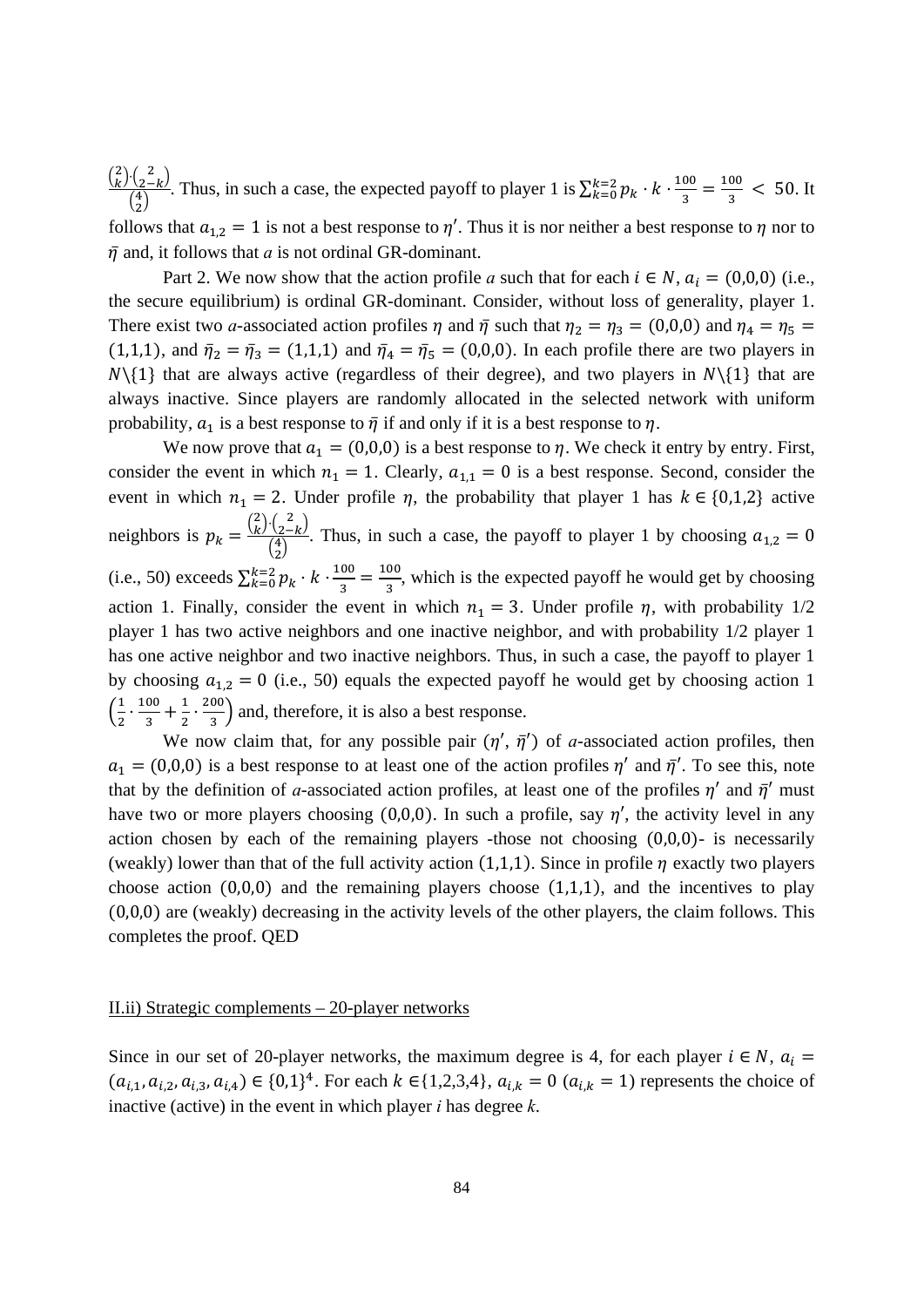**Proposition 10.** *Consider the game of strategic complements defined in Section* 3 *under any of the network generating processes of Experiment 3. None of the equilibrium profiles is ordinal GR-dominant.* 

*Proof.* Part 1. We first show that the action profile *a* such that for each  $i \in N$ ,  $a_i = (0,1,1,1)$  is not ordinal GR-dominant. Consider, without loss of generality, player 1. There exist two aassociated profiles,  $\eta$  and  $\bar{\eta}$ , such that, for each  $i \in \{2, ..., 10\}$ ,  $\eta_i = (0,0,0,0)$  and  $\bar{\eta}_i = (0,1,1,1)$ and, for each  $j \in \{11, ..., 20\}$ ,  $\eta_j = (0,1,1,1)$  and  $\bar{\eta}_j = (0,0,0,0)$ . Consider the event in which  $n_1 = 2$ . Clearly, if  $a_{1,2} = 1$  is not a best response to profile  $\eta$ , it will neither be to profile  $\bar{\eta}$ , since the later one has one more player choosing the full-inactivity strategy (10 vs. 9 players) and all the remaining players choosing the same strategy  $(0,1,1,1)$  (recall that all players are randomly allocated in the network with uniform probability). Thus, to prove the result it suffices to show that  $a_{1,2} = 1$  is not a best response to profile  $\eta$ .

To this aim, consider a profile  $\eta'$  such that, for each  $i \in \{2, ..., 10\}$ ,  $\eta'_i = (0,0,0,0)$  and, for each  $j \in \{11, ..., 20\}$ ,  $\eta'_i = (1,1,1,1)$ . In profile  $\eta'$  there are ten players in  $N\setminus\{1\}$  that are always active (regardless of their degree), and nine players in  $N\setminus\{1\}$  that are always inactive. It is straightforward to see that if  $a_{1,2} = 1$  is not a best response to profile  $\eta'$ , it cannot be a best response to profile  $\eta$ . Hence, it suffices to prove that  $a_{1,2} = 1$  is not a best response to profile  $\eta'$ . Under profile  $\eta'$ , when  $n_1 = 2$ , the probability that player 1 has  $k \in \{0, 1, 2\}$  active neighbors is  $p'_{k} = \frac{\binom{10}{k}\binom{9}{2-k}}{\binom{19}{2}}$  $\frac{f(2-k)}{2}$ . Thus, in such a case, the expected payoff to player 1 by choosing  $a_{1,2} = 1$  is  $\sum_{k=0}^{k=2} p_k^{'} \cdot k \cdot$ 100  $\frac{80}{3}$  = 35.1 < 50. Thus  $a_{1,2} = 1$  is not a best response to profile  $\eta'$ . It follows that  $a_{1,2}$  (and, therefore,  $a_1$ ) is neither a best response to  $\eta$  nor to  $\bar{\eta}$  and, thus, *a* is not ordinal GRdominant.

Part 2. We now show that the action profile *a* such that for each  $i \in N$ ,  $a_i = (0,0,0,0)$  is not ordinal GR-dominant. Consider, without loss of generality, player 1. There exist two aassociated profiles,  $\eta$  and  $\bar{\eta}$ , such that, for each  $i \in \{2, ..., 10\}$ ,  $\eta_i = (1,1,1,1)$  and  $\bar{\eta}_i = (0,0,0,0)$ and, for each  $j \in \{11, ..., 20\}$ ,  $\eta_j = (0,0,0,0)$  and  $\overline{\eta}_j = (1,1,1,1)$ . In profile  $\eta$  (profile  $\overline{\eta}$ ) there are nine (ten) players in  $N\setminus\{1\}$  that are always active (regardless of their degree), and ten (nine) players in  $N\{(1\}$  that are always inactive. Consider the event in which  $n_1 = 4$ . Clearly, if  $a_{1,4} = 0$  is not a best response to profile  $\eta$ , it will neither be to profile  $\bar{\eta}$  (recall that all players are randomly allocated in the network with uniform probability). Thus, to prove the result it suffices to show that  $a_{1,4} = 0$  is not a best response to profile  $\eta$ .

Under profile  $\eta$ , when  $n_1 = 4$ , the probability that player 1 has  $k \in \{0, 1, 2, 3, 4\}$  active neighbors is  $q_k = \frac{\binom{9}{k} \cdot \binom{10}{4-k}}{\binom{19}{}}$  $\frac{f(4-k)}{4}$ . Thus, in such a case, the payoff to player 1 by choosing  $a_{1,4} = 0$  (i.e., 50) is 100